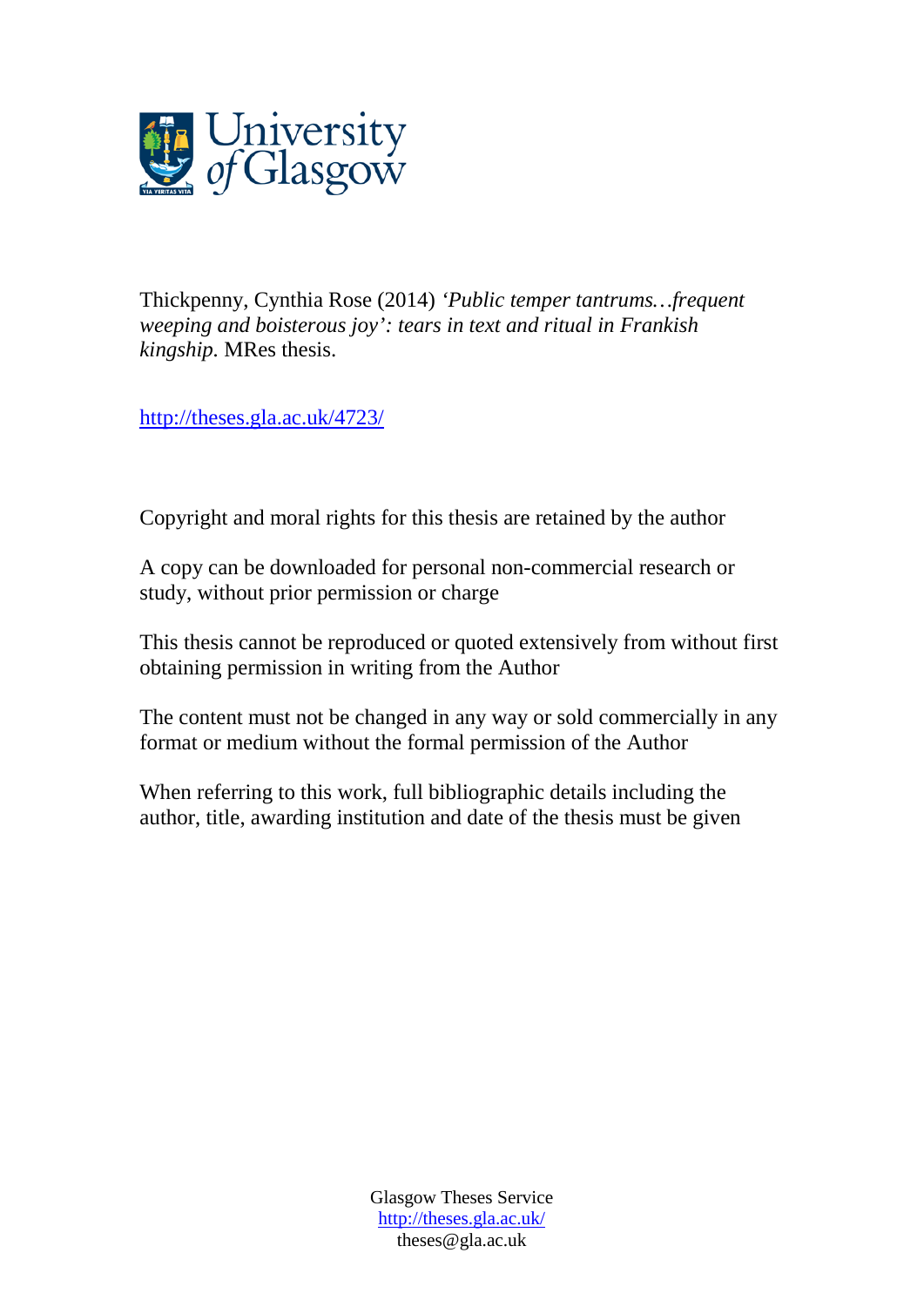## **'Public temper tantrums…frequent weeping and boisterous joy': Tears in Text and Ritual in Frankish Kingship**

**Cynthia Rose Thickpenny**

Submitted in fulfilment of the requirements for the Degree of Master of Research in History

Graduate School

College of Arts

University of Glasgow

September 2013

© Cynthia Rose Thickpenny, September 2013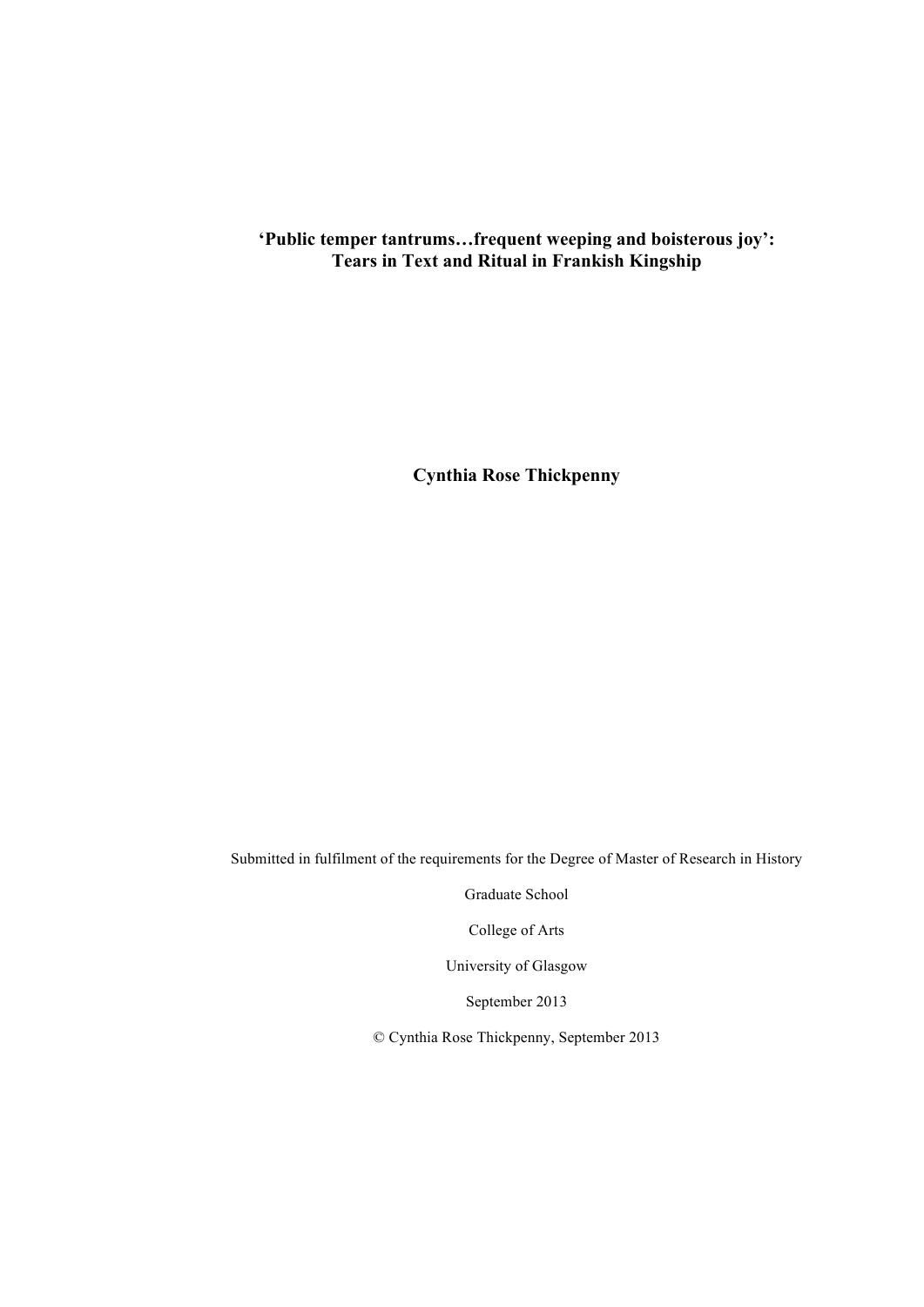#### **Abstract:**

In recent decades, historians have reassessed scholarly assumptions about the primitiveness of medieval emotional life. For example, Barbara Rosenwein's exploration of emotion words, Geoffrey Koziol and Gerd Althoff's analyses of ritual gesture in political interaction, and Philippe Buc's study of the partisanship in medieval accounts of such rituals have revealed the complexity of medieval modes of expression. However, while theological analyses of Christian tears abound, no historian has yet undertaken an extended investigation of weeping in early medieval kingship, and its role in textual debate and political performance.

This dissertation is a study of royal weeping in the Merovingian and Carolingian dynasties, and also explores how Gallic and Frankish bishops used rhetoric on tears to formulate ideals for Christian kingship and put ideological pressure on their rulers. Chapters are divided into three chronological areas of inquiry. The first section examines two distinct streams of ecclesiastical thought emerging from late Roman changes in elite masculine comportment, one which criticized weeping as inappropriate, while the other praised tears as a sign of fitness for rule. The second chapter addresses Gregory of Tours' contribution to the conceptual development of royal weeping, as the first Gallic bishop to unambiguously endorse tears as a kingly virtue. This dissertation then concludes with Emperor Louis the Pious' penitential dethronement of 833, in which his weeping became a cause of political debate. Finally, on a methodological level, the following study demonstrates how analysis of royal tears can further illuminate the political biases of contemporary texts and the function of gestures in political ritual, while contributing to modern appreciation of the sophistication of medieval emotional expression.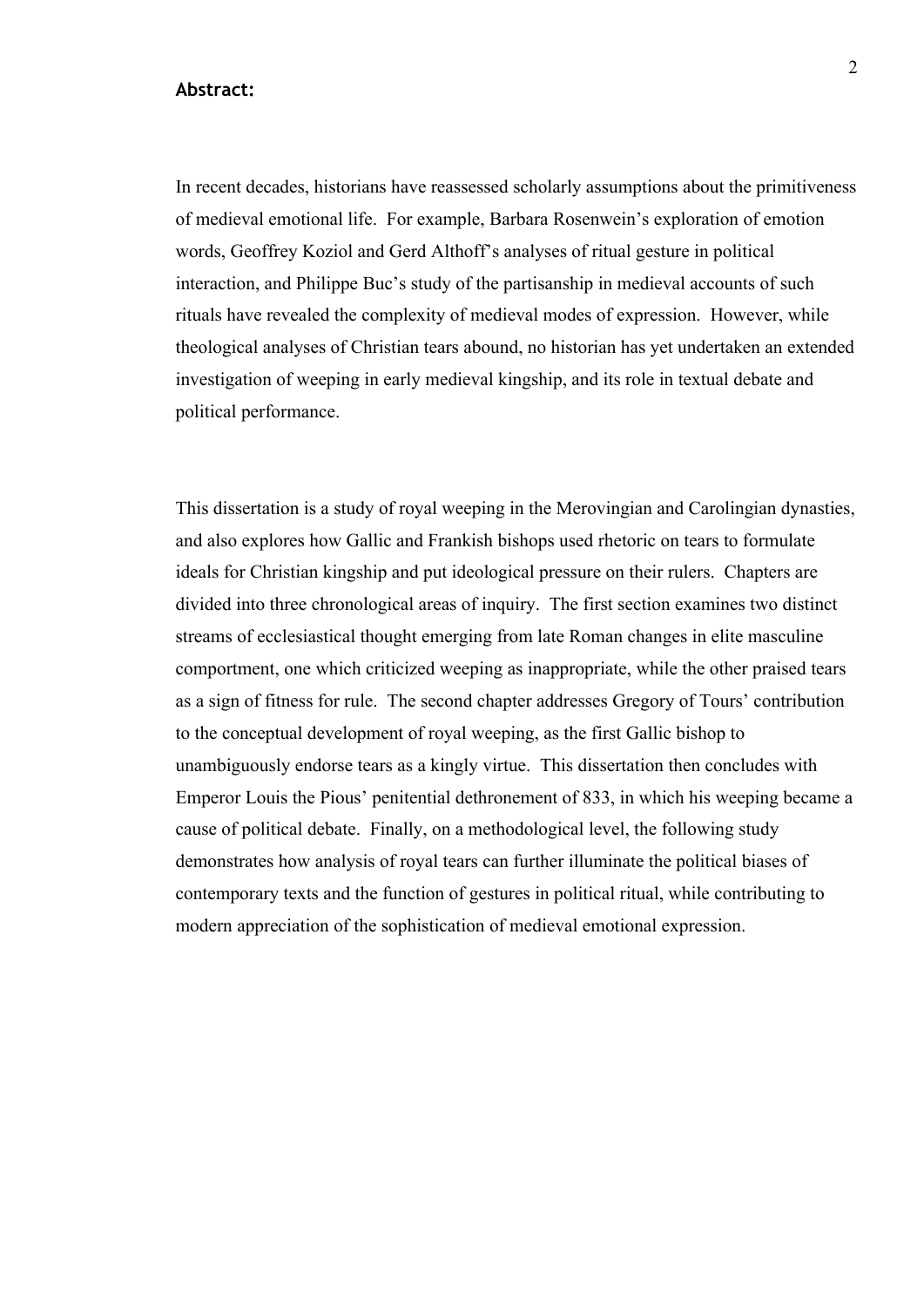## **Table of Contents**

| 1. Chapter 1: Royal Tears in Gallic Consolation Literature and Early Christian    |  |
|-----------------------------------------------------------------------------------|--|
| 1.1. Gallic Consolation Literature, Mourning, and Masculine Authority: The        |  |
|                                                                                   |  |
|                                                                                   |  |
|                                                                                   |  |
| 2. Chapter 2: 'And yet he wept no tear': Kingship and Crying in Gregory of Tours' |  |
| 2.1. Gregory, the Consolation Authors, and Ambrose Compared  40                   |  |
|                                                                                   |  |
|                                                                                   |  |
| 3. Chapter 3: 'Soften and Acquiesce': Louis the Pious and the Penance of 833  53  |  |
| 3.1. Louis the Pious' Reign: the Religious Atmosphere and Royal Tears54           |  |
|                                                                                   |  |
|                                                                                   |  |
|                                                                                   |  |
|                                                                                   |  |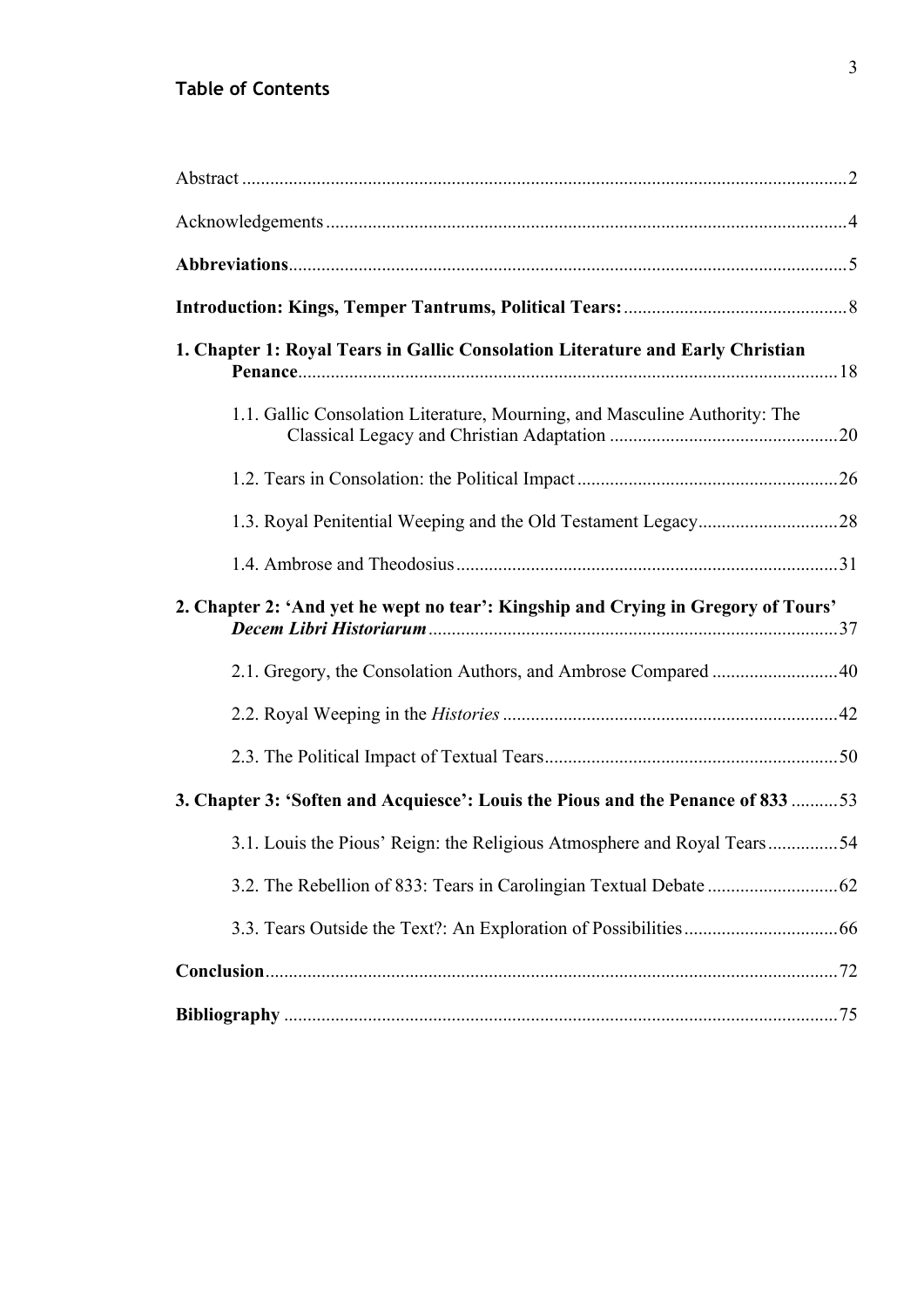## **Acknowledgements:**

With grateful thanks to Dr. Stuart Airlie, for his generous supervision and teaching, to my beloved family and friends for their support and encouragement, and to the Marshall Aid Commemoration Commission, for making this academic journey possible.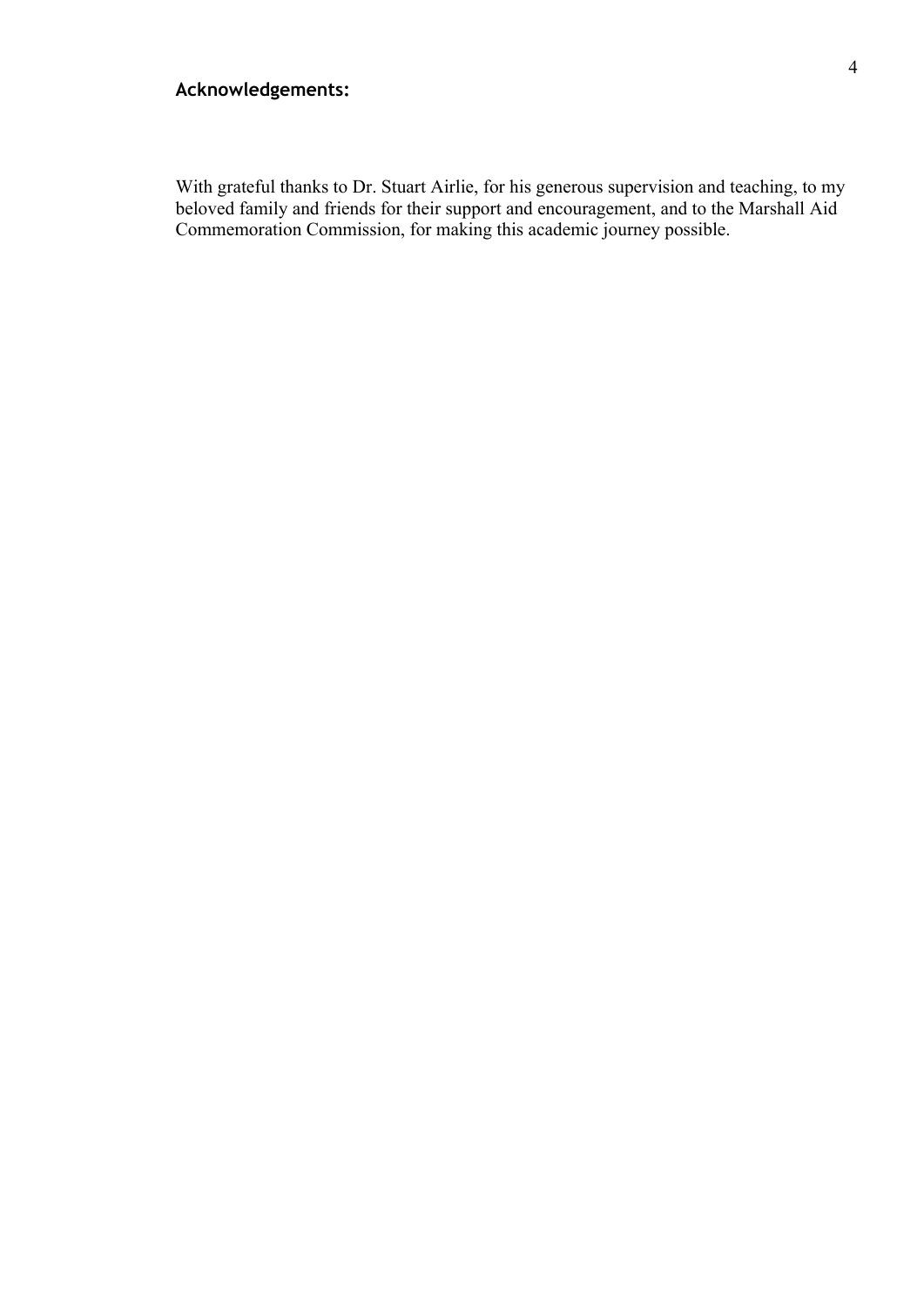## **Abbreviations:**

## Primary Sources in Latin:

| <b>CSEL</b>   | Corpus Scriptorum Ecclesiasticorum Latinorum                               |
|---------------|----------------------------------------------------------------------------|
| Hist. (Latin) | Gregory of Tours. Gregorii Episcopi Turonensis Historia                    |
|               | Francorum. MGH, SRM 1,1. Edited by W. Arndt and Br. Krusch, 1-             |
|               | 450. Hanover: Hahn, 1884.                                                  |
| <b>MGH</b>    | Monumenta Germaniae Historica                                              |
| dMGH          | Die digitalen Monumenta Germaniae Historica                                |
| AA            | Auctores antiquissimi                                                      |
| <b>SRM</b>    | Scriptores rerum Merovingicarum                                            |
| <b>SRG</b>    | Scriptores rerum Germanicarum in usum scholarum separatim editi            |
| <i>Opera</i>  | Venantius Fortunatus. Venanti Honori Clementiani Fortunati                 |
|               | <i>presbyteri Italici Opera Poetica.</i> dMGH, AA 4,1. Edited by Friedrich |
|               | Leo, 1-386. Berlin: Wiedmann, 1881. Accessed August 28, 2013.              |
|               | http://www.dmgh.de/de/fs1/object/display/bsb00000790 00002.htm             |
|               | l?leftTab=toc&sortIndex=010:010:0004:010:01:00.                            |

# Primary Sources in English Translation:

| Astronomer | The Astronomer. The Life of Emperor Louis. In Charlemagne and            |
|------------|--------------------------------------------------------------------------|
|            | Louis the Pious: The Lives by Einhard, Notker, Ermoldus, Thegan,         |
|            | <i>and the Astronomer.</i> Translated with introductions and annotations |
|            | by Thomas F.X. Noble, 226-302. University Park: The Pennsylvania         |
|            | State University Press, 2009.                                            |
| AB         | <i>The Annals of St-Bertin.</i> Translated and annotated by Janet L.     |
|            | Nelson. Manchester: Manchester University Press, 1991.                   |
| AF         | <i>The Annals of Fulda.</i> Translated and annotated by Timothy Reuter.  |
|            | Manchester: Manchester University Press, 1992.                           |
| Cartula    | Agobard of Lyon. 'Agobard's attestation to the penance performed         |
|            | by the emperor $(833)$ .' Appendix to de Jong, $PS$ , 277-79.            |
| Conf.      | John Cassian. The Conferences. Translated and annotated by               |
|            | Boniface Ramsay. New York N.Y. and Mahwah, New Jersey:                   |
|            | Paulist Press, 1997.                                                     |
| Einhard    | Einhard. The Life of Charles the Emperor. In Noble, Charlemagne          |
|            | and Louis the Pious, 21-50.                                              |
| Ermoldus   | Ermoldus Nigellus. In Honor of Louis, the Most Christian Caesar          |
|            | Augustus. In Noble, Charlemagne and Louis the Pious, 127-86.             |
| GC         | Gregory of Tours. Glory of the Confessors. Translated with an            |
|            | introduction by Raymond Van Dam. Rev. ed. Liverpool: Liverpool           |
|            | University Press, 2004.                                                  |
| <b>GM</b>  | Gregory of Tours. Glory of the Martyrs. Translated with an               |
|            | introduction by Raymond Van Dam. Reprint, Liverpool: Liverpool           |
|            | University Press, 1988.                                                  |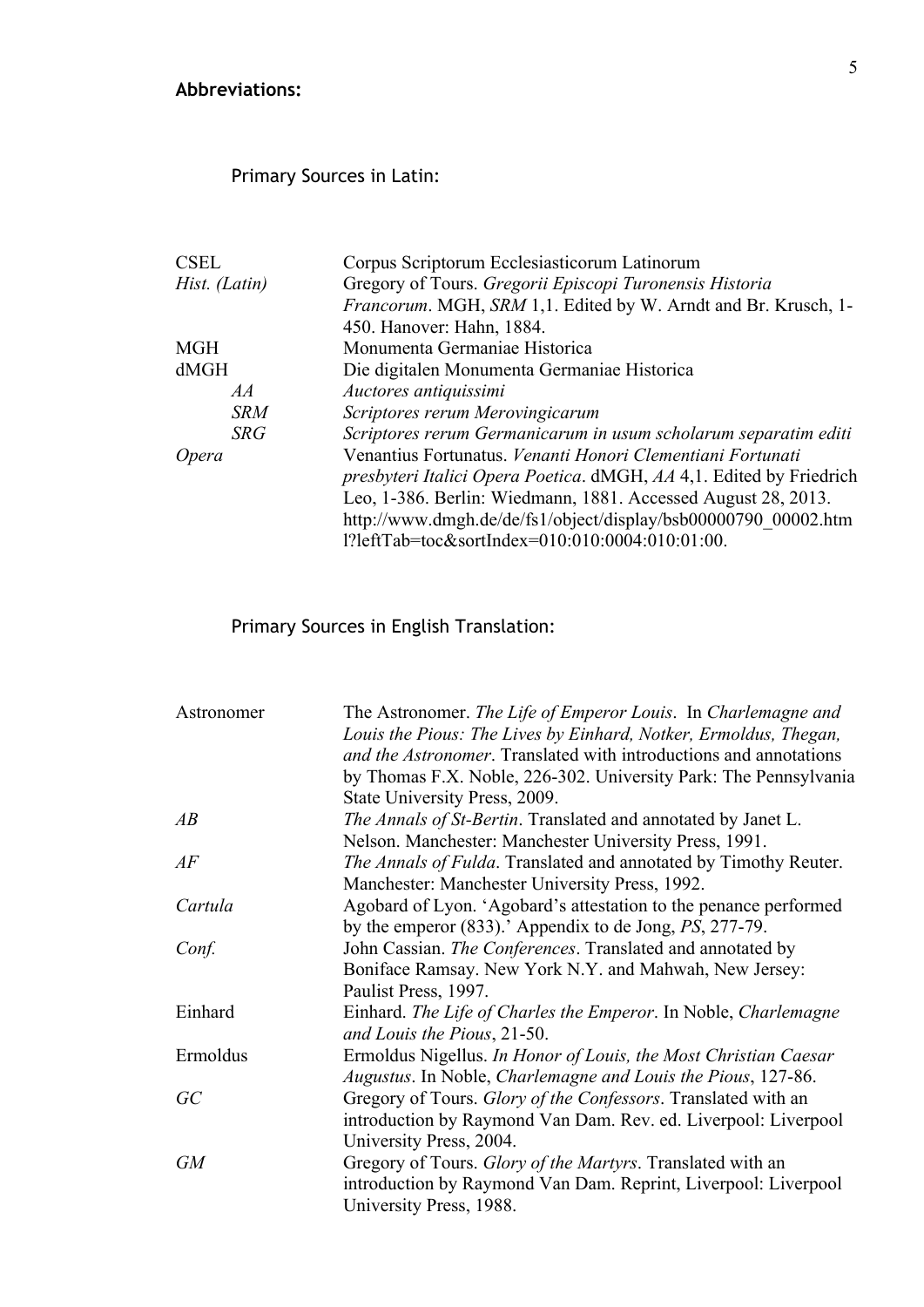| Hist.       | Gregory of Tours. The History of the Franks. Translated with an<br>introduction by Lewis Thorpe. London: Penguin Books, 1974. |
|-------------|-------------------------------------------------------------------------------------------------------------------------------|
| Letters     | J.H.W.G. Liebeschuetz, trans. with an introduction and notes.                                                                 |
|             | Ambrose of Milan: Political Letters and Speeches. With the                                                                    |
|             | assistance of Carole Hill. Liverpool, Liverpool University Press:                                                             |
|             | 2005.                                                                                                                         |
| MM          | Gregory of Tours. The Miracles of the Bishop Martin. In Raymond                                                               |
|             | Van Dam, Saints and their miracles in late antique Gaul. Translated                                                           |
|             | by Raymond Van Dam, 199-303. Princeton: Princeton University                                                                  |
|             | Press, 1993.                                                                                                                  |
| Pers. Poems | Judith W. George, trans. with notes and introduction. <i>Venantius</i>                                                        |
|             | Fortunatus: Personal and Political Poems. Liverpool: Liverpool                                                                |
|             | University Press, 1995.                                                                                                       |
| Polyb.      | Seneca. 'The Twelfth Book of the Dialogues of L. Annaeus Seneca,                                                              |
|             | Addressed to Polybius. Of Consolation.' In L. Annaeus Seneca:                                                                 |
|             | Minor Dialogues Together with the Dialogue on Clemency.                                                                       |
|             | Translated by Aubrey Stewart, 353-379. London: George Bell and                                                                |
|             | Sons, 1889.                                                                                                                   |
| Relatio     | The report of Compiègne by the bishops of the realm concerning                                                                |
|             | the penance of Emperor Louis (833).' Appendix to de Jong, PS, 271-                                                            |
|             | 77.                                                                                                                           |
| Thegan      | Thegan. The Deeds of Emperor Louis. In Noble, Charlemagne and                                                                 |
|             | Louis the Pious, 194-218.                                                                                                     |
| Theodoret   | Theodoret. Ecclesiastical History. In A history of the church, from                                                           |
|             | A.D. 322 to the death of Theodore of MopsuestiaEdited by                                                                      |
|             | Edward Walford. London: Henry G. Bohn, 1854.                                                                                  |

# Secondary Sources:

| Blanchfield  | Lyn A. Blanchfield. 'Prolegomenon: Considerations of Weeping and     |
|--------------|----------------------------------------------------------------------|
|              | Sincerity in the Middle Ages.' In Crying in the Middle Ages: Tears   |
|              | of History. Edited by Elina Gertsman, xxi-xxx. New York and          |
|              | London: Routledge, 2012.                                             |
| Buc          | Philippe Buc. The Dangers of Ritual: Between Early Medieval Texts    |
|              | and Social Scientific Theory. Princeton: Princeton University Press, |
|              | 2001.                                                                |
| Cooper       | Tracy-Anne Cooper. 'The Shedding of Tears in Late Anglo-Saxon        |
|              | England.' In Gertsman, Crying, 175-92.                               |
| de Jong, PH  | Mayke de Jong. 'Power and Humility in Carolingian Society: the       |
|              | public penance of Louis the Pious.' <i>EME</i> 1 (1992): 29-52.      |
| de Jong, PS  | Mayke de Jong. The Penitential State: Authority and Atonement in     |
|              | <i>the Age of Louis the Pious, 814-840. Cambridge: Cambridge</i>     |
|              | University Press, 2009.                                              |
| <b>EME</b>   | <b>Early Medieval Europe</b>                                         |
| <b>EHR</b>   | <b>English Historical Review</b>                                     |
| George, $LP$ | Judith W. George. Venantius Fortunatus: A Latin Poet in              |
|              | Merovingian Gaul. Oxford: Clarendon Press, 1992.                     |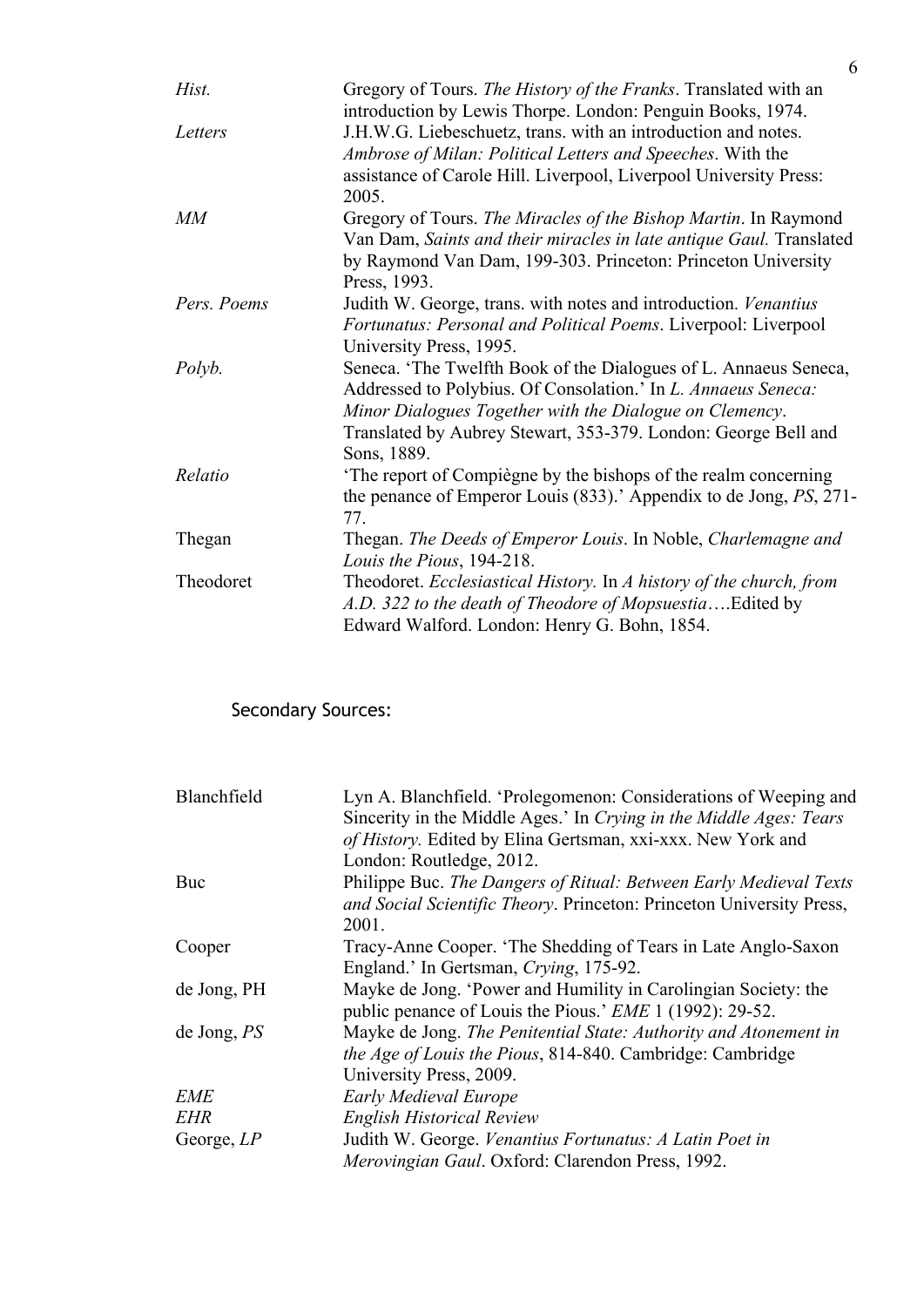| Goffart       | Walter Goffart. The Narrators of Barbarian History (A.D. 550-800):     |
|---------------|------------------------------------------------------------------------|
|               | Jordanes, Gregory of Tours, Bede and Paul the Deacon. Princeton:       |
|               | Princeton University Press, 1988.                                      |
| Heinzelmann   | Martin Heinzelmann. Gregory of Tours: History and Society in the       |
|               | Sixth Century. Translated by Christopher Carroll. Cambridge:           |
|               | Cambridge University Press, 2001.                                      |
| Koziol        | Geoffrey Koziol. Begging Pardon and Favor: Ritual and Political        |
|               | Order in Early Medieval France. Ithaca and London: Cornell             |
|               | University Press, 1992.                                                |
| MacLean       | Simon MacLean. 'Ritual, Misunderstanding and the Contest for           |
|               | Meaning: Representations of the Disrupted Royal Assembly at            |
|               | Frankfurt (873).' In Representations of Power in Medieval Germany      |
|               | 800-1500. Edited by Björn Weiler and Simon MacLean, 97-120.            |
|               | Turnout, Belgium: Brepols Publishers, 2006.                            |
| Pössel        | Christina Pössel. 'The magic of early medieval ritual.' EME 17         |
|               | $(2009): 111-25.$                                                      |
| Rosenwein, EM | Barbara H. Rosenwein. <i>Emotional Communities in the Early Middle</i> |
|               | <i>Ages.</i> Ithaca and London: Cornell University Press, 2006.        |
| Wagner        | Karen Wagner. 'Cum Aliquis Venerit Ad Sacerdotem: Penitential          |
|               | Experience in the Central Middle Ages.' In A New History of            |
|               | <i>Penance</i> . Edited by Abigail Firey, 201-218. Leiden and Boston:  |
|               | Brill, 2008.                                                           |
|               |                                                                        |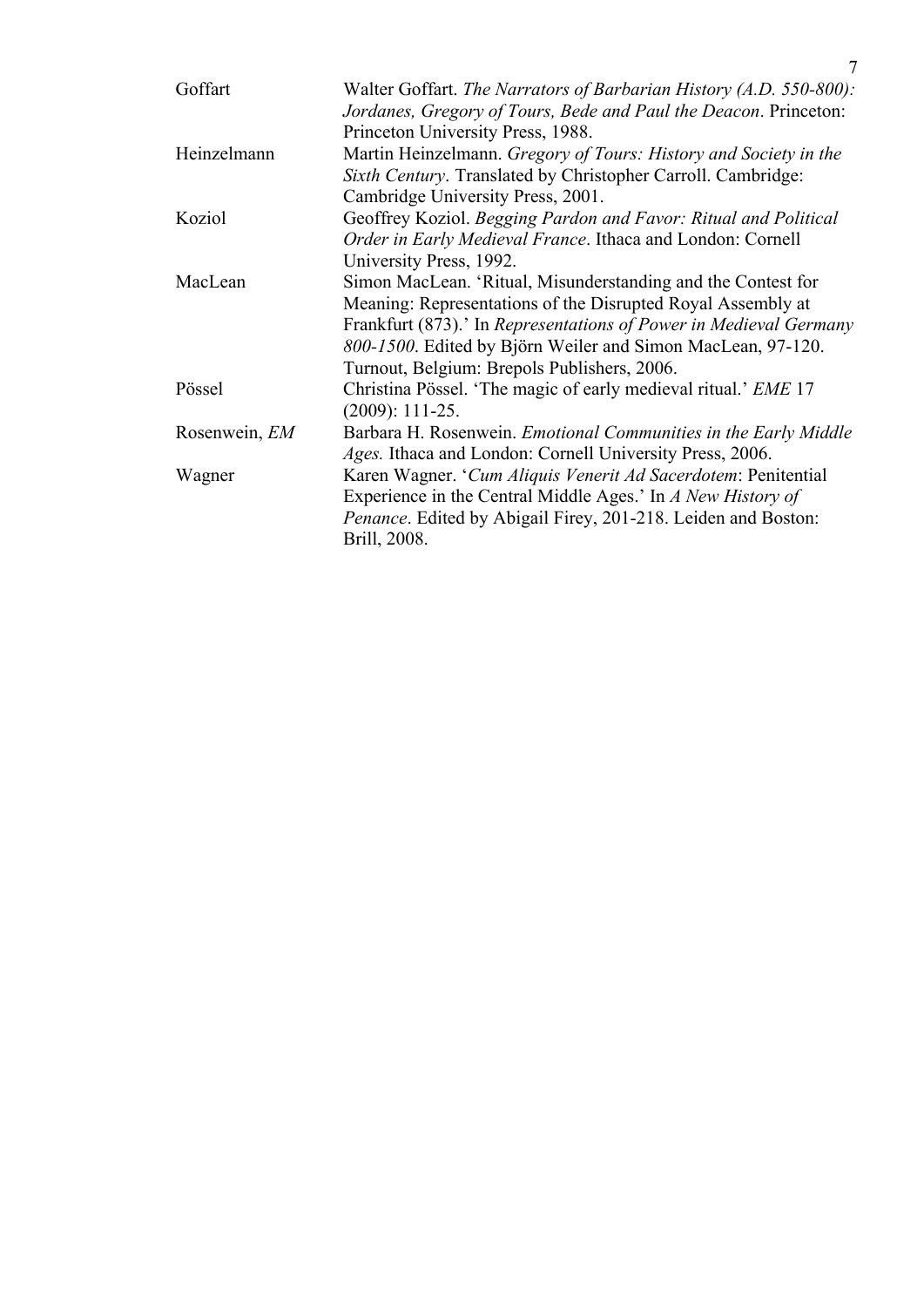## **Introduction: Kings, Temper Tantrums, Political Tears:** ∗

In his *Decem Libri Historiarum*, the sixth-century bishop Gregory of Tours recorded sordid details from the life of Sigismund, erstwhile king of the Burgundians. When Sigismund remarried upon the death of his first wife, there was immediate discord between the king's son, Sigeric, and his new stepmother. Insulted by Sigeric's taunts, the new wife convinced Sigismund that his son was plotting a hostile takeover. Enraged, Sigismund ordered the boy to be throttled, but once Sigeric was dead, the king returned to his senses. He 'threw himself on the dead body and wept most bitterly,' and then shut himself in a monastery, '[prayed] for pardon,' and wept some more.<sup>1</sup>

Sigismund's instantaneous switch from fury to weeping seems to confirm popular modern misconceptions that medieval people were possessed by schizophrenic swings between senseless brutality and navel-gazing, self-punishing piety. Unfortunately, as the historian Barbara Rosenwein has lamented, some prominent  $20<sup>th</sup>$ -century scholars have also contributed to this stereotype. She pointed to Johan Huizinga's 1924 publication in particular, *The Waning of the Middle Ages*. 2 According to Huizinga, 'a tone of excitement and of passion to everyday life…tended to produce that perpetual oscillation between despair and distracted joy, between cruelty and pious tenderness which characterize life in the Middle Ages.<sup>3</sup> Ignoring the context of his medieval sources, he presented scenes of crowds bursting into spontaneous tears during religious processions or particularly moving executions as though they were National Geographic snap-shots, and concluded: '[a]ll this general facility of emotions, of tears and spiritual upheavals, must be borne in mind in

 $\overline{a}$ 

<sup>∗</sup> NB: For convenience I have mainly cited the English translations of key primary sources, but have also consulted the Latin versions to ensure that descriptions of tears (*lacrimae*) or weeping (*lacrimo*, *fleo*) were reflected accurately in translation. Only when I question a translation, encounter ambiguous words such as *plango*, or wish to flag rhetoric regarding masculine gender values, do I provide my own translation and a specific footnote citation to a Latin edition. Otherwise, both English and Latin editions of crucial sources are available for comparison in the Bibliography, and upon consultation the reader will find that the chapters or poem numbers of each version coincide. Readers should also note that while I have read widely from Latin primary sources, my lack of training in modern European languages prevented me from accessing secondary literature not written in English or published in translation.

<sup>&</sup>lt;sup>1</sup> For the entire story, see  $\overline{Hist}$ , III.5, pp. 165-66.<br><sup>2</sup> Perhara H. Bosonygin, 'Worruing About Emeri

Barbara H. Rosenwein, 'Worrying About Emotions in History,' *The American Historical Review* 107, no. 3 (June 2002): 823.

<sup>3</sup> Johan Huizinga, *The Waning of the Middle Ages: A Study of the Forms of Life, Thought, and Art in France and the Netherlands in the XIVth and XVth Centuries*, trans. F. Hopman (New York, 1924), 9; (reprint, London: Penguin Books Ltd., 1990), 10, quoted in Rosenwein, 'Worrying,' 823. Here Rosenwein referred to the original 1924 version.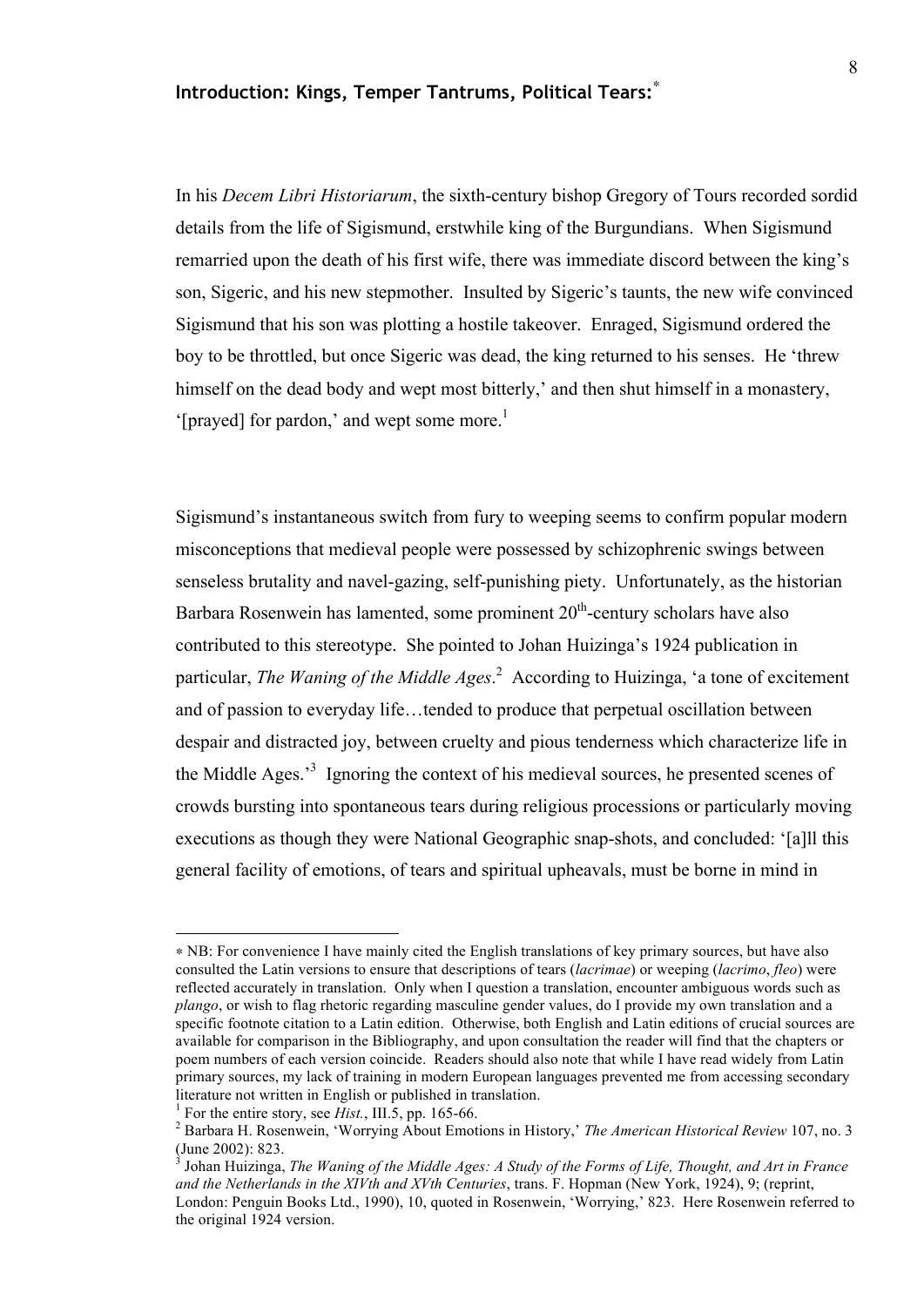order to conceive fully how violent and high-strung was life at that period.<sup>4</sup> Lest the reader dismiss Huizinga as outdated, Rosenwein identified his continued influence on more recent scholarship, such as Carol and Peter Stearns' 1986 study of anger in American society, in which they credited Huizinga explicitly.<sup>5</sup> The Stearns claimed that pre-modern people lacked standards of emotional control: 'Public temper tantrums, along with frequent weeping and boisterous joy, were far more common in premodern society than they were to become in the nineteenth and twentieth centuries. Adults were in many ways, by modern standards, childlike in their indulgence in temper.<sup>56</sup> Such theories of medieval melodrama, however, discourage the questions a historian *should* ask, such as why Gregory discussed Sigeric's murder in the first place, what political agenda coloured his portrayal of Sigismund, and whether medieval rulers actually behaved this way.

Thankfully, in the past two decades, researchers have dismantled assumptions about medieval emotional simplicity. Applying later  $20<sup>th</sup>$ -century anthropological and psychological theories of emotion, Rosenwein, and Piroska Nagy and Damien Boquet of the project EMMA (Les emotions au Moyen Âge) have addressed methodological considerations that Huizinga and company overlooked, such as the complexity of the sources themselves and the fact that our modern worldview can skew our analysis, while formulating new strategies, including lexicographic study of emotion words in medieval texts.<sup>7</sup> In *Emotional Communities in the Early Middle Ages*, Rosenwein replaced the older 'bipartite (medieval/modern; unrestrained/restrained) periodization' with a new paradigm she labelled 'emotional communities.<sup>8</sup> These were social groups whose members shared 'norms' governing which emotions were good or bad, and how to appropriately express them.<sup>9</sup> Challenging the presumption that one mood characterized the entire Middle Ages, Rosenwein tracked diverse emotional communities through the sixth and seventh centuries

<sup>&</sup>lt;sup>4</sup> Huizinga, *Waning*, (reprint, 1990), 11-13. This quotation is taken from a 1990 reprint of Hopman's translation, with different pagination than the 1924 edition that Rosenwein cited. The 1924 version is difficult to find, and so the 1990 reprint is listed instead in the Bibliography, for the reader's convenience. <sup>5</sup> Carol Zisowitz Stearns, Peter N. Stearns, *Anger: The Struggle for Emotional Control in America's History* (Chicago and London: The University of Chicago Press, 1986), discussed in Rosenwein, 'Worrying,' 823-26. For the Stearns' citation of Huizinga, see *Anger*, 28, discussed in Rosenwein, 'Worrying,' 825n19.<br><sup>6</sup> Stearns, *Anger*, 25, quoted in Rosenwein, 'Worrying,' 825.

<sup>&</sup>lt;sup>7</sup> For the 20th-century psychological schools of thought (cognitivism and social constructionism) that influenced Rosenwein, Nagy, and others, see Rosenwein, 'Worrying,' 836-37. For EMMA's mission statement on the 'historical anthropology of emotions,' see 'A Research Program on Emotions in the Middle Ages,' EMMA, accessed July 16, 2013, http://emma.hypotheses.org/147. For current methodologies in historical emotion studies, see Piroska Nagy, 'Historians and Emotions: New Theories, New Questions,' (transcript of a lecture at the Cultural History of Emotions in Premodernity conference, Umeå University, Sweden, October 2008), EMMA, published October 24, 2008, http://emma. hypotheses.org/147. <sup>8</sup> <sup>8</sup> Jan Plamper, 'The History of Emotions: An Interview with William Reddy, Barbara Rosenwein, and Peter

Stearns,' *History and Theory* 49 (May 2010): 252. <sup>9</sup>

Rosenwein, *EM*, 2, 24-25.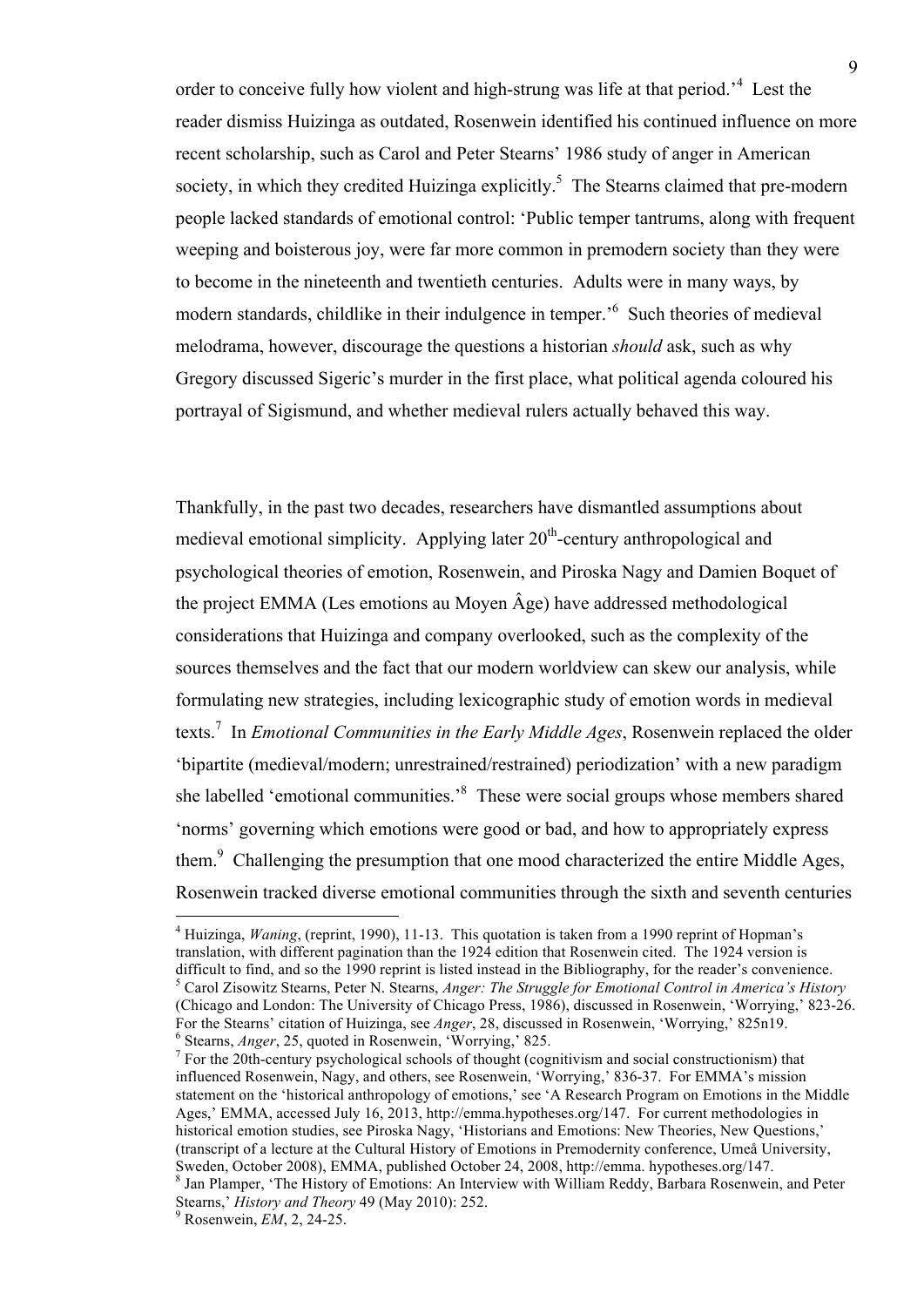and showed how they overlapped and evolved.<sup>10</sup> She based her research on lexicographic analysis of individual words, in order to pinpoint 'what words signified emotions for the particular emotional community [she was] dealing with.<sup>11</sup> For example, Rosenwein suggested that Gregory of Tours' and a contemporary poet named Venantius Fortunatus' frequent use of 'dulcedo,' or sweetness, in their writings connoted their membership in a wider emotional community that 'privileged' familial bonds.<sup>12</sup> Rosenwein further argued that word choice did not merely reflect a shared literary convention, for Gregory and Venantius were not only informed by the social behaviour of their peers, but also may have had a political stake in promoting effusive familial affection, for Gregory especially felt disturbed by the Merovingian royal brothers' constant civil war.<sup>13</sup> Connecting vocabulary with the sources' social contexts, Rosenwein thus advocated recognition of the sophistication of medieval emotional life.

A second group of historians have also '[turned] Huizinga's Middle Ages…on its head,' not by studying emotion itself, but the physical gestures that *symbolized* emotion, such as kisses of peace or prostration, in political interactions that scholars commonly term as 'ritual.<sup>'14</sup> A prominent contributor is Gerd Althoff (of limited availability in English translation), who argued that the demonstrative, even melodramatic, actions depicted in medieval sources did not reflect 'the anarchic naïveté and spontaneity of a medieval temperament,' but were instead deliberate 'signs and firm rules of behaviour' through which power holders expressed their political relationships or intentions.<sup>15</sup> In fact, these performances of emotion were so un-spontaneous that they were negotiated privately before being 'staged' in public.<sup>16</sup> For example, in his discussion of a medieval account that described how, in 1024, Conrad II purportedly halted his coronation procession to hear the petitions of a widow, orphan, and peasant, Althoff argued that this was no random outburst of piety but pre-planned political theatre with which the new king intended to impress his

<sup>15</sup> Airlie, 'The history of emotions,' 236-37, discussing Gerd Althoff, *Spielregeln der Politik im Mittelalter*: *Kommunikation in Frieden und Fehde* (Darmstadt: Primus Verlag, 1997), 229-304; and Gerd Althoff, 'Ira Regis: Prolegomena to a History of Royal Anger,' in *Anger's Past: The Social Uses of an Emotion in the Middle Ages*, ed. Barbara H. Rosenwein (Ithaca and London: Cornell University Press, 1998), 74. 16 Timothy Reuter, review of *Spielregeln*, by Althoff, *German Historical Institute London Bulletin* 23, no. 1

<sup>&</sup>lt;sup>10</sup> Ibid., 2.<br><sup>11</sup> Plamper, 'History of Emotions,' 253-54. See also Rosenwein, *EM*, chap. 1.

<sup>&</sup>lt;sup>12</sup> Rosenwein, *EM*, 110-13.<br><sup>13</sup> Ibid., 110-13, 124, 129.<br><sup>14</sup> Rosenwein, 'Worrying,' 841; and Stuart Airlie, 'The history of emotions and emotional history,' *EME* 10, no. 2 (July 2001): 237.

<sup>(</sup>May 2001): 43.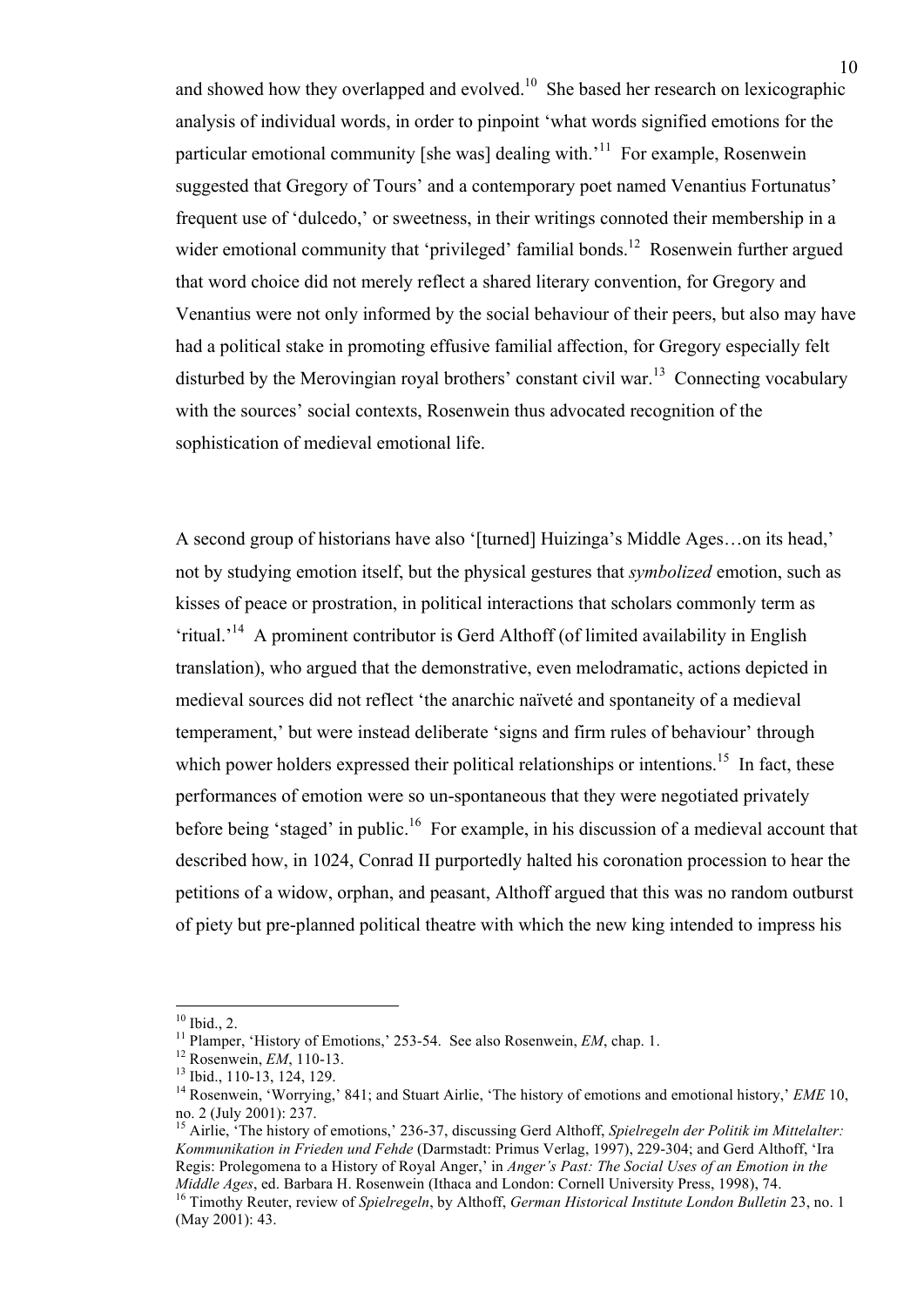onlookers.<sup>17</sup> Althoff further suggested that such gestures or 'signs' 'had the goal of transmitting a clear and unmistakable message' or as Timothy Reuter paraphrased, 'a strict set of rules and expectations, of which those who observed them and recorded their actions were also perfectly well aware.<sup>18</sup> Though other historians have expressed concern that medieval actors neither agreed upon so universally nor were equally fluent in these 'rules,' and that ritual was instead open to manipulation and subjective interpretation, Althoff has made a groundbreaking contribution by examining the political underpinnings of emotional gestures *on their own terms*, rather than simply dismissing them as evidence of 'the unrestrainedly emotional nature of medieval men,' to quote Simon MacLean.<sup>19</sup>

Similarly, in his own research, Geoffrey Koziol has discussed how the demonstrative gestures used in liturgy influenced political rituals of petition or surrender in tenth- and eleventh-century France.<sup>20</sup> The verbal and bodily language of secular supplication or submission was 'assimilated' to that of prayer, accompanied in both textual descriptions and art by a range of religious gestures of 'self-abasement' like kneeling or prostration, so that a petitioner's entreaty to his lord paralleled mankind's deference to God, because that earthly lord's authority was understood to be divinely bestowed.<sup>21</sup> For example, a suppliant's seemingly emotional address, described in contemporary sources as spoken 'dolefully, tremulously, or with tears,' (though Koziol himself doubted whether weeping actually happened), may instead be the adoption of 'a liturgical tone' as a formal component of secular petition, 'a public ritual voice.<sup>22</sup> Like Althoff's critics, Koziol also stressed that these rituals were no cookie-cutter templates performed by automatons, but flexible tools open to 'ambiguity' that participants could adjust to fit situational needs or for their own benefit.<sup>23</sup> This imbrication of secular and spiritual in Frankish politics further proves that medieval people were not childishly unrestrained, but engaged in a sophisticated culture of interaction.

 <sup>17</sup> Gerd Althoff, 'The Variability of Rituals in the Middle Ages,' in *Medieval Concepts of the Past: Ritual, Memory, Historiography*, eds. Gerd Althoff, Johannes Fried, and Patrick J. Geary (Cambridge: Cambridge University Press, 2002), 78.<br><sup>18</sup> Althoff, 'Ira Regis,' 74; and Reuter, review of *Spielregeln*, 44.

<sup>&</sup>lt;sup>19</sup> MacLean, 5. For criticisms of Althoff's assumption that all medieval power holders knew the 'rules,' see Airlie, 'The history of emotions,' 237; and Buc, 8. For MacLean's analysis of a situation in which a medieval magnate clearly disregarded or misunderstood common ritual convention, see Chapter 3 below, p.<br>53.<br><sup>20</sup> Koziol, 12-13.

<sup>&</sup>lt;sup>21</sup> Ibid., 8-9, 12-13. For gestures of 'self-abasement,' see 60-63.<br><sup>22</sup> Ibid., 59-60.<br><sup>23</sup> Ibid., 309-11.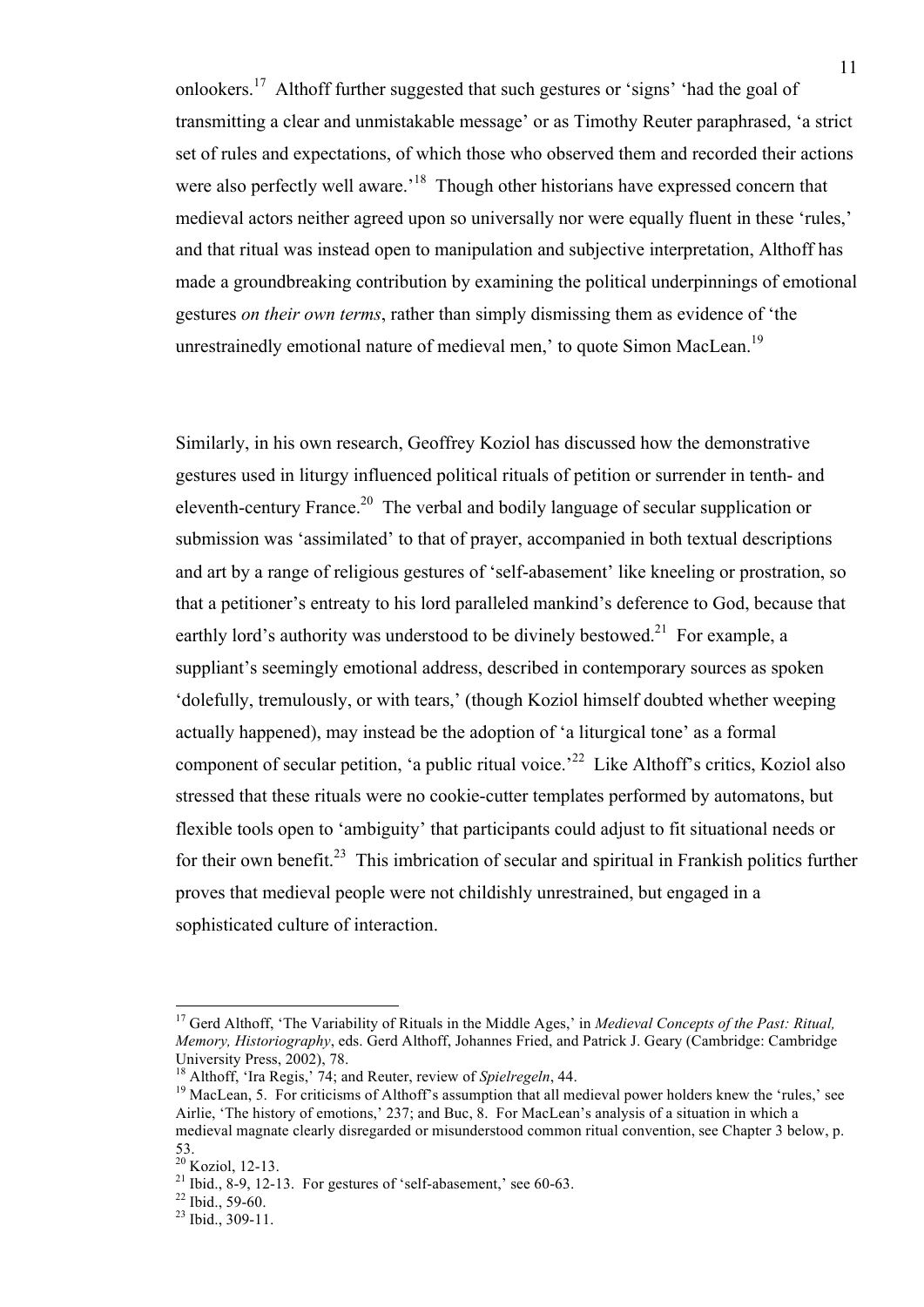Philippe Buc also belongs to this second group of historians, though with reservations. Concerned that scholars like Althoff and Koziol inadequately addressed the 'textuality of the sources' by accepting them as 'raw data' for medieval ritual, Buc urged historians to 'give up the attempt to reconstruct events' and instead limit themselves to 'readings of... medieval textual practices.<sup>24</sup> According to Buc, several factors block our ability to access historical reality, the first being that ritual was 'dangerous,' because both the ritual actors and their enemies could 'manipulate or disrupt' the actual performance (Koziol, however, did address this issue, as noted above).<sup>25</sup> The second obfuscating factor is that medieval authors were predominantly clerical, and clerics' education in liturgy, hermeneutics, and biblical exegesis trained them not to record events objectively, but to cast them as 'providential' or 'liturgical.<sup>26</sup> That is, what Koziol saw as the liturgicization of real-life political ritual might reflect a liturgicized writing style, a clerical habit of describing contemporary events like 'Old Testament [miracles].<sup>27</sup> Liturgicization also served clerics' political biases, which further adulterated their often competing reports: whatever had actually happened in reality, writers legitimized events or people by equating them with heroic and divine 'scriptural archetypes,' or they could invalidate an event by presenting it as corrupt.<sup>28</sup> Buc illustrated this point by discussing a section of Liudprand of Cremona's *Antapodosis* to show how the writer's own political agenda underpinned his flattering description of Otto I, tearfully praying in battle before the Holy Lance, as a new Moses (who held up his staff to ensure Joshua's victory against the Amalechites).<sup>29</sup> To Buc, it is impossible to weed through such textual pettifoggery to uncover the daily reality of political ritual, much less what emotions were performed or actually felt.

All these historians have touched upon emotions or gestures ranging from sadness to remorse to submission. However, none have focused specifically and at any length on the tears of early medieval secular power holders, such as Bishop Gregory's Sigismund. For example, in his study of royal anger, Althoff also examined textual representations of the opposite 'Christian rulership virtues' of 'compassion,' 'clemency,' and gentleness, arguing that these became popular from the Carolingian period onward.<sup>30</sup> At the end of his inquiry,

 $^{24}$  Buc, 4, 75.<br><sup>25</sup> Ibid., 8.

 $^{26}$  Ibid., 2, 49.

 $^{27}$  Ibid., 49<br> $^{28}$  Ibid., 252-53.

<sup>&</sup>lt;sup>29</sup> Ibid., 47-49. Moses however, did not weep; see Exodus 17:8-13.<br><sup>30</sup> Althoff, 'Ira Regis,' 64-65, 69.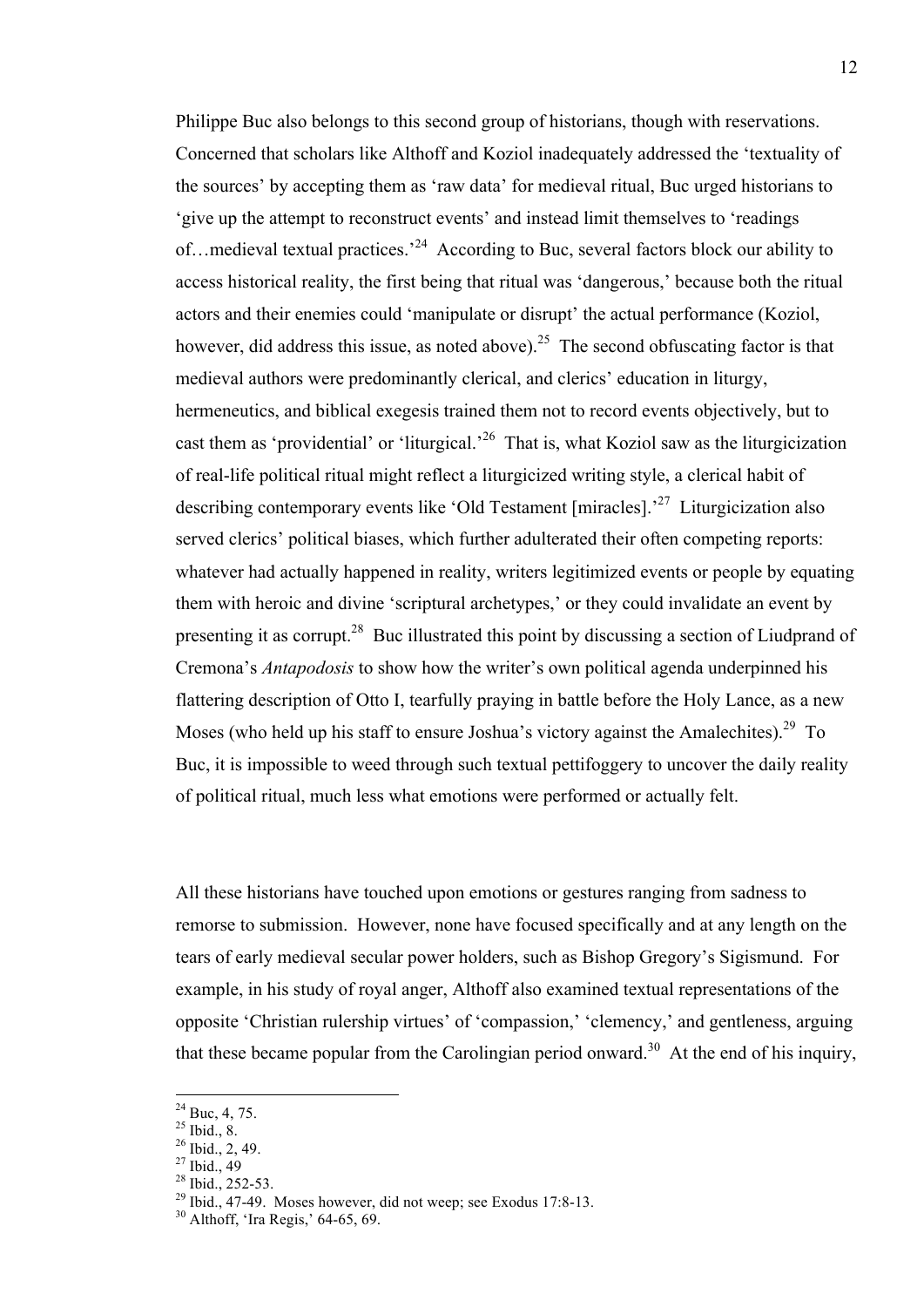he made passing mention that weeping was one demonstrative ritual gesture with which rulers might signal such intentions: 'the king demonstrated his determination to go to war with raging anger, his mildness with a flood of tears.<sup>31</sup> However, Althoff did not elaborate on this latter thought. Otherwise, a body of English-language scholarship devoted to medieval weeping does exist, a representative sample of which is available in Elina Gertsman's edited collection, *Crying in the Middle Ages: Tears of History*, but even here, most of the articles address the Central or Late Middle Ages and do not discuss the tears of early medieval rulers. It is to the weeping of such kings that the focus of this dissertation now turns.

Tracey-Anne Cooper's essay, 'The Shedding of Tears in Late Anglo-Saxon England,' is one exception to Gertsman's collection.<sup>32</sup> Observing the 'gulf' between studies of patristic theologies of tears, and historical analyses of later medieval holy weeping, Cooper investigated weeping in late Anglo-Saxon kingship. <sup>33</sup> She concluded that royal tears had political meaning and served three purposes: 1) weeping did not cause 'public shame or cultural emasculation,' it rather reflected positively on rulers as evidence of their overall 'moral character,' 2) authors used tears to signal the 'profound significance' or extraordinary nature of the event under discussion, and 3) as one gesture in a wider 'demonstrative' political repertoire, weeping 'greased the wheels of politics' by smoothing tension in potentially 'volatile' situations.<sup>34</sup> Cooper illustrated each point with an example. Firstly, she discussed how the anonymous 11<sup>th</sup>-century Flemish author of the *Encomium Emmae Reginae* praised King Cnut (1017-35) by describing how he wept at saints' shrines en-route to Rome, but disagreed with other historians that Cnut was performing penance for murder, arguing instead that the Encomiast concocted these scenes in order to make Cnut a model for royal piety.<sup>35</sup> Secondly, Cooper summarized how in several saint's lives, Anglo-Saxon kings wept while petitioning for abbatial elections, and suggested that clerical writers '[embroidered]' their accounts with such tears to emphasize that lay investiture was an extraordinary 'presumption,' not to be repeated.<sup>36</sup> Finally, writers also inserted tears to smooth the historical memory of potentially ugly situations: because their father's death left 'a muddled succession,' Cooper argued that the Encomiast depicted Cnut and his elder brother Harald weeping on each other's necks in affectionate mourning in

 $\frac{31}{32}$  Cooper, 175-92.<br> $\frac{32}{33}$  Ibid., 175.

<sup>&</sup>lt;sup>34</sup> Ibid., 175, 177-79, 186.<br><sup>35</sup> Ibid., 179-80.<br><sup>36</sup> Ibid. 178-79.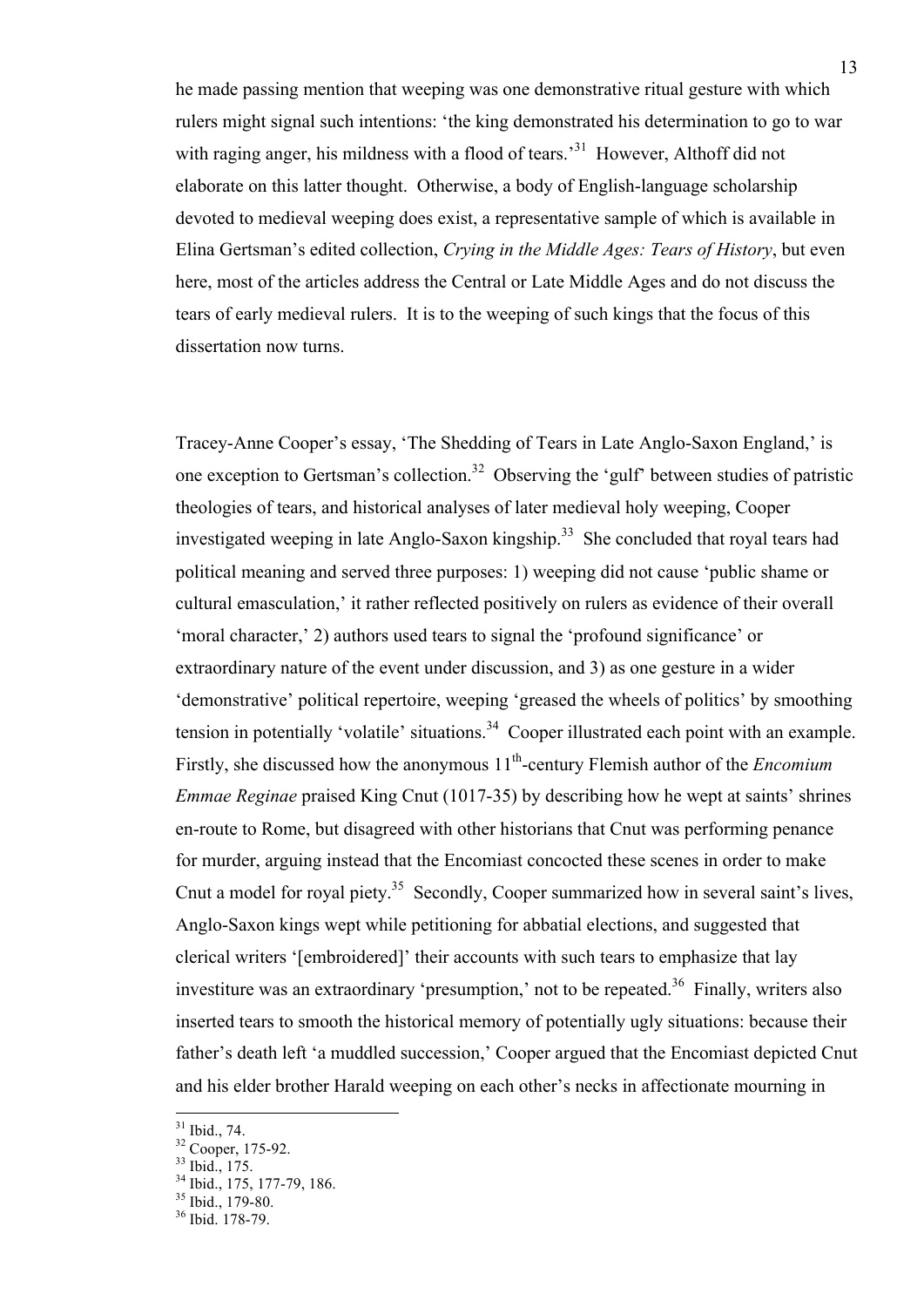order to portray Cnut as 'a reasonable monarch' who valued familial deference over personal power.<sup>37</sup> By showing that tears were the stuff of high politics, Cooper knocked the final supports from Huizinga's assumptions about medieval emotional instability.

One other scholar has discussed the politics of royal tears, this time from the Old Testament, which as we shall see, exerted strong influence on early medieval thought. In an essay on world religions, Gary L. Ebersole echoed Rosenwein and Nagy's concern with modern biases by urging historians to assess 'ritual weeping' according to the 'social discourses' of the cultures under examination, rather than their own.<sup>38</sup> Only then can historians correctly identify the 'cultural capital' individuals gained by shedding or suppressing tears, or what weeping reveals about 'social and hierarchical relationships.<sup>39</sup> To illustrate this, Ebersole discussed how King David's tears were not just spiritually symbolic, but part of a unique historical political context.<sup>40</sup> Here, as punishment for David's murder of Uriah, God condemned his son by Bathsheba to death, so in hopes of saving his child's life, David prostrated, wept, and fasted. But as soon as the child died, David immediately ceased (2 Samuel 12:15-22). According to Ebersole, David modeled his supplication of God on a contemporary Israelite practice in which powerless members of society could beg a king's protection by prostrating and weeping before him.<sup>41</sup> This act forced the king to cooperate, because disregard would make him appear unjust.<sup>42</sup> David likewise attempted to pressure God, the ultimate king, but when this failed there was no point in weeping any longer.<sup>43</sup> Ebersole sensitively situated David's act within 'the cultural complex of ritual weeping, moral contracts, and the ancient Middle Eastern concept of kingship,' rather than simply dismissing his ability to 'turn [his tears] on and off at will' as emotionally immature.<sup>44</sup>

Returning now to early medieval weeping kings, Cooper and Ebersole's analyses provide the most salient springboard for further research. However, in arguing that Cnut's tears were not penitential, Cooper leaves unmentioned biblical and early Christian traditions of

 $37$  Ibid., 177-78.<br> $38$  Gary L. Ebersole, 'The Function of Ritual Weeping Revisited: Affective Expression and Moral Discourse,' *History of Religions* 39, no. 3 (February 2000): 213-14. 39 Ibid.

<sup>40</sup> Ibid., 241.

<sup>41</sup> Ibid., 242.

 $42$  Ibid.

<sup>43</sup> Ibid.

<sup>44</sup> Ibid.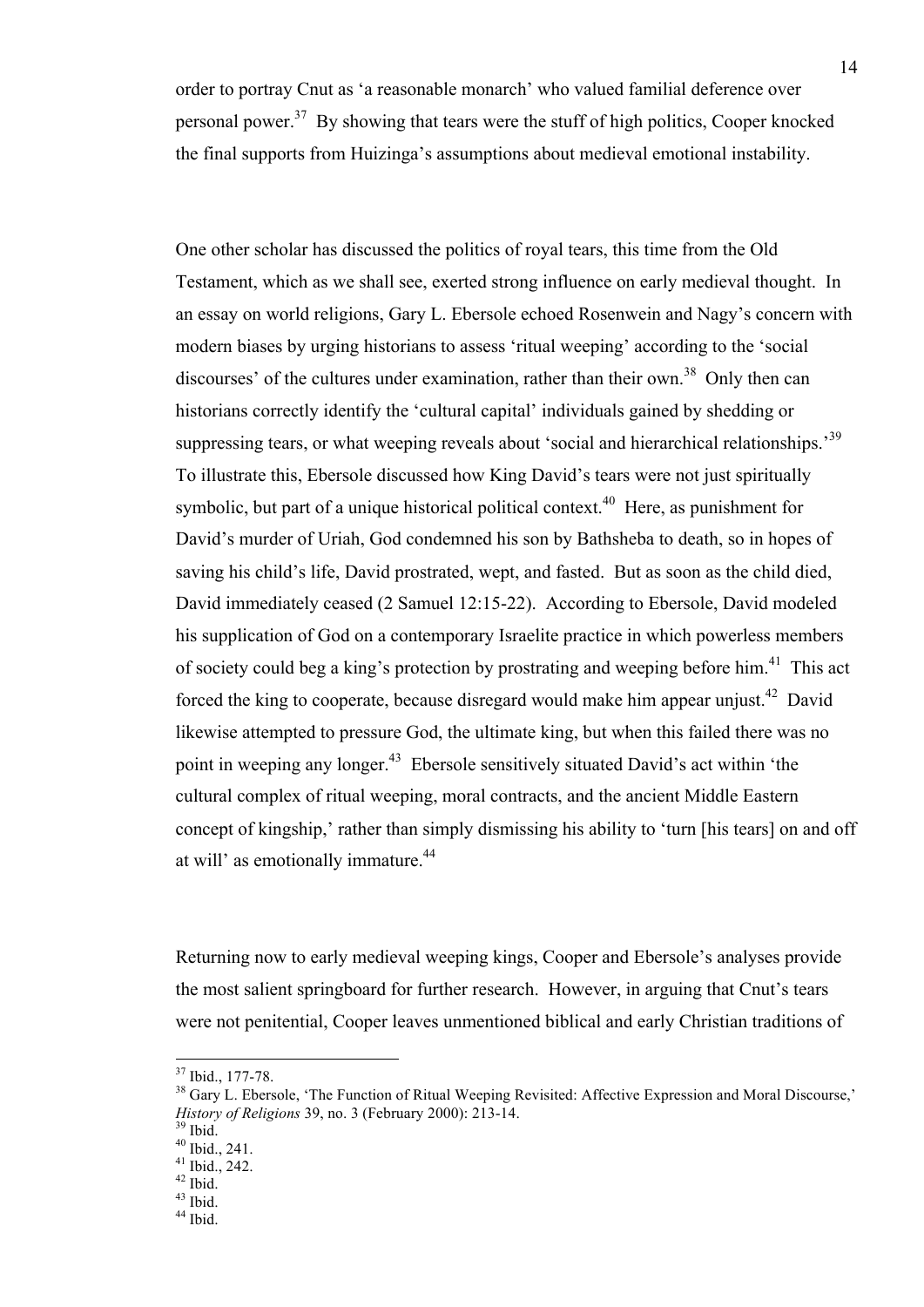repentance to which the Encomiast made reference. In fact, the patterns she identified in the late Anglo-Saxon period actually derive from developments that began in Gaul over 500 years earlier, with roots reaching back into the late Roman period. The possible Carolingian royal practice of shedding ritual tears to advertise 'mildness,' upon which Althoff commented, would have shared the same early origins, and though his observation is true in a basic sense and accurately reflects some cases, the symbolic import of royal weeping was also more multifaceted and changed over time. No historian, including Cooper, has yet done extended research of royal weeping in the Early Middle Ages, and so the following dissertation fills the breach with a panoramic study of Frankish royal tears, beginning with the first texts addressed to post-Roman kings of Gaul and concluding in the Carolingian ninth century.

As a study of emotional expression, this dissertation is deeply indebted to the scholarship on early medieval emotion and ritual discussed above. However, it will not follow the lexicographic avenue of Rosenwein. For three reasons, her paradigm of 'emotional communities' cannot apply to royal weeping. Four centuries of kings were no emotional community, for the latter were 'transient, short-lived entities' that faded after 'a generation or two.<sup>45</sup> Tears also expressed a more precise emotional range, while emotional communities were wider in scope, nurturing not 'one or two emotions but rather…constellations.<sup>46</sup> Lastly, as Cooper and Ebersole have shown, royal weeping could be political in purpose, but Rosenwein's methodology is less successful in consistently demonstrating the same for emotional communities. For example, she posited that the reserved tenor of the texts written at Lothar II's (also spelled Clothar) Neustrian court was a reaction to the more effusive preferences of the Austrasian community, (to which Gregory of Tours and Venantius Fortunatus belonged,) in part because of 'Clothar's hatred of Brunhild [the Austrasian queen] and her brood.<sup>47</sup> But besides the vocabulary, no historical paper trail supports this speculation about Lothar's mindset, or reveals how he would have effected such a policy.

Instead, the following investigation belongs to the second scholarly camp, which examines ritual gestures and the texts describing them. This dissertation also works from the shared

<sup>&</sup>lt;sup>45</sup> Nagy, 'Historians and Emotions.' Nagy summarizes Rosenwein's theory.<br><sup>46</sup> Rosenwein, *EM*, 26.<br><sup>47</sup> Ibid., 156.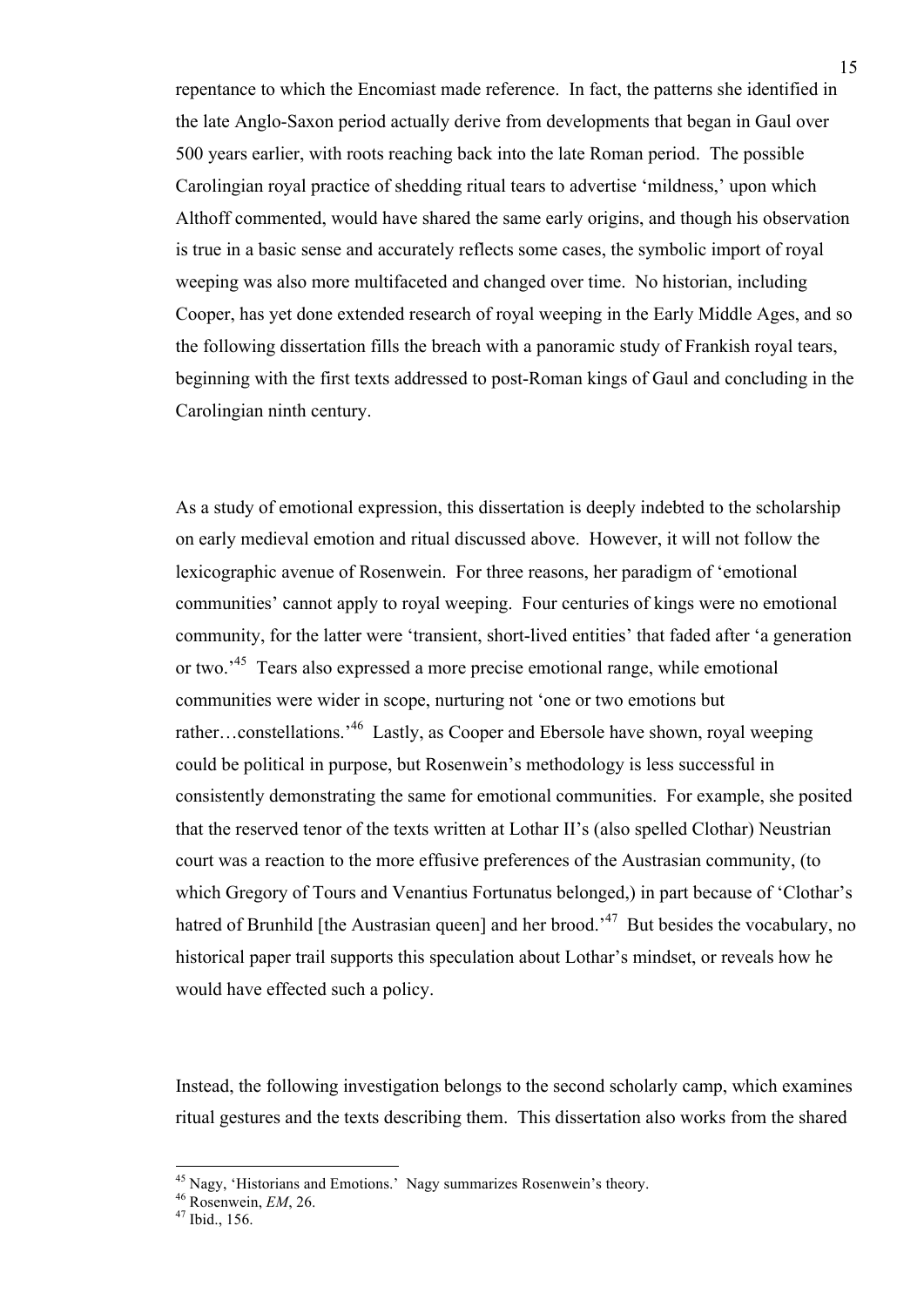understanding that politics in the Middle Ages was a very broad category that was fundamentally religious in tone and liturgical in operation. For example, it builds upon Koziol and Ebersole's independent but overlapping insights on the conceptual link to the divine in political rituals of submission, Buc and Koziol's similar emphases on the medieval employment of scriptural models, Althoff's brief notice on the connection between ritual tears and royal 'mildness,' and Cooper's observations of how writers used weeping to signal the king's morality or flag extraordinary situations. A crucial theme also woven throughout the dissertation is that of interpretation or manipulation in both text and live ritual, à la Buc, Koziol, Simon MacLean, or critics of Althoff (see p. 11 above).

Because reasons of space preclude the documentation of every instance of royal Frankish weeping, this dissertation consists of three chronological areas of focus, which explore the specific moral weight of kings' tears, as distinct from that of women, lesser laymen or churchmen. Each section is therefore also an implicit examination of gender, for this era witnessed a radical shift in elite masculinity, beginning in the late Roman West with the concomitant militarization of the old civic aristocracy and the introduction of Judeo-Christian narratives (for overviews of scholarship on this topic, see pp. 21-24 below). Royal weeping evolved within this process. However, it is impossible to analyze rulers in isolation. Kings must be studied in tandem with the bishops of Gaul and Francia, for they were the main authors of texts depicting tears and were thus responsible for the conceptual development of royal weeping. Before making his brief mention of tears, Althoff argued that Carolingian texts exhibited a 'new leitmotif' of gentler royal virtues like mercy and compassion, which he attributed to increasing Church influence. 48 However, this was nothing new to the Carolingians, for as we shall see, early medieval historians commonly remark that in the Merovingian period and before, bishops already struggled to establish their authority by developing, in Judith George's words, an 'ecclesiastical ideal of kingship' and attempting to enforce it through 'the threat of judgement and the wrath of God.<sup>49</sup> Namely, they urged kings defer to the clergy and turn their focus from war to similar values of humility, 'charity and kindness.'<sup>50</sup> As part of the process, over the course of four centuries, textual tears became a crucial rhetorical tool for Gallic and Frankish bishops in efforts to promote this ideal and thereby shape the militarized, Christian brand of kingship that had emerged from the fall of Rome. Therefore, royal weeping often

<sup>&</sup>lt;sup>48</sup> Althoff, 'Ira Regis,' 64-66.<br><sup>49</sup> George, *LP*, 54.<br><sup>50</sup> Raymond Van Dam, *Saints and their miracles in late antique Gaul* (Princeton: Princeton University Press, 1993), 97.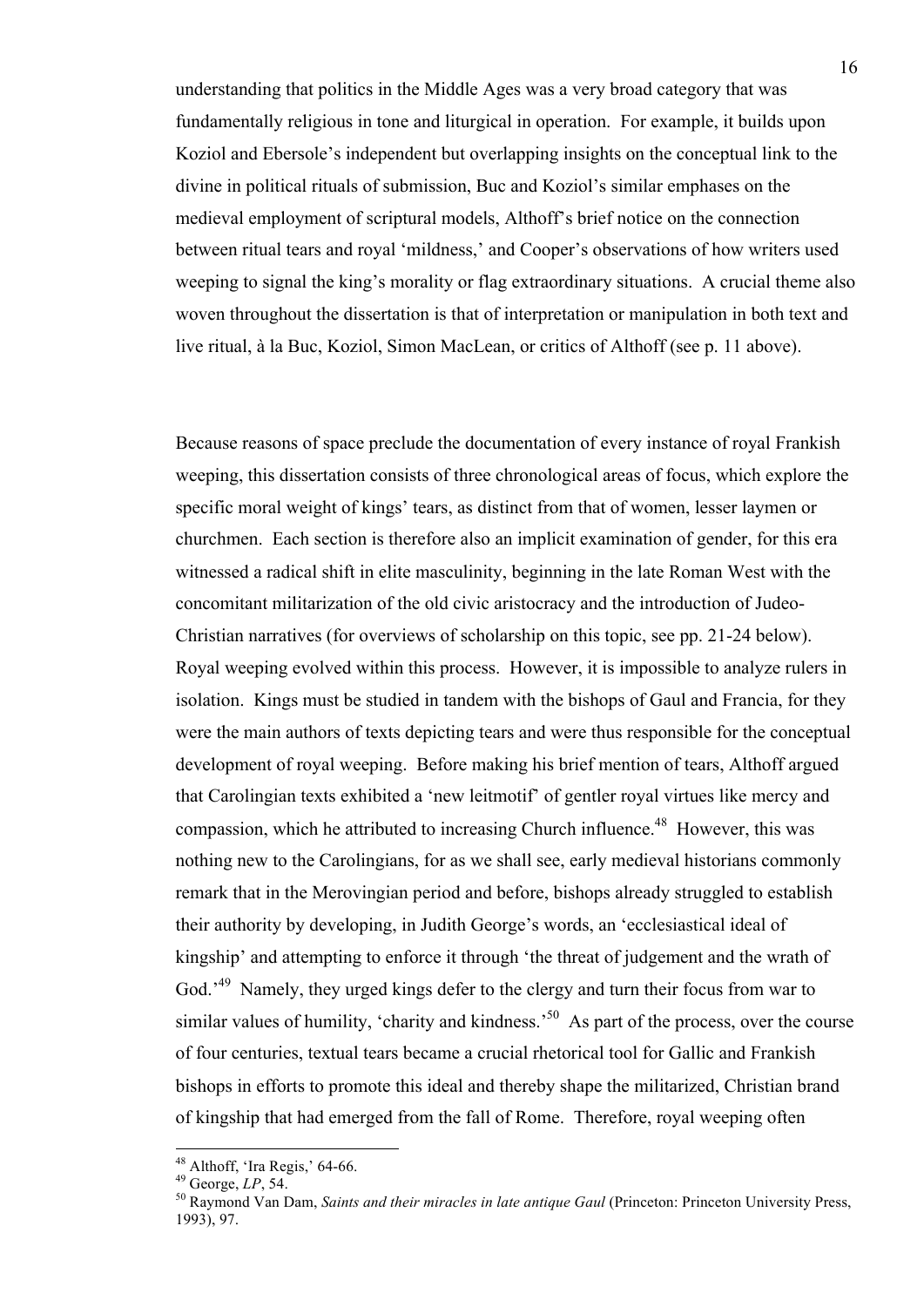appears at flashpoints of contention between bishops and kings, providing historians with an explanatory tool that not only sheds new light on the development of Frankish conceptions of good rulership, but also on how bishops articulated their spiritual authority by utilizing tears as a form of moral leverage to pressure kings to comply.

Chapter 1 treats the first chronological area of study, and outlines how Roman values of elite male stoicism and the competing Christian penitential tradition of effusiveness influenced the first episcopal consolation literature addressed to post-Roman kings of Gaul. In their letters, sixth-century Gallic bishops started to merge these two conflicting rhetorics on royal weeping, with the Christian discourse beginning to subsume lingering Roman disapproval. In the later sixth century, Gregory of Tours built upon this tradition as the first Gallic bishop to wholeheartedly endorse royal tears, whether in repentance or mourning, as a sign of fitness for Christian rule, and Chapter 2 examines how he utilized weeping in his writing to indicate whether Merovingian rulers fulfilled or failed his expectations for kingship. Chapter 3 presents the full flowering of royal weeping in the ninth-century reign of Louis the Pious and the political role that tears played in the storm of texts that orbited around the rebellion of 833, by which time the classical disapproval of elite male mourning had fallen away.

Finally, each chapter also confronts the early medievalist's eternal conundrum: can we ever recover how past generations truly behaved? Buc is ultimately correct that we cannot, being constrained by the boundaries of text. Yet as Airlie reminds us, '[r]epresentation is primary but the world is not simply a text,' and medieval narratives still tantalize the modern reader with glimmers of live political performance.<sup>51</sup> Therefore, while remaining close to the sources, this dissertation also explores the *possibilities* of royal weeping in historical reality. The bishops' rhetoric on tears would have served little purpose if no Frankish king found it useful in his public dealings. And if political rituals provided an opportunity for manipulation or subjective interpretation in both texts *and* life, tears could have played a part. For by the end of our period, the concept of royal weeping had become so politically charged that it might have transcended the page, with tears becoming a rebel justification for the king's forcible removal from power, and even possibly, this king's own counter-strategy to demonstrate his worthiness for the throne.

 $<sup>51</sup>$  Airlie, 'The history of emotions,' 239.</sup>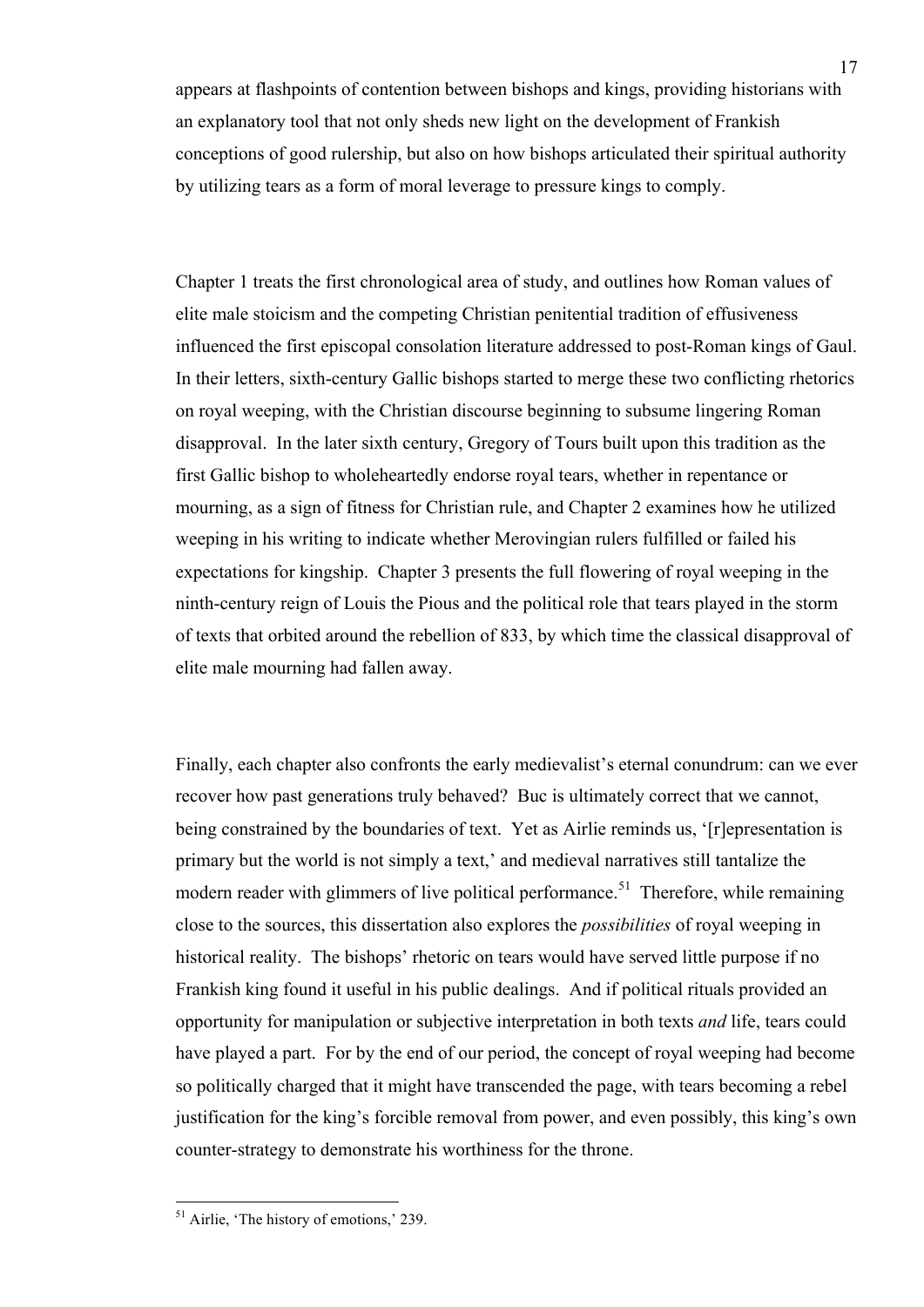## **1. Chapter 1: Royal Tears in Gallic Consolation Literature and Early Christian Penance**

Around AD 580, Venantius Fortunatus, a court poet and future bishop of Gaul, wrote a consolation poem to the Merovingian King Chilperic after his two young sons had died of dysentery.<sup>52</sup> His poem offered the king striking advice: that he stop weeping for his children immediately. Venantius gave two reasons for this admonition, the first being that because of their innocence, God had taken the children to heaven, making their father's grief unnecessary and senseless.53 More importantly, however, Venantius reminded Chilperic that his responsibility to his subjects trumped parental emotion, and that as guardian of the realm's wellbeing, it was inauspicious for him to grieve publicly because 'the populace [would] set its expectations by [his] aspect.'54 Instead, the 'mighty king' should 'bear [his] suffering patiently' and be 'dignified and manful [*virile*].' 55 George has already recognized Venantius' advice to Chilperic on 'his duties as a Christian king' as belonging to the Gallic episcopal tradition of exhortation on the 'ecclesiastical ideal of kingship.<sup>56</sup> But the specific function of tears in such texts has yet to be highlighted. Despite his sugared language, Venantius communicated with merciless clarity that weeping was an unsuitable activity for a ruler. However, almost 200 years before, Bishop Ambrose of Milan praised Emperor Theodosius I in his obituary speech for having 'wept publicly in church...with groans and tears' after his orders resulted in a massacre of civilians.<sup>57</sup> In contrast to the stoic tenor of Venantius' consolation letter, Ambrose declared that the emperor's tearful penance made him an ideal ruler.<sup>58</sup> When Ambrose's account and Venantius' consolation poem are compared, these two churchmen seem to promote irreconcilable expectations for kingship.

But despite their apparent dissonance, the contrasting views of Ambrose and Gallic consolation authors like Venantius were actually forged from the same historical moment, as elite masculine comportment shifted in the late Roman West. Once developed, the two

 <sup>52</sup> *Pers. Poems*, 'Poem 9.2: To Chilperic and Queen Fredegund,' 80n37. For Venantius' late career as a priest and then a bishop, see Judith George, in *Pers. Poems*, xx.<br><sup>53</sup> *Pers. Poems*, 'Poem 9.2,' 85.<br><sup>54</sup> Ibid. 84. For the Latin text. see *Opera*. lib. IX. II. p. 208. v. 83-85.

<sup>&</sup>lt;sup>56</sup> Pers. Poems, 'Poem 9.2,' 80n37; and George,  $LP$ , 54.<br><sup>57</sup> Letters, 'Oration on the Death of Theodosius I,' 193.<br><sup>58</sup> Ibid., 190.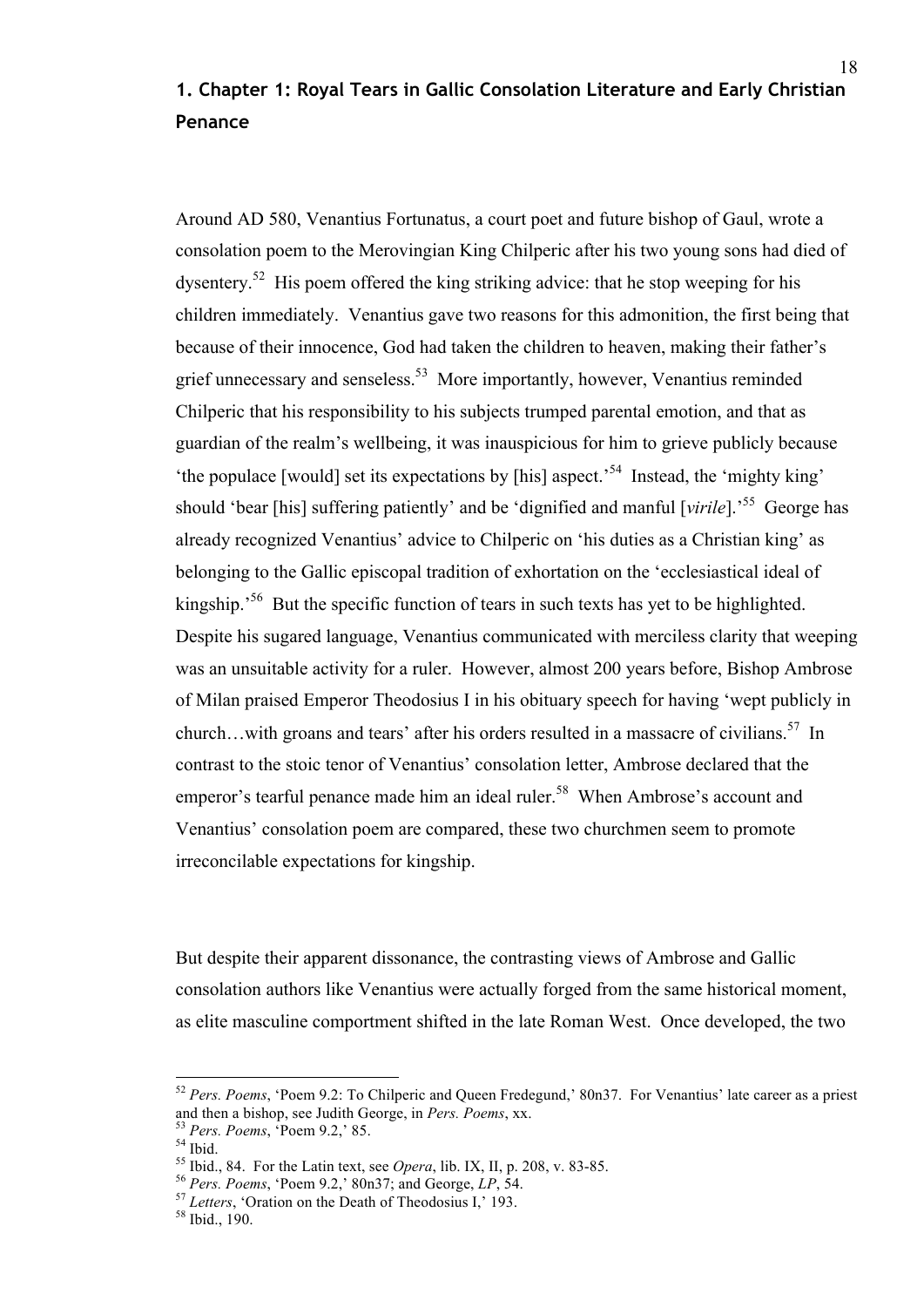views coexisted and increasingly merged along a moral continuum that stretched through the Early Middle Ages. These textual tears also demonstrate the considerable power that early Christian bishops began to develop in relationship with kings, beyond the level of hopeful ecclesiastical prodding. Ian Wood observed that not only could episcopal approval help legitimate a post-Roman king, but also that some kings relied on clerical literacy in the running of their governments, and so the loss of this ideological or logistical support base could be devastating.<sup>59</sup> For example, King Sigismund himself had no court scribe and required ecclesiastical expertise to draft letters of state, but when his bishops expressed dissatisfaction with his conduct by going 'on strike,' this accelerated the collapse of his rule.<sup>60</sup> Therefore, while weeping may seem a small textual detail, it behoves modern scholars to heed what bishops wrote about tears.

This chapter will examine the two parallel streams in episcopal thought about weeping and militarized male authority which Venantius and Ambrose represent: that of post-Roman consolation letters, which cluster chronologically around the sixth century, in comparison with the tears of royal repentance, which emerged from early Christian texts, including patristic literature, penitentials, and Old Testament commentary. These two traditions had separate but equally ancient, pre-Christian roots, and despite some injunctions against emotional display, the tears—just as Cooper noted for the late Anglo-Saxon period always reflected positively on the weeping ruler in both groups of sources. Therefore, textual discussions of weeping provide modern scholars with an analytical tool for gauging how high-ranking churchmen attempted to influence kings by dictating when tears were appropriate, and for understanding how these two seemingly incommensurate ideals for weeping and rulership greatly overlapped in the formative generations on either side of Rome's fall. Finally, both consolation letters and penance texts contain clues about how tears may have functioned as a demonstrative physical action in public displays of secular power. The reader should also note that this chapter, while focused on the fourth through sixth centuries, proceeds thematically, making necessary chronological deviations to introduce the range of biblical, Late Antique, and medieval texts that informed discussions of royal tears at the time.

 <sup>59</sup> Ian N. Wood, 'The governing class of the Gibichung and early Merovingian kingdoms,' in *Der frühmittelalterliche Staat – europäische Perspektiven*, eds. Walter Pohl and Veronika Wieser (Vienna: Österreichische Akademie der Wissenshaften, 2009), 13-14. 60 Ibid.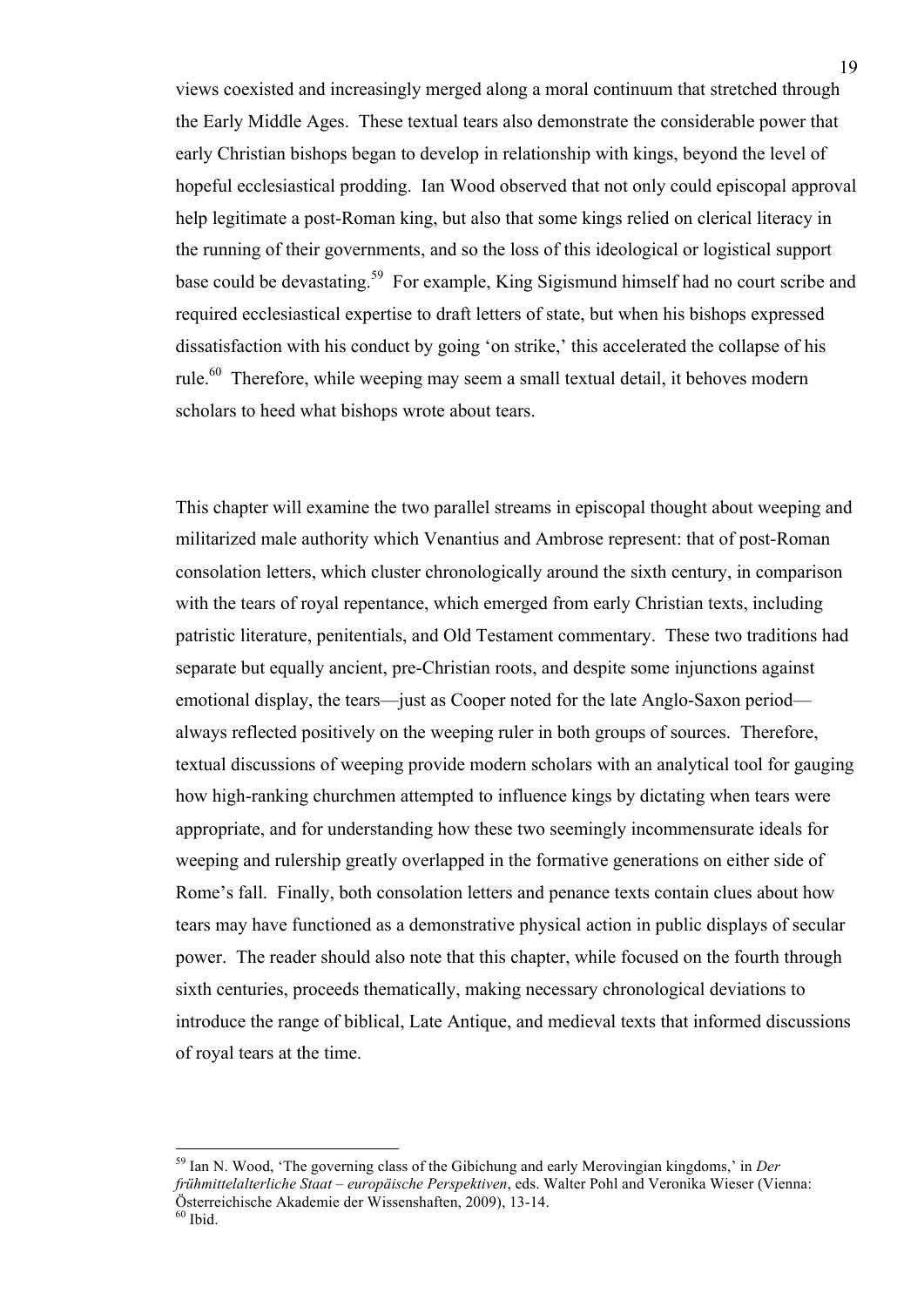1.1. Gallic Consolation Literature, Mourning, and Masculine Authority: The Classical Legacy and Christian Adaptation

Though addressed to kings, neither the tears themselves nor the routine injunctions against them made the consolation letters written by Gallic bishops unusual on their own. In the ancient world, tears were already long established, and as Richmond Lattimore emphasized in his survey of classical epitaphs, ancient pagan Mediterranean traditions of consolation, lamentation, and commemorative epigraphy continued to exert influence on Christian thought 'even in such delicate matters as the interpretation of death.<sup>'61</sup> For example, Lattimore remarked that there was 'abundant precedent' for weeping in Homeric epic and classical tragedy.<sup>62</sup> Inheriting this tradition, Venantius borrowed heavily classical poets, and in his verse lament for the Frankish queen, Galswinth, he modelled Galswinth's tearful parting from her mother on Achilles' abandonment of Deidameia in the *Achilleid*. 63 Women were not the only weepers in classical literature; in Virgil's *Aeneid*, the weeping Lausus dies defending his father in battle, and his body is later carried off by tearful warrior comrades (10.789-90, 841-42).

Injunctions against weeping were also already a general, pre-conversion concern. In pre-Christian Roman epitaphs, various mourning tropes were available to the bereaved, one of which was the futility of grief, because death was universal and inevitable.<sup>64</sup> Lattimore pointed to a Latin epitaph from the Augustan period that enjoined the mourner not to grieve: 'do not sorrow, friend…Fate gave this to me.' 65 Lattimore then demonstrated that after Christian conversion, new inscriptions adapted such declarations that mourning was pointless, not because of Fate, but because tears especially were now deemed an unsuitably depressing send-off for those who had earned the joys of eternal life.<sup>66</sup> Rosenwein similarly observed that with the rise of Christian epigraphy from the fourth century onward, mourners 'meshed' older pagan paradigms with 'appropriate' forms of Christian

 <sup>61</sup> Richmond Lattimore, *Themes in Greek and Latin Epitaphs* (Urbana: University of Illinois Press, 1942), 215-17, 320-21, 339.<br><sup>62</sup> Ibid., 172, 178.

<sup>&</sup>lt;sup>63</sup> For Venantius' more general Classical inspirations in the lament for Galswinth see G. Davis, 'Ad Sidera Notus: Strategies of Lament and Consolation in Fortunatus' *De Gelesuintha,*' *Agon* 1 (1967): 125-32. For Deidameia, see Michael Roberts, 'Venantius Fortunatus' Elegy on the Death of Galswintha (*Carm*. 6.5),' in *Society and Culture in Late Antique Gaul: Revisiting the Sources*, eds. Ralph W. Mathisen and Danuta

 $^{64}$  Lattimore, *Themes in Greek and Latin Epitaphs*, 218-19. For other pagan themes on death, see 219-65.<br><sup>65</sup> Ibid., 219. This is my translation from the Latin that Lattimore provided.

<sup>66</sup> Ibid., 303-304.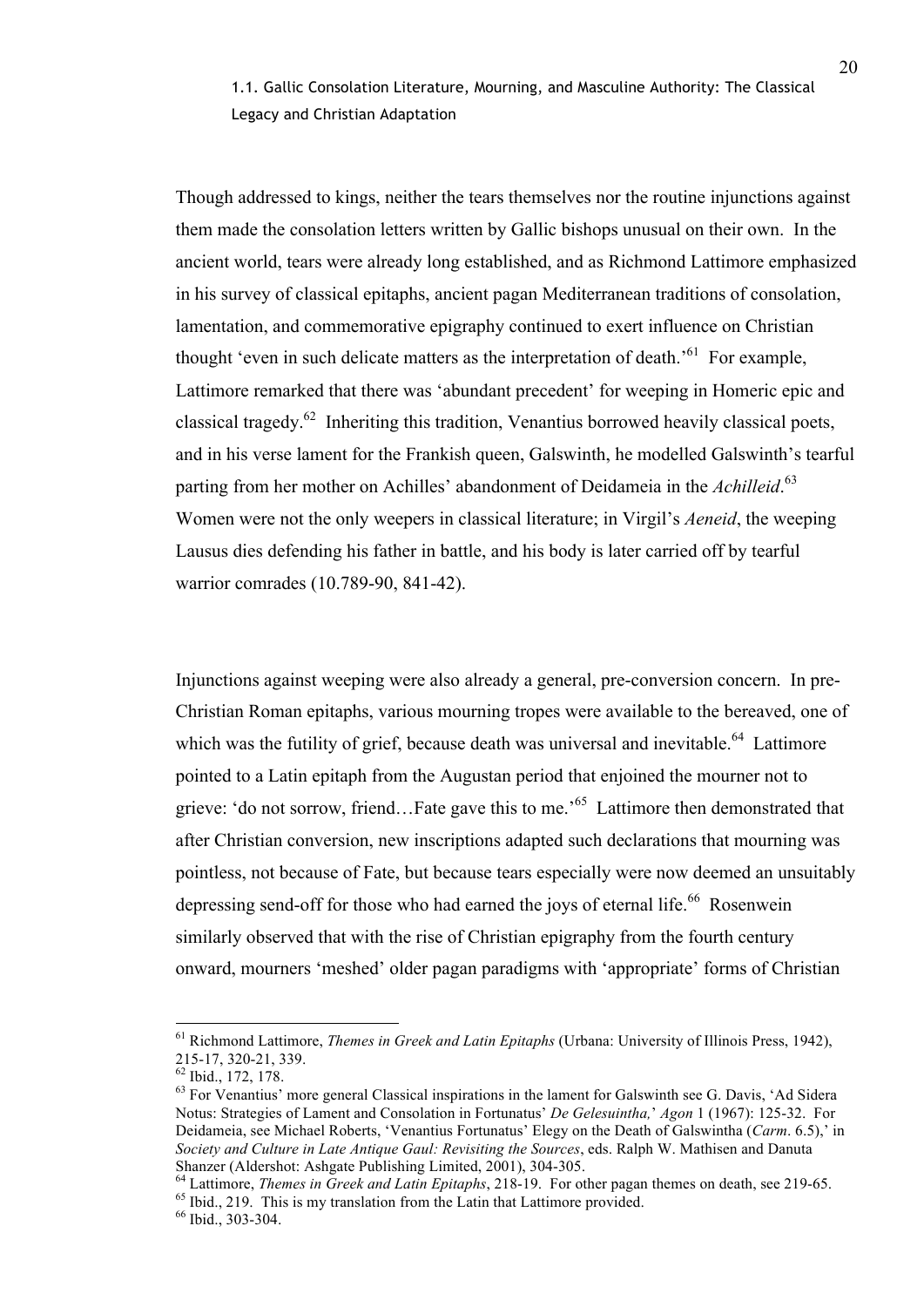expression.<sup>67</sup> Her translation of a mother's gravestone from Vienne demonstrates this well: 'Let her children cease to be troubled by tears…It is not right to groan…about that which ought to be celebrated.'68 George has noted that Christian consolation literature likewise warned that weeping was 'inappropriate for the blessed dead,' and echoing his consolation to Chilperic, Venantius wrote another poem for a husband bereaved by childbirth, urging him not to 'chafe with tears at the godly fate of [his] wife,' whose piety God had rewarded with salvation.<sup>69</sup> Christian immortality had replaced Fate, but in early medieval consolation literature, tears (even of male mourners) or injunctions against weeping were not extraordinary in themselves, for both had garden-variety antecedents stretching back into late Roman Christian and pagan, classical traditions.

Consolation addressed specifically to *kings*, however, stood apart from this general classical and early Christian milieu because in their letters, Gallic bishops applied special moral weight to royal weeping in an effort to shape the male, militarized form of political authority developing in the post-Roman west, and to pressure their rulers to achieve this specific ideal. Kate Cooper and Conrad Leyser have observed briefly that at this historical moment, elite masculinity was evolving into 'a model…pieced together from elements of classical philosophy, the Hebrew Bible, and the ethos of the warlord.<sup>70</sup> The specific role of tears in the classical aspect of this amalgamation will be discussed first. As noted above, Venantius made clear to Chilperic that tearful grief was incommensurate with royal authority, but his letter was not an isolated case. Sometime after AD 501, Bishop Avitus of Vienne wrote his own letter to the Burgundian king Gundobad, consoling him on the death of his daughter.<sup>71</sup> The consolation contains the formulaic Christian injunction against mourning, since the girl's virginal state ensured her salvation.<sup>72</sup> However, Avitus then combined praise with caution, warning Gundobad that for great kings, a child's death was a 'small thing' that deserved less attention than the health of the realm.<sup>73</sup> Anticipating Venantius' exhortation to Chilperic, Avitus reminded Gundobad that his fatherly 'affection has prompted everyone to weep with [him],' and because his comportment reflected the state of the nation, he ought to redirect his attention back 'to [his] people, so that they may

<sup>&</sup>lt;sup>67</sup> Rosenwein, *EM*, 61, 78.<br><sup>68</sup> Ibid., 75-76.<br><sup>69</sup> Pers. Poems, 'Poem 6.5: On Galsuinth,' 50n102, 'Poem 4.26: Epitaph for Vilithuta,' 14.<br><sup>70</sup> Kate Cooper and Conrad Leyser, 'The Gender of Grace: Impotence, Servitude a

<sup>&</sup>lt;sup>71</sup> Danuta Shanzer and Ian Wood, trans. with an introduction and notes, *Avitus of Vienne: Letters and Selected Prose* (Liverpool: Liverpool University Press, 2002), 208-209. 72 Avitus of Vienne, '*Epistula* 5,' in Shanzer and Wood, *Avitus of Vienne*, 211-12. 73 Ibid., 210.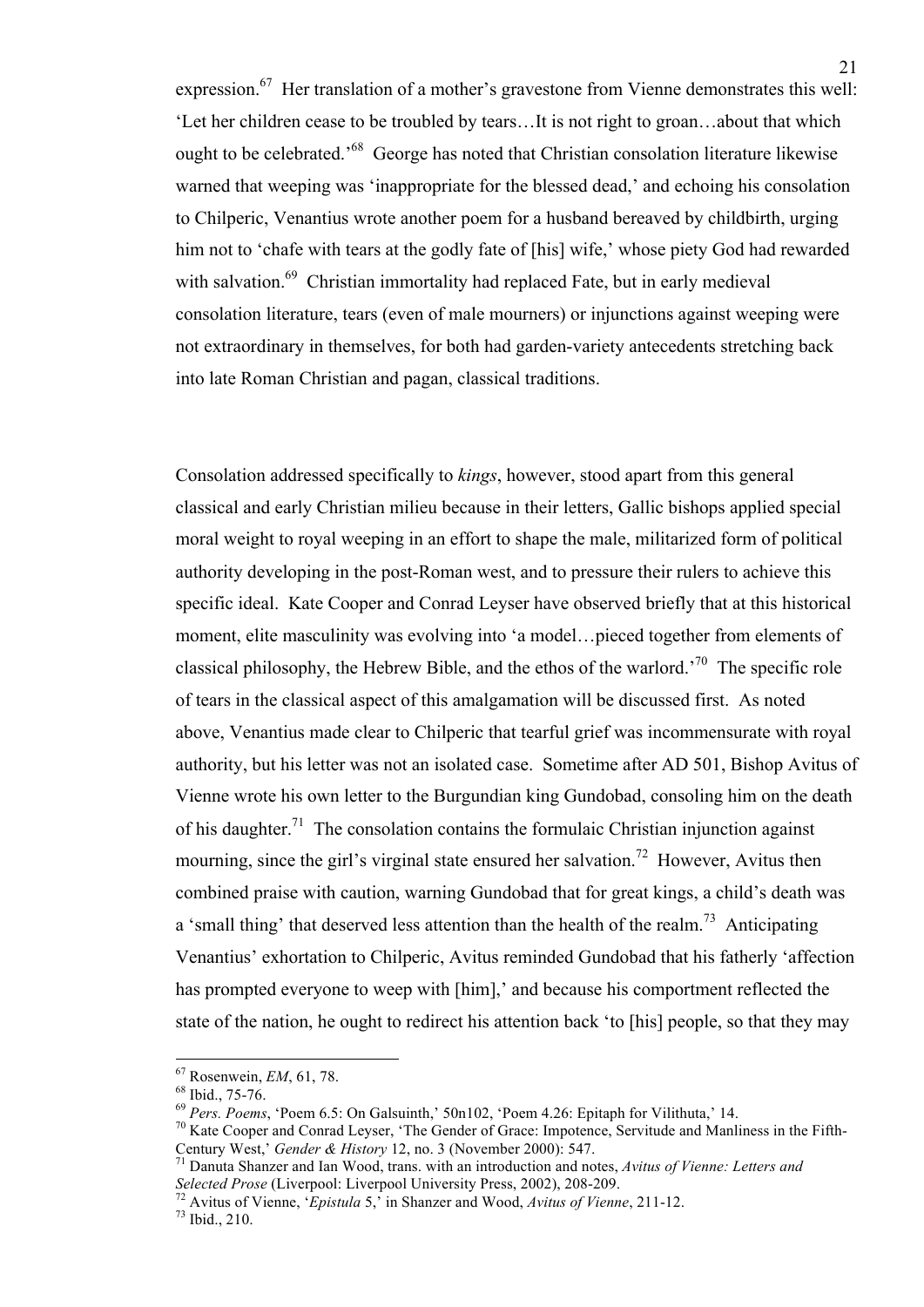rejoice.<sup>74</sup> In another consolation letter to Clovis on the death of his (equally virginal and equally saved) sister, Bishop Remigius of Rheims was more straightforward (though he did not explicitly mention tears): 'You still have to administer the kingdom…You are the head of peoples and preserve the political order. They are accustomed to seeing in you auspicious signs.<sup>75</sup> In all three letters, weeping or mourning was deemed improper for kings because it distracted from the business of governance and thereby undermined their public image of authority. But though these bishops wrote in the fifth and sixth centuries, and though their efforts were staunchly Christian, they promoted a paradigm of elite, masculine emotional control as ancient as the genre itself. This model had matured in pagan imperial Rome, seeping thence into the early Christian hierarchy, where it survived in post-Roman Gaul as a living thread of romanitas. To understand why bishops advocated pre-Christian gender values and why they targeted their 'barbarian' kings, it is helpful to trace this ideology back to its Roman roots.

Pre-Christian, Roman elite masculinity centered on emotional moderation, and built upon the ancient Greek theories of Plato, the Stoics, and Aristotle, who philosophized respectively that emotions could lead to irrational '"womanish" behavior' such as weeping, distracted from the 'virtuous life,' or were only appropriate if felt for the correct reasons and in the proper context.<sup>76</sup> In the imperial heyday, cultured males pursued civic rather than military office, and their self-control was cited as a justification for their political authority over women and barbarian men, who were deemed irrational or uncivilized.<sup>77</sup> In his analysis of Seneca's consolation letter to Marullus, Marcus Wilson observed that the 'suppression of grief' became one such exclusive masculine Roman benchmark. 78 Seneca's consolation to the imperial secretary Polybius, on the death of his brother in AD 43, made the link between the '[restraint]' of 'useless tears' and elite male authority even

 <sup>74</sup> Ibid., 210, 212, 212n4: in their note, Shanzer and Wood state that this exhortation is similar to Bishop Remigius' letter to Clovis.<br><sup>75</sup> Remigius of Rheims, 'Letter of Bishop Remigius to Clovis on the Death of the King's Sister,' in *From* 

*Roman to Merovingian Gaul: A Reader*, ed. and trans. Alexander Callander Murray (Ontario: Broadview Press, 2000), 263.

<sup>76</sup> Christopher Gill, 'The emotions in Greco-Roman Philosophy,' introduction to *The Passions in Roman Thought and Literature*, eds. Susanna Morton Braund and Christopher Gill, (Cambridge: Cambridge

Guy Halsall, *Barbarian Migrations and the Roman West, 376-568* (Cambridge: Cambridge University Press, 2007), 98. See also Cooper and Leyser, 'Gender of Grace,' 538-39. Readers should consult Cooper and Leyser's article on the adaptations of Roman gender values in early Christian ascetic practice, in which they also discuss the received scholarly view that sexual and emotional moderation justified classical elite male social authority.

<sup>78</sup> Marcus Wilson, 'The Subjugation of Grief in Seneca's "Epistles,"' in Braund and Gill, *The Passions in Roman Thought,* 59-60.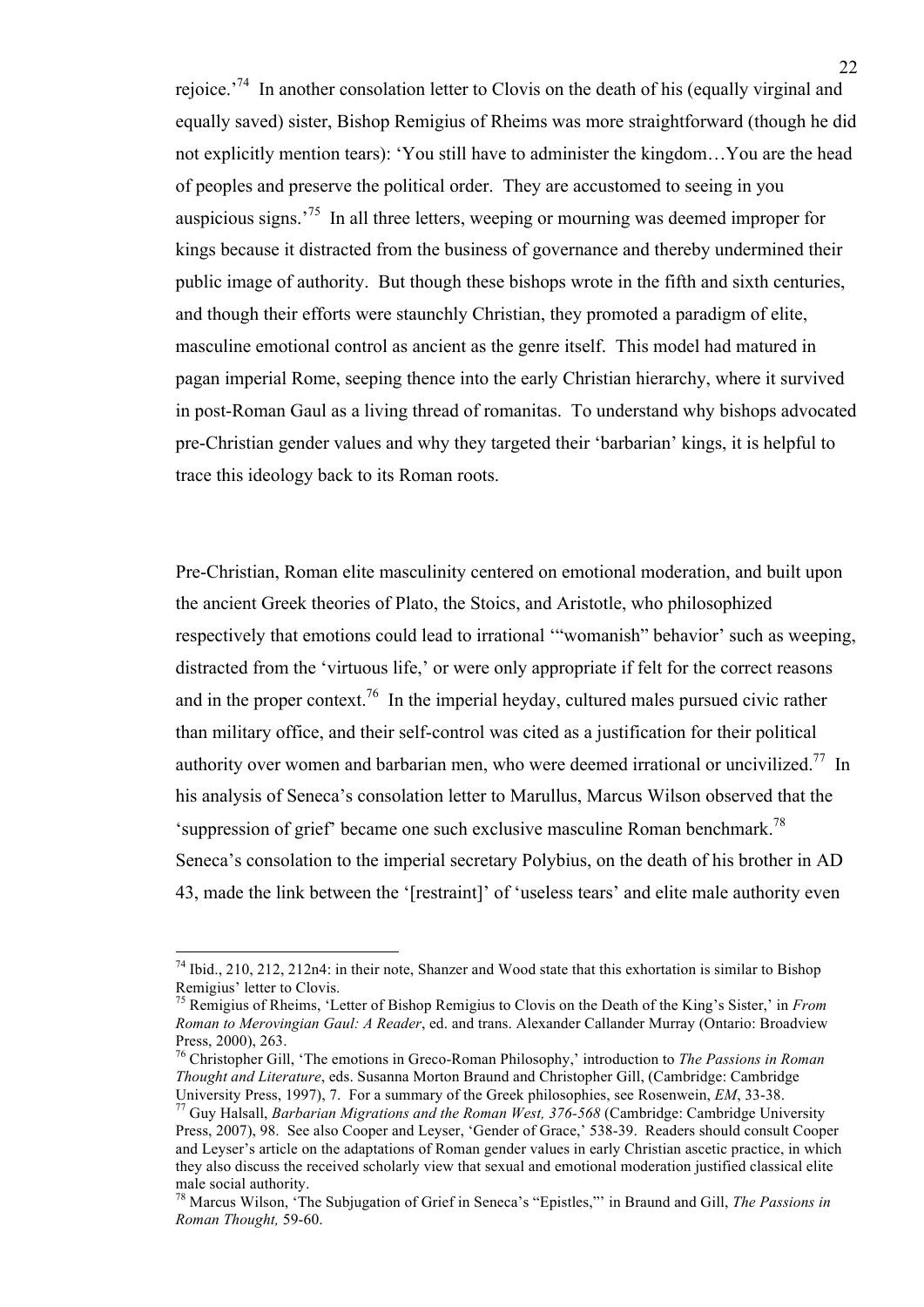clearer.<sup>79</sup> Firstly, as paterfamilias, Polybius had to set a good example of self-control for his remaining brothers, who 'will think everything honourable that they see [him] doing.'<sup>80</sup> Uncontrolled grief was also inappropriate because it lowered him to the level of his social inferiors, being vulgar and 'womanish [*muliebre*].' 81 Finally, Seneca informed Polybius that he must not indulge himself because the emperor, the *ultimate* elite male, could not do so either, for just as Polybius had to help keep government business organized, the emperor's public responsibility overrode all his own private desires.<sup>82</sup>

Seneca's admonition against tears bears close similarities to the consolation letters of Bishops Remigius and Avitus, and Venantius. In Avitus' letter to Gundobad, the populace, like Polybius' brothers, followed their leader's example: Gundobad's paternal 'affection has prompted everyone to weep with [him].' Venantius' advice that Chilperic be 'manful' paralleled Seneca's indictment of weeping as 'womanish,' and Remigius likewise reminded Clovis that mourning wasted time better spent on governance. To these bishop authors, the kingdom's survival still depended on its ruler's self-discipline and concentration, and would rise or fall with the example he set, just as the old imperial order had once depended on the orderliness of the emperor's emotional life.

Remigius, Avitus and Venantius' disapproval of royal weeping thus indicates the preservation and transformation of Roman gender norms in Gallic episcopal circles through the sixth century, though society was more and more dominated by warriors. In the final centuries of the western Empire and after its disintegration, the old civic elite lifestyle eroded in the face of increasing militarization, as 'ambitious Romans found places in royal armies and entourages…rather than in the steadily simplifying civilian administration,' until eventually, 'the only alternative [to a military career] was the church.'83 Indeed, it is unclear how much of the classical literary tradition was still available in Gaul, and Avitus' generation was probably the last to receive a complete Roman education.<sup>84</sup> Venantius was a later outlier, as he had first attended a school in

 <sup>79</sup> *Polyb.*, chap. V, p. 358. For background information on the letter, see James Ker, *The Deaths of Seneca* (Oxford University Press, 2009), 100.<br><sup>80</sup> Polyb., chap. V, p. 359.

<sup>&</sup>lt;sup>81</sup> Ibid., chap. VI, p. 359. For the Latin, see Seneca, *Ad Polybium de Consolatione*, chap. VI, The Latin Library, accessed August 5, 2013, http://www.thelatinlibrary.com/sen/sen.consolatione1.shtml.

<sup>&</sup>lt;sup>82</sup> Polyb., chap. VI, p. 360, and chap. VII, p. 361.<br><sup>83</sup> Chris Wickham, *The Inheritance of Rome: A History of Europe from 400 to 1000* (London: Allen Lane, 2009), 105-106.

<sup>&</sup>lt;sup>84</sup> Shanzer and Wood, in *Avitus of Vienne*, 7.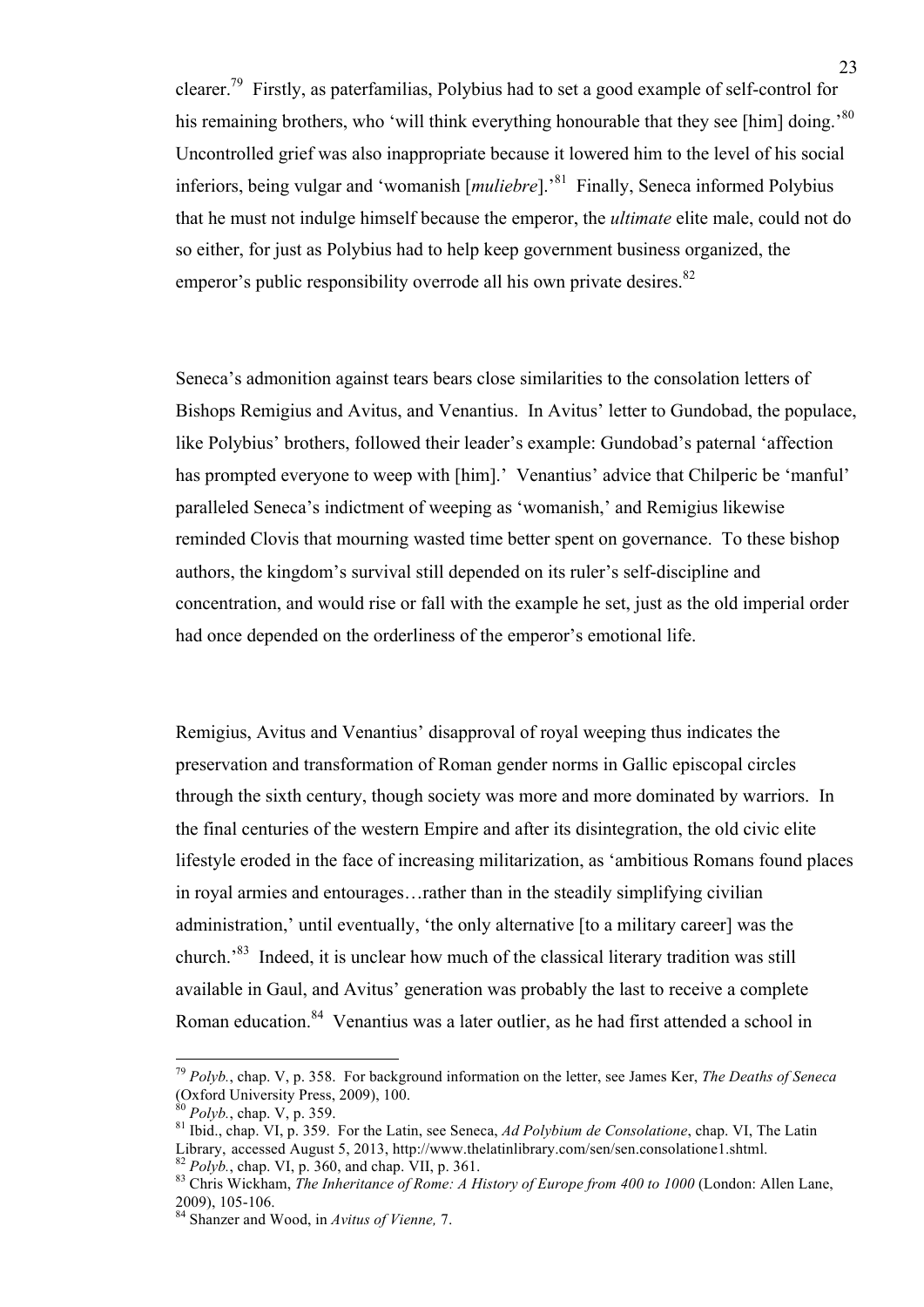Ravenna before moving north.<sup>85</sup> But whether other Gallic bishops knew of Greco-Roman philosophy or the works of imperial moralists directly, they were often the descendents of the old Roman elite, and as such they brought to the church hierarchy their cultural inheritance of romanitas; for example, according to Danuta Shanzer and Ian Wood, Avitus and his late fifth-century peers clung to their elite status by exchanging learned and stylistically high-flown correspondence, which included their consolation letters.<sup>86</sup> Wood even suggests that their letters represent an initial development in the 'Mirror of Princes' genre, and as the Early Middle Ages progressed, bishops increasingly pressured their rulers by manipulating the theme of weeping in text. $87$  As we shall see later, Avitus, Remigius, and Venantius likely did not send their consolations as private correspondence for the king's eyes only. Such letters were made all the more persuasive by their official, public impact.

Nevertheless, Remigius, Avitus, and Venantius were no cultural fossils, nor did they parrot the ossified conventions of an ancient genre. So far, they appear to have frowned upon tears like Seneca did, but their letters reveal that they actually viewed royal weeping as a positive trait. Indeed, the link between weeping and 'moral character' in the late Anglo-Saxon era that Tracey-Anne Cooper identified and that between the possible Carolingian shedding of ritual tears and Christian compassion or clemency that Althoff briefly considered were both indebted to these consolation authors, for it was they who first experimented with the idea that royal mourning tears were a sign of such virtues, rather than of emasculation. As quoted above, Kate Cooper and Conrad Leyser noted the biblical impact on changes within late Roman masculine gender narratives, and Rachel Stone likewise observed that after conversion, humility and 'obedience' rather than domination and stoic self-control were increasingly considered hallmarks of manliness (for scholarship on the link between tears and obedience, see below pp. 28-29).<sup>88</sup> This Christian influence equally informed our consolation authors, as bishops, and so in this light, exhorting one's king to stop crying was an underhanded way of praising his pious compassion and lack of hard-heartedness, which together with dry-eyed vigilance were now desirable qualities for rulers.

<sup>&</sup>lt;sup>85</sup> George, in *Pers. Poems*, xviii.<br><sup>86</sup> Shanzer and Wood, in *Avitus of Vienne*, 27.<br><sup>87</sup> Wood, 'Gibichung,' 18.

<sup>88</sup> Rachel Stone, *Morality and Masculinity in the Carolingian Empire* (Cambridge: Cambridge University Press, 2012), 318-19, 327.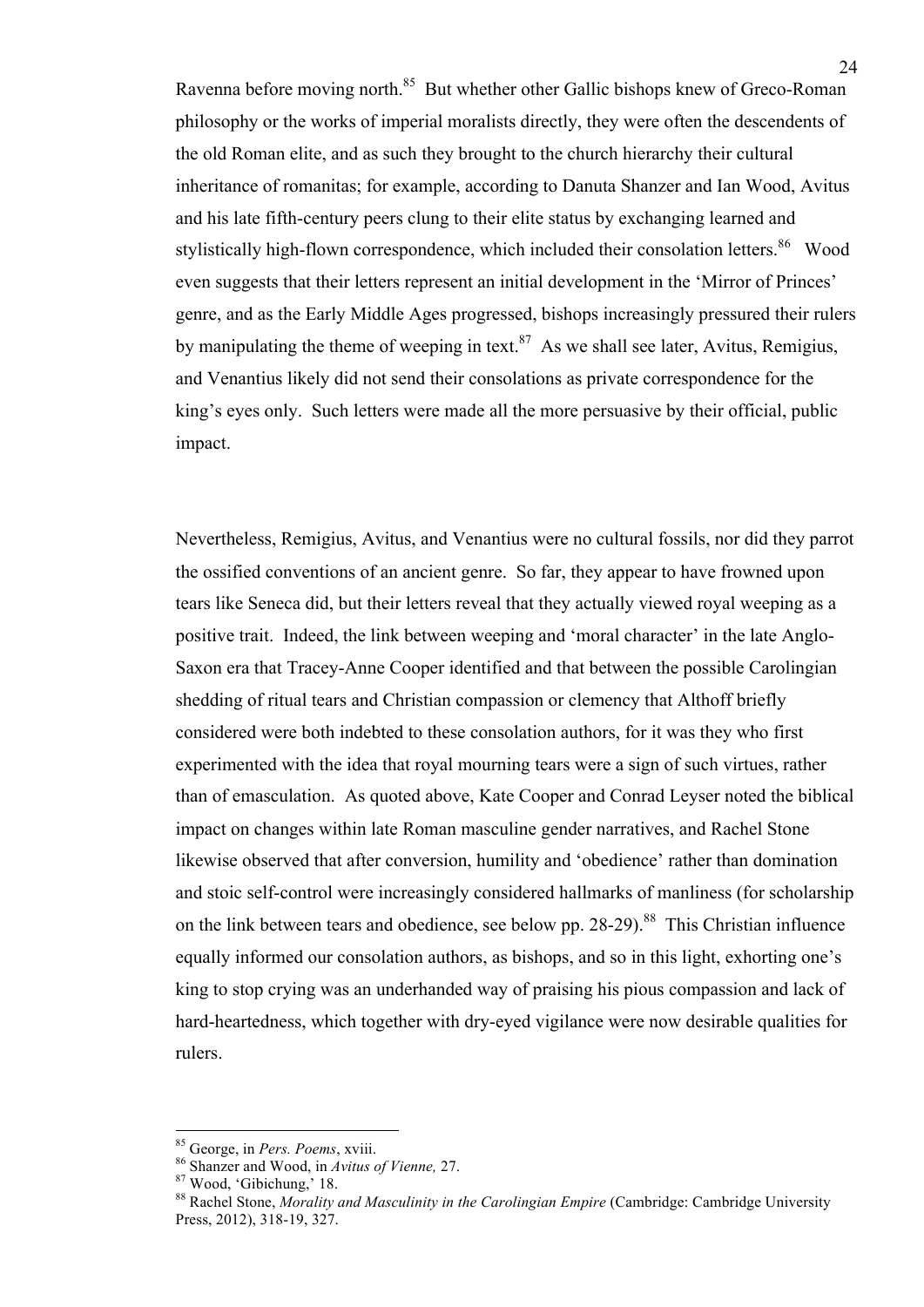While paradoxically urging their kings to maintain a stiff upper lip, Gallic churchmen used the positive veneer of tears—again, as Tracey-Anne Cooper noted similarly for the late Anglo-Saxon era—to whitewash their rulers' unsavoury deeds, help them resolve tricky political situations, and most of all, to aid instruction on the new 'ecclesiastical ideal of kingship' in the Christian era. In his consolation letter, Avitus depicted Gundobad as lovingly family oriented, for he not only mourned his daughter, but also the previous deaths of his brothers 'with ineffable tender-heartedness.<sup>89</sup> Royal sorrow also served the same purposes in another contemporary genre, the panegyric, and the comparison is instructive. According to George, a few early Christian thinkers like Ambrose of Milan reformulated this old pagan genre to reflect the ruler's '*fides*, *misericordia*, *humilitas*, and *amor Dei*,' and his 'duty to rule in loving concord with the Church and to defend the *regnum Christianum*.'90 Venantius strategically employed this ideal in his verse panegyric to King Chilperic at the synod at Berny-Rivière, where Bishop Gregory of Tours faced charges for slandering Queen Fredegund.<sup>91</sup> He focused his speech on Chilperic's 'championship of justice and truth' so as to pressure the king to 'modify his behavior' (i.e., to exonerate Gregory).<sup>92</sup> Adding to George's assessment, it is useful to note that specific reference to royal grief aided Venantius in this endeavour. By entreating with the request, 'rex bone, ne doleas,' (Good King, do no sorrow), Venantius highlighted Chilperic's supposed emotional distress at the disturbance of the peace.  $93$  Returning to Avitus, it is unlikely that he wrote his consolation letter unaware that Gundobad and his brother Godigesil had fought viciously for power until Godigesil was killed, so his political purpose in redrawing Gundobad's possible fratricide as 'tender-heartedness' is unclear.<sup>94</sup> But both he and Venantius subtly introduced an idea novel to the otherwise stoic legacy of consolation: a grieving king was not necessarily distracted by self-indulgent emotion. Instead, whatever skeletons hung in the royal closet, Gallic bishops used tears to help push the ideal that royal rule over the '*regnum Christianum*' should be just and compassionate.

<sup>&</sup>lt;sup>89</sup> Avitus, '*Epistula* 5,' 210-11.<br><sup>90</sup> George, *LP*, 39. For Venantius' contribution to the development of this ideal in Gaul, without reference to tears, see 61.<br><sup>91</sup> Ibid., 61. For George's summary of this political crisis, see 48-49.<br><sup>92</sup> Ibid., 50-52, 54. See also Julia M.H. Smith, "Carrying the cares of the state": gender perspectives on

Merovingian "Staatlichkeit,"' in Pohl and Wieser, *Der frühmittelalterliche Staat – europäische Perspektiven*, 232. Julia Smith takes a slightly different view, that Chilperic was already on Gregory's side, and that Venantius' panegyric praise thus provided an honourable means of '[acquitting] Gregory without a loss of face.'<br> $^{93}$  For the Latin, see *Opera*, lib. IX, I, p. 202, v. 55-58.

<sup>&</sup>lt;sup>94</sup> Shanzer and Wood, in *Avitus of Vienne*, 209-11. Shanzer and Wood consider different political agendas that Avitus may have expressed beneath this general flattery.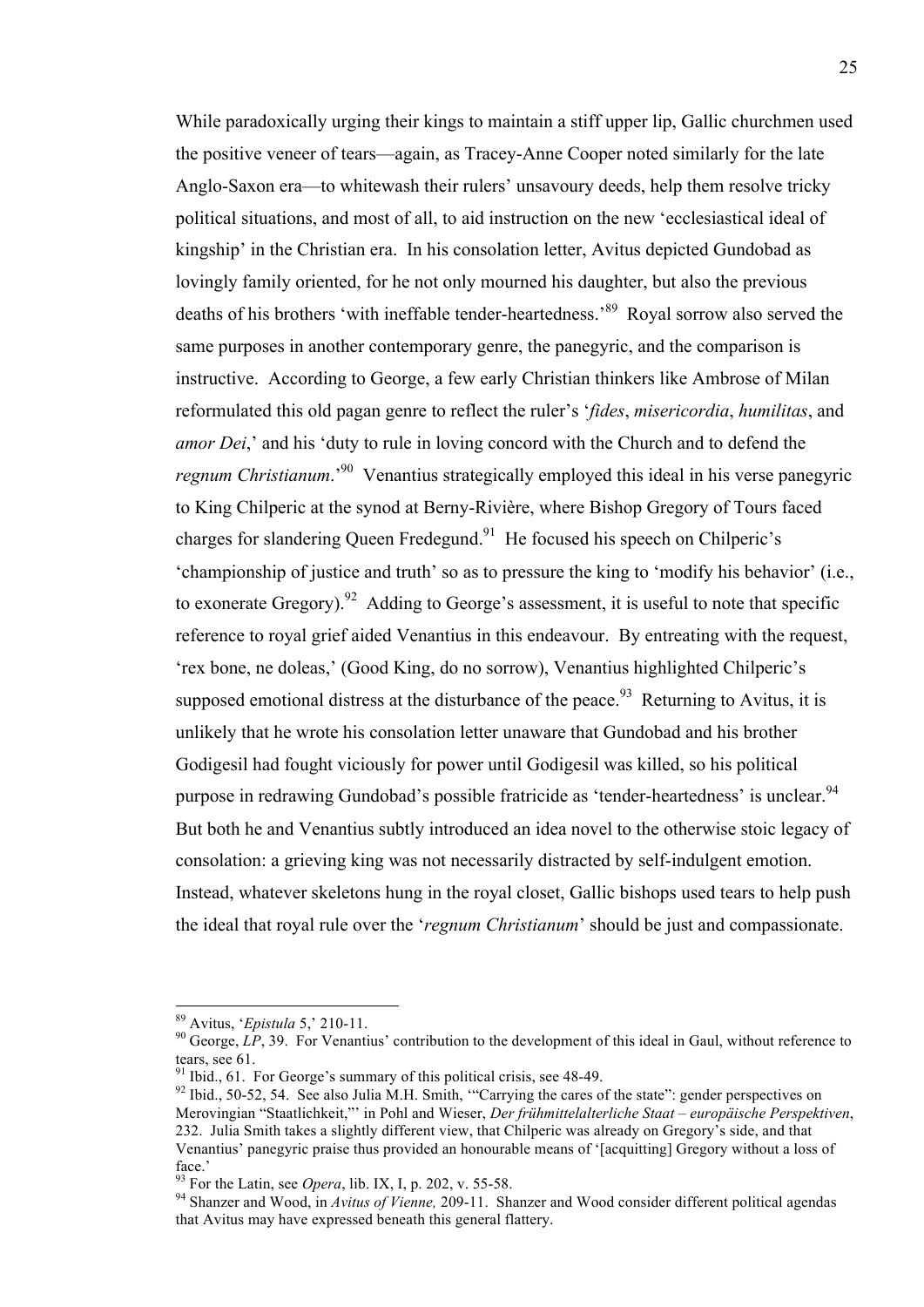On the other hand, when a consolation writer omitted royal weeping, he may not have been praising a ruler's iron concentration, but making a deliberately negative statement of silence. As described above, Venantius' verse lament for Galswinth practically drowned in tears, as Galswinth, her mother, nurse, and sister took turns mourning their separation or the death.<sup>95</sup> The poem also contains the usual Christian injunction against weeping for the 'blessed': 'it is not right to weep for her who dwells in paradise.'96 But unusually, Venantius did not address the lament to a specific bereaved individual, and his complete failure to mention Chilperic is telling.<sup>97</sup> Michael Roberts suggested that this 'conspicuous' absence' indicates that Venantius at least suspected Chilperic's involvement in Galswinth's strangling.<sup>98</sup> But the lack of tears may be even more damning, and may indicate that Venantius not only knew Chilperic was guilty but also could not—or would not—make an effort to salvage him. In so watery a text, Venantius' omission of royal weeping may have been a passive strategy of announcing that Chilperic was perversely hard-hearted, and therefore lacked the righteousness required for Christian kings.

#### 1.2. Tears in Consolation: the Political Impact

One final question about weeping and the consolation genre remains. Wood's sobering anecdote about Sigismund aside, as supreme alpha male and warrior leader, why would an early medieval king submit to a bishop's judgement? Buc's argument is fundamentally true, that textual biases and topoi obstruct our ability to recover how political interactions operated in real life or what truly happened during specific events. However, the medium of consolation does allow the historian to explore the possibilities of *how* bishops used these texts in public attempts to influence their kings, and on a more limited level, why kings might have listened to this episcopal message and incorporated tears into real political performance. Namely, consolation letters had a purpose similar to that of panegyric speeches: they anticipated a future response, had a verbal impact on a wider listening audience than the royal recipient, and an equally immediate performance value beyond the textual level that historians can consider.

<sup>&</sup>lt;sup>95</sup> *Pers. Poems*, 'Poem 6.5,' 40-50.<br><sup>96</sup> Ibid., 50.

 $\frac{97}{97}$  Roberts, 'Venantius Fortunatus' Elegy,' 301.<br><sup>98</sup> Ibid., 299.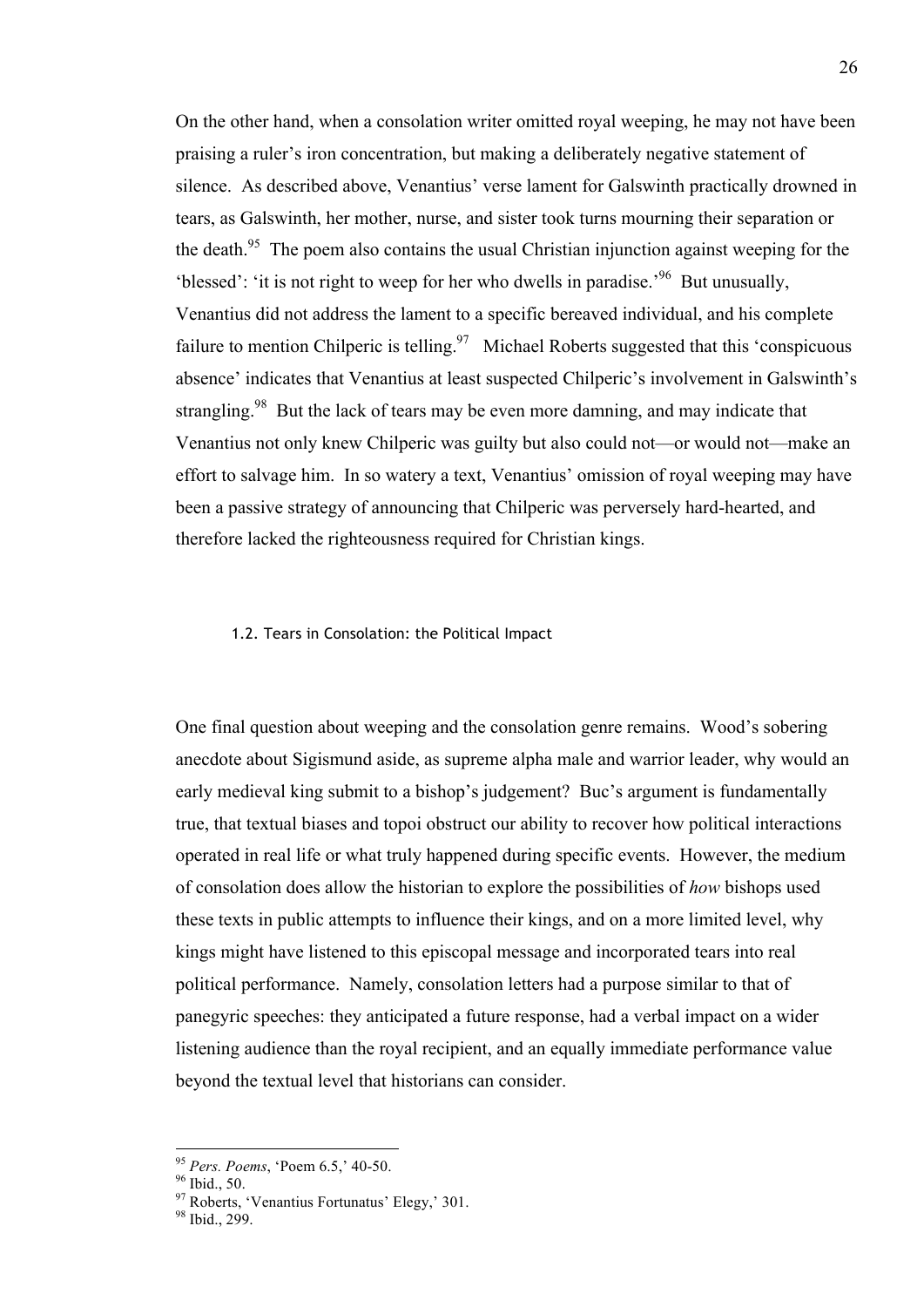The foregoing observation builds from Andrew Gillett's research on Merovingian ambassadorial correspondence with the eastern Roman Empire. In the sixth century, Queen Brunhild and her son Childebert repeatedly petitioned Constantinople to release her grandson, Athanagild, who had been taken hostage as a result of Eastern Roman conflicts with Visigothic Spain.<sup>99</sup> Though Brunhild used heart-wrenchingly maternal language in her letters, Gillett argued that this was not a direct record of 'her personal feelings,' but instead a strategic 'script' 'to bring indirect pressure on the emperor.'100 Brunhild and Childebert were really targeting close members of the court to make them aware of the situation's 'moral aspect,' in hopes that resultant public discussion would make the emperor appear unjust and thus force him to return Athanagild to Gaul.<sup>101</sup> Gillett suggested that these letters were made more effective by being read aloud to the court instead of the emperor alone, whom the reader then attempted to sway by '[dramatising]' the content much like a panegyric speech, with expressive voice modulation at the emotional parts—very similar in essence to the tremulous 'public ritual voice' that Koziol suggested was used in both prayer and political petition later on in early medieval France.<sup>102</sup> In short, Gillett encouraged historians not to bind themselves solely to a source's textual content, but to also consider the immediate effect of 'oral delivery' on a live audience.<sup>103</sup>

Gillet's insight applies equally to Gaul and sheds light on how bishops used textual tears to pressure their kings, and why kings might have heeded episcopal exhortation. If read aloud before the royal family, advisors, and leading aristocrats, consolation letters targeted more than the king's private conscience. No ruler would relish a public announcement that grief had made him lose focus. On the other hand, the same injunction against weeping might have encouraged aristocratic listeners to correlate royal tears with Christian justice, resulting in a sort of peer pressure that nudged the king closer to the bishop's ideal. Althoff similarly observed that clerical rhetoric on Christian royal virtues was a two-way street, 'for behind [it] stood expectations that the king could not overlook with impunity,' for rulers needed the 'sacral legitimacy' and 'stabilization' that Church approval could

 <sup>99</sup> Andrew Gillett, 'Love and Grief in Post-Imperial Diplomacy: The Letters of Brunhild,' in *Studies in Emotions and Power in the Late Roman World: papers in honour of Ron Newbold*, eds. Barbara Sidwell and Danijel Dzino (Piscataway, NJ: Gorgias Press LLC, 2010), 129.

<sup>&</sup>lt;sup>101</sup> Ibid., 129.<br><sup>102</sup> Ibid., 152-53.<br><sup>103</sup> Ibid., 129.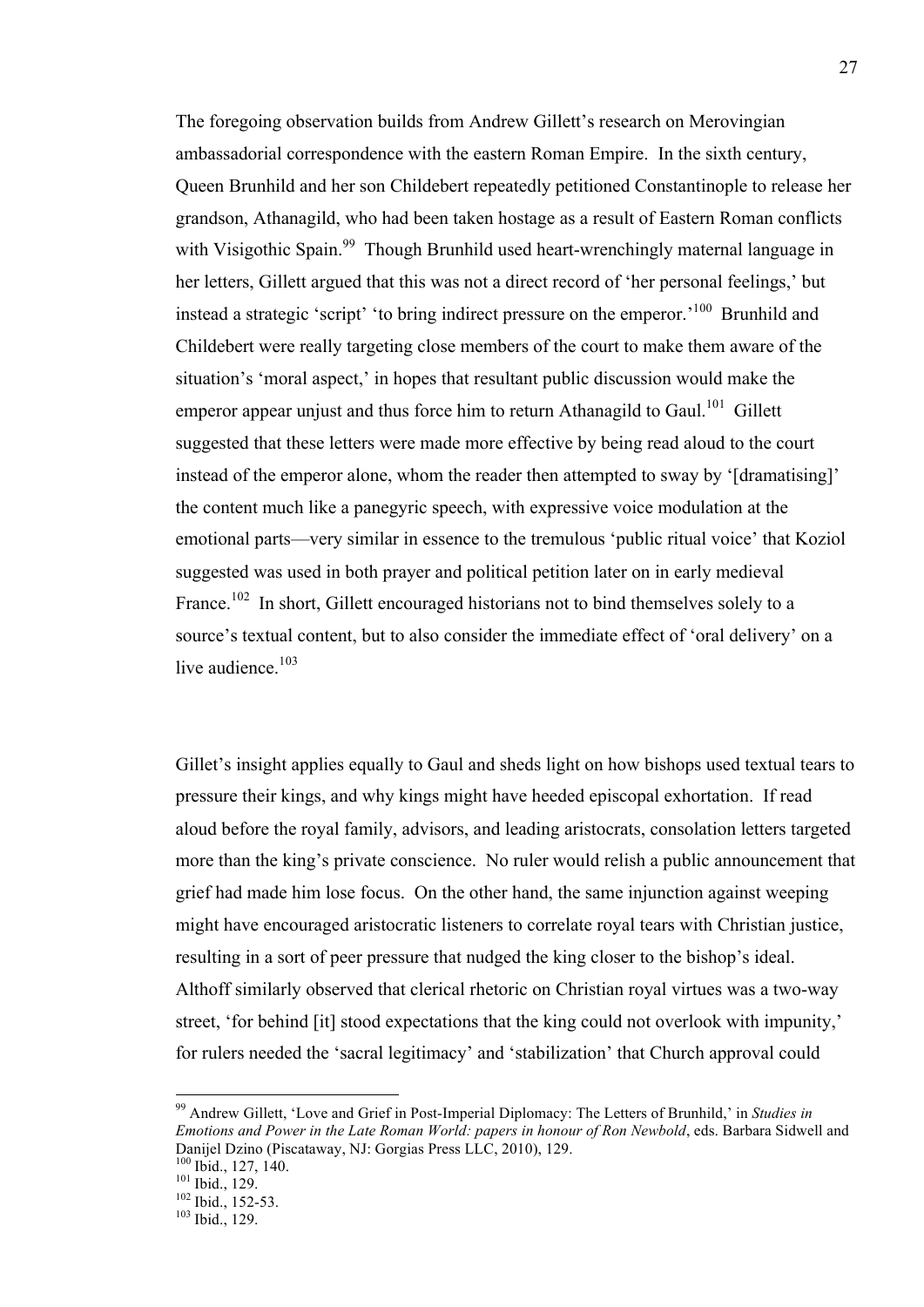provide.<sup>104</sup> Likewise, George noted that because Venantius' panegyric depicted a longsuffering Chilperic who always had 'good motives' towards Gregory of Tours, the poet pressured the real king to behave accordingly, or risk the synod's confusion or opprobrium.105 Consolation letters were indeed textual productions in the ivory towers of ecclesiastical theory, but their authors wrote with the immediate, lived experience of reading in mind. Though their message may initially appear contradictory (do not weep, but a weeping king is good), Gallic bishops used tears as a flexible hortatory tool for instilling values of Christian kingship, or for simply pressuring a specific short-term action from the king.

### 1.3. Royal Penitential Weeping and the Old Testament Legacy

This positive signification of tears, of the king's Christian justice and compassion, overlapped with the second school of thought on weeping and male authority that ran parallel to the consolation genre from Late Antiquity into the Early Middle Ages. This second tradition derived even more directly from the general biblical element that Kate Cooper and Conrad Leyser mentioned as one of the tripartite influences on late Roman masculinity. Weeping here dealt not with the mourning, however, but with a different kind of royal softening: that of repentance for sin. It appears in penitential texts, biblical commentary, historical narratives, and political letters, and may have had an even more dramatic performed component than consolation literature. But unlike the ambivalent tenor of consolation, penitential tears were a totally unambiguous sign of the king's legitimacy and fitness for rule. To understand why this type of royal weeping was so laudable, it is first necessary to also track its equally ancient textual origins.

It is common knowledge that tears featured significantly in Christian practice, and Lyn Blanchfield has succinctly summarized some main concepts that ancient and medieval Christian thinkers applied to weeping. The Church could not judge whether a penitent's contrition was sincere without an external 'sign': tears.<sup>106</sup> Blanchfield illustrated this by summarizing an example of third-century eastern Christian public penance, in which

<sup>&</sup>lt;sup>104</sup> Althoff, 'Ira Regis,' 65-66.<br><sup>105</sup> George, *LP*, 54.<br><sup>106</sup> Blanchfield, xxiii-xxiv.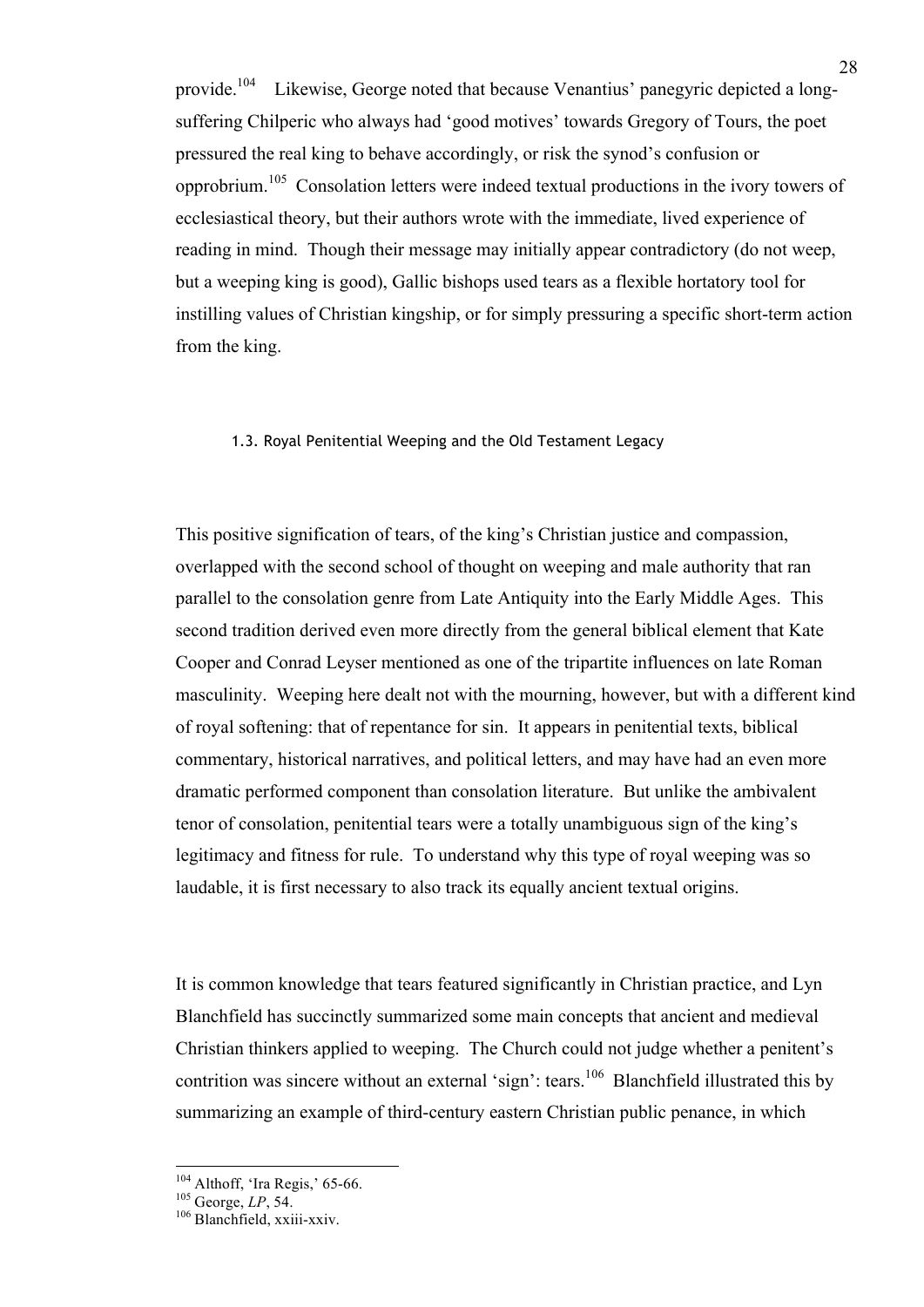penitents 'were required to cry and implore their community…in order to demonstrate...their desire and worthiness to advance to the next stage of penance.<sup>107</sup> Karen Wagner has also discussed how later Carolingian and Central medieval penitentials stipulated that the sinner had to cry before absolution was granted, because without weeping the penitent's remorse might be 'incomplete or insincere.'<sup>108</sup> Blanchfield further observed that even if tears were not shed sincerely, they at least showed that the sinner was *obedient* to the Church's moral authority and imposition of punishment.<sup>109</sup> Sincerity and submission aside, however, the early Christian community Blanchfield discussed here was still Roman. Presumably, their elite men did penance, but how did public weeping become idealized in a society whose disapproval of masculine tears was so strong that it continued to resound in Gallic letters written after the empire had collapsed?

Simply put, early Christian thinkers also drew heavily on a separate, and even more ancient Old Testament tradition that was unselfconsciously effusive. In her discussion of Jerome's translation of the Bible into Latin, Rosenwein remarked that in the process he brought forward Old Testament patterns of weeping that were 'multivalent,' from lament ('When Moses died, "the children of Israel wept for [*fleverunt*] him in the plains of Moab"…(Deut. 34:8)'), to joyous outburst ('When Joseph saw his brother Benjamin after many years, "he embraced…him and wept [*flevit*]: and Benjamin in like manner wept [*flente*] also on his neck"...(Gen. 45: 14-15)').<sup>110</sup> But some of the biblical weeping Rosenwein linked to 'unhappiness' is better understood as repentance or supplication of God, as Ebersole argued for David's tearful prayer for his stricken child. For example, Rosenwein attributed the tears of Elcana's wife, Anna, at her barrenness to bitterness, but the first book of Samuel notes that while Anna wept 'many tears,' she 'prayed to the Lord' at the same time, presumably to petition him for conception (I Sam. 1:5-10).<sup>111</sup> This almost casual frequency of weeping and wailing in the Bible had a profound effect on early Christian thought, for as Wagner observed, the weepiness of medieval 'penitential spirituality' drew from Old Testament precedent, such as the seven Psalms that were designated as 'penitential' and used as prayers during confession.<sup>112</sup> It should be noted that one such Psalm was regarded in the early Church as sung by a remorseful David successfully

<sup>107</sup> Ibid., xxiv.<br><sup>108</sup> Wagner, 208-210.<br><sup>109</sup> Blanchfield, xxiv.<br><sup>110</sup> Rosenwein, *EM*, 43-44. The bracketed Latin words above are part of Rosenwein's text. See also Buc, 252-53. It is on this latter biblical episode that the Encomiast likely modelled his depiction of Cnut weeping on Harald's neck, in what Buc would term a literary 'scriptural archetype.' 111 Rosenwein, *EM*, 43-44. 112 Wagner, 211.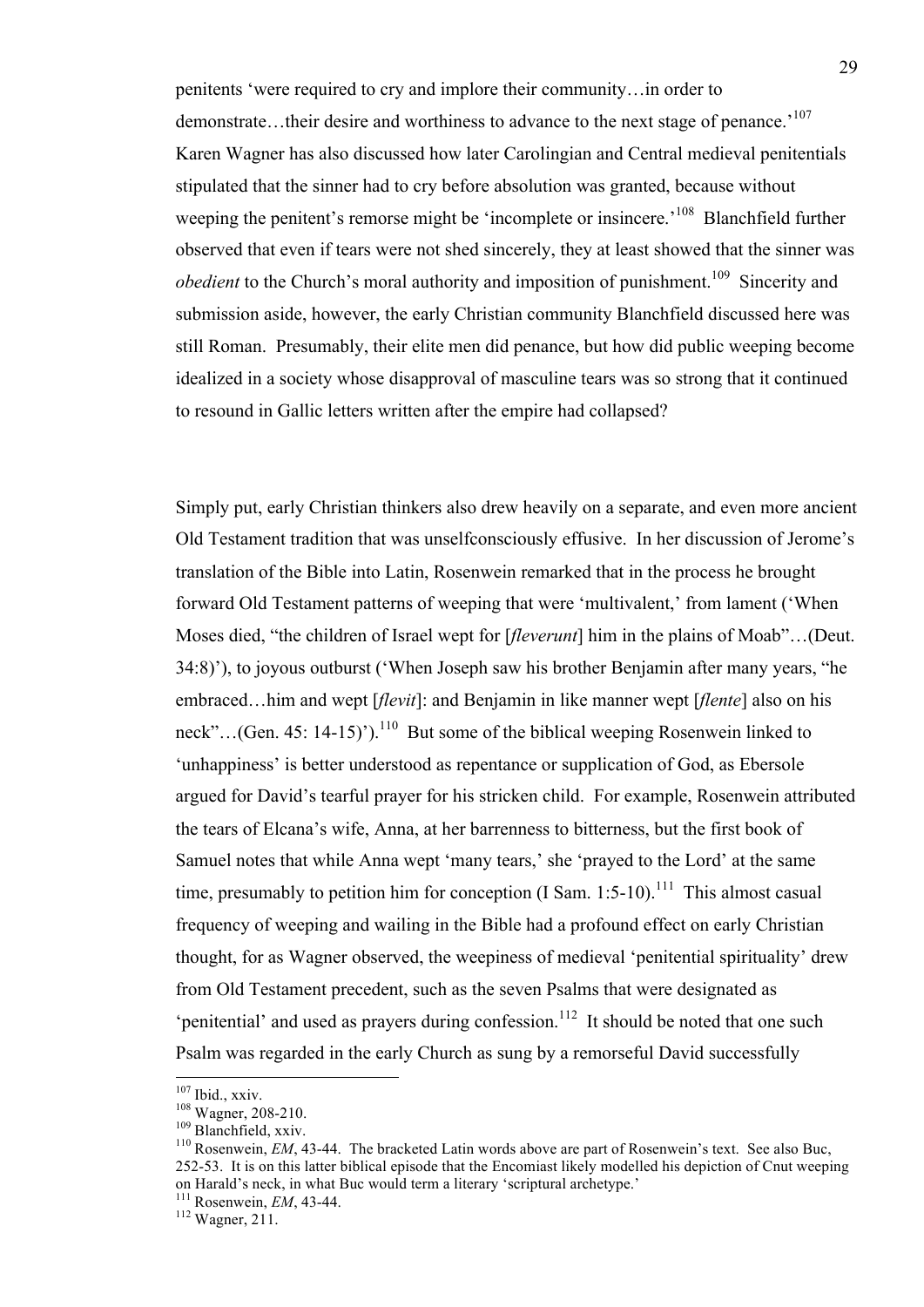begging God's mercy for his sins: 'I have labored in my groaning. Every night I will wash my bed, I will water my couch with tears' (Psalms  $6:1-10$ ).<sup>113</sup> So despite the Romans' discomfort with lachrymose men, if the greatest biblical king did it, then weeping was worthy of emulation and had a proven track record as a method of appeasing the Lord.

In his survey of early Christian penance, Rob Meens doubted that actual public penance, like the  $3<sup>rd</sup>$ -century group ordeal described above, was ever widely practiced in the West.<sup>114</sup> However, tears were recommended for clerics as an accompaniment of penitential feeling by the early fifth century at the latest. This may reflect the influence of eastern desert ascetics, namely John Cassian, whose theology made a critical and lasting impact on the West.<sup>115</sup> Cassian lived first as a monk in the East, after which he moved to Marseille by 415.116 His *Conferences*, written in dialogue format sometime in the 420s, recorded the wisdom of Egyptian holy men whom Cassian admired, and explicitly recommended that monks shed tears, because their life was ultimately a form of unending penance.<sup>117</sup> One of Cassian's Egyptian holy men, Abba Isaac, explored the many different reasons that caused men to weep.<sup>118</sup> According to Isaac, tears could fall when "the thorn of sinfulness pricks" our heart with compunction."<sup>119</sup> Isaac, or rather Cassian, then supported this position with Old Testament precedent, by quoting David's tearful exclamation from Psalm  $6^{120}$ Though John Cassian was an imperial citizen and classically educated, he based his views of weeping in the Judeo-Christian, biblical tradition of emotive repentance and supplication, which flourished side-by-side with the sterner Roman legacy that informed later Gallic consolation letters.<sup>121</sup>

Cassian intended the *Conferences* for monks, but evidence from over 100 years later shows that penitential weeping had thereafter become universal practice across the board in the

- 
- 
- 

 <sup>113</sup> For early Christian exegesis of Psalm 6, see Cassiodorus, 'Commentary on Psalm 6,' in *Explanation of the Psalms*, trans. and annotated P.G. Walsh, vol. 1 (New York, New York; Mahwah, New Jersey: Paulist Press, 1990), 89-99. The translation above is from *Conf.*, pt. 1, conf. IX, chap. XXIX.1, p. 347.<br><sup>114</sup> Rob Meens, 'Remedies for sins,' in *The Cambridge History of Christianity*, eds. Thomas F.X. Noble, Julia

M. H. Smith, and Roberta A. Baranowski, vol. 3, *Early Medieval Christianities, c. 600-c. 1100* (Cambridge: Cambridge University Press, 2008), 402.

<sup>&</sup>lt;sup>115</sup> Peter Brown, *The Rise of Western Christendom: Triumph and Diversity, A.D. 200-1000, 2<sup>nd</sup> ed. (Oxford:* 

Blackwell Publishing, 2003), 111.<br><sup>116</sup> Boniface Ramsay, in *Conf.*, 5; and Brown, *Rise of Western Christendom*, 111.<br><sup>117</sup> For the background of the *Conferences*, see Ramsay, in *Conf.*, 8; and Brown, *The Rise of Weste* 

<sup>&</sup>lt;sup>118</sup> Conf., pt. 1, conf. IX, chap. XXIX.1-3, pp. 347-48.<br><sup>119</sup> Ibid., chap. XXIX.1, p. 347.<br><sup>120</sup> Ibid.<br><sup>121</sup> For Cassian's education and personal background, see Ramsay, in *Conf.*, 5.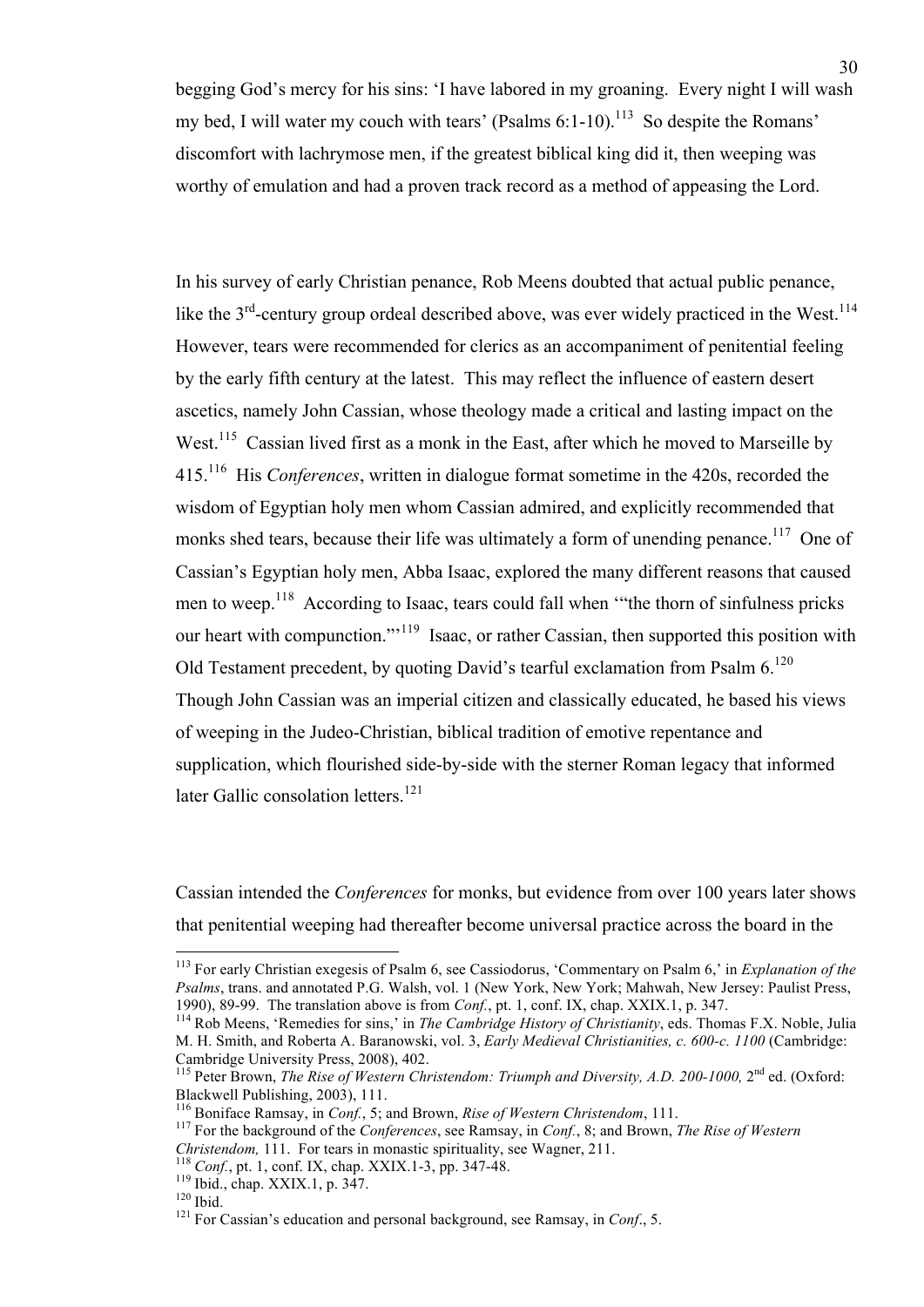West. Wagner has cited Cassian's influence on this medieval requirement for penitential tears, but in fact there was another intermediary step.<sup>122</sup> In 591, Pope Gregory the Great published the *Regula Pastoralis*, a clerical handbook on ministry to laymen and lesser brethren.123 According to Rosenwein's discussion of his *Moralia in Job*, Gregory did express unease with sadness and even found penance potentially problematic, if done wrongly so that tears and despair took the penitent's mind from  $God.<sup>124</sup>$  But his disapproval was not total, for in the same treatise Gregory also wrote of weeping as a method of spiritual cleansing, if it elevated the weeper's thoughts to the divine.<sup>125</sup> With Cassian as one of his main scholarly influences, it is therefore unsurprising that in the *Regula*, Gregory advised clerics to make weeping mandatory for all penitents.<sup>126</sup> He not only recommended tears as the usual external sign of sincerity, but also insisted that God himself would reject dry-eyed—or even insufficiently weepy—penance as void: 'the soul of each should in its penitence drink the tears of compunction in proportion' to the grievousness of its sin, 'lest they be the more involved in the debt of evil done, because of the inadequate satisfaction they make by their tears of reparation.'127 The *Regula* had departed so far from stoic Roman habit that to Gregory, even stingy weepers were better than those who refused to cry. He enjoined priests to warn these individuals 'not to suppose that their sins are forgiven on the mere plea that they have not been repeated, if they have not been cleansed by tears.'128 Finally, the *Regula*, which quickly gained popularity in the West, made no distinction between the lowliest servant and the mightiest king.<sup>129</sup> Everyone had to weep for God's forgiveness, and their tears had to be genuine.

### 1.4. Ambrose and Theodosius

Subsequently, bishops could mobilize the Judeo-Christian philosophy of weeping in order to exert another type of pressure on secular rulers to fulfil their 'ecclesiastical ideal,' this time through the medium of public penance. This type of royal weeping was pioneered while Cassian still lived as a monk in the East, long before Remigius or Avitus wrote their

<sup>&</sup>lt;sup>122</sup> Wagner, 211.<br><sup>123</sup> Brown, *Rise of Western Christendom*, 207-208.<br><sup>124</sup> For a summary, see Rosenwein, *EM*, 83.<br><sup>125</sup> For a summary, see Rosenwein, *EM*, 84.<br><sup>126</sup> Gregory the Great, *Pastoral Care*, trans. and anno 1950), pt. 3, chap. 29, p. 199. For Cassian, see R.A. Markus, *Gregory the Great and His World* (Cambridge: Cambridge University Press, 1997), 17.<br><sup>127</sup> Gregory the Great, *Pastoral Care*, pt. 3, chap. 29, p. 199.

<sup>&</sup>lt;sup>128</sup> Ibid., pt. 3, chap. 30, p. 206.<br><sup>129</sup> For the *Regula* in the West, see Brown, *Rise of Western Christendom*, 208.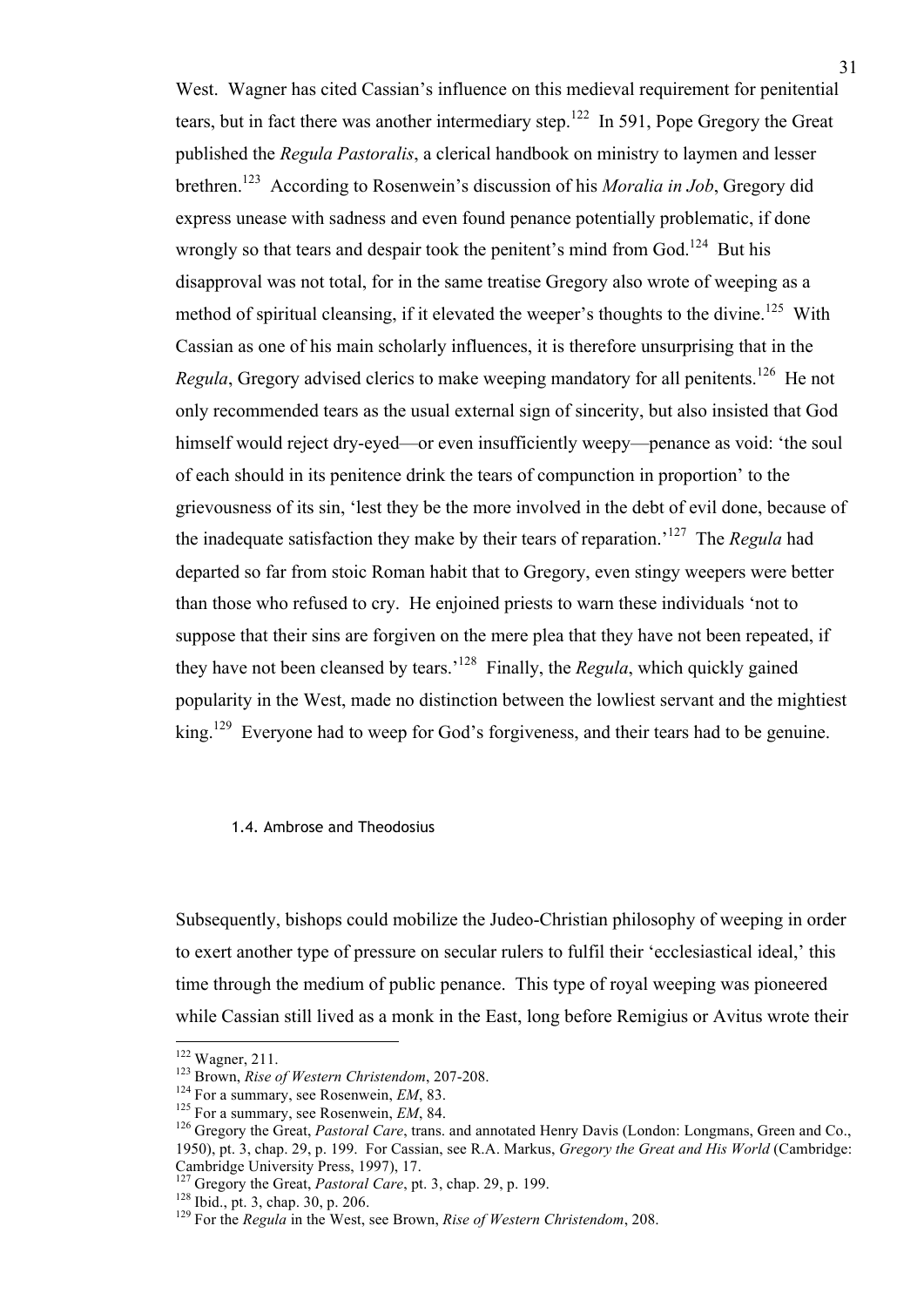consolation letters. Its invention can be pinpointed to a specific moment, in the mind of Bishop Ambrose of Milan (c. 390), who convinced Emperor Theodosius I to perform public penance, framing it in Old Testament terms of repentant kingship.<sup>130</sup> J.H.W.G. Liebeschuetz has remarked that Ambrose's influence on the emperor was unusual in Roman history, implying that it was Ambrose who first established concrete arguments for a bishop's spiritual right to chastise a Christian ruler, and the ruler's duty to obey episcopal judgement.<sup>131</sup> Because historians must rely on Ambrose's own writings, Neil McLynn is wary of taking the bishop's authoritative self-presentation at face value, but he too has recognized Theodosius' penance as novel, innovative and even 'risky' for a Roman emperor.<sup>132</sup> In his analysis of the event, McLynn mentioned Ambrose's stipulation that Theodosius must do penance 'with the appropriate tears' in order to receive divine absolution, but he did not pursue the matter of weeping further.<sup>133</sup> Ambrose's mobilization of tears in this episode, and not just his precocious imposition of penance, deserves specific attention, for his treatment of imperial weeping set a precedent that future bishops would increasingly invoke in their political dealings with kings.

In the twilight of the western Empire, weeping was not yet seen as a royal virtue in political circles, as Ambrose's treatise on David, which he sent to Theodosius, suggests: 'He [David] sinned, as kings are accustomed to do, but he did penance and wept, which kings are not accustomed to do.<sup>'134</sup> This began to change in 390, after Theodosius' crackdown on Thessalonica had caused an unwarranted massacre of civilians, and Ambrose sent the emperor a letter informing him that he would be barred from Mass in Milan until he performed public penance.<sup>135</sup> In this letter, Ambrose outlined two main points. Firstly, Ambrose anticipated Gregory the Great's universal stance in the *Regula* by reminding Theodosius that he was no more than a man vulnerable to 'temptation,' and as such he would have to '[humble his] soul before God' specifically by weeping, because

<sup>&</sup>lt;sup>130</sup> For the background on Ambrose's persuasive letter to the emperor and his Old Testament (Davidic) model of kingship, without specific reference to tears, see J.H.W.G. Liebeschuetz, in Letters, 262-63.<br><sup>131</sup> Ibid., 25, 44-45.<br><sup>132</sup> Neil B. McLynn, *Ambrose of Milan: Church and Court in A Christian Capital* (Berkeley, Los Ange

and London: University of California Press, 1994), 291-92, 315-30, especially 329-30. McLynn emphasized Ambrose's cautious tactfulness in his approach of Theodosius.<br><sup>133</sup> Ibid., 326.

<sup>134</sup> Ambrose, *Apologia David altera*, in *Sancti Ambrosii Opera*, CSEL 32.2, ed. C. Schenkl (Prague, Vienna, Leipzig: F. Tempsky and G. Freytag, 1897), chap.3, sect. 7, p. 362. This is my translation of the Latin. For background information on the treatise, see also Peter Brown, *Power and Persuasion in Late Antiquity: Towards a Christian Empire* (Madison: The University of Wisconsin Press, 1992), 111; and de Jong, *PS*, 122.

<sup>&</sup>lt;sup>135</sup> Liebeschuetz, in *Letters*, 18; and *Letters*, 'Letter on the Massacre at Thessalonica,' 262-63.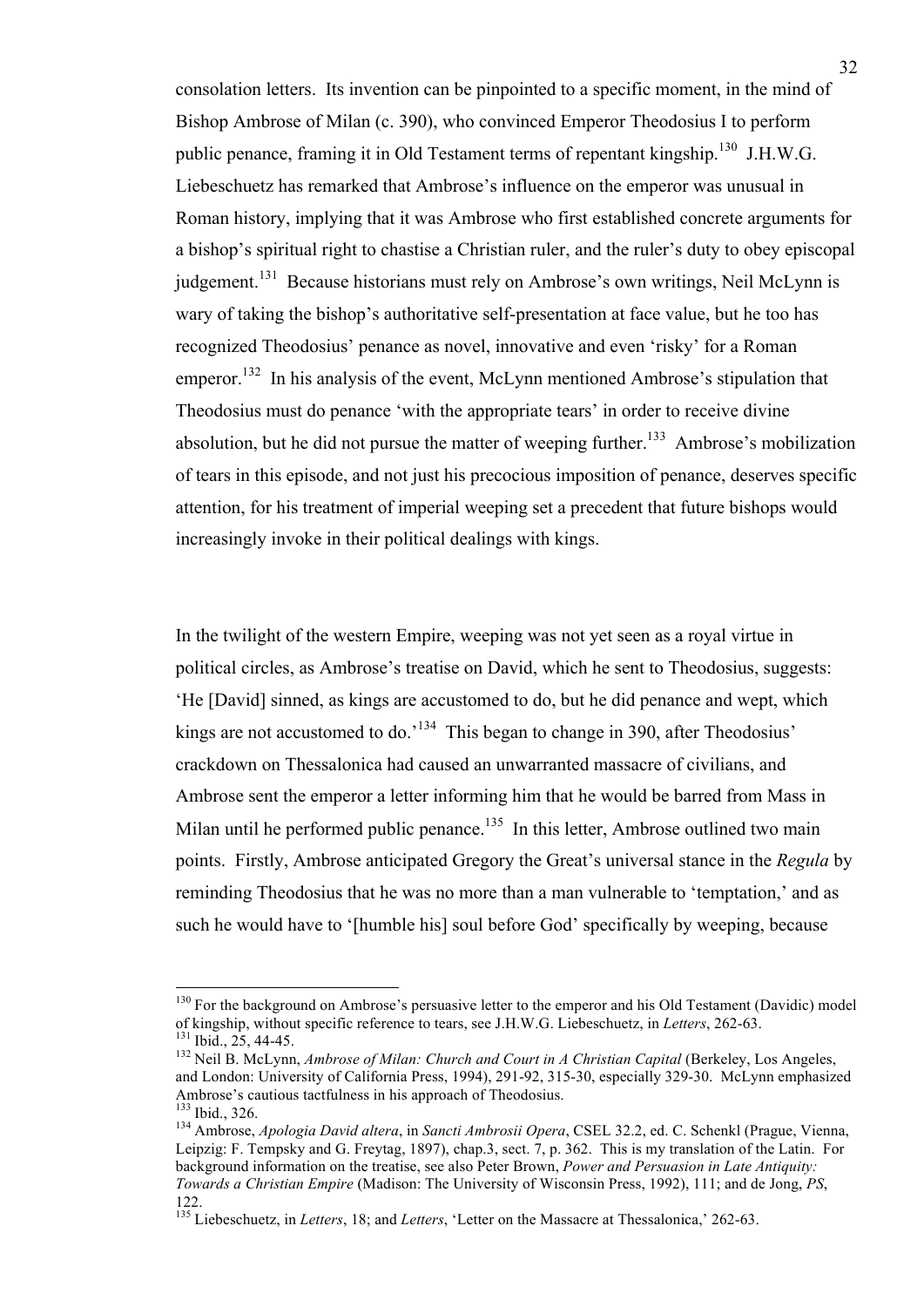'sin cannot be abolished otherwise than by tears and penitence.<sup>'136</sup> Secondly, Ambrose sweetened his castigation by offering the emperor a carrot, by turning Theodosius into a flattering 'scriptural archetype,' to borrow Buc's term. Ambrose argued that grovelling in public would not humiliate or undermine Theodosius' masculine authority, because David had debased himself similarly after the murder of Uriah, and in doing so regained God's favour (and over 1000 years of subsequent admiration): 'Don't therefore take it ill, emperor, if you are told: "you have done what the prophet told king David that he had done." For if you listen to this attentively, and say..."[L]et us weep before the Lord our maker," you too will be told: "Because you have repented, the Lord will forgive your sin."<sup>137</sup> The analogy worked, and Theodosius performed the penance.

After Theodosius' death in 395, Ambrose gave an obituary oration in Milan in which he upheld Theodosius 'as an example to all of how a Christian emperor should behave, especially in his dealings with the Church.<sup>138</sup> Weeping again took an auxiliary role in this argument. Presaging Wagner and Blanchfield's observations on sincerity and obedience in penitential weeping, Ambrose's oration explicitly linked tears with genuine remorse (for after Theodosius had 'wept publicly in church over his sin…with groans and tears,' 'not a day passed on which he did not grieve for that fault of his'), and also implicitly with deference, for in weeping Theodosius was also amenable to God's—or rather to Bishop Ambrose's, as God's representative—punishment for his excesses.<sup>139</sup> In doing so, Ambrose mobilized what Koziol has identified as a fundamental aspect of Christian soteriology that crossed over into conceptions of good rulership: God rewarded those who willingly suffered humiliation to make reparation for  $sin<sup>140</sup>$  Ambrose thus explained to his audience, by quoting David's prayer ('I the shepherd have done wrong, and these in the flock, what have they done? Let your hand be against me' (I Chronicles 21:17)), that Theodosius' willingness to '[place] his kingdom under God and [do] penance,' facing divine wrath for his own misdeed instead of letting it strike his people, was a selfless act of that paradoxically exalted his rule.<sup>141</sup> Ambrose cannot have known whether the emperor

<sup>&</sup>lt;sup>136</sup> Letters, 'Massacre,' 267.<br><sup>137</sup> *Letters*, 'Massacre,' 265-66. See also McLynn, *Ambrose of Milan*, 325. Without discussing tears, McLynn similarly noted that Ambrose 'offered' David's role to Theodosius.<br><sup>138</sup> Liebeschuetz, in *Letters*, 37.

<sup>&</sup>lt;sup>139</sup> *Letters*, 'Death of Theodosius,' 193.<br><sup>140</sup> Koziol, 90-100. 141 *Letters*, 'Death of Theodosius,' 190. Ambrose's oration militates against Tracey-Anne Cooper's argument that Cnut's weeping at saints' shrines (in the Encomiast's words: '[lowering] himself to the depths so that he might be able to climb the heights'), was not penitential, since the Encomiast was likely aware of Ambrose's similar description of Theodosius' humble and yet exalting act of penance, or at least of later Frankish appropriation of Ambrosian precedent, as discussed in Chapter 3. For this excerpt from the Encomiast, see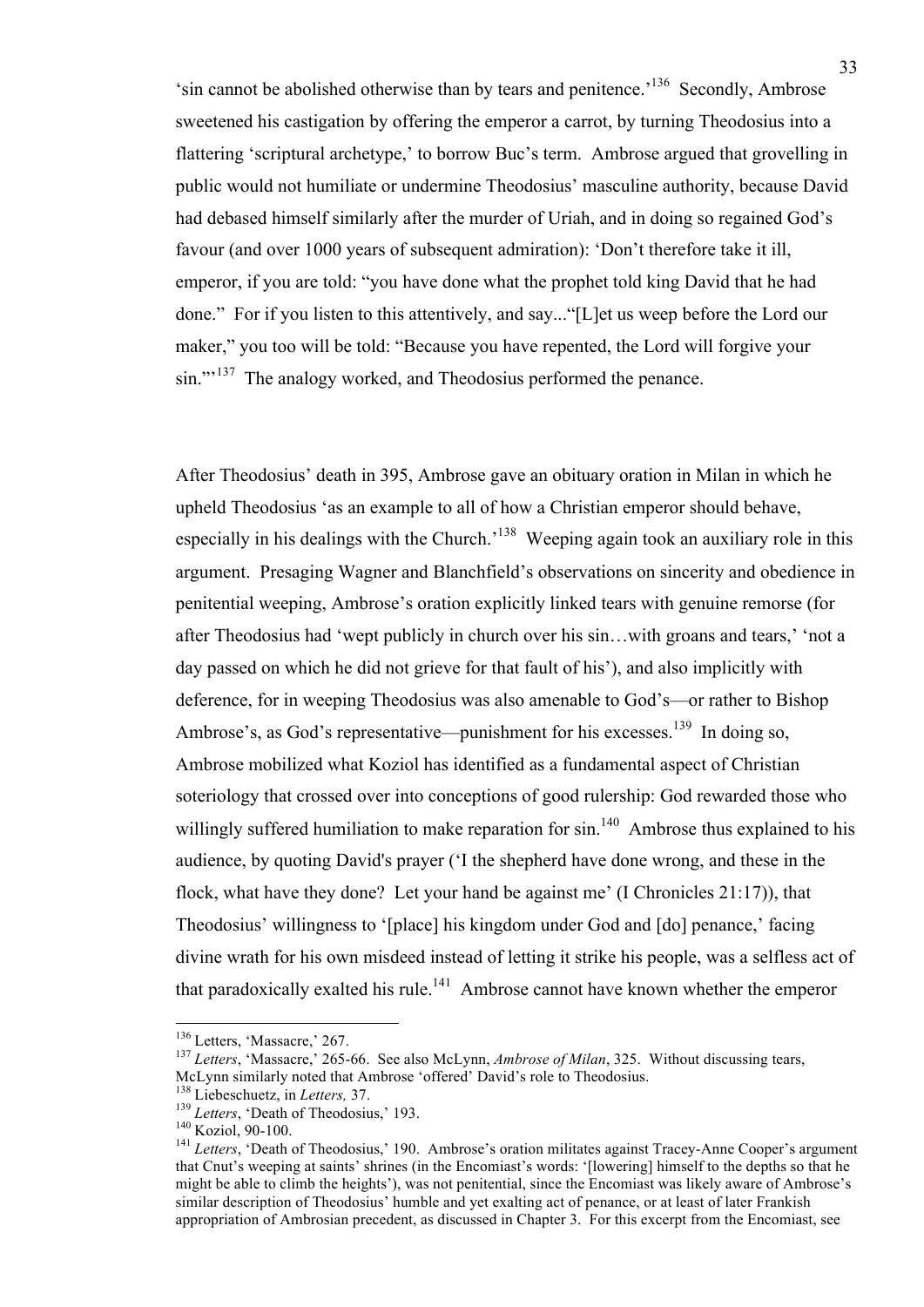felt truly sorry; more important is the novel connection he stipulated between weeping, 'which kings are not accustomed to do,' and legitimate power.

And just as Cooper argued that the Encomiast made his weeping Cnut a moral example for other rulers, Ambrose's oration also shows that he did not limit his efforts to Theodosius. He addressed the obituary as much to the audience, probably of leading aristocrats and the imperial heir, as to the dead emperor, in order to convince them that good rulers would willingly and tearfully submit to episcopal judgement. McLynn has argued that Ambrose's greatest legacy was in fact that other churchmen latched onto his larger message of royal deference and episcopal authority, embellishing it until Theodosius' penance snowballed into 'a pious fiction.<sup>142</sup> Liebeschuetz has similarly noted that the fifth-century Bishop Theodoret of Cyrrhus '[dramatised] this episode further in order to hammer home Ambrose's point that it is the duty of a bishop to discipline an emperor who [had] sinned, and that a pious emperor must submit to the bishop's discipline.<sup> $143$ </sup> And where weeping is concerned, McLynn's broader observation coincides: Ambrose and Theodosius' groundbreaking introduction of royal tears also exerted lasting influence on clerical thought in the following centuries, for as we shall see, whenever a bishop wished to lay greater stress on a ruler's subservience to episcopal authority, he ratcheted up that ruler's tears in accordance. In Theodoret's version, weeping thus took exaggerated proportions: refused entrance to the basilica and rebuked by an angry Ambrose, his Theodosius meekly 'shut himself up in his palace, mourned bitterly, and shed floods of tears' for months, after which he 'tore his hair, struck his forehead, and shed torrents of tears' in penance.<sup>144</sup> Lastly, as part of the biblical influence that Cooper and Leyser more generally identified as impacting late Roman norms of masculinity, this positive tradition Ambrose founded between tears and the ruler's moral character came full circle with the more restrained praise of 'tender-heartedness' first introduced in the consolation letters discussed above, and may have even fostered the conceptual climate that allowed fifth- and sixth-century bishops of Gaul to put a positive spin on royal weeping, despite lingering Roman cultural disapproval of elite male tears.

 $\overline{a}$ 

Alistair Campbell, ed., *Encomium Emmae Reginae* (London: Offices of the Royal Historical Society, 1949),

<sup>&</sup>lt;sup>142</sup> McLynn, *Ambrose of Milan*, 291-92.<br><sup>143</sup> Liebeschuetz, in *Letters*, 44. See also McLynn, *Ambrose of Milan*, 328. McLynn also noted that<br>Theodoret's version was a 'fifth-century fantasy.'

 $144$  Theodoret, bk. V, chap. XVII, pp. 220, 222.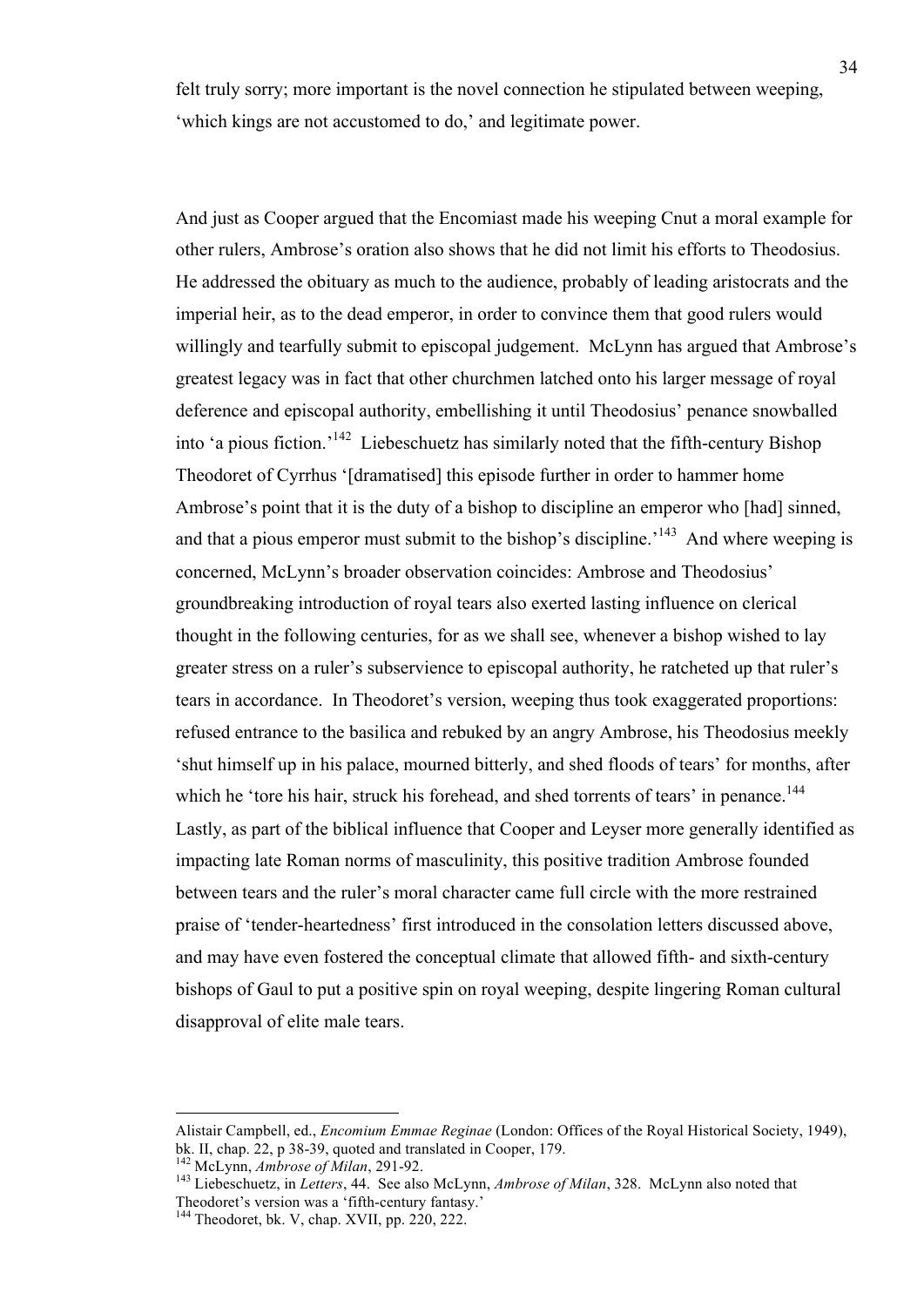Ambrose's influence on later episcopal rhetoric was profound, but it still begs the question: if tears were such a crucial component of legitimate Christian rule, did Theodosius actually weep? Anticipating Buc's discussion of clerical textuality, McLynn independently cautioned readers not to wholeheartedly accept Ambrose's writing as a 'reliable guide' to what happened, because it was 'loaded with biblical language and delivered in a liturgical context.<sup> $145$ </sup> In this vein, scholars might conclude that repentant tears were just a literary trope drawn from the Old Testament in order to idealize contemporary events, which in reality may not have been so sacred or so tearful. Thus, Ambrose might have praised Theodosius for weeping not because he had truly wept, but because Ambrose wanted his audience to believe that the emperor had been humbler, more Davidic, and more cooperative than in reality.

However, while remaining faithful to the texts, the historian can still explore other clues indicating that Theodosius *could* have shed actual tears. As a do-it-yourself handbook on pastoral care, the emphasis on weeping in Gregory the Great's *Regula Pastoralis*—or in any medieval penitential—would have made little sense if tears were just a theological symbol intended for literary appreciation. In the *Conferences*, Cassian's anxiety over the physicality of tears also suggests the same. Abba Isaac's interlocutor expressed deep concerns about his intermittent inability to cry, despite his sincerity: '[S]ometimes, when I wish to excite myself with all my strength to a similar tearful compunction...I am unable to achieve again such an abundance of tears…as much as I rejoice in that outpouring of tears, I regret that I am unable to regain it whenever I wish.'146 Cassian's anxiety was selfreflective and unrelated to secular office, but tearful compunction is plausible outside of texts in kingly performance, just as consolation literature may have been 'dramatised' aloud in royal households. Christina Pössel also noted that public ritual actions helped large audiences grasp the gist of what they saw, even if they did not fully understand the rhetoric or stood too far away to hear.<sup>147</sup> Because the Milan basilica could hold  $3,000$ spectators, Theodosius' demonstrative weeping, prostration and other motions would thus have been helpful to the watching congregation.<sup>148</sup> Suffice it to say, Theodosius' penance or tears, or both, were an effective political move, for McLynn noted that no historical source describing the massacre blames Theodosius directly, and at worst attributes his

<sup>&</sup>lt;sup>145</sup> McLynn, *Ambrose of Milan*, 291-92.<br><sup>146</sup> *Conf.*, pt. 1, conf. IX, chap. XXVIII.1, p. 347.<br><sup>147</sup> Pössel, 122.<br><sup>148</sup> For the basilica, see Brown, *Power and Persuasion*, 112.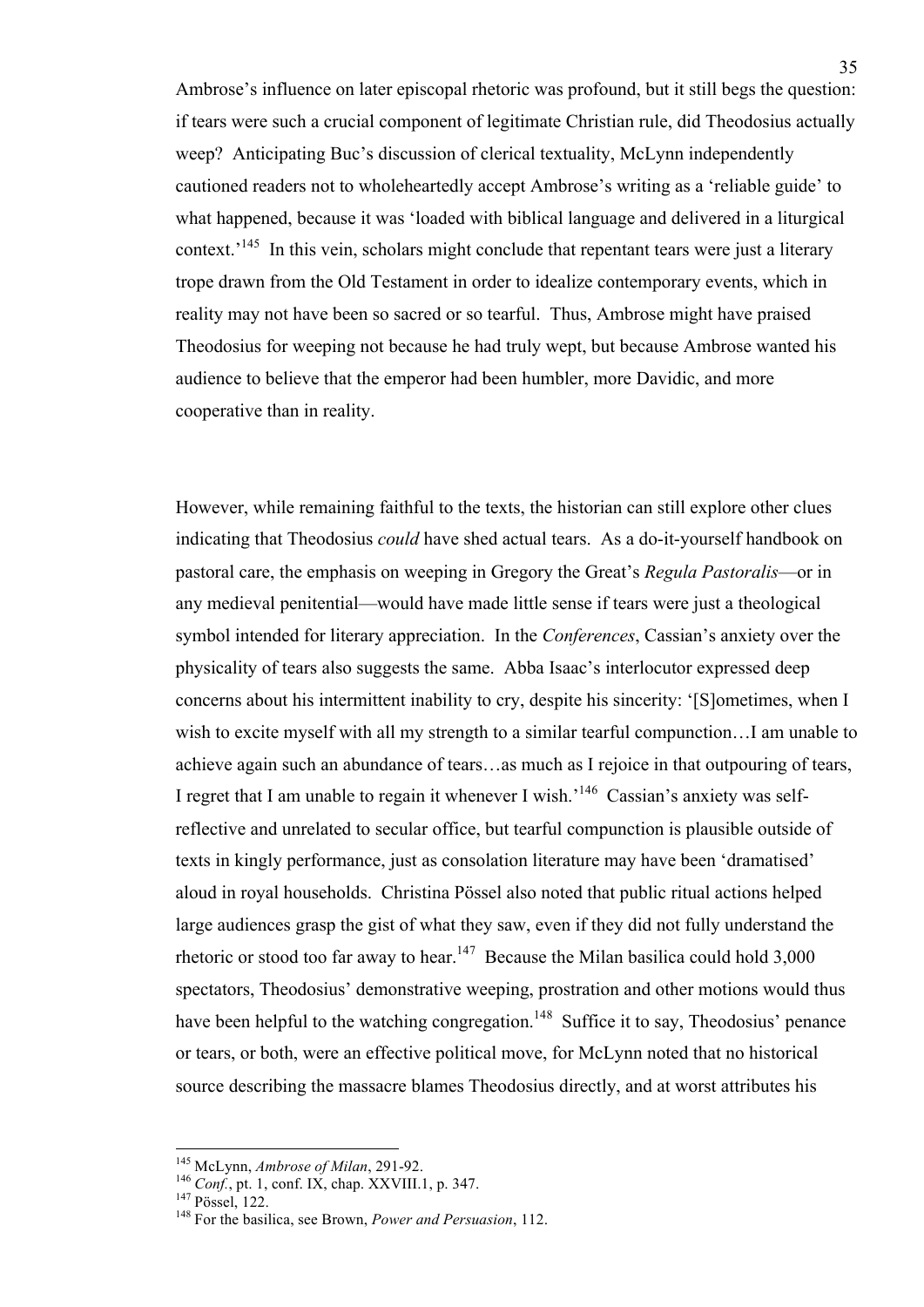mismanagement to the influence of Satan, from whom he then 'saved himself by his exemplary *humilitas.*' 149

In conclusion, though Late Antique consolation writers expressed the classical concern that grieving would cripple a king's ability to rule properly, they also made the first link between tears and the ideals of Christian justice and compassion. In this second sense, descriptions of weeping in consolation literature harmonized with—and perhaps even developed from—Ambrose's earlier formulation of the legitimizing powers of penitential submissiveness and remorse. Ambrose's letters and orations on penance, and the consolation letters of Bishops Remigius, Avitus, and Venantius were earliest contributions to an enduring conceptual tradition, and these two ideals continued to coexist and overlap in the following centuries until they merged completely by the Carolingian period, at which point reservations against elite male tears had fallen away. From this point on, the churchmen of Francia would increasingly prefer to praise tears, and the myriad Christian virtues associated with them, as a hortatory means of influencing their kings' policies or behaviour, or for shaping their historical memory in writing.

 <sup>149</sup> McLynn, *Ambrose of Milan,* 328.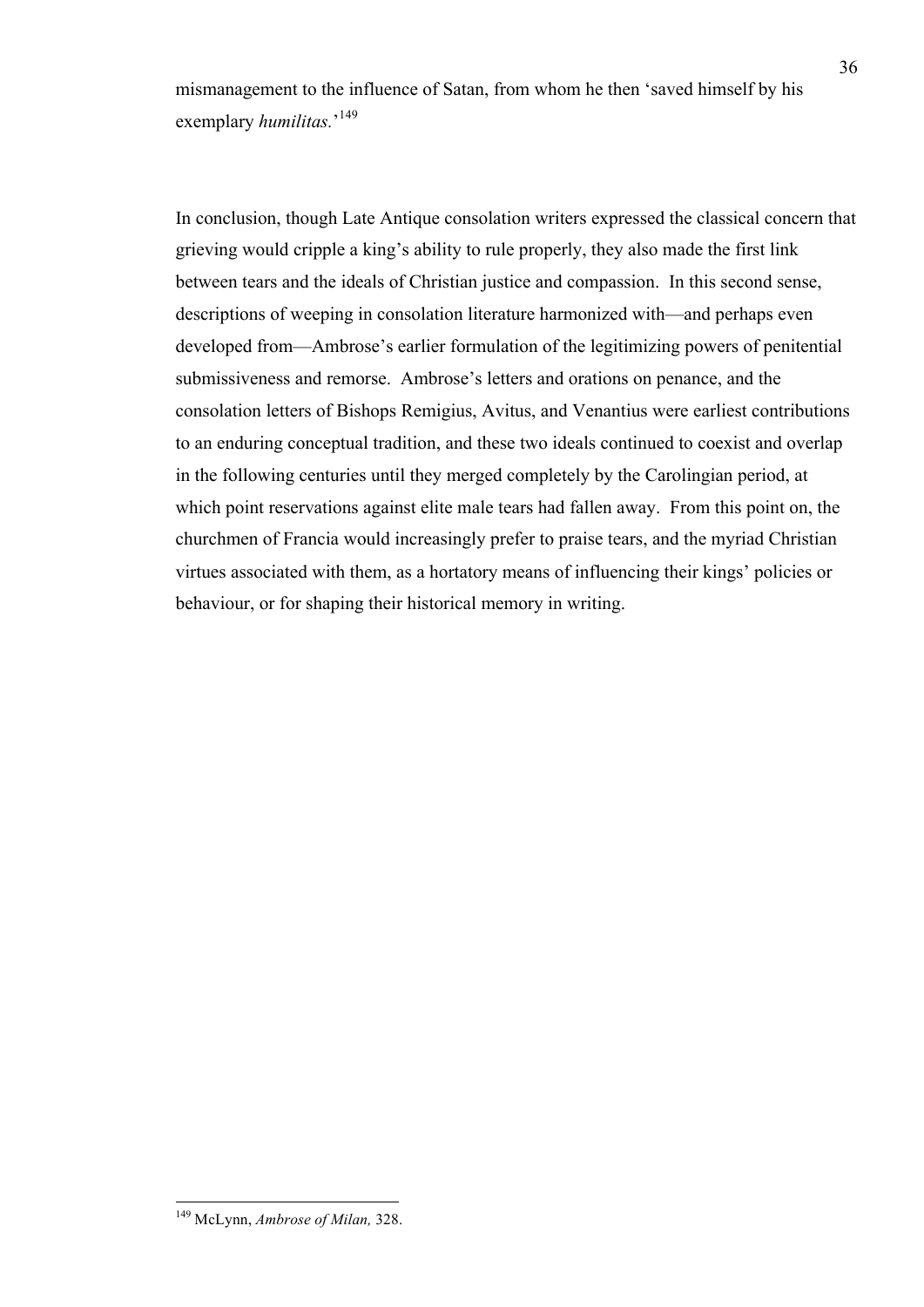# **2. Chapter 2: 'And yet he wept no tear': Kingship and Crying in Gregory of Tours'** *Decem Libri Historiarum*

In the mid-560s, the rivalry between two wives of King Chilperic of Neustria, Galswinth and Fredegund, came to a head. According to Bishop Gregory of Tours' account in his *Decem Libri Historiarum* (hereafter noted as the *Histories*), Chilperic finally became so fed up that he had Galswinth strangled in her sleep. Oddly, Gregory reported that Chilperic then wept over his victim, but returned to Fredegund's bed after just a few days.<sup>150</sup> All of Gregory's writings feature dramatic episodes of weeping, from the *Histories* to his hagiographical works, such as *The Miracles of the Bishop Martin*, the *Glory of the Martyrs*, and the *Glory of the Confessors*, though only in the *Histories* did Gregory focus on kings' tears (for typical example of non-royal weeping from these other texts, see p. 40 below).

However, at first glance he appears to be a disconcerting speed bump on the developmental road from Ambrose's late Roman orations and letters, through early Gallic consolation literature, to the full flowering of royal weeping during the Carolingian period. As a historical narrative containing no consolatory verses or advice, the *Histories* were a departure both from earlier episcopal consolation texts and Venantius' contemporary works, in both genre and tone. And unlike Ambrose of Milan, Gregory did not use tears to shape public understanding of one political landmark or figure; his was no panegyric or oration. In fact, as Walter Goffart has assessed, Gregory appears to have belied his own title by eschewing the genre of 'conventional history' as well and presenting the reader with a non sequitur stream of 'isolated, discontinuous scenes' 'broken by the omission of links.<sup>151</sup> Consequently, his depictions of weeping kings are also disjointed and seem less consistent or transparently strategic than that of Ambrose, Venantius, or the other Gallic consolation authors. His most ideal, pious Christian rulers sometimes failed to weep, while seemingly evil or sacrilegious kings could sob melodramatically. As our main historical (rather than hagiographical or poetic) source for sixth-century Merovingian Gaul, Gregory presents the historian of royal tears with significant difficulties.

<sup>&</sup>lt;sup>150</sup> For the entire episode, see *Hist.*, IV.28, pp. 222-23.<br><sup>151</sup> Goffart. 182.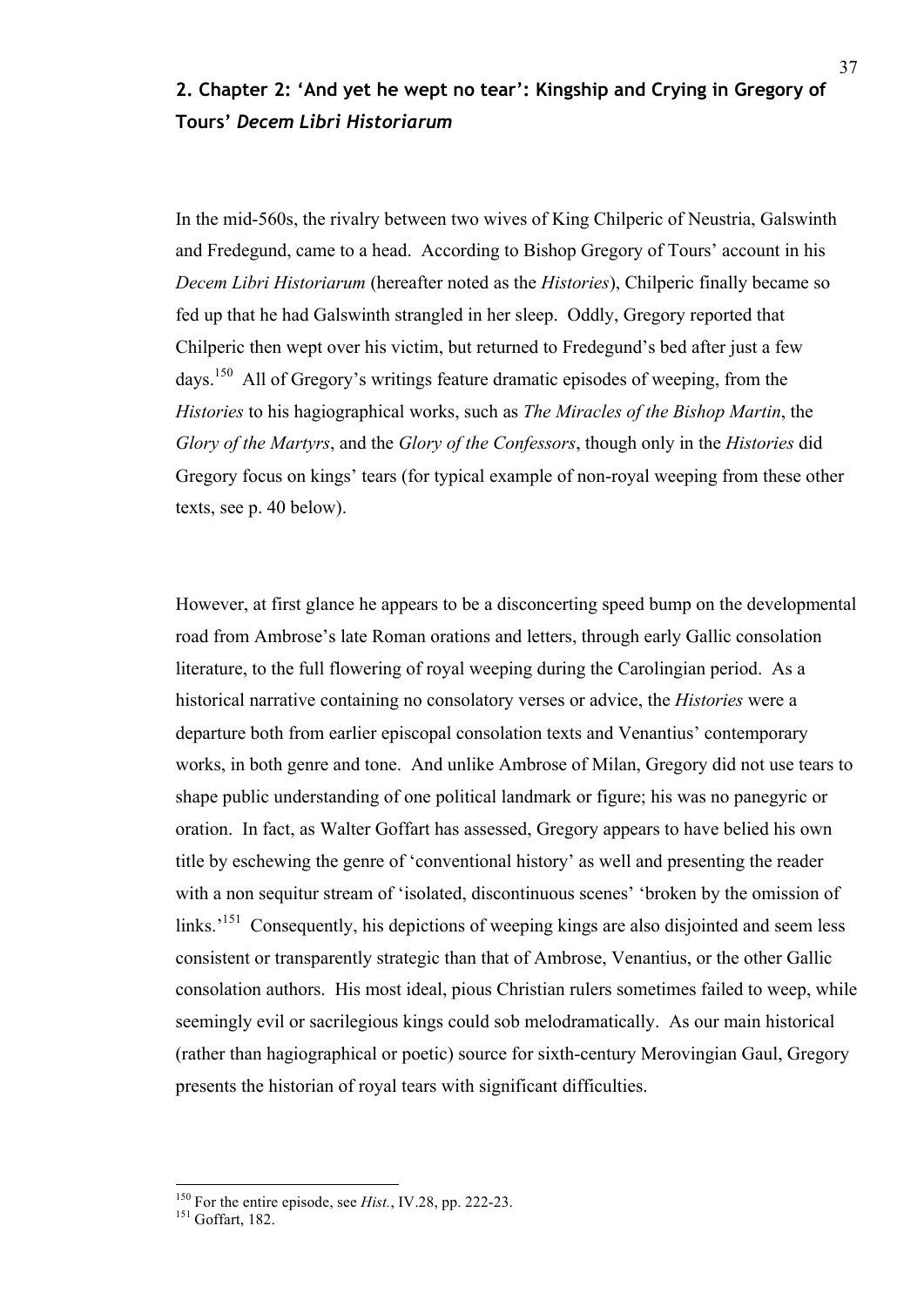In fact, Gregory's judgements of all his characters in the *Histories* were so variable that historians rarely agree on his opinion of each Merovingian monarch, or on the political reasons that underpinned his portrayals of them. This modern debate centres on Gregory's depictions of Kings Guntram and Chilperic. Ian Wood has suggested that Gregory portrayed them as symbolic poster-boys for good and bad Christian kingship respectively, representations that ultimately reflected Gregory's genuine preference for Guntram and dislike of Chilperic.<sup>152</sup> However, Wood also emphasized that Gregory's stock characterizations or personal biases were not totally fixed, and thus he depicted 'a world of inherent inconsistency and permanent flux' in which kings were equally capable of perpetrating both good and bad.153 Martin Heinzelmann argued similarly that Gregory divided the *Histories* into metaphoric 'themes' about rulership: namely, the godlessness of King Chilperic, who warred against his brothers and challenged Gregory's episcopal authority because of his impious greed, with Guntram as the 'bonus rex sacerdos' or good priest-king, who '[showed] the right, God-given path in Christian society'—both themes which also reflected Gregory's personal opinion of the kings.<sup>154</sup> Guy Halsall challenged this paradigm, marshalling evidence from the *Histories* that Gregory actually had a healthier working relationship with Chilperic and only damned this king's memory after his assassination 'to cover himself,' for Gregory truly feared Guntram instead, who despite his 'piety' was 'murderously paranoid, short-tempered...and... unpredictable.<sup>155</sup> Writing before all the others, Walter Goffart had dispensed entirely with attempts to identify Gregory's personal judgments and symbolic representations of governance alike, stating that this misrepresents the bishop's purpose.<sup>156</sup> Instead, Gregory's kings—like all other characters in the *Histories*—were mere puppets for his broader message that painted every human action with one of two 'moral [colors]': that of saintliness and its eternal rewards, or in satiric contrast, that of the useless sinfulness 'of merely human gropings' in which the majority of his contemporaries were engaged.<sup>157</sup> In Goffart's view, Gregory's disjointed portrayal of the Merovingians is thus understandable; he purposefully avoided 'unified or homogenous' characterizations for an *ad hoc* style, jumping between scenes of piety and sinfulness to support his sweeping Christian moral, which itself was more important than plot details or character development.<sup>158</sup> However, all these attempts to identify Gregory's

<sup>&</sup>lt;sup>152</sup> Ian Wood, *Gregory of Tours*, ed. Judith Loades (Bangor, Gwynedd: Headstart History, 1994), 46-48.<br><sup>153</sup> Ian Wood, 'The Individuality of Gregory of Tours,' in *The World of Gregory of Tours*, eds. Kathleen<br>Mitchell a

<sup>&</sup>lt;sup>154</sup> Heinzelmann, 36-37, 52, 89, 207.<br><sup>155</sup> Guy Halsall, 'Nero and Herod? The Death of Chilperic and Gregory's Writing of History,' in Mitchell<br>and Wood. *World of Gregory of Tours*. 344. 346-49. For Halsall's list of Gu <sup>156</sup> Goffart, 205.<br><sup>157</sup> Ibid., 175, 180-82. For the *Histories* as satire, see 199-203.<br><sup>158</sup> Ibid., 173, 181-82.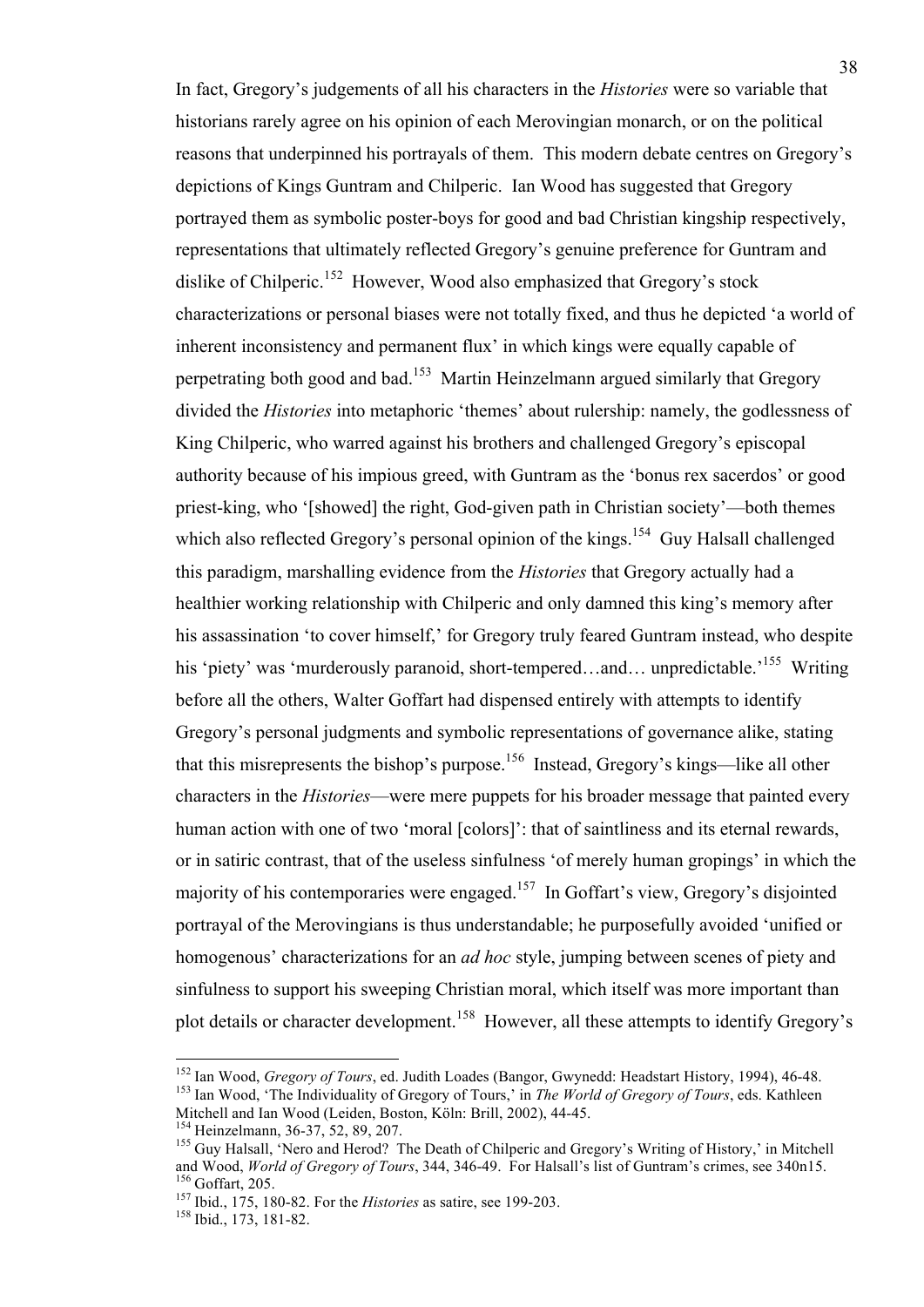*modus operandi* can be as confusing as the author himself, and the only thing which modern historians agree on is that Gregory was consistent only in his inconsistencies.

Such 'inherent inconsistency and permanent flux' highlights the difficulty in determining whether Gregory continued his episcopal predecessors' efforts in using textual tears to define Christian models for kingship. How can one can isolate patterns or identify connections with the efforts of Ambrose, Venantius, or the other consolation authors if the *Histories* continue to defy all scholarly paradigms? Despite this problem, the following analysis contains a comprehensive examination of weeping kings in the *Histories*, and shows that Gregory does indeed represent the continued maturation of clerical attitudes towards royal tears in Francia. In fact, whether or not he made weeping a conscious textual program, Gregory was the first Gallic bishop to approve of royal tears—both of penitence *and* mourning—without reservation, and thus contributed further to the ongoing crystallization of Gallic episcopal authority via the conceptual development of ideal Christian kingship, in which Ambrose's paradigm-shifting Old Testament philosophy of royal weeping continued to subsume the classically-based stoicism found in the consolation tradition.

For this study, Goffart's reading (that Gregory's 'discontinuous' characterizations of Merovingian kings did not reflect his personal judgements but rather were didactic ciphers subordinated to his grander moral agenda), and Wood and Heinzelmann's observation that Gregory used kings as symbols of good or bad governance, provide the best analytical foundation. Accordingly, this chapter compares each king's specific actions *at the moment of weeping* or in nearby passages in the text, in order to show that Gregory inserted tears into scenes celebrating those values he believed most crucial for Christian rulers, or in contrast, that he explicitly denied or undermined weeping in other scenes intended to criticize a king's moral failure. This chapter also explores how Gregory likely intended portions of the *Histories* for live audiences, and how he may have used the tears therein like the consolation authors and Ambrose did—to put moral pressure on his kings.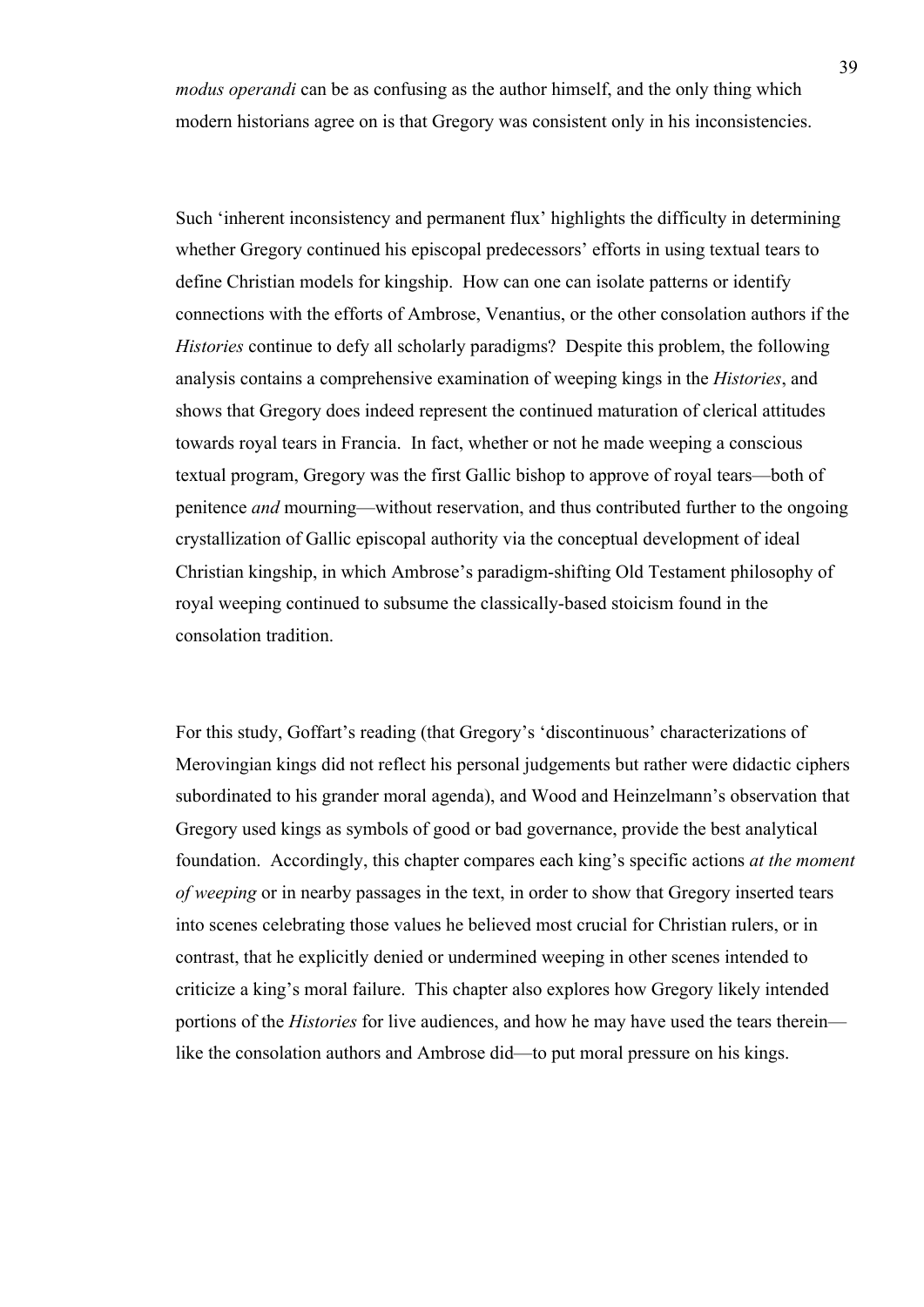Turning first to Gregory's position within Late Antique literature, it is worth noting that he did recycle some of the Late Antique mourning tropes that also informed the authors of Gallic consolation letters. Namely, it was not weeping itself that set kings apart in the *Histories*. Just as Venantius described a husband's bereaved tears in his epitaph for Vilithuta, Gregory's average layman was equally capable of mourning. For example, Gregory described how a local roughneck, Waddo, attempted to unlawfully sequester an estate and was mortally wounded by the staff. 'Wailing,' Waddo's son then took his father home to die.<sup>159</sup> Likewise, Gregory also shared the Christian habit of enjoining mourners not to weep for the virtuous dead. In the *Glory of the Martyrs*, the mother of a young monk wept at his death until the monastery's patron saint appeared with the news that her son was happy in heaven and that she must not mourn, for 'it is proper that [she] rejoice rather than grieve.<sup>'160</sup> Gregory may not have had equal knowledge of the poetic models of pre-Christian, classical weeping that Venantius used in his poetry (see below, pp. 41-42), but where general bereavement was concerned, Gregory expressed the longstanding literary attitude that dramatic tears, including those of everyday men, were par for the course. But as in consolation literature, as soon as such tears involved rulers, Gregory's tone changed. He certainly composed scenes like that of Waddo's son to comment on the folly of impious 'human gropings,' to repeat Goffart's point, but he imbued royal weeping anecdotes with a different political and moral weight.

However, Gregory also exhibited new distance from consolation literature. Besides his occasional pious comment that the deceased should be celebrated rather than lamented, his attitude toward effusive weeping was otherwise wholly relaxed, as Rosenwein has observed; for example, he wept for child plague victims himself and never '[upbraided]' others for doing likewise.161 Most importantly, as we shall see, Gregory extended the same latitude to royal mourners, unlike his fifth- and sixth-century Gallic predecessors, who straddled the cultural divide between early medieval Christianity and Antique romanitas, or even his contemporary Venantius, who had been classically trained in Ravenna. Indeed,

 <sup>159</sup> For the whole scene, see *Hist.*, IX.35, pp. 522-23. Thorpe translated Gregory's verb *heiulor* as 'sobbing his heart out,' while I have more directly rendered it as 'wailing.' We are admittedly in a gray area for weeping here, as *heiulor* does not translate directly as 'shed tears' or 'weeping.' For the Latin, see *Hist*. *(Latin)*, IX.35, p. 391. 160 *GM*, chap. 75, p. 70. 161 Rosenwein, *EM*, 128.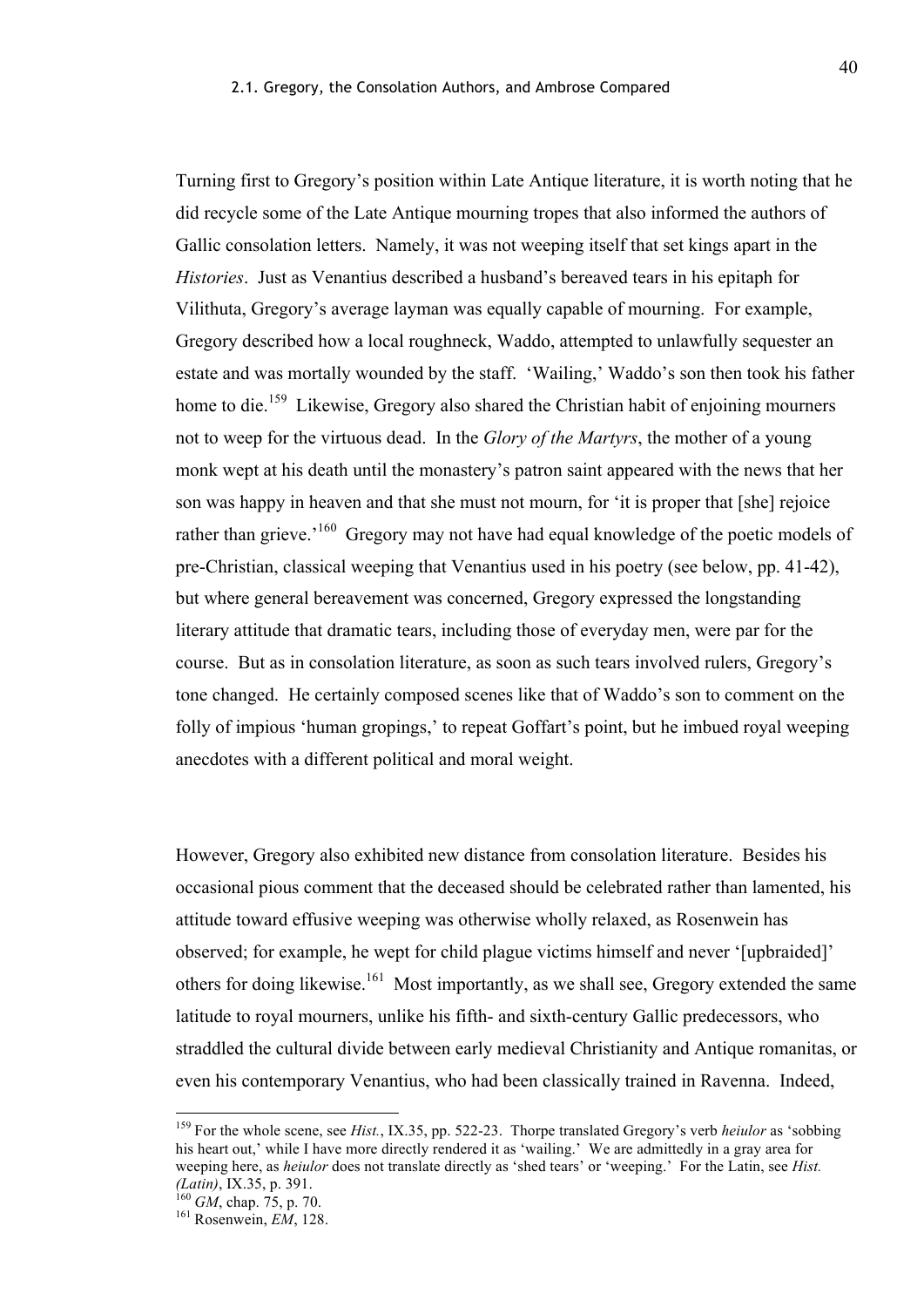Gregory's treatment of royal tears belonged firmly to the other, Old Testament-inspired tradition of effusiveness that Ambrose had first pioneered for rulers.<sup>162</sup> It is uncertain whether he knew of Ambrose's writings or Theodosius' public penance, and Van Dam has warned historians not to 'overestimate' Gregory's power in 'the difficult and ongoing process whereby bishops first established and then constantly struggled to maintain their authority,' with Peter Brown likewise cautioning that comparisons with Ambrose may be inept, for Gregory never achieved the same authoritative leverage.<sup>163</sup> Nevertheless, in a manner significantly reminiscent of Ambrose, Gregory promoted his own ecclesiastical ideal of kingship by comparing characters and scenes in the *Histories* to Old Testament precedent.<sup>164</sup> Heinzelmann identified this textual trick as a 'typology' (similar to Buc's 'scriptural archetypes'), or 'a method of Bible exegesis' in which Gregory made biblical events or figures 'equivalents' or 'explanatory models for the history of his own time.<sup>165</sup> In this arena Gregory's departure from the consolation authors was crucial, for though Venantius did exhort Chilperic to imitate Old Testament kings in his consolation letter, he did so to encourage him to curb his grief rather than express it (for example, just as David managed to rejoice after his own son's death).<sup>166</sup> George has also noted how Venantius likened Chilperic in his suffering and his justice to King Melchisedech, 'the exemplar of royal priesthood in the Old and New Testaments…and in the writings of the early Church.'167 Melchisedech, however, is never mentioned as weeping (Genesis 14:18-20, Hebrews 7:3, 6:20). While Gregory certainly praised the same general righteous royal compassion favoured by the consolation authors, he instead mustered Old Testament references in a fashion more similar to Ambrose, especially in his use of David and his wholehearted advocacy of royal weeping.

Gregory's departure from older standards of elite, male, Roman self-control may have resulted from his education. Though his father hailed from southern Gallic senatorial stock

<sup>&</sup>lt;sup>162</sup> See also *Hist.*, X.1, p. 545; and *MM*, bk. 3, 'preface,' pp. 259-60. For Bishop Gregory's awareness of and agreement with Gregory the Great's rhetoric on the universal requirement for tears in penance, compare his transcription of Gregory the Great's accession speech in this chapter of the *Histories* with an anecdote on the necessity of tears in supplication from the preface to *The Miracles of the Bishop Martin*. 163 For Gregory's knowledge of Ambrose, see Pierre Riché, *Education and culture in the barbarian West:* 

*from the sixth through eighth century*, trans. John J. Contreni (Columbia: University of South Carolina Press, 1976), 199. For Gregory's authority, see Van Dam, *Saints and their miracles*, 71-72; and Peter Brown,

<sup>&#</sup>x27;Gregory of Tours: Introduction,' in Mitchell and Wood, *World of Gregory of Tours*, 15-16. <sup>164</sup> See also Guy Halsall, 'The preface to Book V of Gregory of Tours' Histories: Its Form, Context and Significance,' in *EHR* 122, no. 496 (2007): 305. Though without mentioning Ambrose or tears, Guy Halsall has similarly analyzed how throughout the *Histories* 'Gregory's views of ideal kingship drew heavily upon the Psalms,' but as will be discussed below, Gregory's biblical borrowings were also more varied.<br><sup>165</sup> Heinzelmann, 125, 127, 148.

<sup>166</sup> *Pers. Poems*, 'Poem 9.2,' 81-82, 85.<br><sup>167</sup> George, *LP*, 91; and *Pers. Poems*, 'Poem 9.2,' 81, 81n48.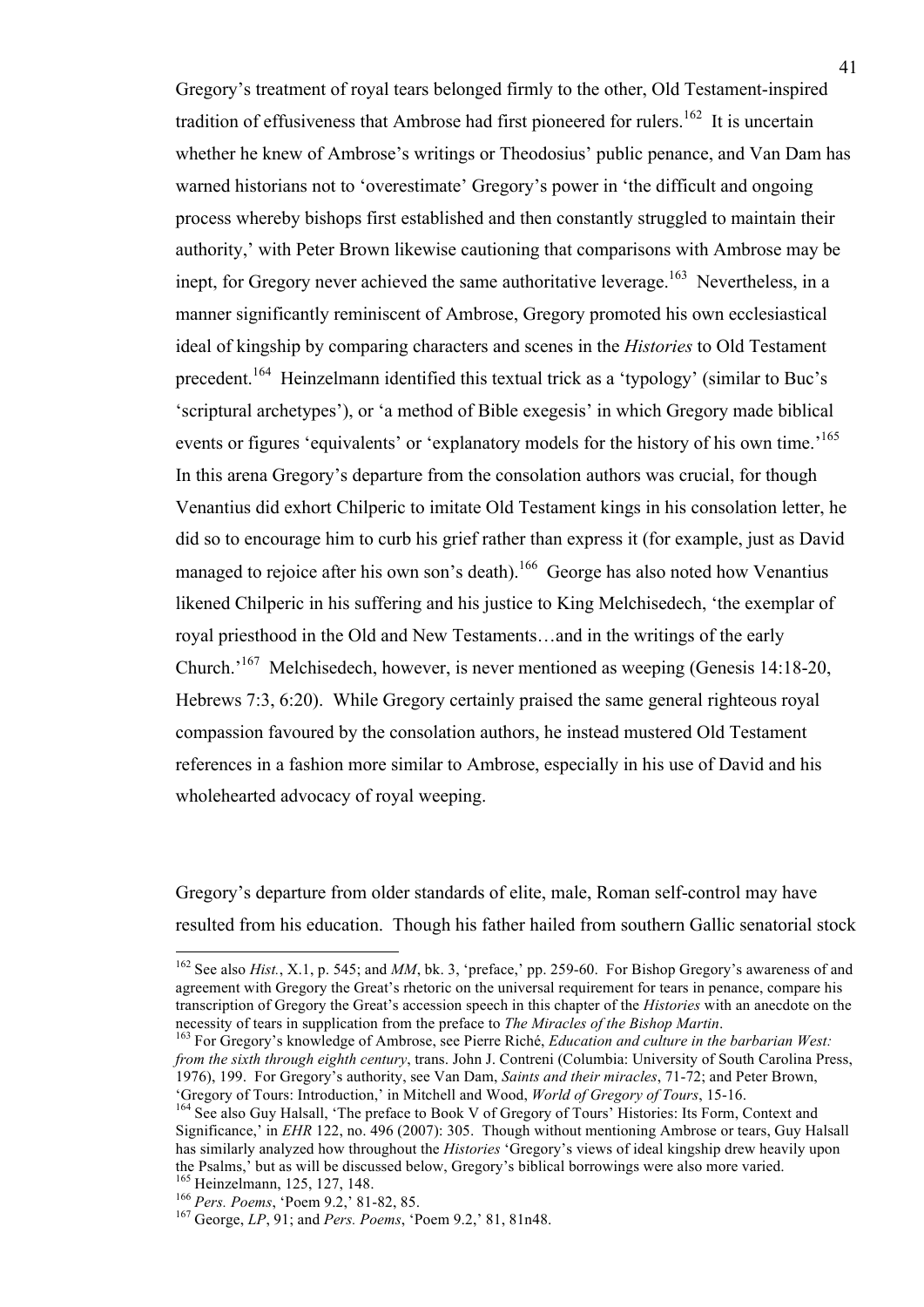and Gregory even peppered the *Glory of the Martyrs* with references to Virgil, historians such as Van Dam believe that Gregory's overall knowledge of classical literature was 'limited.'<sup>168</sup> As noted above, Avitus' early sixth-century generation was likely the last in Gaul to receive a full classical education in school, and Gregory himself had been educated at the Clermont episcopal school, probably without 'access to grammarian's works or to ancient authors.'169 Conversely, given his friendship with Venantius and his patronage of the latter's writing, Gregory instead may have *chosen* to abandon a legacy that savoured too strongly of paganism.170 In the preface to the *Glory of the Martyrs*, Gregory explicitly stated his preference for Christian themes: 'it is not proper either to recall deceitful myths or to follow the wisdom of philosophers that is hostile to God, lest we slip into the penalty of eternal death when the Lord passes judgment.<sup>171</sup> In short, while he was probably aware of Venantius' consolatory admonition that Chilperic stop weeping for his sons and return his attention to the kingdom, Gregory himself harboured no vestigial concerns that weeping was womanish, undisciplined, or demeaning to the royal person.

# 2.2. Royal Weeping in the *Histories*

Perhaps by natural extension of his rhetorical similarities with Ambrose, Gregory of Tours was the first Gallic bishop on record to wholeheartedly endorse royal weeping as an unambiguously positive trait. Building on Wood's, Heinzelmann's, and Goffart's readings, modern historians can therefore read Gregory's depictions of royal tears as a barometer for his judgement of specific Merovingian actions, and for his assessment of the legitimacy of the different styles of governance that each king represented in the text. Gregory most often depicted weeping in moments when a Merovingian king (whatever his overall track record) fulfilled one or more of the three overarching moral themes drawn from the Old Testament, which together comprised a sort of checklist for Gregory's ideal Christian ruler: 1) that of Davidic repentance and subsequent divine favour, 2) Christian familial respect in mourning, and 3) deference toward bishops, the saints, or Christian moral law.

<sup>&</sup>lt;sup>168</sup> For Gregory's father, see Wood, *Gregory of Tours*, 5. For Van Dam on Virgil and the limits of Gregory's education, see *GM*, 1n1, 2, 2n2.

<sup>&</sup>lt;sup>169</sup> Riché, *Education and culture*, 191. Riché asserts that Gregory later caught up by educating himself on the classics, but the observations above still stand.<br><sup>170</sup> For Gregory's friendship and patronage of Venantius, see Rosenwein, *EM*, 100-102.<br><sup>171</sup> *GM*. 'preface,' 2.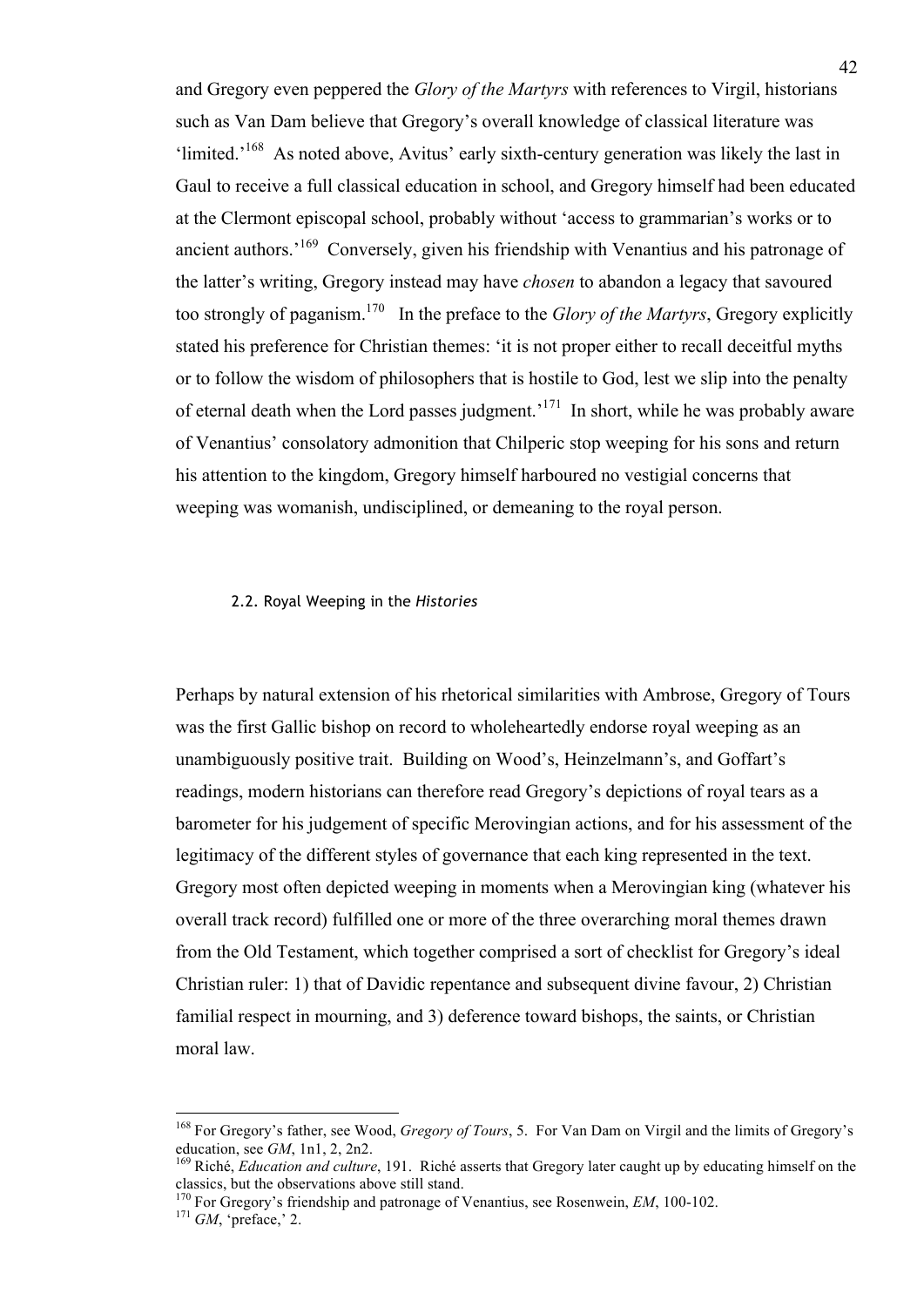Gregory's first moral paradigm for royal weeping directly echoed Ambrose's message to Theodosius: good kings tearfully repented like David and accept episcopal or divine chastisement not just to save their own souls, but also to avert God's punitive destruction of their kingdoms. In the *Histories*, Clovis railed against Christian conversion until the Alamanns began to defeat his army, at which point Gregory reported that Clovis 'felt compunction in his heart and was moved to tears,' and begged God for aid, promising his own conversion in return.<sup>172</sup> In the next chapter, Clovis showed equal humility to Bishop Remigius, who came to council Clovis on his new beliefs, and to whom Gregory made the king reply: 'I have listened to you willingly, holy father.<sup>173</sup> Obdurate disregard from Merovingian rulers constantly undermined Gregory's own authority, and so his tearfully deferent portrayal of their dynastic founder was as calculated as it was idealized. Just as Ambrose exhorted Theodosius to emulate David's repentance, Gregory held up Clovis as a similar mirror for his contemporaries.

Gregory returned to this theme in Book III of the *Histories*, in the story of the Burgundian king Sigismund, whom we met above. Here Gregory made more direct allusion David's weeping after his murder of Uriah: in remorse for his filicide, Sigismund wept and 'spent a long time praying for pardon' at the monastery of Agaune.<sup>174</sup> Gregory further illustrated Sigismund's repentance in the *Glory of the Martyrs*, though without reference to tears, stating that Sigismund did penance in this monastery, properly deferred to God's judgment by '[praying] that divine vengeance would punish him for his misdeeds,' and donated richly to the establishment.<sup>175</sup> While none of this could save Sigismund from Frankish invasion and assassination in divine retribution, in the *Glory of the Martyrs*, Gregory still emphasized the king's admittance of wrongdoing and his openness to punishment, which did earn him a miraculous sainthood, complete with healing powers.<sup>176</sup> This shows that Gregory did not intend to portray Sigismund's tears as foolish or farcical, despite the heinousness of his crime, but as an action he expected from decent Christian kings. Like Ambrose, Gregory drew a connection between penitential tears and legitimate rule: as it had been in the Old Testament, weeping was an external indicator of the king's internal willingness to sacrifice his dominance and appease God in order to avert divinely-driven

<sup>172</sup> *Hist.*, II.30, p. 143.<br>
<sup>173</sup> *Hist.*, II.31, p. 143.<br>
<sup>174</sup> *Hist.*, III.5, p. 165-66.<br>
<sup>176</sup> *GM*, chap. 74, p. 69.<br>
<sup>176</sup> *Hist.*, III.6, p. 166; and *GM*, chap. 74, p. 69.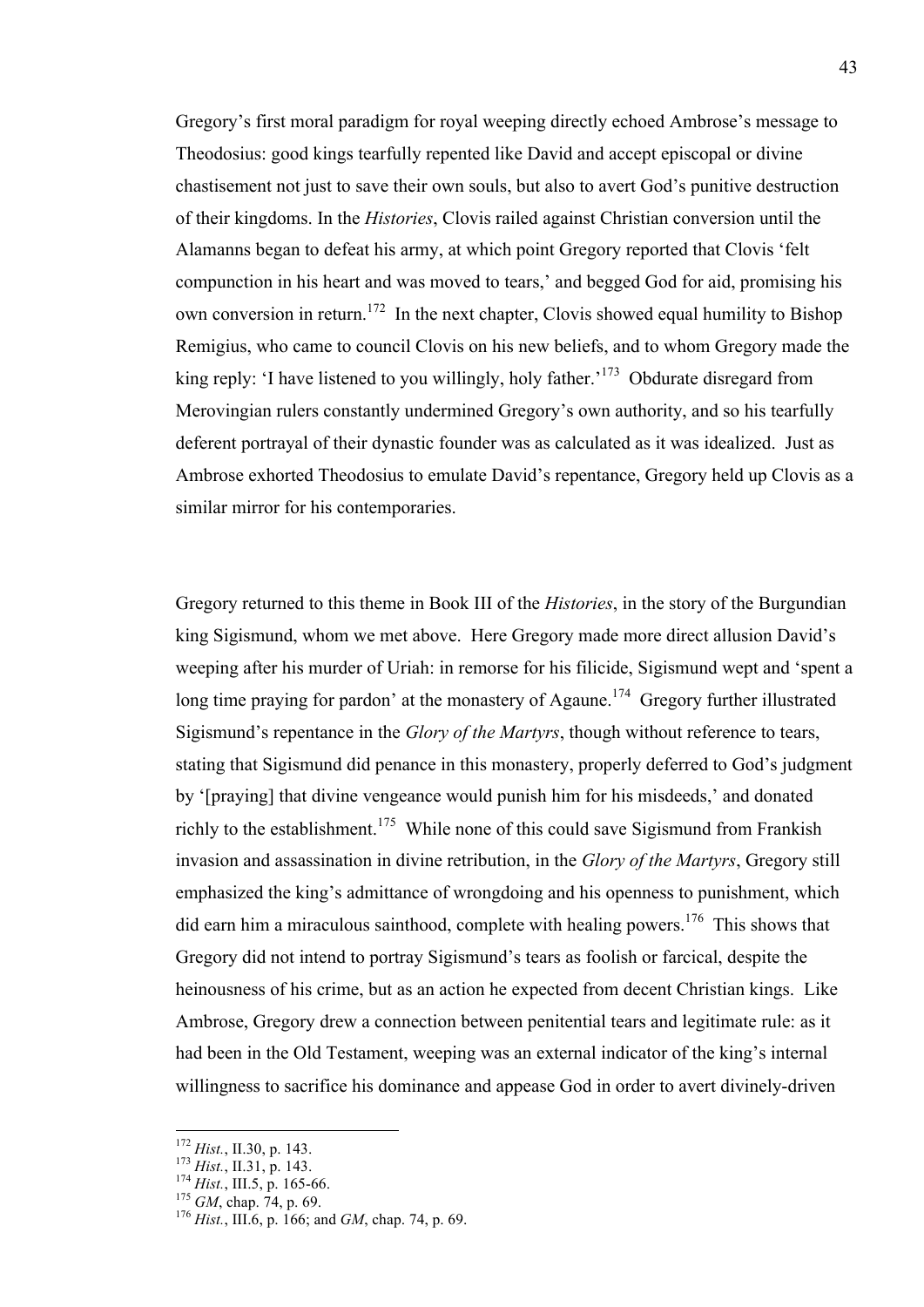destruction of the kingdom, an act which, as Koziol explained (see the discussion of soteriology above, p. 33), would glorify him in life—or at least in death.

Gregory also based his second moral paradigm for royal weeping, this time in familial mourning, on biblical precedent and likewise linked it to the realm's wellbeing. As other historians frequently note, Gregory's primary complaint against contemporary Merovingians was their constant civil war, which he blamed on their insatiable greed.<sup>177</sup> Gregory's protest is most pointed in his direct address to his kings in the Preface of Book V, in which he harangued them for forgetting their ancestors' morals and 'stealing from each other' rather than renewing the honourable, outward conquests of old, a message Halsall observed that Gregory lifted from Psalm 72 and threaded repeatedly throughout the *Histories*. 178 Gregory also supported this admonition in the Preface with an apocalyptic reference to the New Testament: '[W]e now seem to see the moment draw near which our Lord foretold as the real beginning of our sorrows: "The father shall rise up against the son, and the son against the father; brother shall rise up against brother'" (Matthew 10:21, 24:7).179 As Rosenwein noted in *Emotional Communities*, Gregory called for familial respect and cohesion between the Merovingians instead, and he chose King Guntram as his model for this particular virtue.

As scholars have often remarked, Gregory's Guntram was usually a paragon of piety, in his respect of churchmen, faith in God, and interest in Christian morality.<sup>180</sup> Historians all point to similar passages in the *Histories*: when his troops plundered churches and killed clergy, Guntram rebuked them with a reminder of God's wrath; Guntram desired all the bishops of his nephew's kingdom to hold a synod and combat the rising 'decline in personal morality'; and during an epidemic, Guntram urged his people to do penance so vigorously that 'he might well have been taken for one of our Lord's bishops, rather than for a king.<sup>'181</sup> More importantly, Gregory emphasized Guntram's 'commendable concern for his dynasty,' as a watchdog for peace between his two nephews.<sup>182</sup> For example, when

<sup>&</sup>lt;sup>177</sup> See for example, Halsall, 'The preface to Book V,' 303-304.<br><sup>178</sup> Ibid., 305; and *Hist.*, V, 'preface,' p. 253.<br><sup>179</sup> *Hist.*, V, 'preface,' pp. 253, 253n1.<br><sup>180</sup> See for example, Heinzelmann, 63-64; and Ian Wood,

<sup>&</sup>lt;sup>181</sup> Hist., VIII.30, pp. 460-62, IX.20-21, pp. 508-10. For Heinzelmann's analysis of Guntram's chastisement of his soldiers as a contrived set-speech concocted by Gregory, see Heinzelmann, 63. For an opinion on the synod and Guntram's response to the epidemic, see Wood, 'The secret histories,' 261-62.<br><sup>182</sup> Wood, 'The secret histories,' 259-60.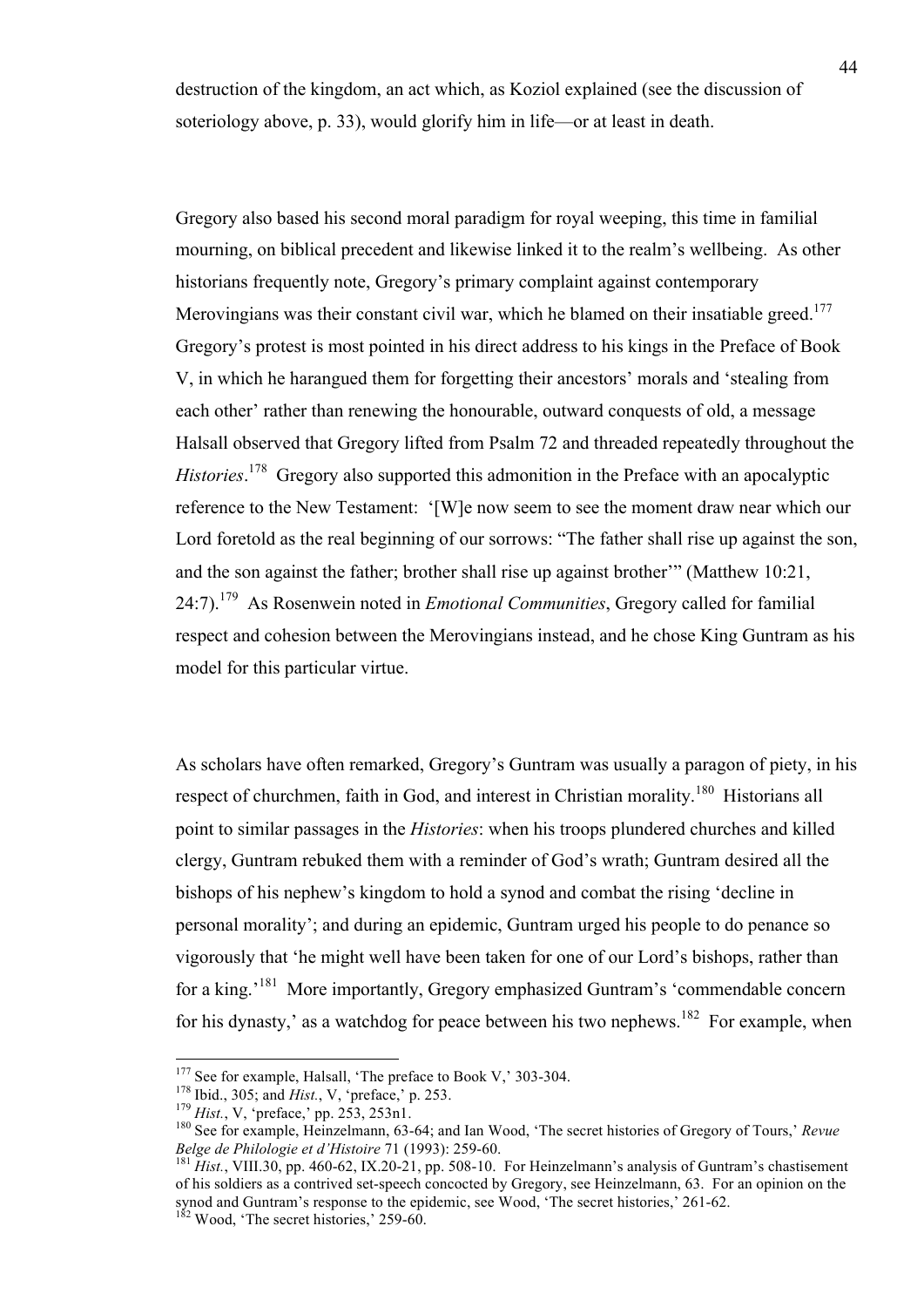Childebert II had his first son, Guntram supposedly sent him an admonitory message that suspiciously echoed Gregory's New Testament quotation from Preface V: 'Through this child, God…will exalt the kingdom of the Franks, if only his father will live for him and he will live for his father.<sup>183</sup> However Guntram actually behaved in life, Gregory chose to grace him with the highest number of praiseworthy scenes out of all the kings in the *Histories* and to make him the vehicle for the promotion of familial pietas.

It is no surprise then that Guntram shed more tears than any other of Gregory's Merovingians. In her own analysis, Rosenwein linked Gregory's promotion of familial affection (as the defining trait of his emotional community) to his textual descriptions of dramatic maternal or spousal mourning.<sup>184</sup> In this spirit, Gregory made Guntram doubly laudable by depicting him as mourning not just for any relatives, but for those who had been dangerous or potentially hostile to him in life. For instance, Guntram 'wept bitterly when he heard of his brother Chilperic's death,' returning to political business only when his mourning period was finished.<sup>185</sup> Gregory's acceptance of this funeral holiday was a vast departure from Bishop Remigius' stoic advice to Clovis that mourning wasted time better spent on governance. Later, when Gregory confessed to Guntram that he had dreamt of Chilperic's eternal punishment, Guntram admitted that he too had a nightmare in which the bishop-saints Tetricus of Langres, Nicetius of Lyons, and Agricola of Chalon took custody of Chilperic's soul in hell, broke his limbs, and boiled him, at which point Guntram recalled that he had 'wept to see what happened.<sup>186</sup> Guntram's admirable fraternal bond even overcame his subconscious acknowledgement that Chilperic (at least in Gregory's view) deserved his fate.

Gregory praised Guntram again five chapters later, for when Guntram recovered the bodies of his nephews Clovis and Merovech (both driven to death or killed by their father, Chilperic), he wept (*plangens*) no less for them 'than when he saw his own sons buried.'187 His tears reflected especially well because Merovech was a civil warmonger and could

<sup>&</sup>lt;sup>183</sup> Hist., VIII.37, p. 470.<br><sup>184</sup> Rosenwein, *EM*, 117-18.<br><sup>185</sup> Hist., VII.5, p. 391.<br><sup>186</sup> Ibid., VIII.5, pp. 437-38.<br><sup>186</sup> Ibid., VIII.5, pp. 437-38.<br><sup>187</sup> Hist. (*Latin*), VIII.10, p. 331. This is my translation fro mourn for someone, but the fact that Gregory implied Guntram's tears is corroborated by his use of *plango* in another chapter of the *Histories* that referenced an Old Testament passage in which David actually wept (*flere*). See below, pp. 49-50. For Merovech and Clovis' deaths, see *Hist.*, V.18, pp. 282-83, V.39, pp. 303- 304.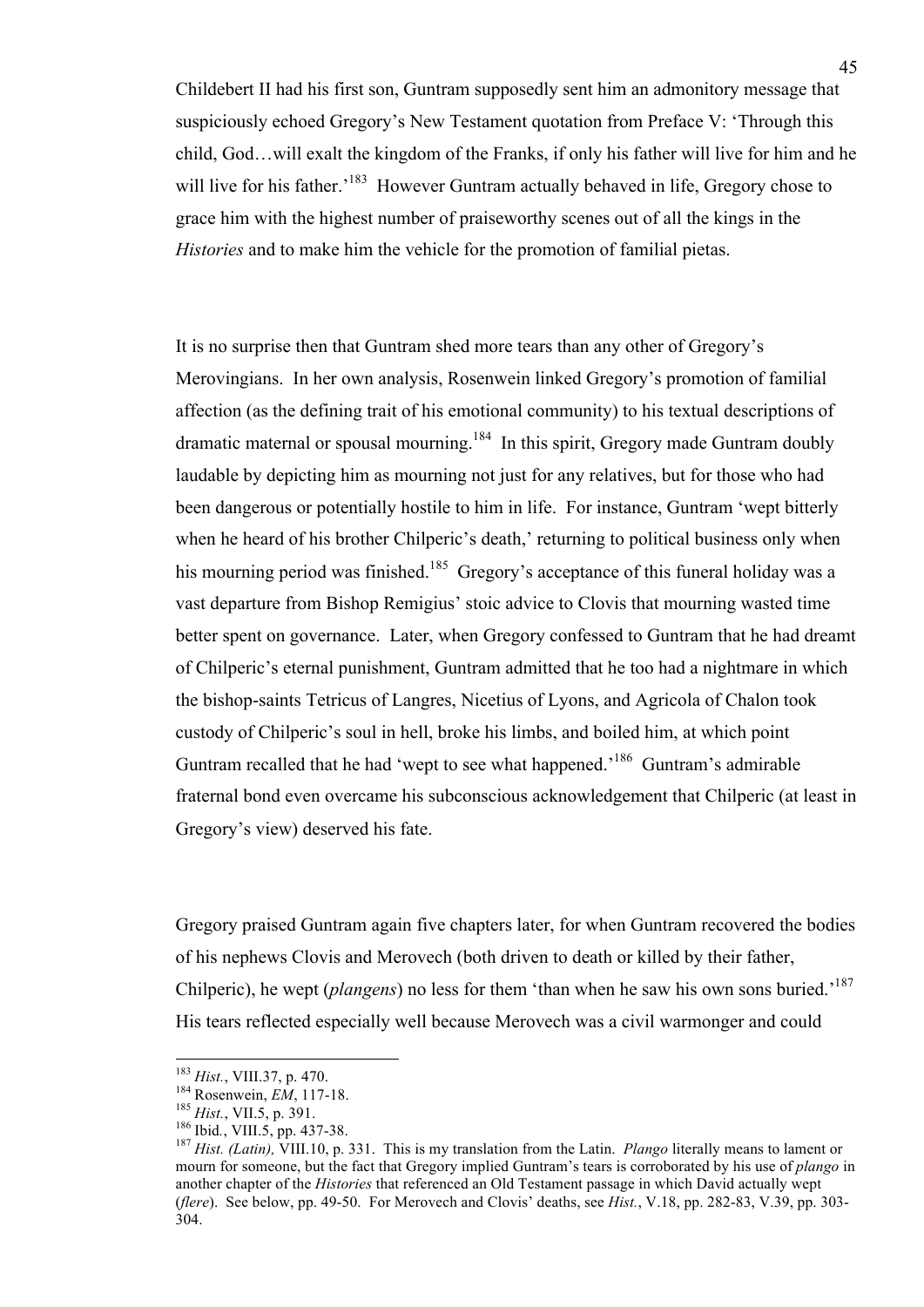have presented a potential threat to Guntram, having in Halsall's words, gone rogue in an attempt 'to carve a kingdom for himself.'<sup>188</sup> Gregory may even have intended Guntram's virtuous tears to resemble David's, who lamented the death of his rebellious son, Absalom (for Gregory on David and Absalom, see below, pp. 49-50). Thus through Guntram, Gregory of Tours was the first Gallic bishop to commit to an idea with which the consolation authors only flirted: mourning tears for relatives, especially hostile ones, embodied the virtue of royal compassion. In doing so he also anticipated the possible link between royal weeping (though not specifically in mourning) and the Christian virtues of 'mildness' and mercy that Althoff mentioned for the Carolingians. By the late sixth century, according to Gregory, a kingdom's survival no longer depended on its ruler's dryeyed emotional control, but on his willingness to do penance and his reverence for family, each of which were accompanied by tears. These masculine virtues new to Christianity were well on the way to subsuming the classical emphasis on elite male stoicism.

In contrast, to show his disapproval of royal behaviour, Gregory did more than follow Venantius' example of omitting all reference to weeping in a negative statement of silence. In the case of Chilperic, Gregory either condemned his sinful failure to shed tears outright, or undermined them when he did weep, to highlight this king's dereliction of Christian royal duties. Halsall is correct to remind readers that Gregory occasionally portrayed Chilperic's more equitable tendencies, but in these moments he never wept, and on the whole Gregory still memorialized him as 'a second Nero persecuting the church.<sup>189</sup> As Gregory thundered in the oft-cited passage after Chilperic's assassination, this king distrusted bishops and ran roughshod over their authority, disrespected the saints, constantly devastated his people with civil war (a sin which, as we have seen, Gregory blamed on greed)—and most telling of all, 'showed no remorse at what he did, but rather rejoiced in it.<sup>190</sup> Chilperic's weeping, or lack thereof, neatly confirms this image of hardheartedness. In Gregory's account, Chilperic imprisoned his son Clovis at the youth's stepmother Fredegund's behest, upon which messengers reported that he then committed suicide in captivity. However, Gregory believed that Chilperic had murdered his son in cold blood: 'in my opinion it was the King who had delivered Clovis up to death, and yet he wept no tear.<sup>191</sup> Gregory may have depicted Chilperic's chilling remorselessness not

<sup>&</sup>lt;sup>188</sup> For Merovech's political plans, see Halsall, 'The preface to Book V,' 310.<br><sup>189</sup> For a list of some of Chilperic's better moments, as related by Gregory, see Halsall, 'Nero and Herod?',<br>342-43. For Chilperic as a 's

<sup>&</sup>lt;sup>190</sup> Hist., VI.46, pp. 380-81. For one such scholarly study of this passage, see Heinzelmann, 182-83. <sup>191</sup> Hist., V.39, p. 304.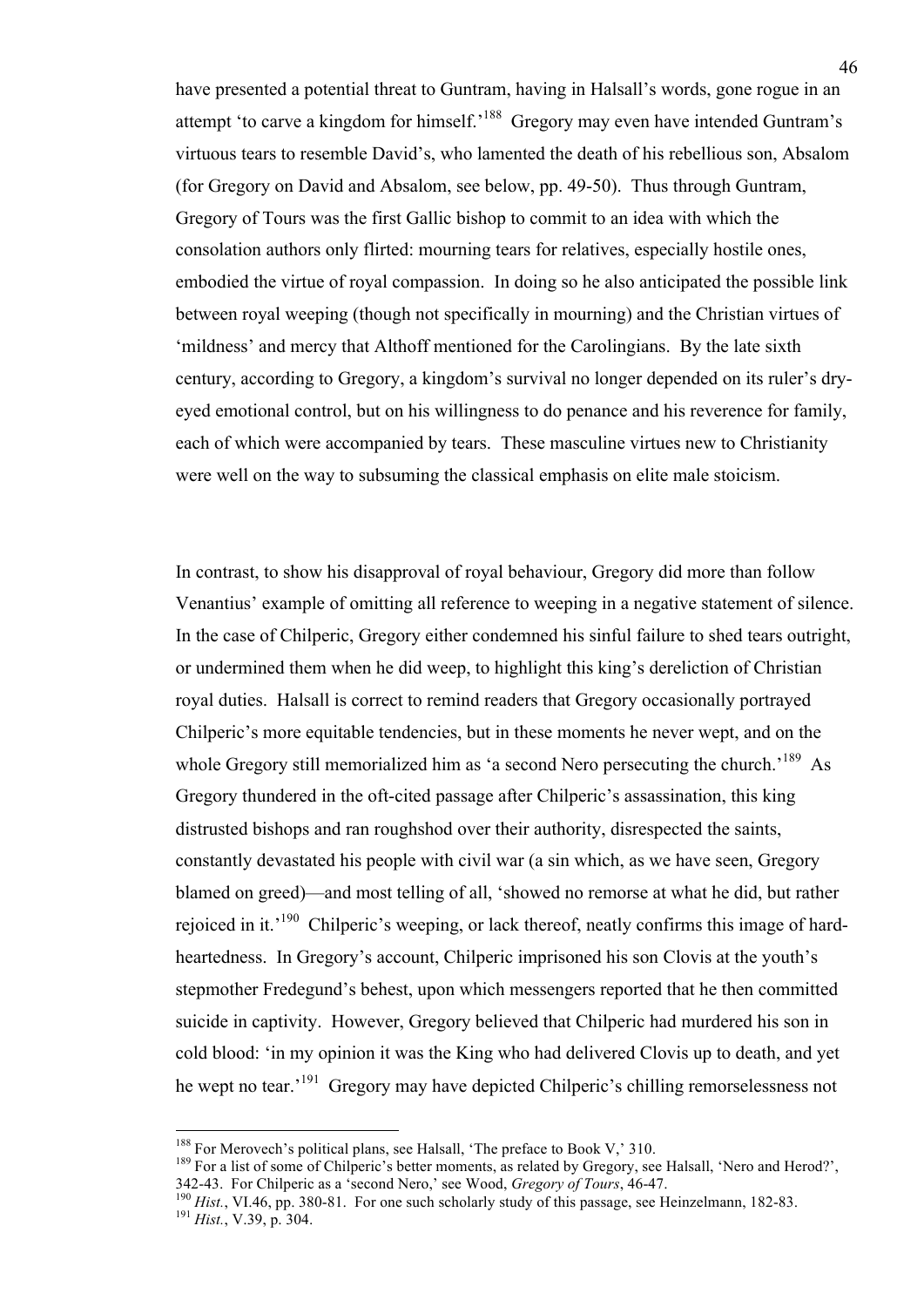only to boost Guntram's image (for Guntram had shown proper familial respect by weeping for Clovis), but also to contrast it with the sainted Sigismund, who had also committed filicide at the urging of a stepmother, but was still a model king because like David, he shed tears afterward, indicating that he had softened with genuine regret and accepted divine punishment.

Finally, the single time Gregory did depict Chilperic's tears, he carefully undercut them. As noted above, after Chilperic had his Visigothic bride, Galswinth, garrotted because of her rivalry with Fredegund, Gregory claimed that the king wept for her. While Chilperic could have had psychotic tendencies, it is far more likely (taking a leaf from Goffart's book) that Gregory portrayed the king's bizarre grief in satiric contrast to Guntram's familial respect. Gregory informed his readers that Chilperic had initially loved Galswinth, but only out of his usual greed, for 'she had brought a large dowry with her,' and even this did not prevent him from killing her and sleeping with Fredegund again shortly afterwards.<sup>192</sup> Gregory thus did not describe Chilperic's weeping to praise the king's selfreflection and reform. Just as Venantius may have purposefully omitted Chilperic from his otherwise lachrymose verse lament for Galswinth, Gregory contrasted Chilperic's absent or twisted tears with the purer emotions of Sigismund and Guntram to further emphasize this king's immoral perpetration of internecine violence and his perversion of the Christian compassion that Guntram so nobly personified in mourning. More bluntly, Gregory created his tearless Chilperic to show that rulers who obdurately abused the biblical values for which Gregory stood lacked the righteousness required of Christian rulers, and deserved to be boiled in hell.

Gregory, by placing Chilperic beside Clovis I, Sigismund or Guntram, seems to offer a straightforward manual for how weeping pertained to his episcopal conceptions of good Christian kingship. However, the moment the reader identifies a literary pattern in the *Histories*, Gregory immediately defies it. For example, even more so than Guntram (because of the former's occasional imperfections), King Theudebert I (r. 533-48) was Gregory's ultimate pious hero.<sup>193</sup> Historically, Theudebert was an outward-looking, aggressive conqueror who expanded Frankish power into Italy, minted gold coins in the

<sup>&</sup>lt;sup>192</sup> Ibid., IV.28, pp. 222-23.<br><sup>193</sup> Heinzelmann, 136. Here Heinzelmann already noted Gregory's glorification of Theudebert and his similarity to Guntram.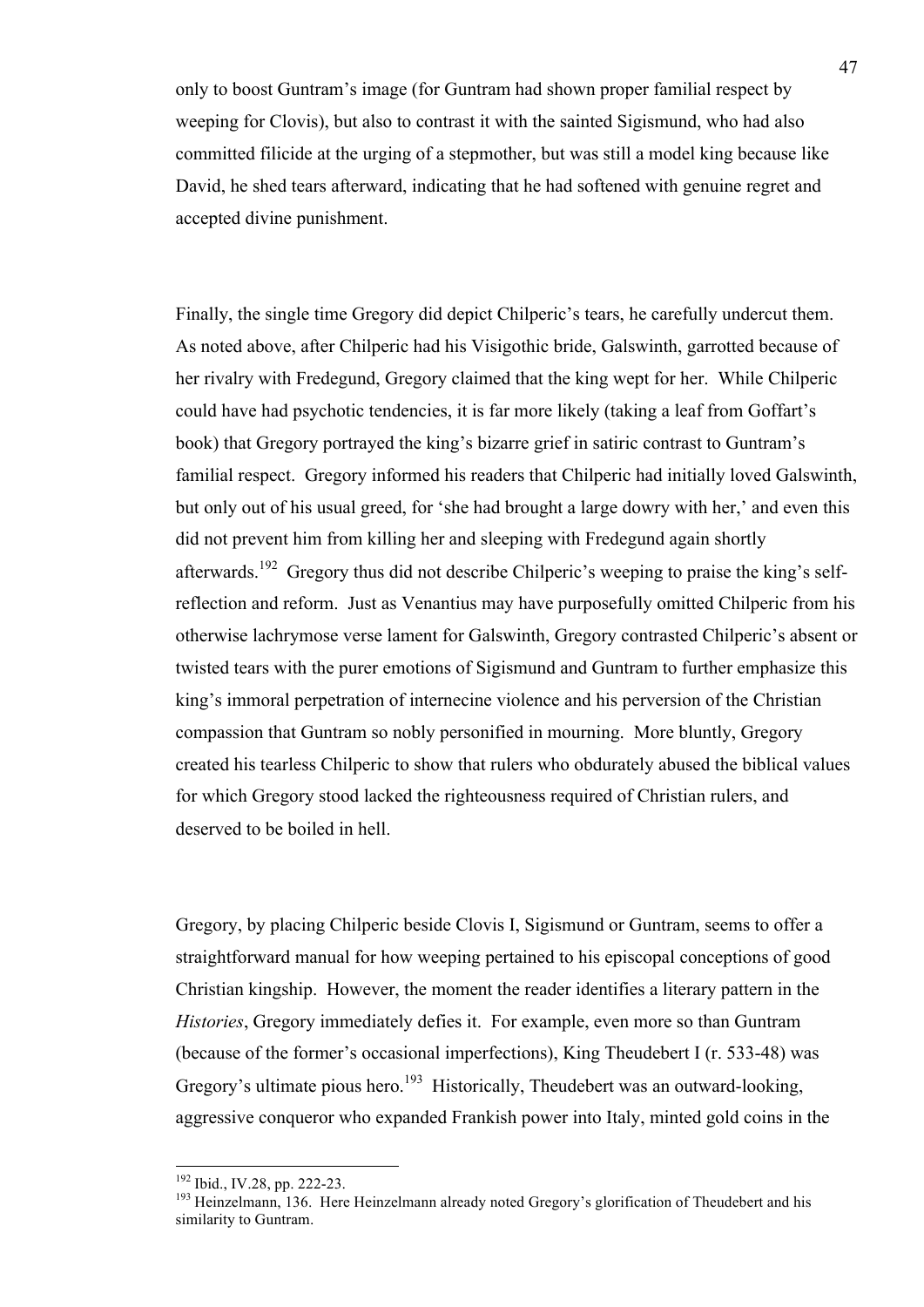imperial manner, and was even later suspected by a Byzantine writer to have planned an attack on Constantinople.<sup>194</sup> For Gregory, however, Theudebert was also 'distinguished in every virtue. He ruled his kingdom justly, respected his bishops, was liberal to the churches, relieved the wants of the poor and distributed many benefits with piety and friendly goodwill.'195 Theudebert died before Gregory's time, and so Gregory should have been free from political restraint to concoct many flattering stories about his pious tears. Having set up Theudebert to be a major weeper, it is thus surprising that Gregory never once makes him cry.

Conversely, Gregory granted undeserved opportunities to weep to other Merovingians who insulted the church and attacked their relatives. One notable example was Childebert I (d. 558), whom Gregory portrayed, in Goffart's words, as an 'especially contemptible' grasping idiot.<sup>196</sup> He and his brother Lothar plotted to murder their two young nephews before they could grow up into rivals. Lothar brutally slaughtered the first boy, but when the second child clung to Childebert in terror, 'tears streamed down Childebert's face' and he begged Lothar to stop. Gregory could have made this a redeeming moment for Childebert, but when Lothar threatened to kill Childebert instead, he 'pushed the child away' toward Lothar's waiting blade.<sup>197</sup> Gregory may have depicted Childebert's weeping for no other reason than to add dramatic colour and heighten the horror of a vivid action scene, which is admittedly another of his authorial habits. Or perhaps he made Childebert weep because of some ulterior desire to make Lothar look even more despicable when he 'climbed on his horse and rode away, showing no remorse for the slaughter.'<sup>198</sup> Or, as Goffart might argue, Gregory could have simply written in satiric disparagement of the pathetic emptiness of Merovingian kings' impious 'human gropings.<sup>'199</sup> This unwholesome affair seems to unravel all theories about the connection between textual tears, bishops' struggles to promote their authority, and their ideals of Christian kingship.

However, Gregory may have subtly tied Childebert's weeping to an episode eight chapters before, in which the king had fought an honourable (that is, not civil) war and behaved

<sup>&</sup>lt;sup>194</sup> Wickham, *Inheritance of Rome*, 114.<br><sup>195</sup> *Hist.*, III.25, p. 185.<br><sup>196</sup> Goffart, 221-22.<br><sup>197</sup> For the whole episode, see *Hist.*, III.18, p. 181.<br><sup>198</sup> Ibid.<br><sup>198</sup> For Goffart's reading of Gregory's understated s secular struggles, see Goffart, 180.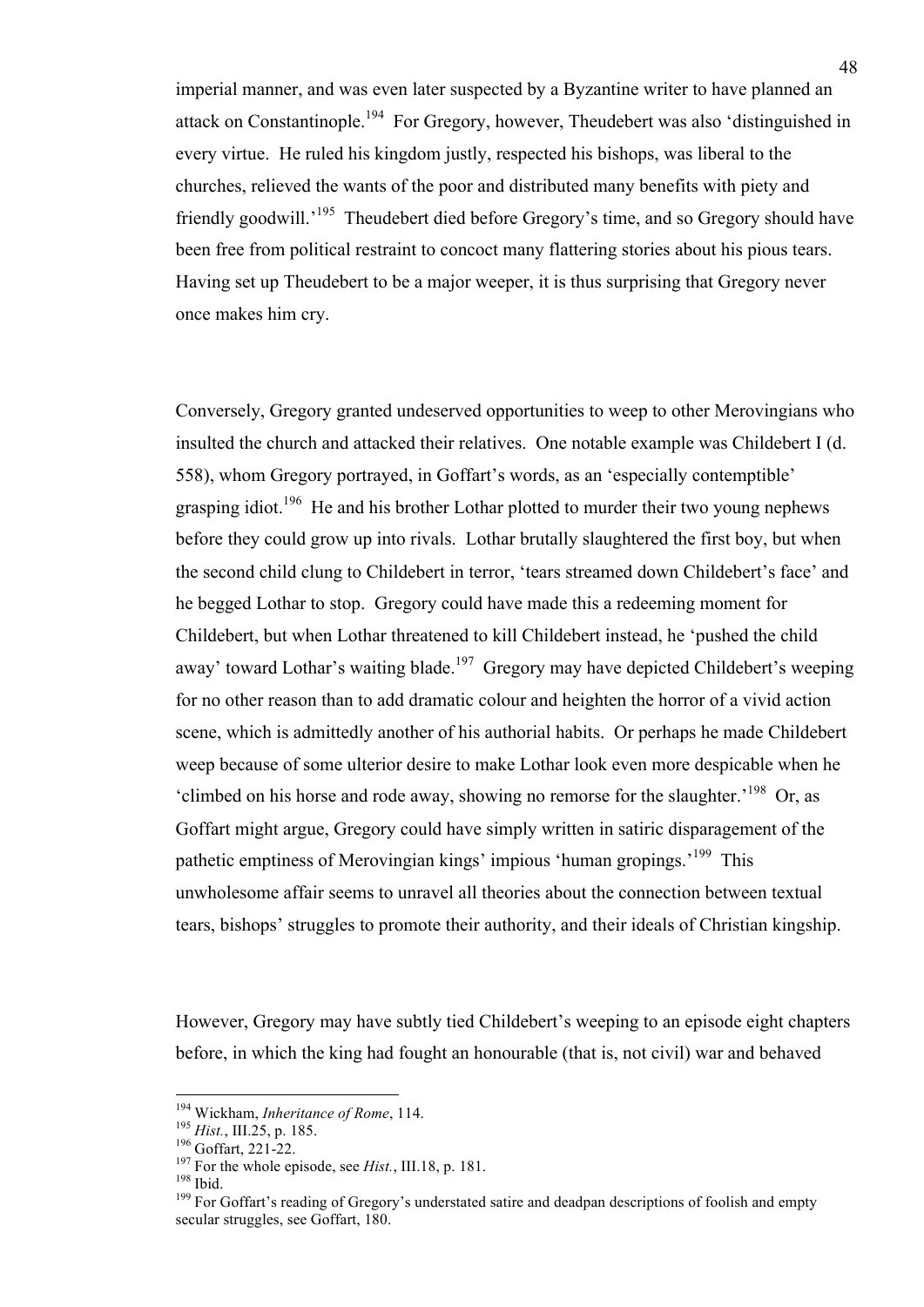generously toward the church. Indeed, Wood suggests that such links are key to understanding Gregory's agenda, and that his unpredictable characterizations or non sequitur transitions between seemingly unrelated passages actually contained a 'subtext,' or hidden meaning.<sup>200</sup> In this earlier chapter, Childebert had marched against Visigothic Spain because he heard that King Amalaric had abused his (Childebert's) sister. In the process he acquired a hoard of Arian church plate, which he did not disperse but gave to the Frankish Church.201 In the *Glory of the Confessors*, Gregory further related that on his way to Spain, Childebert met the hermit Saint Eusicius and treated him with great respect. Assuming Eusicius was a pauper, Childebert offered him money, but Eusicius then advised him to save it for the truly needy. The king dutifully followed these instructions and also promised that if he were victorious in battle, he would build a church for the elderly saint.<sup>202</sup> In these two passages, Childebert fulfilled moral expectations for generosity and deference to the Church, and exhibited familial respect in a roundabout way by fighting the type of *external* warfare that Gregory approved. Therefore, Gregory may have thematically linked Childebert's good conduct here to his later tears during an otherwise unforgivable child murder in the *Histories*. According to this 'subtext,' even unsavoury kings were more likely to shed tears when they behaved well, either at the moment of weeping, or several chapters before.

This insight about Childebert also applies to Gregory's characterization of Lothar I. Despite Lothar's remorseless murder of his nephews and his attempt to overtax the churches of his realm, Gregory portrayed him as increasingly heedful of bishops and of God's will as his reign continued.<sup>203</sup> Finally, in battle with his rebellious son Chramn, Gregory depicted him as a lamenting (*plangens*) David forced by circumstance to fight his own son Absalom, rather than as a guilty fomenter of civil war.<sup>204</sup> That Gregory implied tears with the verb *plango* is corroborated by the fact that in its Latin Vulgate version, to which Gregory likely referred, this Old Testament episode specifically describes David as weeping (*flere*) (II Samuel 15:30, 18:33).<sup>205</sup> It is still possible that Gregory intended no

<sup>&</sup>lt;sup>200</sup> Wood, *Gregory of Tours*, 58-59. See also Heinzelmann, 116-17.<br><sup>201</sup> *Hist*., III.10, pp. 170-71.<br><sup>202</sup> For the whole episode, see *GC*, chap. 81, pp. 62-64.<br><sup>203</sup> *Hist*., IV.2, p. 197, IV.14-15, pp. 209-11.<br><sup>204</sup>

<sup>&</sup>lt;sup>205</sup> The Latin Vulgate version of these Bible passages can be found at 'Regum II – Chapter 15, 2 Samuel,' The Latin Vulgate Old Testament Bible, *Vulgate.Org*, accessed September 3, 2013, http://vulgate.

org/ot/2samuel\_15.htm; and 'Regum II – Chapter 18, 2 Samuel,' The Latin Vulgate Old Testament Bible, *Vulgate.Org*, accessed September 3, 2013, http://vulgate.org/ot/2samuel\_18.htm.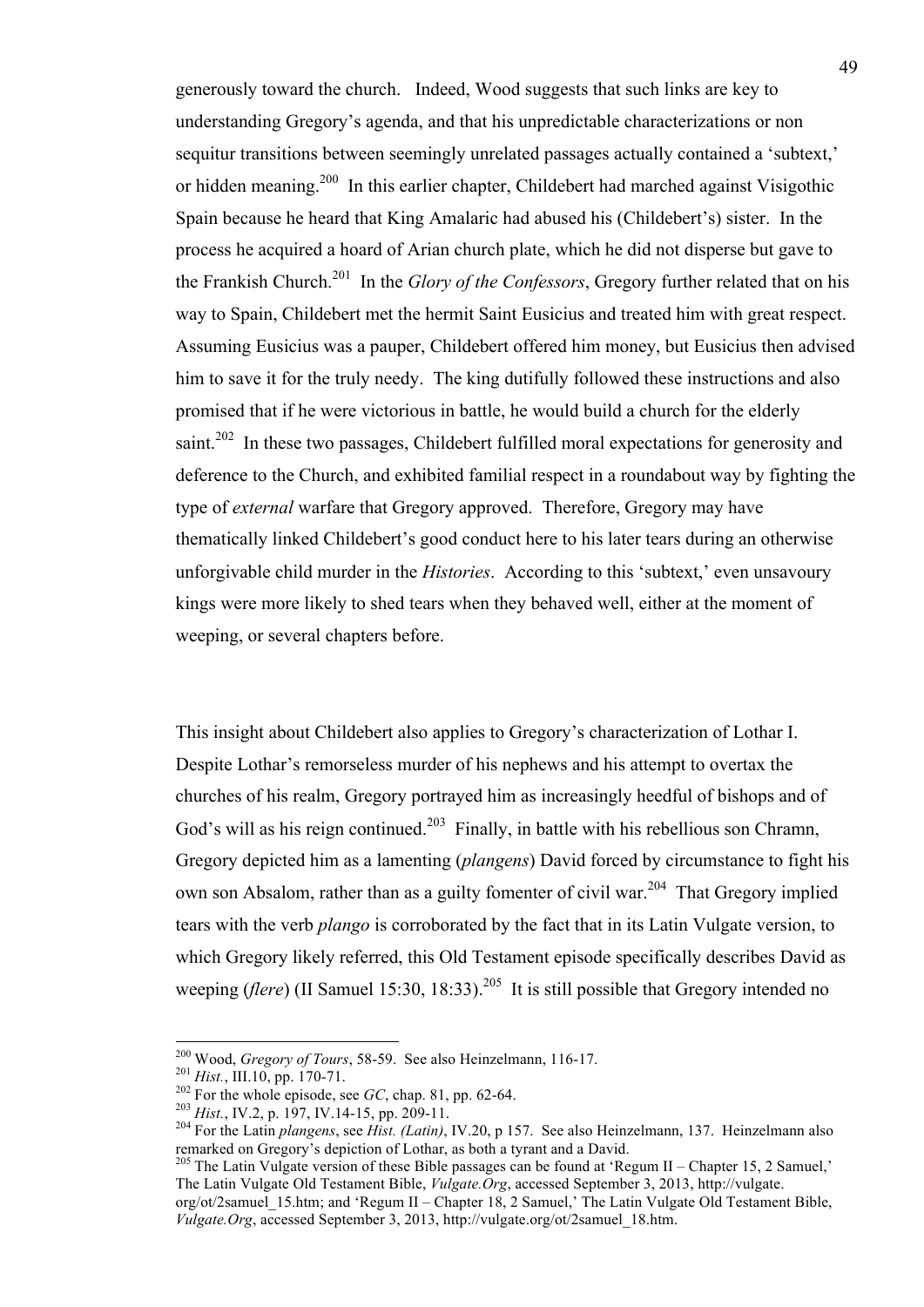connection between Childebert's Visigothic war or Chlothar I's increased responsiveness to the Church, and their weeping. And despite Theudebert I's goodness, his complete tearlessness also contradicts the paradigm. Nevertheless, the larger pattern still holds: Gregory most often inserted weeping in passages about royal policies or actions of which he approved, whatever the larger picture. Gregory may not have consciously utilized tears for this effect, but his condemnation of Chilperic's filicide as unrepentantly dry-eyed suggests otherwise.

# 2.3. The Political Impact of Textual Tears

So far, this analysis of royal weeping has remained strictly text-based, noting how Gregory moved kingly characters through his narrative like puppets in the service of larger moral lessons. In this regard, the *Histories* harmonize with Buc's observation that clerical authors were predisposed by an ecclesiastical worldview to present their accounts of political ritual as representations of 'higher Truth, identified with the Good (what ought to have happened), rather than fact (what actually happened).<sup>206</sup> Therefore, Gregory may simply have claimed that Guntram wept for his nephews to identify him with the 'higher Truth' of familial cohesion that 'ought to have happened,' and denied Chilperic's tears at his son's death because he wished to 'deny [the] sacrality' (and therefore legitimacy) of Chilperic himself or his style of rule.<sup>207</sup> On the other hand, Gregory's more general interest in biblical models could explain his inclusion of weeping, rather than any deliberate effort. From this angle, Lothar's tears in battle against Chramn were not particularly important to Gregory's anti-civil war moral, but a by-product of his copying from an Old Testament scene that *did* help him make this larger argument. Historians could thus argue that tears were shed nowhere but in Gregory's writing, as a deliberate, high-flown literary trope, or as an unconscious absorption of weeping imagery from the Bible.

However, Gregory's depictions of royal tears need not solely be a liturgical habit leftover from his days at the Clermont episcopal school, or otherwise sealed from early medieval reality. Wickham has pointed out that Gregory was a moralist, and as such his narrative

 $^{206}$  Buc, 249.<br> $^{207}$  Ibid., 252-53.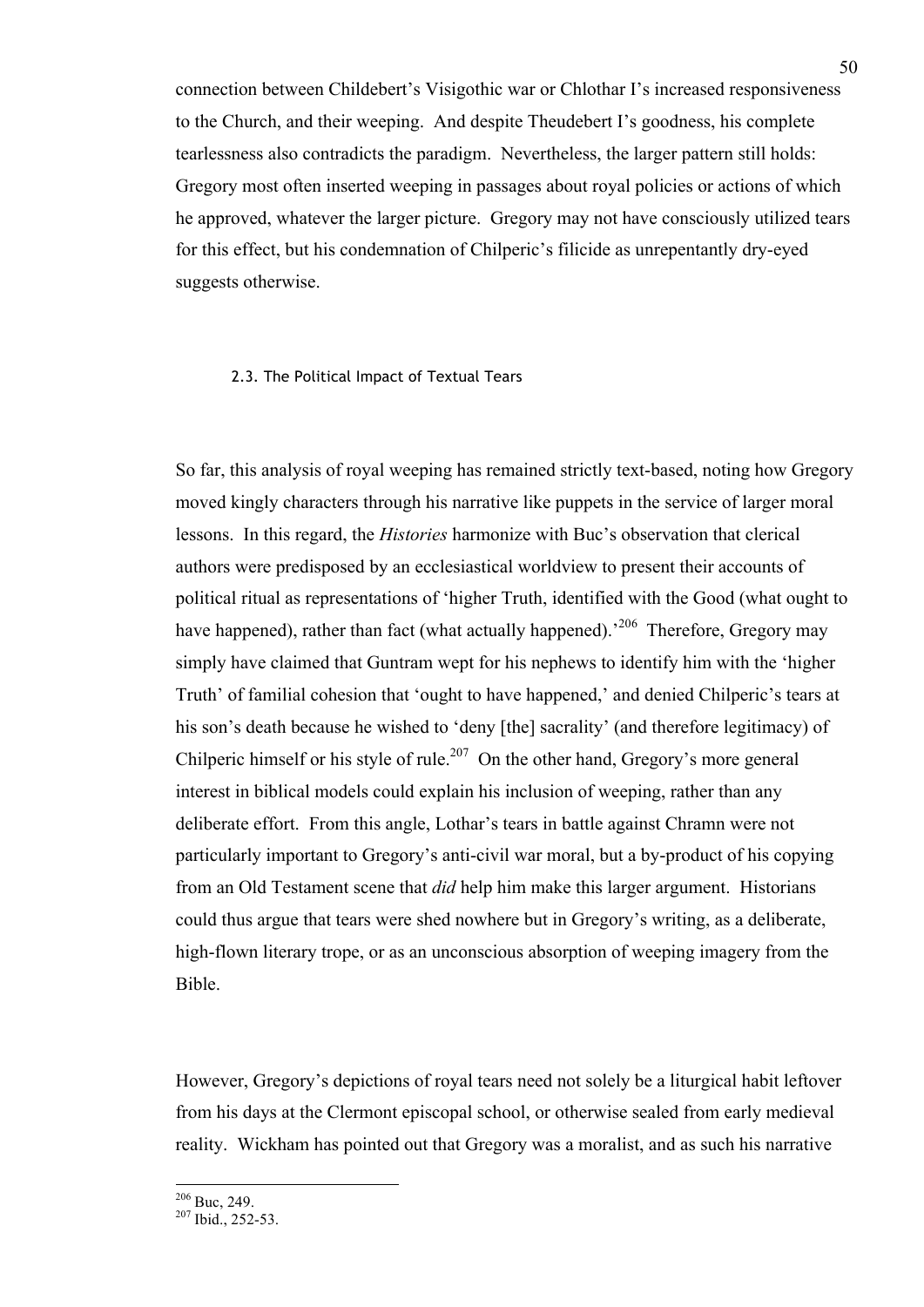could only influence others if he '[anchored] it in recognizable experience.<sup>208</sup> Wickham further observed that in the *Histories*, 'this king or queen may or may not have executed his or her opponent in this inventive way...but this is the kind of thing that people thought rulers…might well have done in [Gregory's] society.'209 His insight applies equally to tears. While Gregory's censure probably lacked the extreme repercussions of the earlier sixth-century Burgundian episcopal 'strike' against King Sigismund, historians can still assess the potential impact of his rhetoric on contemporary elites. In fact, historians have uncovered clues that Gregory originally intended some of his hagiographical and historical writing for live audiences. Van Dam suggested that Gregory originally composed parts of the *Glory of the Martyrs* as sermons or homilies, since saints' lives or passion stories were a typical component of feast-day liturgies.<sup>210</sup> Accordingly, he listed Gregory's strategies for steering his listeners' emotional response, including 'verbal cues' like set-piece dialogue between his characters or personal exhortation to the audience.<sup>211</sup> Gregory may have directed one such warning from *The Miracles of the Bishop Martin* specifically to kings. In this vignette, King Charibert died by divine wrath because of his abusive theft of property from St Martin's church. If Gregory had meant it only for silent reading, it is difficult to understand why he included the exclamation, 'Listen to this story all you who exercise power!<sup>212</sup> Likewise, Halsall has marshalled convincing evidence that Gregory's Preface to Book V, with its address 'O King,' may have first been a letter or sermon addressed to a Merovingian.<sup>213</sup>

If Van Dam and Halsall are correct, then Gregory may have used tears as one tactic in his persuasive arsenal for putting public pressure on his kings, just as Gillett suggested for other types of emotional expression that Brunhild had included in her diplomatic letters to the Byzantine court. So like other bishops before him, Gregory may have publicly exposed his rulers to the concept of Old Testament royal piety and repentance—in which weeping played an important part—while influencing the expectations of other powerful strongmen amongst the royal entourage in the process, whose interests the king also had to consider. Finally, Merovingian kings lived in the same Christian society as Gregory, and so some surely recognized the benefits of emulating great Old Testament heroes, just as Theodosius may have understood: they too would reign long and powerfully, and could also (re)gain

<sup>&</sup>lt;sup>208</sup> Wickham, *Inheritance of Rome*, 14.<br><sup>210</sup> Raymond Van Dam, in *GM*, xxi, xxviii.<br><sup>211</sup> Ibid., xx-xxi.<br><sup>212</sup> *MM*, bk. 1, chap. 29, p. 221.<br><sup>213</sup> Halsall. 'The preface to Book V.' 313-15.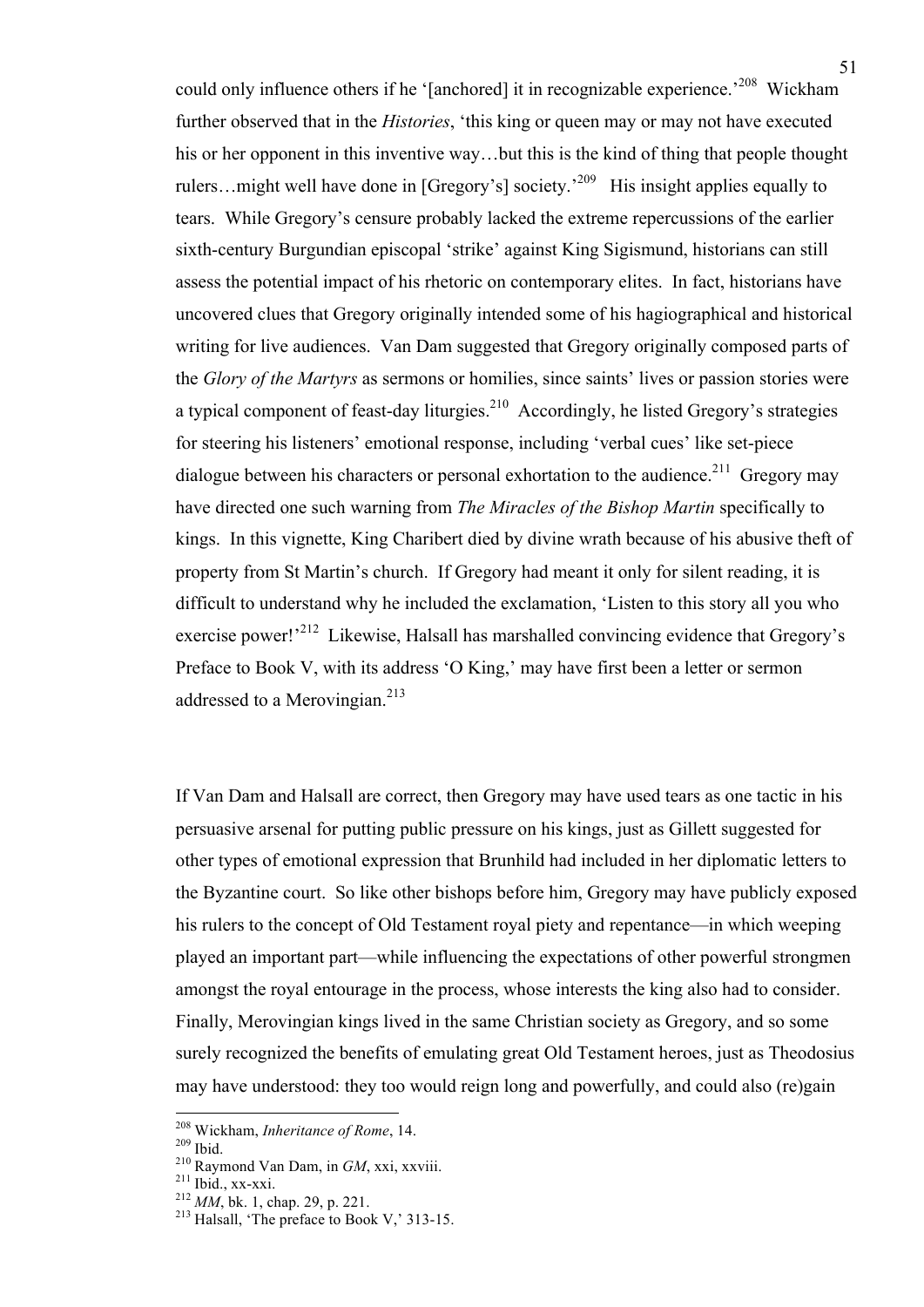divine favour by 'watering their couches with their tears' when diplomatic occasion demanded.

Tears are thus a helpful explanatory tool for navigating the narrative difficulties in the *Ten Books of Histories*, and for placing it in the wider context of Gallic episcopal literature. It is true that royal weeping was just one detail in Gregory's vast moral agenda, and on some occasions it did not even fit the pattern. However, such inconsistencies must be accepted as one of the analytical perils of studying Gregory. As Wood summarized, 'Gregory himself was not entirely consistent...different issues struck him as important at different moments.<sup>214</sup> His idiosyncrasies should not give scholars undue anguish, for he is just one more historical source from the period, no different than Venantius, whose own inconsistencies do not cause the same worry (compare for example Venantius' praise of Chilperic's righteousness in his panegyric versus the king's sinister absence from the lament for Galswinth). The *Histories* still firmly belong to the wider development of the three-part conceptual triangle linking episcopal authority, Frankish kingship, and royal weeping. In fact, Gregory looked both backward and forward along this chronology. His positive endorsement of royal weeping and use of the Old Testament linked him most strongly with Ambrose's legacy, but his writing also carried forward the more understated approval of royal tears as a sign of the king's Christian lack of hard-heartedness, as first expressed in Gallic consolation literature. As noted above, his depiction of Guntram's compassionate mourning for enemy relatives also presaged the possible connection between ritual weeping and royal virtues of 'mildness' and clemency that Althoff flagged for the Carolingian dynasty. Finally, in his use of tears in the articulation of his desire for 'a society…where there existed co-operation with royal government,' Gregory was also stepping stone for the coming intensification of episcopal power in the Carolingian period, when for the first time, bishops deliberately returned to Ambrose's philosophy of royal weeping for further inspiration in their own dealings with Emperor Louis the Pious.<sup>215</sup>

<sup>&</sup>lt;sup>214</sup> Wood, 'Individuality of Gregory,' 30.<br><sup>215</sup> Heinzelmann, 207. This insight builds from Heinzelmann's remarks that Gregory's writings were in general a prelude to the increased organization and authority of bishops later on in the Early Middle Ages.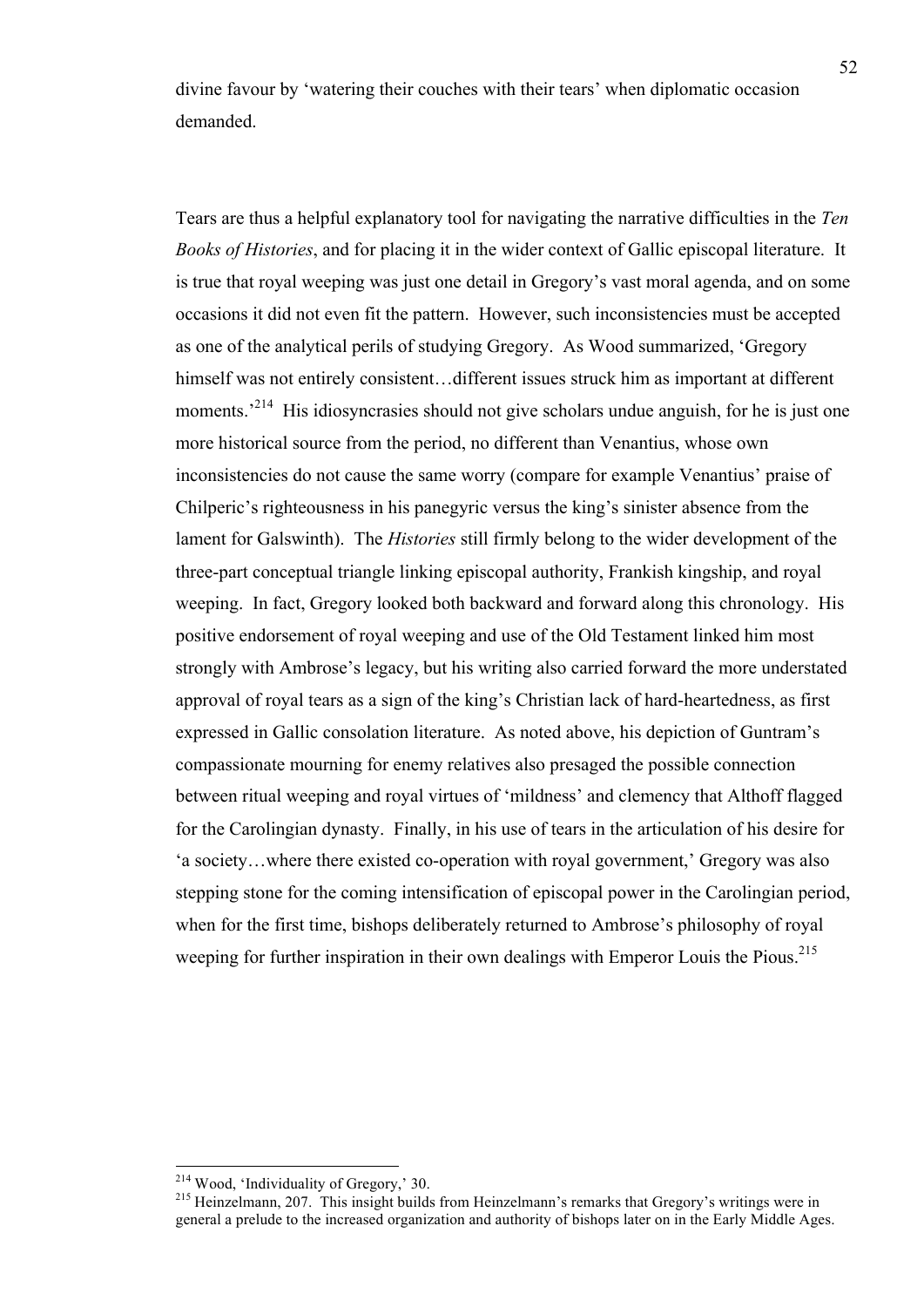53

Leaping ahead from Gregory's world to the ninth century, this dissertation concludes with the veritable explosion of Carolingian episcopal writing about royal tears, including some shed for new reasons not encountered before. Descriptions of royal weeping became especially frequent during the reign of Louis the Pious (814-840), featuring in a tangle of textual accounts so divisive that it is difficult to reconcile their contradictions or sort through the evidence to explore the historical reality of weeping in Carolingian political practice. However, in a study unrelated to weeping itself, Simon MacLean has provided a model for navigating such challenges. In his article 'Ritual, Misunderstanding and the Contest for Meaning,' MacLean demonstrated that Buc and Althoff's seemingly opposite approaches to ritual can 'be employed in a complementary fashion.<sup>216</sup> That is, the apparent limitations of textual opacity and authorial bias about which Buc warned actually allow scholars to reconstruct rituals-in-action and their immediate social impact, for by comparing the overlaps between contrasting written accounts of the same event, we might tease out the actors' original intentions.<sup>217</sup> MacLean applied this approach to Charles the Fat's outburst in the royal assembly of 873, and gleaned from the discrepancies between differing contemporary reports that though Charles intended to perform a political submission to end his insurrection against his father Louis the German, he either disregarded or did not know the necessary ritual 'conventions,' first neglecting to prenegotiate it and then garbling the usual gestures of supplication so badly that he disturbed his audience instead.<sup>218</sup> MacLean then tracked how Louis the German and medieval annalists responded in a political scramble to promote divergent textual interpretations of Charles' actions, with detractors attributing his behaviour and motives to 'satanic possession.'219

This textual debate over Charles' outburst was so charged because his situation was uncertain and extremely dangerous.<sup>220</sup> Charles knew from Carolingian political precedent that he was vulnerable to punishment by mutilation or death, and so did contemporary

<sup>&</sup>lt;sup>216</sup> MacLean, 99.<br><sup>217</sup> Ibid. <sup>218</sup> Ibid., 98.<br><sup>219</sup> Ibid., 100, 110, 113. For another contribution to the debate about textuality and reconstruction of medieval ritual as inspired by MacLean, see Pössel, 111. Pössel also argues that historians should attempt study of both ritual-in-life and in textual debate, but cautiously and with different methodologies.<br><sup>220</sup> MacLean, 111.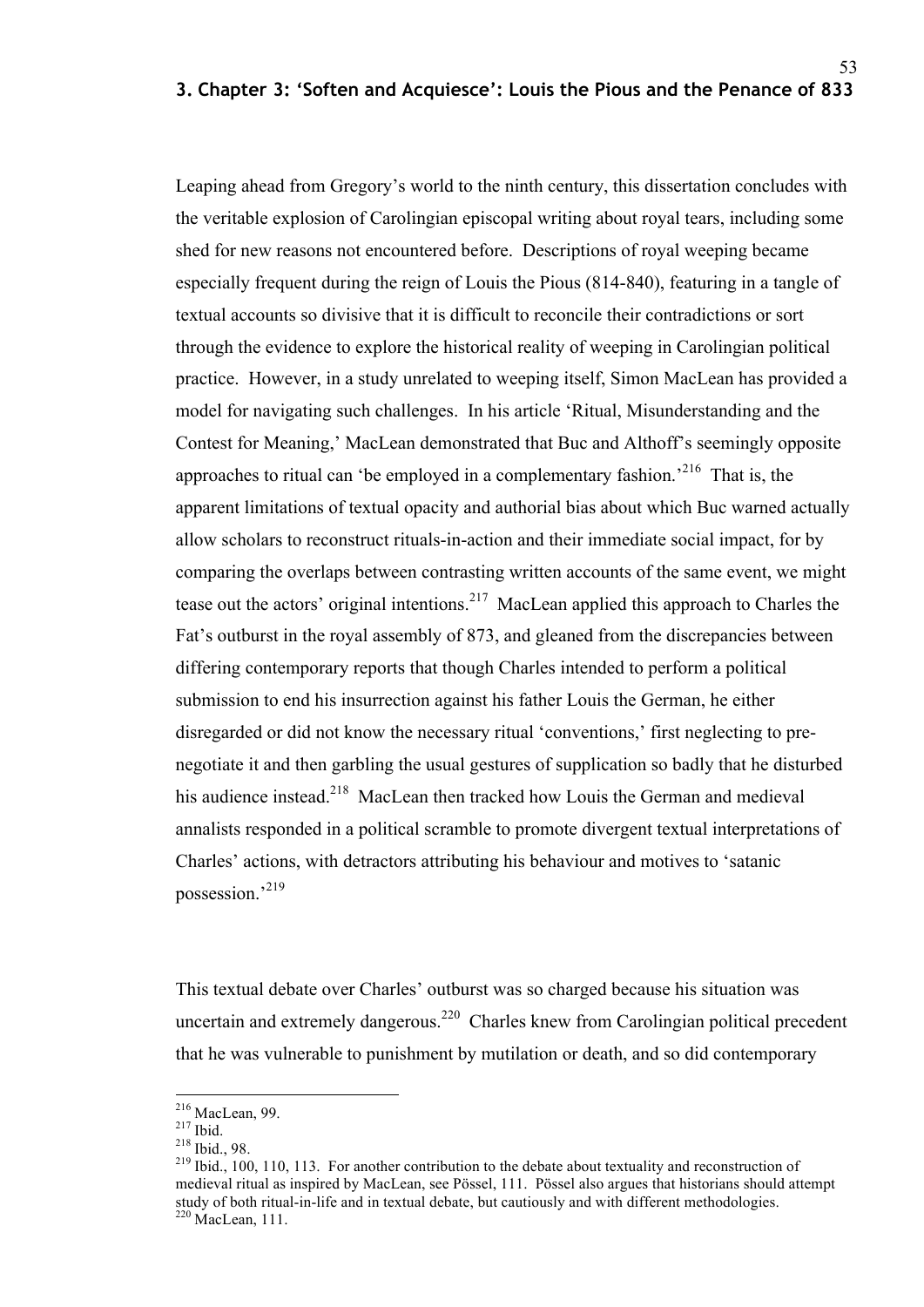annalists. Similarly, two generations earlier, a far more destabilizing episode had rocked the reign of Louis the Pious, when in 833, Louis' eldest son and his followers used a ceremony of public penance to remove him from the throne. After this, Louis' opponents and supporters vied to promote different reports in a similar storm of contentious textual interpretation. And as with Charles, Louis' physical gestures during the ritual, but more specifically his weeping, were central to their efforts to shape public memory of the event.

The following chapter examines the maturation of royal weeping as a concept in the Carolingian ninth century. It first proposes a positive correlation between the heightened atmosphere of religious reform and moral anxiety during Louis' reign, as Mayke de Jong has elucidated, and the increased diversity of royal weeping in contemporary texts and the final fading of classical warnings against elite male tears. In this process, royal mourning not only represented the Christian virtues of familial respect, as seen already in Gregory's *Histories*, and the 'mildness' and compassion that Althoff noted as popular in Carolingian political rhetoric more generally, but also merged with Ambrose's narrative of royal penitence so completely that in one text, Louis' weeping crossed into an entirely new spiritual arena hitherto reserved for clerics or holy men. Secondly, this chapter then adapts MacLean's dual strategy to the crisis of 833, first comparing the contradictory textual reports that orbit Louis' penance in order to demonstrate how tears provide a benchmark for gauging the political biases of the writers, and how the rebels were able to transform royal weeping from a form of episcopal praise or exhortation into a tool of the opposition. Lastly, similarly to MacLean, this chapter then compares these differing accounts of the penance with information that historians have already gathered about rituals of political submission, in order to explore Louis' original intentions and the possibility that he might have shed actual tears. This final investigation then illuminates the practical, and not just ideological, purposes of tears in Frankish political struggles and Louis' agency as the weeper himself.

# 3.1. Louis the Pious' Reign: the Religious Atmosphere and Royal Tears

Before investigating Louis' tears, it is necessary to review recent historical scholarship on Carolingian attitudes towards weeping in general, and on their royal and episcopal concern with collective morality and all-encompassing Christian reform, which together would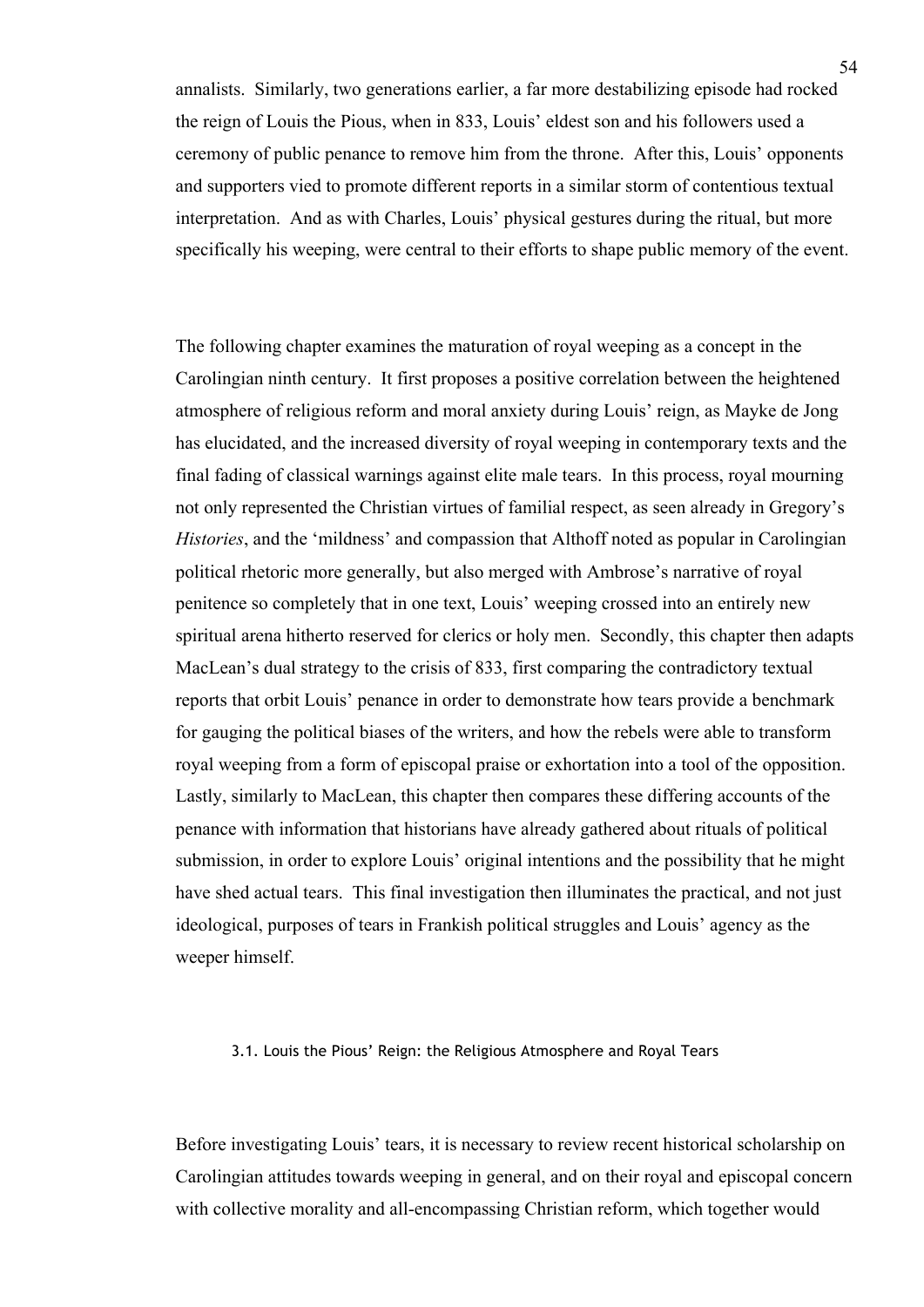create an environment in which royal weeping was not just highly valued, but also a factor in political strife. Karen Wagner's study of tears in Carolingian penitential *ordines* demonstrates that general concepts had not changed since Cassian linked compunction with tears and Gregory the Great wrote in the *Regula Pastoralis* that God required tearful penance. Discussing a relevant section of Alcuin's *Liber de virtutibus et vitiis*, Wagner showed how the Carolingians still defined compunction as a feeling of humility necessarily accompanied by tears.<sup>221</sup> Wagner also noted that penitentials in use at that time still prescribed tears, not only because the confessor would be otherwise unable to tell if the penitent's remorse was sincere, but also because weeping more effectively appeased God, who 'might mercifully acknowledge [the penitent's] tears and groans.<sup>222</sup> Carolingian expectations had not changed; penitential tears were still understood as an external sign of internal sincerity, whoever shed them.

Nevertheless, Mayke de Jong has identified sweeping changes in the religious and political tenor of late eighth- and early ninth-century Francia that distinguished Carolingian 'political theory and practice' under Charlemagne and Louis the Pious from previous generations, mainly driven by a heightened and genuine fear in elite circles that 'divine retribution [was] the inevitable consequence of  $\sin^{223}$  As a result, the kings and their bishops cultivated a shared sense of 'accountability to God' as moral guardians of the kingdom responsible for its religious correction, and though Gregory of Tours had already 'envisaged a total penetration of the *ecclesia* in all domains of secular politics,' de Jong suggested that Charlemagne was the first Frankish king to transform this vision into determined secular policy.<sup>224</sup> For example, legislation from his reign outlines the official imposition of 'large-scale acts of collective expiation' whenever divine punishment (i.e. natural disaster or invasion) befell the people for their perceived sins.<sup>225</sup> Louis continued his father's efforts, and during his reign, ecclesiastical and secular leadership were both viewed as a 'divinely bestowed "ministry,"' with the king's personal morality deemed an especially crucial part of this equation for keeping the empire in God's good graces. $^{226}$ 

<sup>&</sup>lt;sup>221</sup> Wagner, 210.<br><sup>222</sup> *The Gelasian Sacramentary: Liber Sacramentorum Romanae Ecclesiae*, ed. with introduction, critical notes and appendix H.A. Wilson (Oxford: Clarendon Press, 1894), bk. I, chap. XXXVIII, p. 65, quoted and translated in Wagner, 210. For Wagner's discussion of this source and others, see Wagner, 208-10.<br><sup>223</sup> de Jong, *PS*, 3-4.<br><sup>224</sup> Ibid., 3-5, 116.<br><sup>225</sup> Ibid., 6, 154-56.<br><sup>226</sup> Ibid., 4-5; and de Jong, PH, 49-50.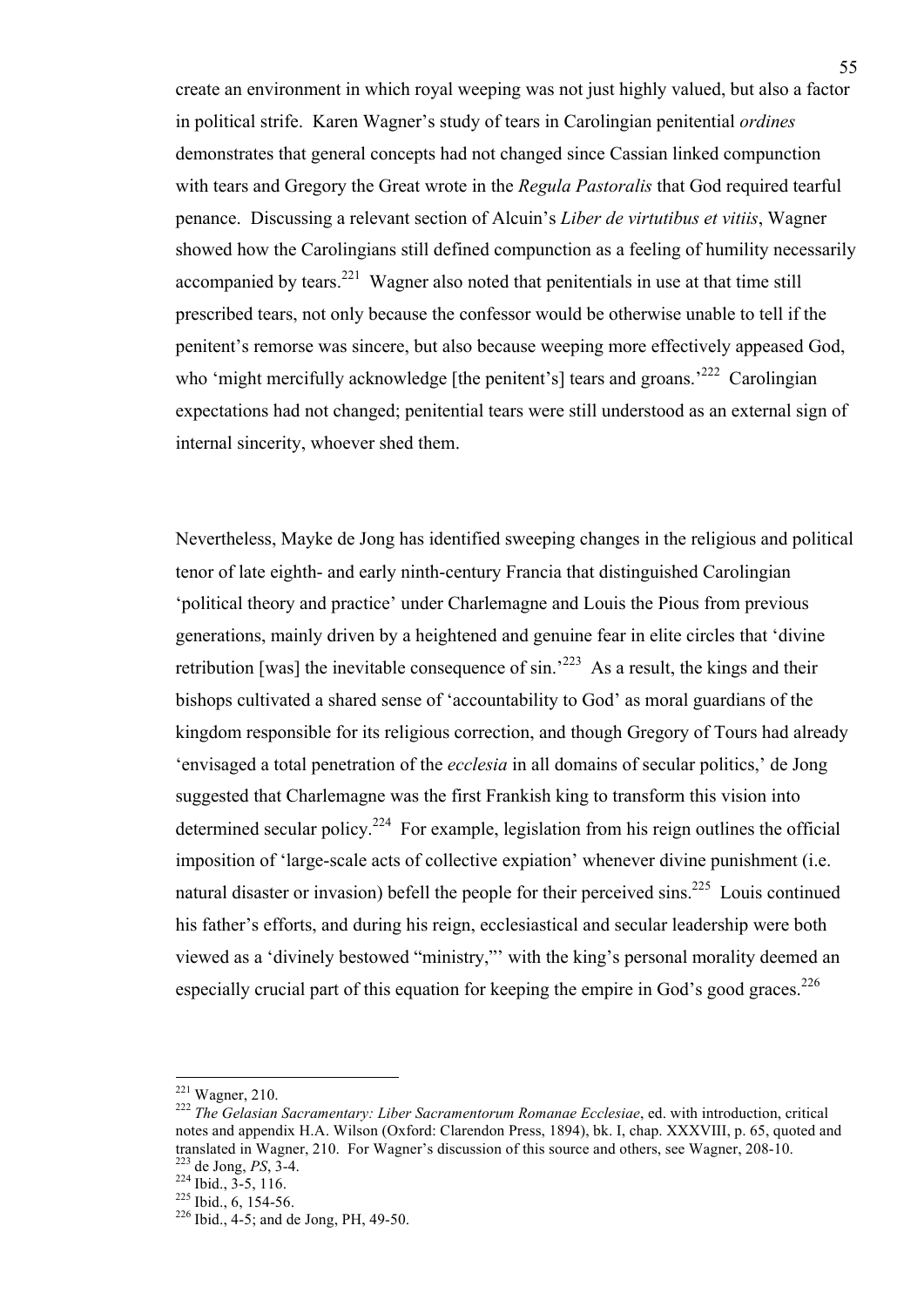Secondly, de Jong suggested that this royal and episcopal concern with collective morality paralleled an effort to regularize religious practice according to supposedly purer early Christian precedent.<sup>227</sup> Patristic texts were becoming increasingly available, and in this process the ninth-century literati rediscovered writings on Theodosius' penance at Milan, and applied Ambrose's imperial (and ultimately Old Testament) model to their own idealization of rulership.<sup>228</sup> In the year of Louis' ascension, his bishops also advocated for a 'return to the so-called canonical penance of Late Antiquity' by conciliar decree, a public ritual that excluded penitents from full participation in secular life *forever* (albeit at odds with Theodosius' example). <sup>229</sup> A Carolingian brand of public penance already existed for crimes 'affecting the entire community,' but de Jong has noted that this version owed more to the inherited tradition of 'Merovingian monastic exile,' such as Sigismund undertook in Gregory's *Histories*, and was not always permanent.<sup>230</sup> Therefore, she argued that the bishops' supposed revival of 'canonical' penance was instead an 'invention of tradition,' the grafting of one Late Antique stricture on an otherwise Frankish idiom.<sup>231</sup> However, de Jong's scholarship also shows that their improvisation was nevertheless important, because at this time the bishops expressed new confidence in their moral ministry 'as a cohesive and corporate body,' and because of their role as official administers of public penance, this collective sense of duty and their pseudo-Late Antique 'invention' would have grave repercussions for Louis in the rebellion of  $833.^{232}$  What de Jong and other historians have not analyzed, however, is how the ideal of royal tears evolved in tandem with this new Carolingian zeitgeist, both reflecting and reinforcing the broader changes in conceptions of kingship and episcopal authority that she identified.

This acutely pious and self-searching political environment fostered a textual tradition of royal tears that was more varied and lachrymose than the preceding Gallic and Frankish foundation upon which it built. As Cooper noted with the late Anglo-Saxons, Frankish royal tears were understood as a sign of the king's moral fibre, and for the first time, Frankish writers returned *directly* to Ambrose's paradigm in their depictions of Louis as a weeping Christian champion. This can be seen in accounts of his self-imposed penance of 822, an episode that scholars frequently visit, though not specifically for its tears. By 822, Louis had enemies, for his nephew Bernard of Italy had died after being blinded in

<sup>&</sup>lt;sup>227</sup> de Jong, PH, 36; and de Jong, *PS*, 232.<br><sup>228</sup> de Jong, *PS*, 6, 122, 180.<br><sup>229</sup> de Jong, PH, 33.<br><sup>230</sup> Ibid.; and de Jong, *PS*, 232.<br><sup>231</sup> de Jong, *PS*, 232.<br><sup>232</sup> Ibid.; and de Jong, PH, 32, 39-41.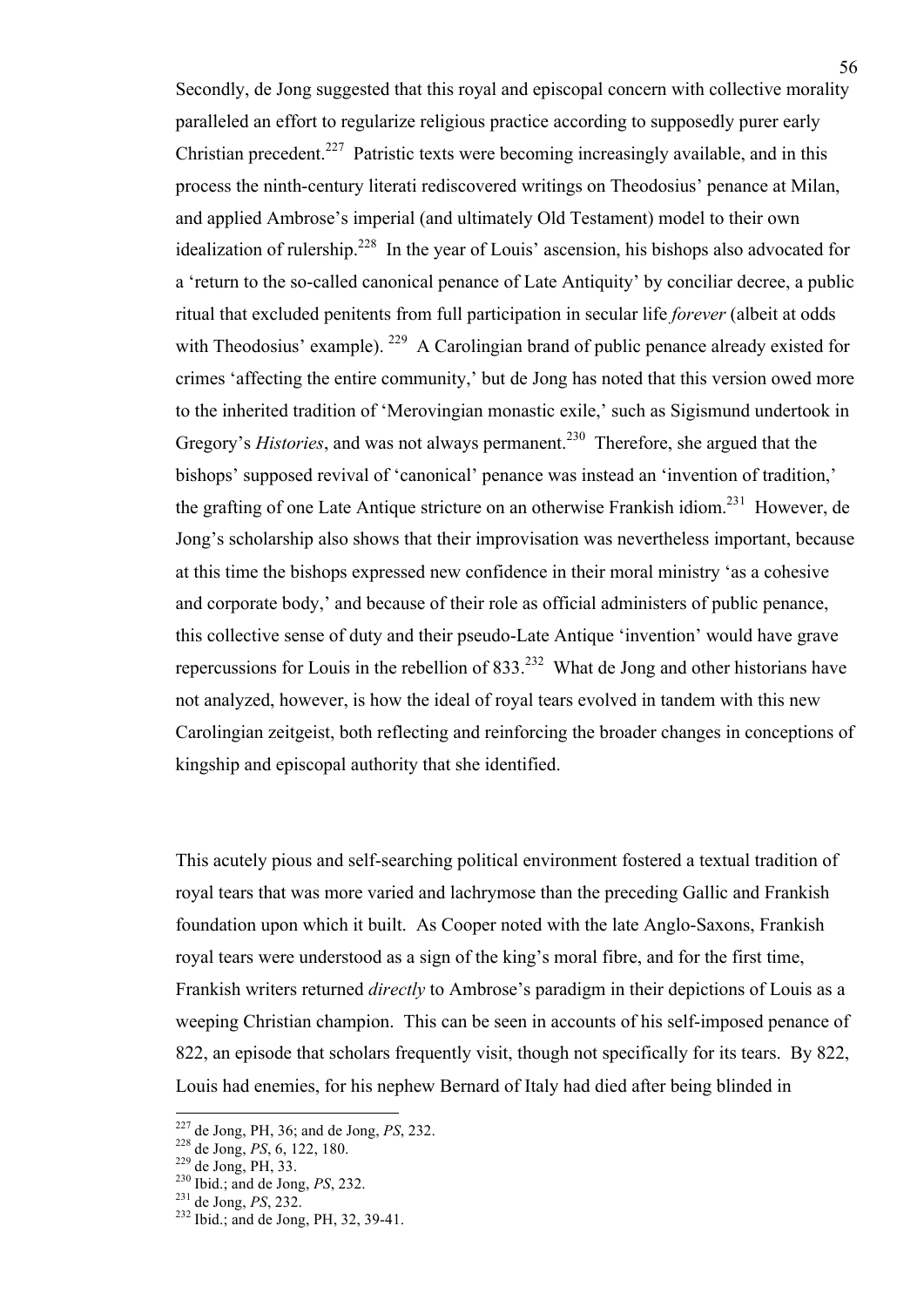punishment for rebellion, and Louis had also ruffled feathers by forcing his half-brothers in monastic confinement at the same time.<sup>233</sup> Around 840, the Astronomer, an anonymous (but probably clerical) biographer supportive of Louis, described how he '[imitated] the example of the emperor Theodosius...[and] accepted a penance of his own volition,' taking responsibility for his mistreatment of Bernard and others in order to ease political resentments and placate God, for his crimes were also deemed spiritually offensive.<sup>234</sup> De Jong has outlined in more detail how Louis' penance mimicked that of Theodosius: though public it was not permanent, and Louis diverted the threat of divine wrath from his kingdom by humbly repenting his mistakes, which likewise increased 'his prestige as a Christian emperor.<sup>235</sup> The Astronomer did not explicitly state whether Louis wept like Theodosius, but because Carolingian writers had access to Cassiodorus' account of Theodosius' penance in the *Tripartite History*, which also contained parts of Theodoret's melodramatically weepy version, the Astronomer may have expected his readers to assume Louis' tears.<sup>236</sup> Thegan, an auxiliary bishop of Trier, wrote an equally flattering biography, in which Louis did '[weep] with great sorrow' when he heard of Bernard's death, after which he sought public penance from his bishops.<sup>237</sup> It is natural, given the Carolingians' interest in Late Antique precedent, that Thegan also carried forward Ambrose's emphasis on the glorifying powers of royal penitential weeping in his description of Louis' admirable fulfilment of his 'divinely bestowed "ministry."'

Sources from Louis' reign also frequently depict both him and Charlemagne mourning effusively. Though the Carolingians were aware of the classical warning against tearful male grief, by Louis' reign it echoed faintly in only two texts, and simply served to reiterate the original link between weeping and virtuous Christian rule that episcopal consolation authors had begun to formulate three centuries earlier, and by extension, to express the conceptual heir of this ideal, the royal 'kindness and mildness' that Althoff stated was often praised in contemporary texts and potentially displayed with tears.<sup>238</sup> The first reference to mourning appears in an epic praise poem that a cleric named Ermoldus

<sup>&</sup>lt;sup>233</sup> For a summary of Louis' dealings with his relatives, see de Jong, *PS*, 28-29.<br><sup>234</sup> Astronomer, chap. 35, p. 262. For Louis' dual purpose, see also de Jong, *PS*, 36, 124. For the Astronomer's background and the date of composition, see Thomas F.X. Noble, in Astronomer, 219-20.<br><sup>235</sup> de Jong, PH, 49; and de Jong, *PS*, 122. The idea that voluntary humiliation resulted in political exaltation

goes back to Christian soteriology, as Koziol has explained (see above, p. 33).<br><sup>236</sup> For Carolingian access to Cassiodorus' account, see MacLean, 105. See also Courtney Booker, *Past* 

*Convictions: The Penance of Louis the Pious and the Decline of the Carolingians* (Philadelphia: University

<sup>&</sup>lt;sup>237</sup> Thegan, chap. 23, p. 206. For Thegan's career, see de Jong, *PS*, 73. <sup>238</sup> Althoff, 'Ira Regis,' 65, 74.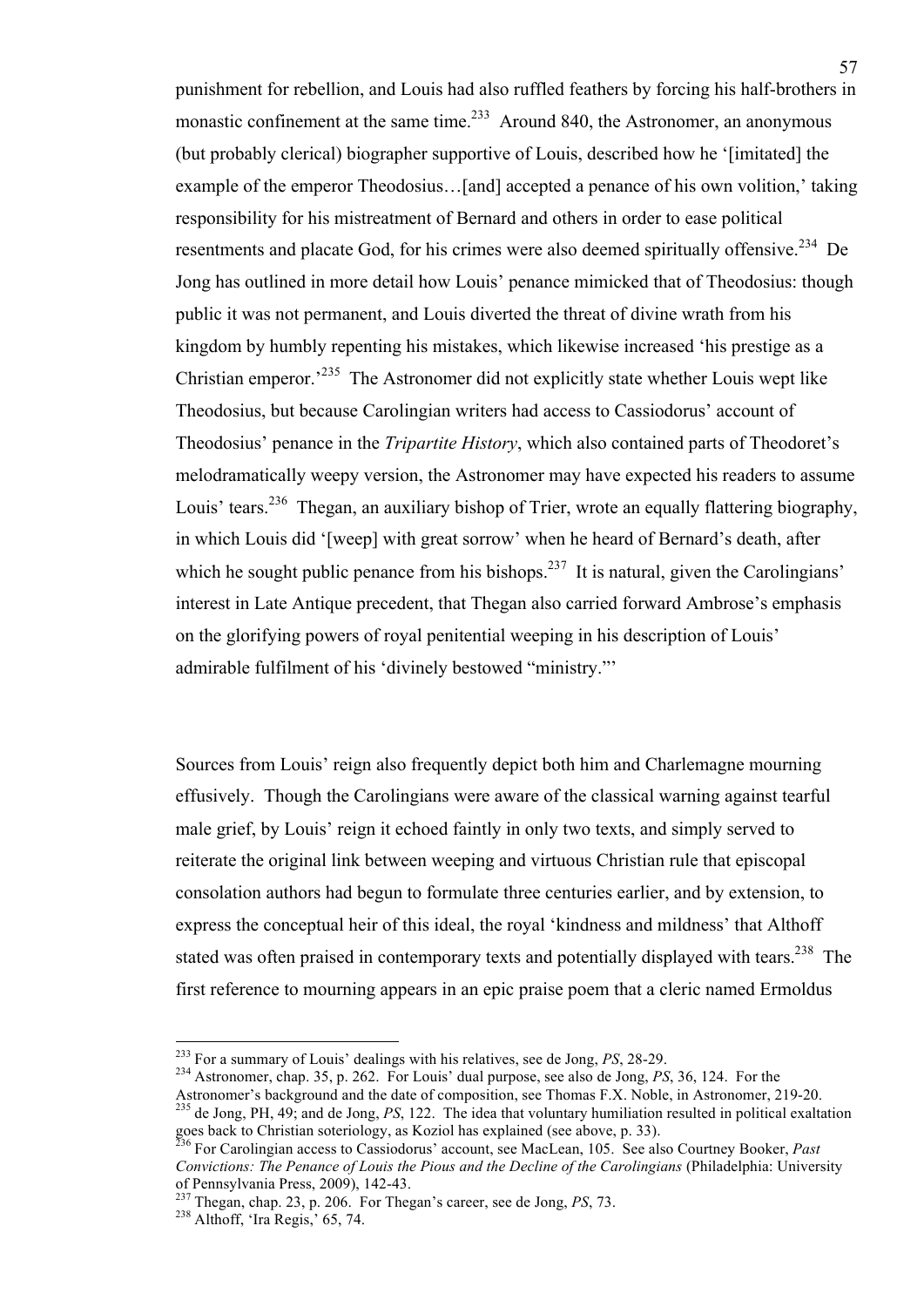Nigellus wrote for Louis the Pious in the 820s, perhaps in a bid for release from political exile.<sup>239</sup> Ermoldus narrated that when news of Charlemagne's death reached Louis, 'the good king…wept and shed tears for his father.<sup>240</sup> He was then interrupted by his minister Bigo, who 'urged him to dry his cheeks…"You have other business to attend now," [Bigo] said... "these things happen; this fate binds humans."<sup>241</sup> Thomas Noble has outlined stylistic evidence indicating that Ermoldus modelled his writing after Ovid, and that he was also aware of classical authors such as Virgil and Suetonius, and of Venantius Fortunatus, all influences that bespeak the Carolingian literary absorption of 'ancient traditions of biography and panegyric.<sup> $242$ </sup> The Roman discourse of male mourning clearly hitched a ride in the process. However, Seneca's or the earlier Gallic bishops' genuine disapproval is absent from Bigo's consolatory dialogue. Though weeping did distract Louis from 'other business,' Ermoldus attributed it not to a detrimental lack of control, but to his goodness, as evidenced by his filial piety: 'the good king…wept…for his father.'

Attrition of this classical trope is also found in Einhard's biography of Charlemagne, where he defended royal mourning. Around the same time that Ermoldus composed his epic, Einhard described Charlemagne's grief at the loss of his children and the death of the pope, whom he considered a friend: he was 'driven to tears by the deaths of his sons and daughter' and '[w]hen the death of the Roman pontiff Hadrian…was announced to him, he wept as if he had lost a brother or a deeply cherished son.<sup>243</sup> Einhard seemed to preface this description with an apology, stating that Charlemagne wept '[d]espite the preeminent greatness of his spirit,' but then countered potential criticism by attributing to the emperor's tears the admirable virtues of faithful friendship and 'affection [which] was no less one of his distinguishing traits.<sup>244</sup> Like Ermoldus, Einhard exhibited Roman literary influences; he modelled the *Vita* on Suetonius' imperial biographies in order to present Charlemagne as '[measuring] up to classical, and secular, standards of conduct and elegance.<sup>245</sup> Nevertheless, Einhard was not just a courtier with wholly secular prejudices; he was also a lay abbot and a deeply religious man who wrote a treatise on prayer and translated relics from Italy.<sup>246</sup> In a related vein, Rachel Stone has observed that Carolingian moralists had abandoned the ancient derision of 'immoral or inadequate

<sup>&</sup>lt;sup>239</sup> Noble, in Ermoldus, 119-21.<br>
<sup>240</sup> Ermoldus, 144-45.<br>
<sup>241</sup> Ibid.<br>
<sup>242</sup> Noble, in Ermoldus, 120, 124.<br>
<sup>243</sup> Einhard, chap. 19, pp. 38-39. For the time of composition of the *Vita*, see Noble, in Einhard, 11-12.<br>
<sup></sup>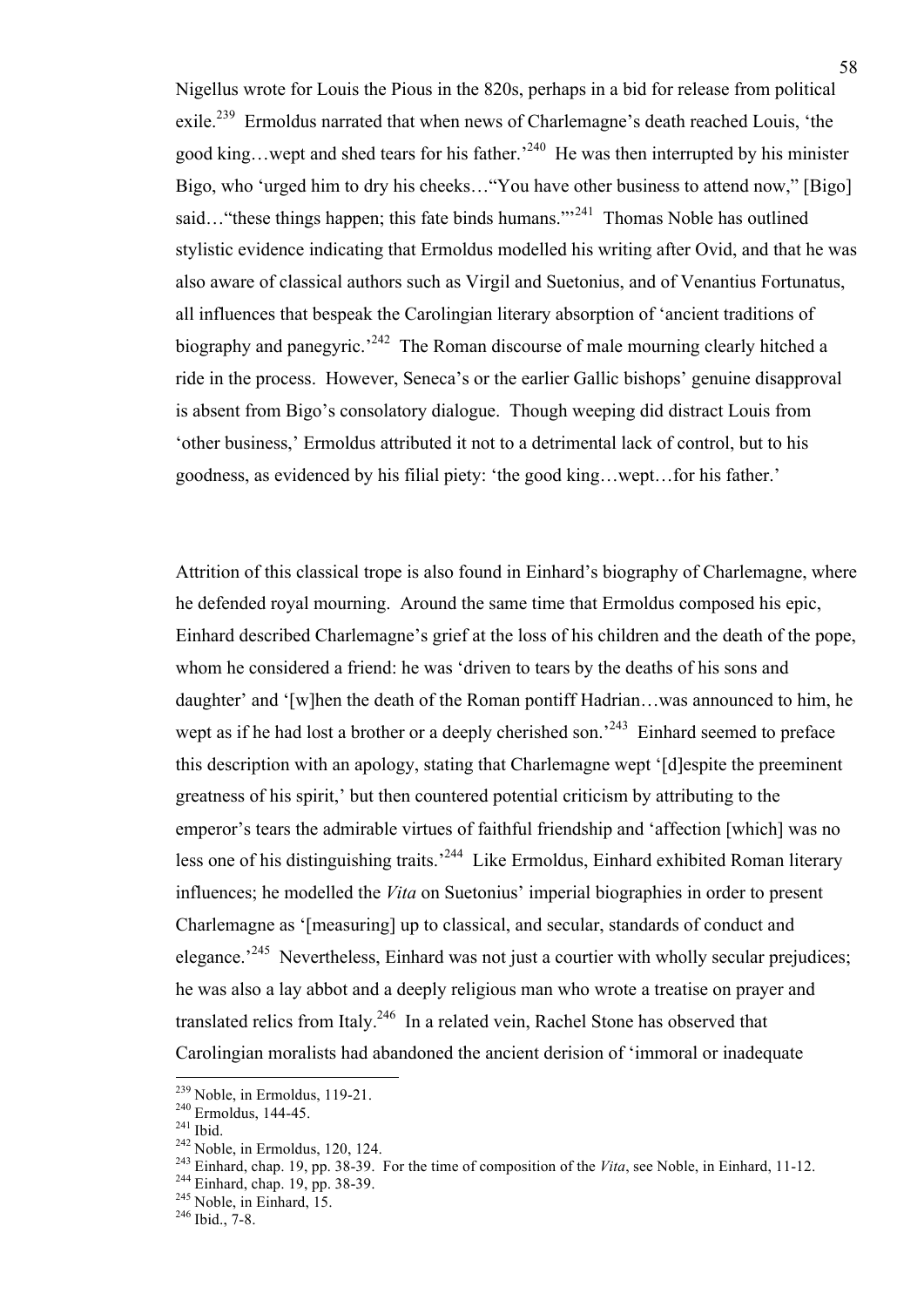behaviour' as effeminate.<sup>247</sup> Thus, as Cooper noted similarly for later Anglo-Saxon kings, Ermoldus and Einhard did not urge their rulers to act virile by swallowing their tears. Instead, they inverted the old classical injunction by highlighting their weeping kings' fulfilment of the same virtues of royal tender-heartedness that sixth-century Gallic bishops had pioneered, which Gregory of Tours then carried forward by portraying Guntram's mourning in order to advocate for the Christian ideal of familial respect and deference.

In fact, Ermoldus' epic and Einhard's *Vita Karoli* are best understood in comparison with another depiction of Louis' grief by the Astronomer, who intensified the positive connotation of mourning by blending it conceptually with the tradition of royal penitence that Ambrose had begun, two types of kingly weeping that had hitherto been separate in Frankish episcopal writing. One of Louis' most troubling challengers was his cousin Wala, who had been influential in Charlemagne's court and seems to have been a major player in rebellions against Louis in the early  $830s^{248}$  But when Louis received news of Wala's death and that of other political rivals in a plague, the Astronomer reported that he did not 'dismiss the dead as enemies, but he struck his breast with his fist, his eyes filled with tears, and with deep groans he prayed to God to shed His grace upon them.<sup>249</sup> Without discussing his weeping, de Jong attributed Louis' response to his 'divine *clementia* and *temperantia*,' and Althoff might likewise ascribe it to the Astronomer's effort to showcase Louis as a 'patient, mild, and ever forgiving sovereign.<sup>250</sup> While they are both correct, Louis' dramatic mourning also had a deeper significance more specific to the Astronomer, which must be explicated in order to understand Louis' tears in this instance and their connection to Ermoldus and Einhard's more reserved tack.

Similarly to de Jong's thesis on the Carolingians' unique concern with collective morality, Noble suggested that both the Astronomer's and Thegan's biographies of Louis '[reflected] the views of the new Carolingian generation' that the Emperor, as the 'hypostatized guarantor of the universal Christian order,' must possess 'the moral qualities necessary to the achievement of the divinely constituted imperial mission.<sup>251</sup> Noble's assessment also harmonizes with the Astronomer's own statement that Louis' pious service to Christendom

<sup>&</sup>lt;sup>247</sup> Stone, *Morality and Masculinity*, 317.<br><sup>248</sup> de Jong, *PS*, 20, 197, 209.<br><sup>249</sup> Astronomer, chap. 56, p. 291.<br><sup>250</sup> de Jong, *PS*, 87; and Althoff, 'Ira Regis,' 65. The italics are from de Jong's text.<br><sup>251</sup> Noble,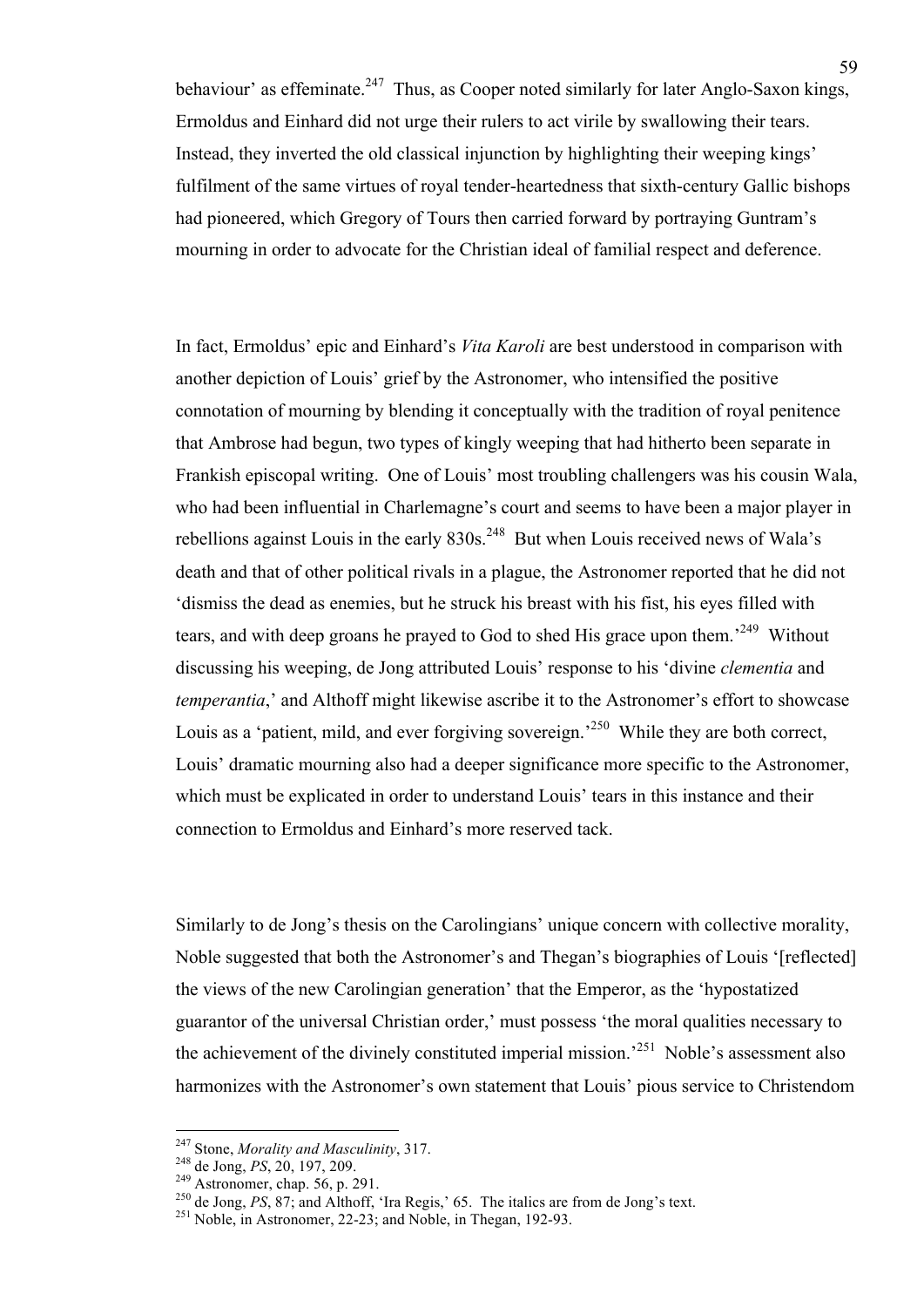'proclaimed that he was not only a king but also a priest.'<sup>252</sup> De Jong did note that this comparison is not new; as already discussed above, Venantius compared the Merovingians to Melchisedech, the Old Testament priest-king, and Gregory of Tours praised Guntram for organizing official acts of atonement to combat an epidemic, as though he were a bishop.<sup>253</sup> Judith George also argued that Venantius was the first in Gaul to raise the moral bar for kingly behaviour from respectfully pious to downright Christlike.<sup>254</sup> Nevertheless, the Astronomer also took these concepts to a new extreme by pushing Louis so far along the clerical spectrum that in his tearful mourning of Wala, he actually exhibited a new royal behaviour previously reserved for holy men alone.

This type of clerical weeping conflated the seemingly separate concepts of compassionate mourning and tearful penitence. In her study of medieval emotion, Rosenwein suggested that the effusively tearful prayer of saints broadcasted their 'overwhelming charity and devotion' and their intercessory powers for the needy.<sup>255</sup> Though Late Roman in date and distinct in genre from the Astronomer's biography, an early example is found in a letter of Sidonius Apollinaris, in which he praised a cleric named Constantius for mourning the destruction of Clermont, exclaiming, '[w]hat tears you shed for the buildings, brought down by the flames…as if you had been the father of us all! What grief you showed at the sight of fields buried under the bones of the unburied dead.<sup>256</sup> As Rosenwein summarized from the *Moralia in Job*, Gregory the Great later defined similar clerical sentiments as *condescencio*, in which the wiser holy man directed his sympathies 'downward…to weaker brethren' and grieved with them in order to pull them from their moral morass by means of empathetic spiritual counsel.<sup>257</sup> By the eighth century, these clerical tears of condescending intercession or sympathy had merged with those of penitence, as seen in a Carolingian penitential text recommending that '[b]ishops and priests, when they receive the confessions of the faithful, ought to humble themselves and pray with groans of sorrow and with tears, not only for their own offences but also for those of all Christians.<sup>258</sup> While episcopal authors of royal tears only gradually worked to unite the concepts of grief and repentant weeping under a single moral umbrella, in seventh- and eighth-century clerical *condescencio* they already overlapped.

<sup>&</sup>lt;sup>252</sup> Astronomer, chap. 19, pp. 242-43.<br>
<sup>253</sup> de Jong, *PS*, 83.<br>
<sup>254</sup> George, *LP*, 61.<br>
<sup>255</sup> Rosenwein, *EM*, 178.<br>
<sup>256</sup> Sidonius Apollinaris, 'To his friend Constantius,' in Murray, *From Roman to Merovingian Gaul* 

Wasserschleben (Halle: C. Graeger, 1851), 251, quoted and discussed in Wagner, 212.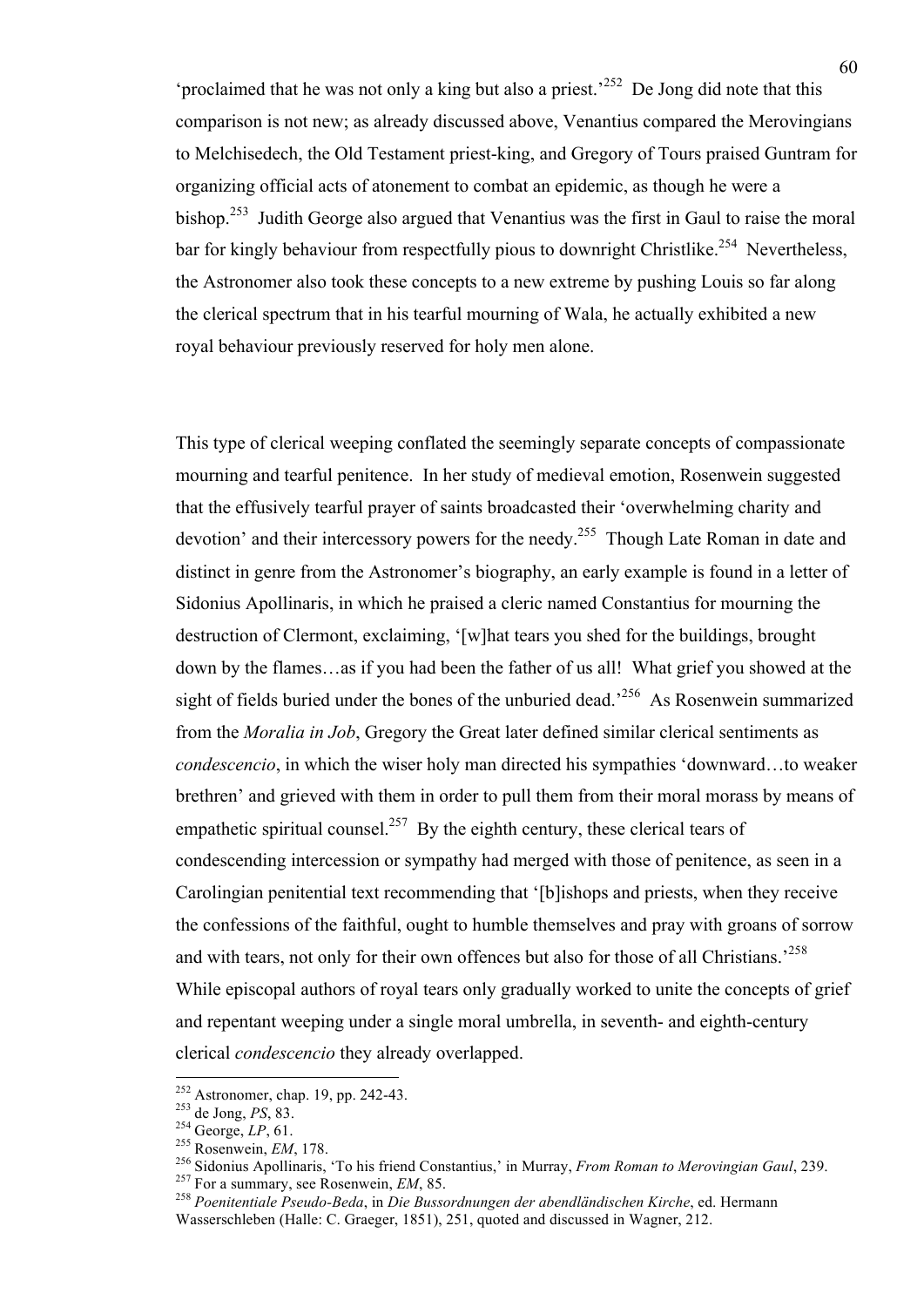The Astronomer was thus the first to adapt the virtue of *condescencio*, hitherto the purview of priests and saints, to better portray Louis as the priest-like guardian of Frankish Christendom, and in doing so, completed the conceptual imbrication of royal weeping in mourning and penitence. This reading of the Astronomer is corroborated by Peter Brown's independent exploration of a similar fifth-century Eastern Roman concept of imperial *sunkatabasis*, the 'condescension' or 'bending down of compassion' through which an ideal Christian emperor succoured his people, just 'as the rich stooped to hear the cry of the poor and as God himself had once stooped' through Christ's suffering to grant mankind immortality.<sup>259</sup> In the West, though classical authors first warned elite Romans that mourning distracted them from their real work, Louis' moment of *condescencio* demonstrated that such tears had now *become* the king's work: as a great Christian leader responsible for his realm's salvation, Louis' not only showed Christian familial pietas in mourning his cousin Wala, but like a priest also condescended in a last bid of intercession that 'God to shed His grace upon [these enemies]' who had died in their sin.

Returning to Ermoldus' and Einhard's more classical presentation of royal tears, historians rightly remark on Einhard's and the Astronomer's different narrative purposes (Einhard's Charlemagne was a secular warlord writ large, while the Astronomer made Louis almost saintly), but their writings were all products of the same Carolingian zeitgeist of religious fervor and reform.<sup>260</sup> In the glare of Louis' glorious tears, both in the 822 penance and his demonstration of *condescencio*, it is clear that both Ermoldus and Einhard wrote in continuity with preceding developments in episcopal rhetoric on royal weeping, and were not attempting to resurrect masculine romanitas in their own depictions of imperial mourning. All the Carolingian weeping episodes discussed above embody the sum total of centuries of episcopal ideals for royal tears, from the first emphases on Christian compassion in Gallic consolation literature, to Theodosius' obedient acceptance of episcopal judgement and Guntram's lack of hard-heartedness toward hostile relatives. By Louis' reign, the stoic strain of Frankish clerical exhortation was sputtering out, replaced as the Christian topos of royal tears came to its full and diverse conceptual maturity in the Astronomer and Thegan's lionization of Louis as the ultimate ecclesiastical dream-king.

<sup>&</sup>lt;sup>259</sup> Brown, *Power and Persuasion*, 154-55.<br><sup>260</sup> For the differences between Einhard's versus Thegan and the Astronomer's biographies, see Airlie, 'The history of emotions,' 239; and Noble, in Einhard, 17.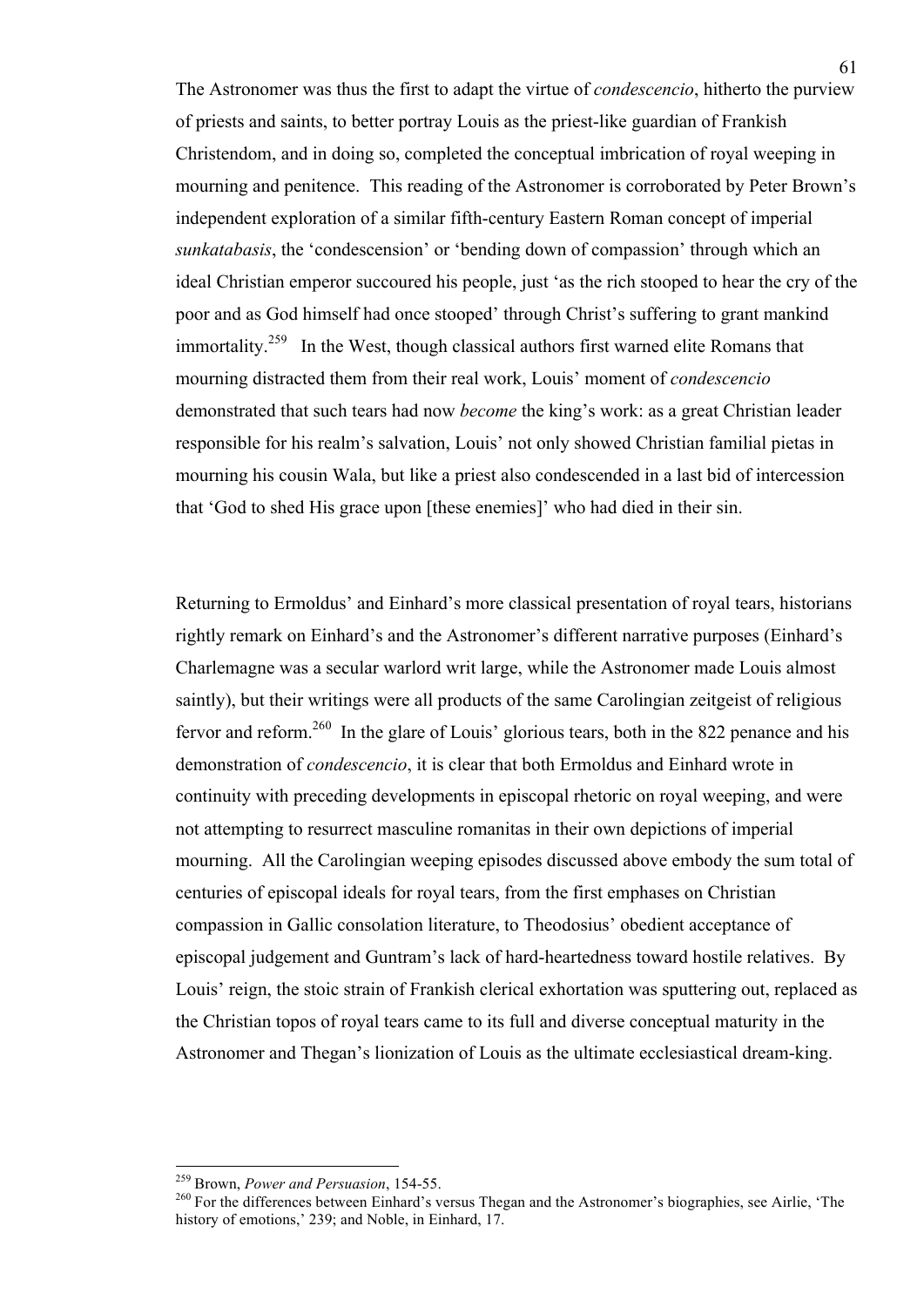However, these idyllic tears also reveal the biographers' nagging unease, and were part of a flurry of textual debate similar to that which MacLean identified after Charles the Fat's botched submission ritual. Therefore, historians can also scrutinize Louis' tears not just as a product of admittedly partisan episcopal praise, but for the clues they betray about each writer's stance on the broader political disputes that eventually led to Louis' public penance and 'deposition' (for lack of a better word) in 833. These Frankish authorial habits presaged Cooper's observations that writers of the late Anglo-Saxon period used royal weeping to flag extraordinary situations or sanitize political tensions, and in the Carolingian case, tears were symbols of political goodwill and legitimacy that Louis' supporters used to whitewash controversies that tarnished his reputation as the faultless Christian guardian of the realm. For example, Thegan anticipated the Encomiast's idealization of Cnut's reunion with Harald by describing that when Louis left for Aquitaine after his coronation in 813, Charlemagne showered his son with gifts and 'they embraced and kissed and began to weep on account of the joy of their love.<sup> $261$ </sup> But as de Jong explained, Thegan wrote this heart-warming tale of 'seamless continuity between father and son' in order to downplay unflattering truths about the succession: Louis was never Charlemagne's first choice, and had driven his father's 'inner circle,' including Wala, from their positions when he took power.<sup>262</sup> By emphasizing Charlemagne and Louis' tearful goodwill, Thegan also skirted the fact that in blinding Bernard, Louis ignored Charlemagne's parting admonition against harming royal relatives, which became a primary complaint against Louis in the 833 rebellion.<sup>263</sup> From this angle, Louis' penitential tears in 822 and his later mourning for Wala also served the same purpose: to apply de Jong's assessment of the 822 penance itself more specifically to weeping, Louis' biographers inserted his tears as '[a] magnificent gesture' also intended to 'silence any criticism of Louis's heavy-handed treatment of his kinsmen.'264 Royal weeping thus provides the historian with a roadmap through Carolingian sources, for by punctuating areas of political controversy, tears betray the writers' efforts to promulgate their own partisan viewpoints, usually in defence of the king's image.

<sup>&</sup>lt;sup>261</sup> Thegan, chap. 6, p. 197.<br><sup>262</sup> de Jong, *PS*, 19-21.<br><sup>263</sup> Thegan, chap. 6, p. 197. I owe these insights about Bernard and Charlemagne's exhortation to Dr. Stuart Airlie. For the rebels' complaints about Louis' abuses, see *Relatio*, 275-77.<br><sup>264</sup> de Jong, *PS*, 124.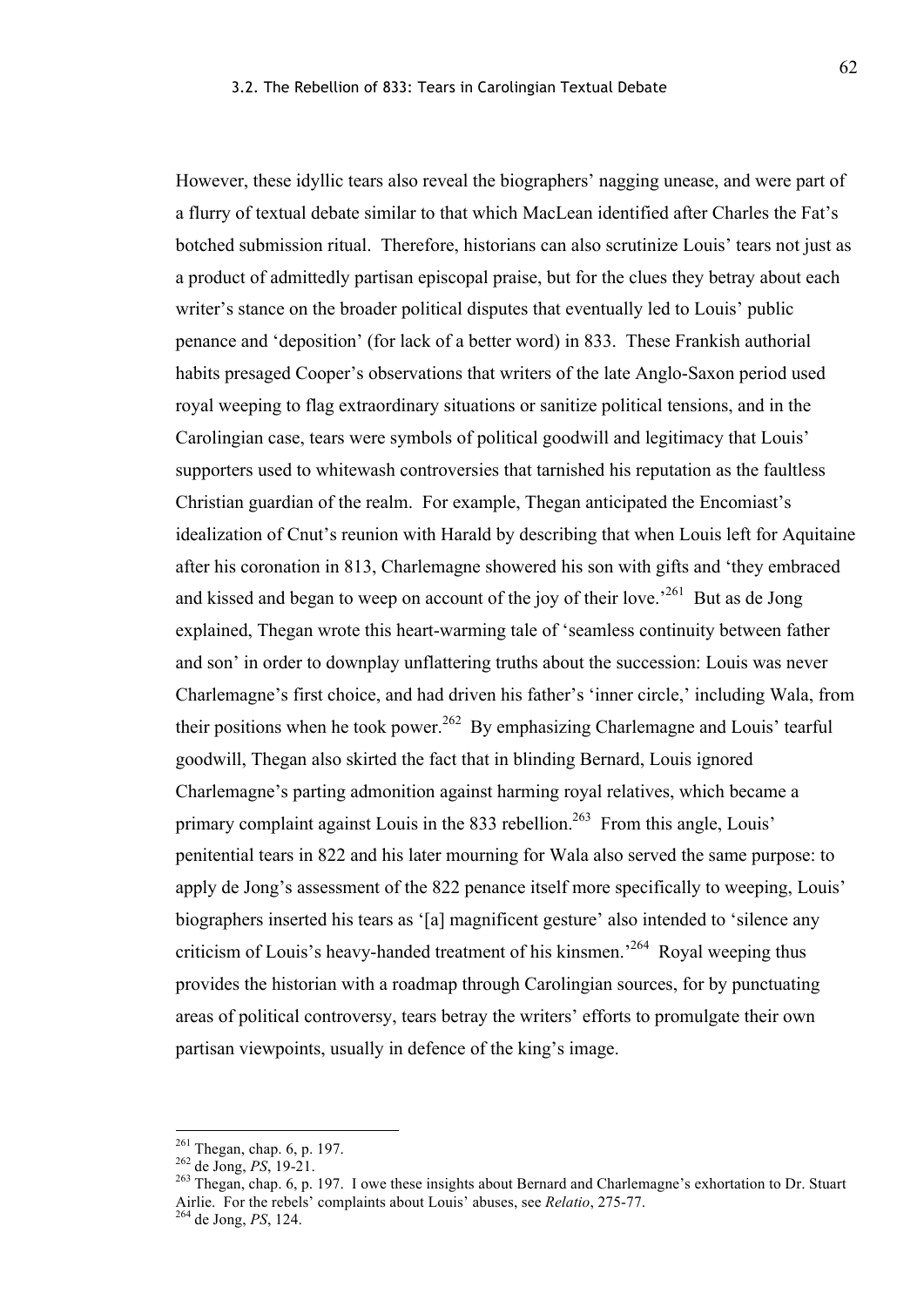Because weeping inhabited the flashpoints of political debate, tears therefore played their most pivotal and most unusual role yet in the textual battle that followed Louis' public penance and removal from power by his eldest son Lothar and a group of rebellious bishops in 833. The unprecedented nature and tensions of this crisis led the rebel bishops to break with centuries of episcopal tradition by using tears not to exalt or even exhort Louis, but as a weapon against him. Stuart Airlie reminds us that while the main complaints against Louis stemmed from cumulative dissatisfaction with his policies and mistreatment of lesser magnates (including Lothar), contemporaries also sincerely feared that the emperor had offended God, and to quote de Jong, these anxieties caused 'the machinery of the penitential state' to '[overheat]' and '[spin] out of control.<sup>265</sup> Louis' policy of cooperation with the episcopacy as joint spiritual helmsmen, and the subsequent elite fixations on sin, royal morality, and collective atonement combined in a potent ideological cocktail that backfired on him 'when he fell short of these ideals.<sup>266</sup> And for the first time, the disappointed bishops no longer had to rely on verbal threats of divine wrath in attempts to discipline their ruler, as their Gallic and Frankish predecessors had done, for as de Jong further observed, the episcopal 'experiment' of permanent public penance, 'recently infused with the authority of the ancient church,' could now be 'turned against the ruler himself.<sup> $267$ </sup> What remains to be studied is how this combination of moral panic and episcopal experimentation with penance caused the concept of royal tears to spin out of control too. In using tears to undermine a king, the rebel bishops unwittingly turned weeping into a political football in the textual debate that raged after Louis' dethronement.

Records of the penance divide into two groups: those in favour of the deposition, and those against it. Shortly after the event, the bishops who presided over the penance produced a report confirming the legitimacy of their act, now known as the *Relatio* of 833.<sup>268</sup> In it they described their initial visit to Louis in captivity, in which they righteously 'admonished' him for having 'offended God, scandalised the holy church, and thoroughly disordered the people entrusted to him,' a criticism which they claimed Louis 'took…to heart,' willingly promising that 'he would acquiesce' and 'accept an episcopal judgement

<sup>&</sup>lt;sup>265</sup> Stuart Airlie, 'Private Bodies and the Body Politic in the Divorce Case of Lothar II,' *Past & Present* 161, no. 1 (November 1998): 6: and de Jong, *PS*, 249.

<sup>&</sup>lt;sup>266</sup> de Jong, *PS*, 249. See also Booker, *Past Convictions*, 180-81. Booker wrote similarly that the politicoreligious atmosphere of reform and joint ministry that Louis helped create backfired on him in 833. 267 de Jong, *PS*, 234. <sup>268</sup> *Relatio*, 271n1.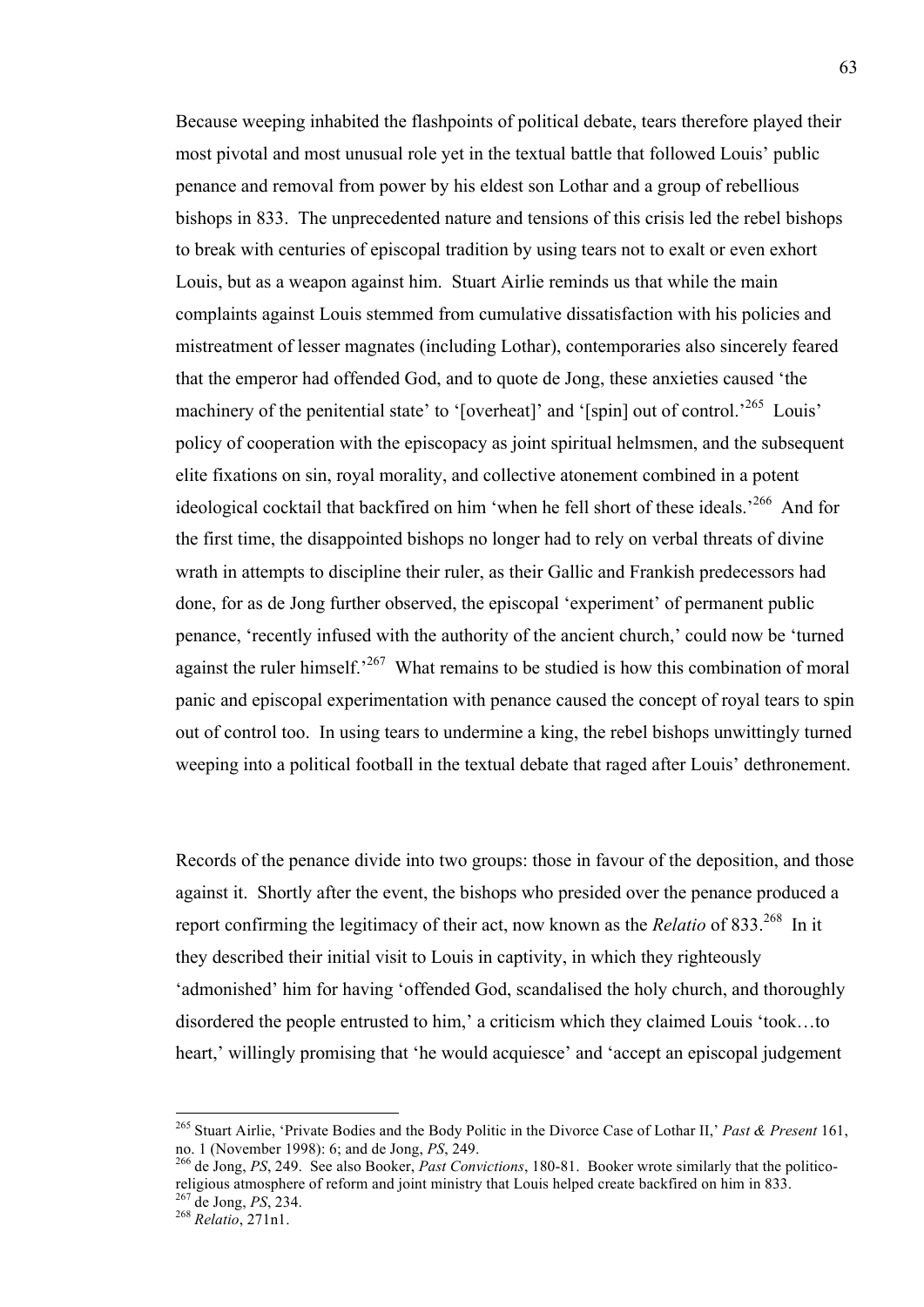in the manner of a penitent.<sup>269</sup> He was moreover 'joyful for so salubrious an admonition.'270 The bishops then recorded that Louis *came* to the church (i.e. by his own volition), prostrating himself before the altar on a hair shirt and weeping as he confessed his crimes in front of the assembly, after which he removed his *cingulum militiae* and royal clothing in exchange for penitential garb.<sup>271</sup> The bishops finished with a declaration that Louis' penance would have permanent effect and forever bar him from kingship.<sup>272</sup>

Agobard of Lyons' *Cartula*, significantly the sole individual testament of these bishops to survive, echoed the *Relatio*.<sup>273</sup> Agobard described Louis' self-humiliation and remorse in even more emotive terms. Louis was apparently 'reawakened by the contrition of a humble heart' and while prostrated, 'asked for forgiveness…requested penance, and promised to fulfil most willingly the humiliation imposed on him…which he did not reject, but accepted in all respects.<sup>274</sup> He removed his sword belt himself and confessed his crimes four times 'in a clear voice, in floods of tears... with a remorseful mind.<sup>275</sup> These two reports clearly cast Louis as a willing participant in his own removal from power, both in mind and outward behaviour.

Once Louis regained power, however, other authors emphasized his duress in the penance of 833, and at the same time, they omitted weeping altogether—but this time their silence was meant to help rather than excoriate the king, quite unlike Venantius' omission of Chilperic from his verse lament for Galswinth some 250 years before.<sup>276</sup> Bishop Thegan, writing his *Gesta Hludowici imperatoris* sometime between 835 and 838, was supportive of the emperor and made short work of the penance, stating only that Lothar's faction captured Louis after a showdown on the battlefield.<sup>277</sup> While Louis was in captivity, Lothar and the assembled bishops 'goaded' him 'harshly' and 'ordered him to go to a monastery and to spend the rest of his days there.<sup>278</sup> Louis however 'refused and did not consent to their wish.<sup>279</sup> The Astronomer fleshed out Thegan's account further. Before

<sup>&</sup>lt;sup>269</sup> Ibid., 273-74.<br><sup>270</sup> Ibid., 273.<br><sup>271</sup> Ibid., 274, 277.<br><sup>273</sup> Cartula, 277n27.<br><sup>273</sup> Cartula, 277n27.<br><sup>274</sup> Ibid., 279.<br><sup>276</sup> For de Jong's general summary that Louis' supporters' emphasized his duress, see de Jong,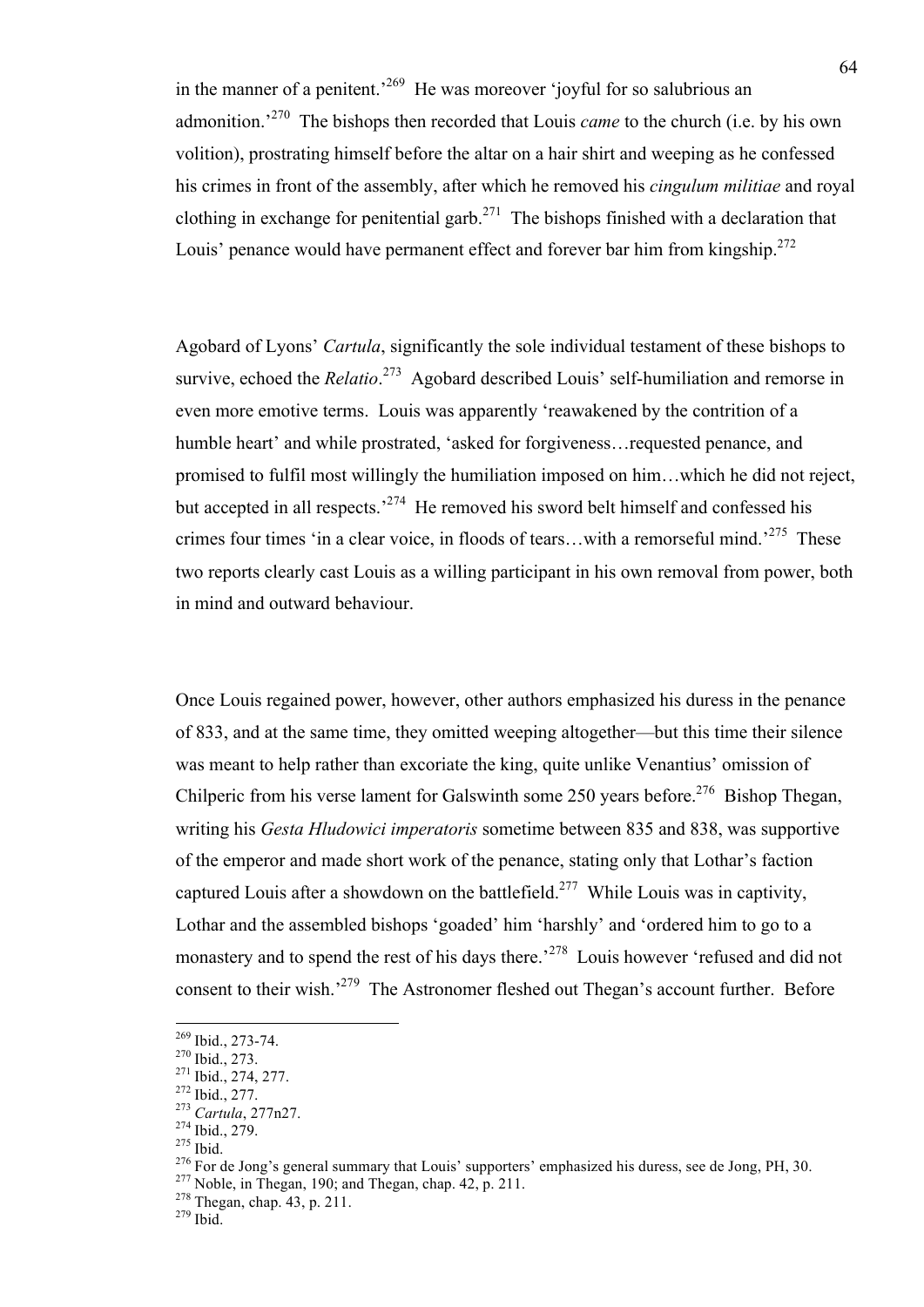the penance, the Astronomer reported that Lothar kept Louis imprisoned in the monastery of St.-Médard in Soissons.<sup>280</sup> He made no mention of the bishops' initial admonitory visit to Louis, and instead related that the assembly at nearby Compiègne condemned Louis to 'irrevocable' public penance 'although [he was] absent, unheard, unconfessed, and untried.<sup>281</sup> Lothar and his followers then 'compelled [Louis] to remove his arms before the body of St. Médard' and 'dressed him in penitential garb and took him away under heavy guard to a certain house.<sup>282</sup> At no point in Thegan or the Astronomer's narratives did Louis weep as Agobard and his fellow bishops claimed.

The *Annals of St-Bertin* were equally supportive of Louis, and likewise emphasized his duress in an entry probably written sometime shortly after the event.<sup>283</sup> Lothar and his supporters 'harassed [Louis] for so long that they forced him to lay aside his weapons and change his garb to that of a penitent, driving him into the gates of the Holy Church,' after which Louis remained imprisoned 'against his will' under Lothar's watch.<sup>284</sup> Still in captivity in 834, Louis was continuously pressured to 'voluntarily' undergo monastic conversion, which he repeatedly refused on the grounds that 'he had no real power over his own actions.' <sup>285</sup> Finally, Nithard, who wrote his *Histories* in the early 840s for Charles the Bald, avoided outright mention of penance altogether and stated only that 'malcontents' drove Lothar to rebel against Louis, but that the Frankish people and Louis' other sons became so ashamed afterwards that they agreed to restore the emperor to his imperium.<sup>286</sup> Once again, tears remain unmentioned.

In all these texts, weeping was either emphasized or conspicuously absent. It thus provides a yardstick by which to measure the narrator's political stance on the penance. In passing mention, de Jong has already identified how the rebel bishops used weeping in this interpretative tug-of-war. They knew that the supposed permanence of Louis' penance was just 'a novelty dressed up as ancient canonical tradition' and thus a risky political move

<sup>&</sup>lt;sup>280</sup> Astronomer, chap. 48, pp. 281-82.<br><sup>281</sup> Ibid., chap. 49, p. 282.<br><sup>282</sup> Ibid.<br><sup>283</sup> Janet L. Nelson, in *AB*, 6.<br><sup>284</sup> *AB*, a. 833, pp. 27-28.<br><sup>285</sup> Ibid.<br><sup>286</sup> Bernhard Walter Scholz, introduction to *Histories*, b *Annals and Nithard's Histories*, trans. Bernhard Walter Scholz with Barbara Rogers (Ann Arbor: The University of Michigan Press, 1972), 21, 23, 25; and Nithard, *Histories*, in Scholz, *Carolingian Chronicles*, 133-34.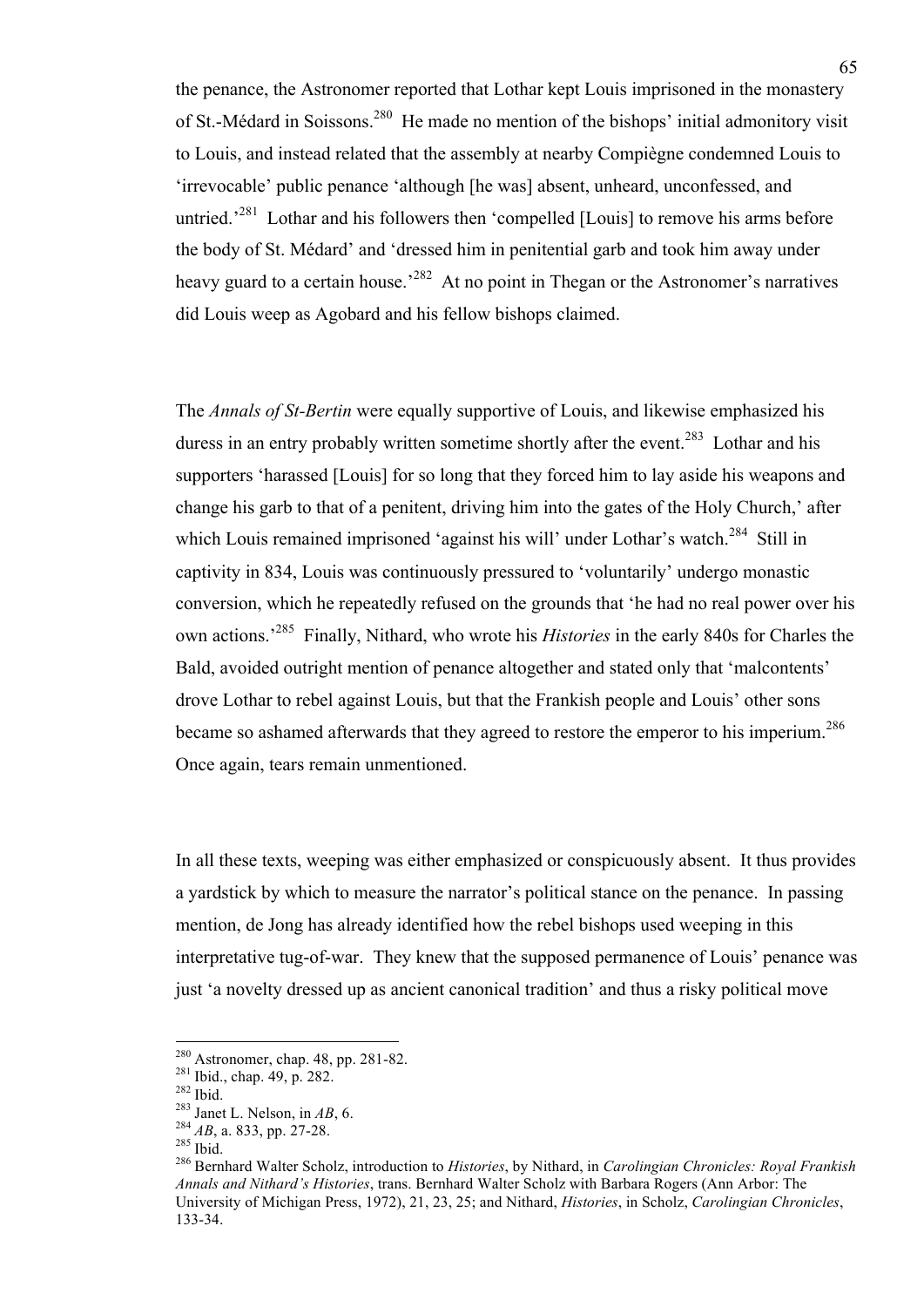should the king rally. 287 Therefore in the *Relatio*, they 'aimed to establish one interpretation of what happened…as the authoritative and irrefutable reading of events' and to avoid 'technical mistakes that would render Louis's conversion invalid.<sup>288</sup> One such technicality de Jong identified was Louis' free will, because forced penance would be void. <sup>289</sup> In order to counter potential claims of duress after the fact, the *Relatio* and *Cartula* therefore emphasized that Louis *wanted* the punishment; for example, Louis 'requested penance' or was 'joyful for so salubrious an admonition.' And also because the Carolingian Church still required penitents to prove their sincerity and obedience by weeping, de Jong briefly stated that 'it was crucial to supporters and opponents alike that the emperor's tears and gestures of contrition were genuine.<sup>290</sup> This is certainly true of the rebels, but de Jong mistook a crucial change in the intentions of Louis' supporters. For a single moment, no matter how tempting it was to make Louis more saintly, the Astronomer, Thegan, and other loyal writers abandoned their usual habits and militantly omitted the king's tears in order to stress his coercion and therefore the illegitimacy of the entire situation. In overlooking this detail on tears, de Jong also elided the fact that by using the concept of weeping to dethrone rather than exalt or simply admonish Louis, the rebel bishops had taken the ideological edifice of royal tears that the Frankish episcopacy had cultivated for centuries to its extreme.

#### 3.3. Tears Outside the Text?: An Exploration of Possibilities

So far this analysis of Carolingian royal weeping has proceeded within the texts, in an examination of how Louis' tears served as a symbol in the agendas of the episcopacy and other clerically-minded biographers and annalists, after the penance itself was performed. However, the fact that Louis' tears were so controversial to these writers indicates that royal weeping had some basis in social reality. This prompts the historian to ask the question: what if Louis did weep during his penance of 833? Why would he have done so, especially if he were not so swept away by penitential fervour as his opponents claimed? What did he intend to communicate with his tears, regardless of how others misread them? Though this endeavour remains necessarily tentative, possible answers may be found in the similarities that other historians have identified between rituals of public penance and

 <sup>287</sup> de Jong, *PS*, 49, 235. 288 Ibid. 289 de Jong, PH, 41-42. 290 de Jong, *PS*, 245.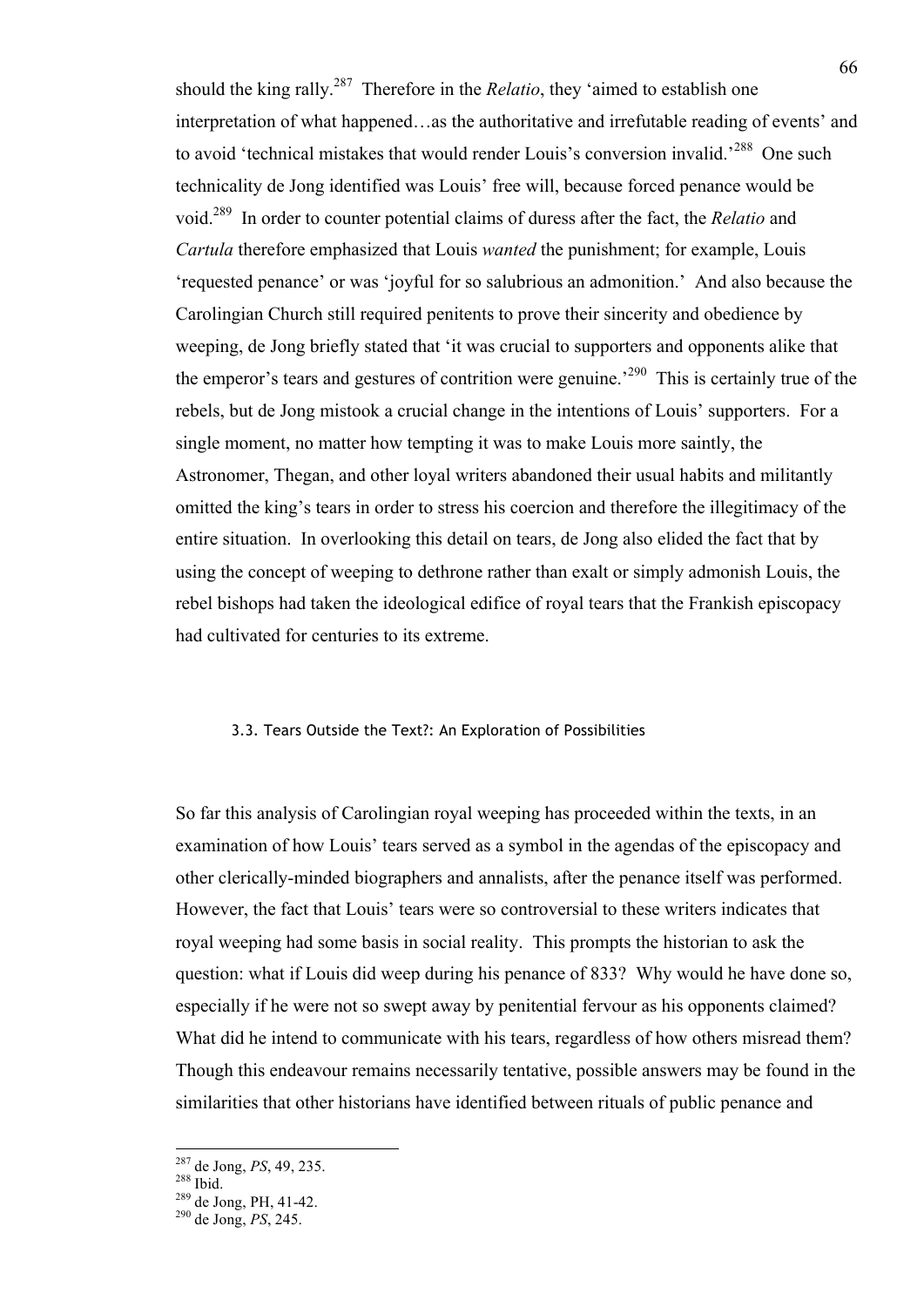political submission. Utilizing MacLean's strategy again, one can then compare conflicting details from different accounts of 833 with modern historical knowledge of medieval ritual in order to make an education statement about Louis' possible intentions.

Crucial to this investigation is Koziol's observation that the parameters of medieval political rituals were not fixed, and that this flexibility was 'essential' to the changing, momentary needs of the participants.<sup>291</sup> Likewise, Pössel stressed that 'ritual never [did] anything' on its own, but reflected the agency of those involved.<sup>292</sup> Because the 'machinery of the penitential state' had itself gone haywire, causing tears to evolve from an episcopal means of exhortation into a rebel justification for dethronement, Louis could also capitalize on the fluidity of ritual in order to exercise what little agency he possessed in situation where his options were limited, the stakes were high, and the consequences of mistakes could have been mortal. Courtney Booker and de Jong both suggested that Louis may have mistaken the proceedings for a re-run of his voluntary 822 penance, which had not removed his power but enhanced it, or tried to strategically steer the event in this direction.<sup>293</sup> This is one plausible explanation for his tears. However, Louis may have wept for more immediate, less ideological reasons: to communicate his desire for political reconciliation, but also to prevent an even more permanent removal, such as that of his eyes or even his head, the latter which did indeed happen to another weeping, vanquished Frankish king who had faced forced conversion in the Merovingian era.

By weeping, Louis may have banked upon the conceptual overlap not with his 822 penance, but on the similarities between public penance and liturgicized political submission that Koziol and other scholars of ritual gesture have outlined. The ritual parallels are three-fold: 1) in basic format and appearance, 2) the requirement of prenegotiation, and 3) the expectation that the angered, dominant lord would respond mercifully to his suppliant's tears, just as a penitent's tears appeased God. According to Koziol, the first crossover began when Louis the Pious demanded that vanquished rebels prostrate themselves in a penitential format for his forgiveness in public assemblies.<sup>294</sup> By the eleventh century, performers of military submission or surrender—known then as

<sup>&</sup>lt;sup>291</sup> Koziol, 7-8.<br><sup>292</sup> Pössel, 116.<br><sup>293</sup> Booker, *Past Convictions*, 159, 181; and de Jong, *PS*, 231.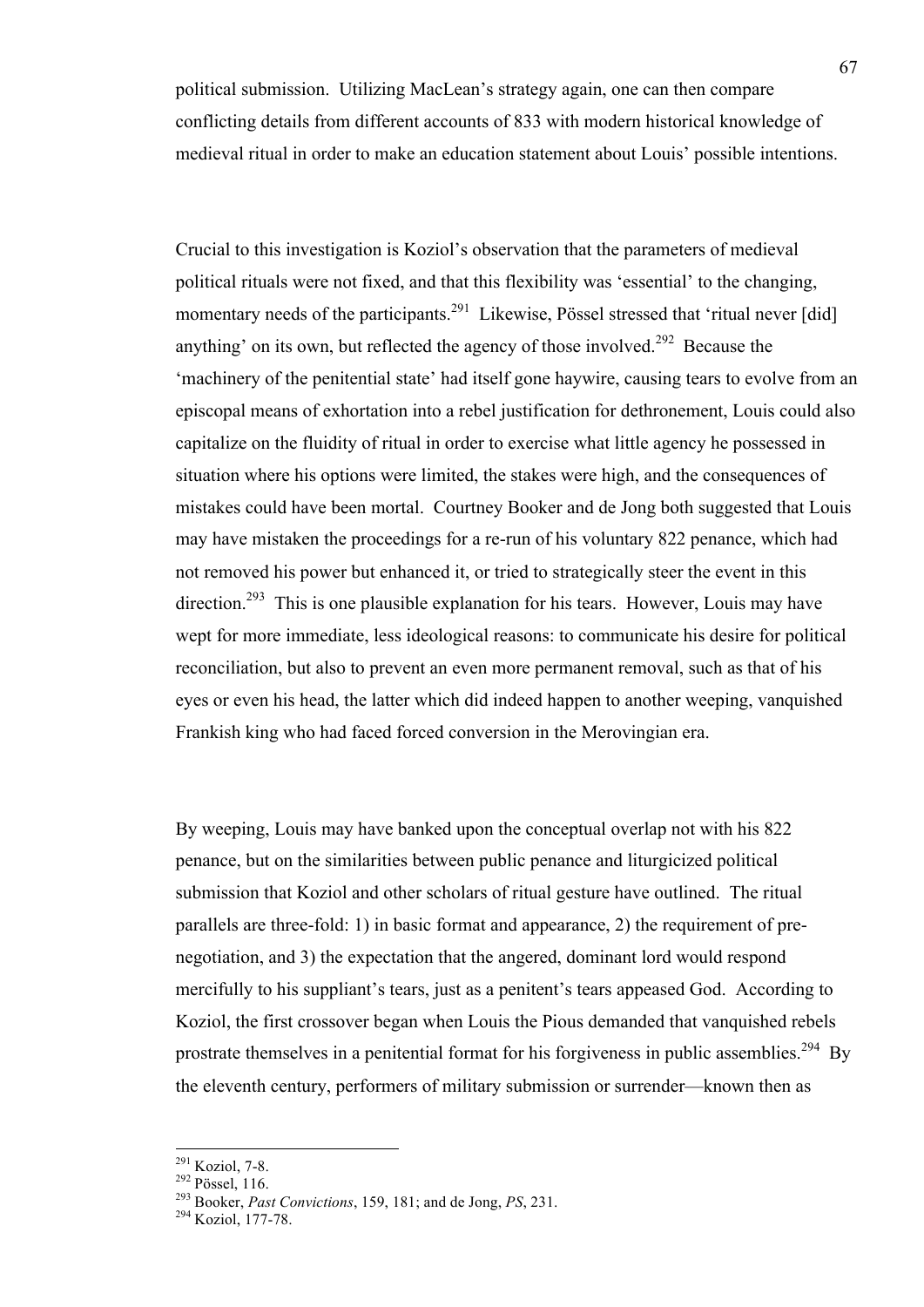*deditio*—also went barefoot and dressed themselves in sackcloth like public penitents. 295 In the *Relatio* and Agobard's *Cartula*, Louis the Pious' comportment followed these shared formulae.

In his own analysis of a well-known eleventh-century royal penance, Timothy Reuter has shown that these structural similarities between the rituals of *deditio* and public penance were in fact deliberate, and lent such encounters a useful flexibility that allowed participants to claim from the ritual whichever meaning suited them best politically.<sup>296</sup> Here Reuter discussed Pope Gregory VII's account of Henry IV's 'symbolic selfhumiliation' of 1077, in which this ruler stood dressed in sackcloth and barefoot in the snow outside the fortress of Canossa to persuade pope to lift his excommunication.<sup>297</sup> Pope Gregory stated that Henry did penance 'of his own accord and without any show of hostility or defiance,' and 'did not cease with many tears to beseech apostolic health and comfort.<sup>298</sup> Reuter argued that what the pope chose to portray as a public penance was nevertheless not technically so, for Henry IV regained his throne afterwards, and contemporary documents indicate concerns that such a penance would permanently bar him from secular office, as we saw similarly in the Carolingian period.<sup>299</sup> Instead, Reuter suggested Henry might have performed *deditio*, though this time to an ecclesiastical rather than a secular lord.<sup>300</sup> Echoing Koziol, Reuter further argued that historians' efforts to distinguish *deditio* and public penance may be 'meaningless, ' for 'nobles were, in a sense, penitents...who had offended politically' against the divine order.<sup>301</sup> This overlap allowed Henry and Pope Gregory to interpret the event according to their separate needs; Henry was released from anathema and returned to rule, while Gregory eased the danger posed by his angry 'penitent's' army.<sup>302</sup>

<sup>299</sup> Reuter, 'Contextualising Canossa,' 157-59.<br><sup>300</sup> Ibid., 161-62.<br><sup>301</sup> Ibid., 162, 165. <sup>302</sup> Ibid., 163-64.

<sup>&</sup>lt;sup>295</sup> Timothy Reuter, 'Contextualising Canossa: excommunication, penance, surrender, reconciliation,' in *Medieval Polities and Modern Mentalities* (Cambridge: Cambridge University Press, 2006), 160, 160n61, drawing on Althoff, *Spielregeln*.<br><sup>296</sup> Ibid., 163-64.<br><sup>297</sup> Ibid., 157.<br><sup>298</sup> Gregory VII, 'To the German Princes, Giving an Account of Canossa,' in *The Correspondence of Pope* 

*Gregory VII: Selected Letters from the Registrum*, trans. E. Emerton (New York: Columbia University Press, 1932). 111-12. quoted in Reuter. 'Contextualising Canossa.' 157.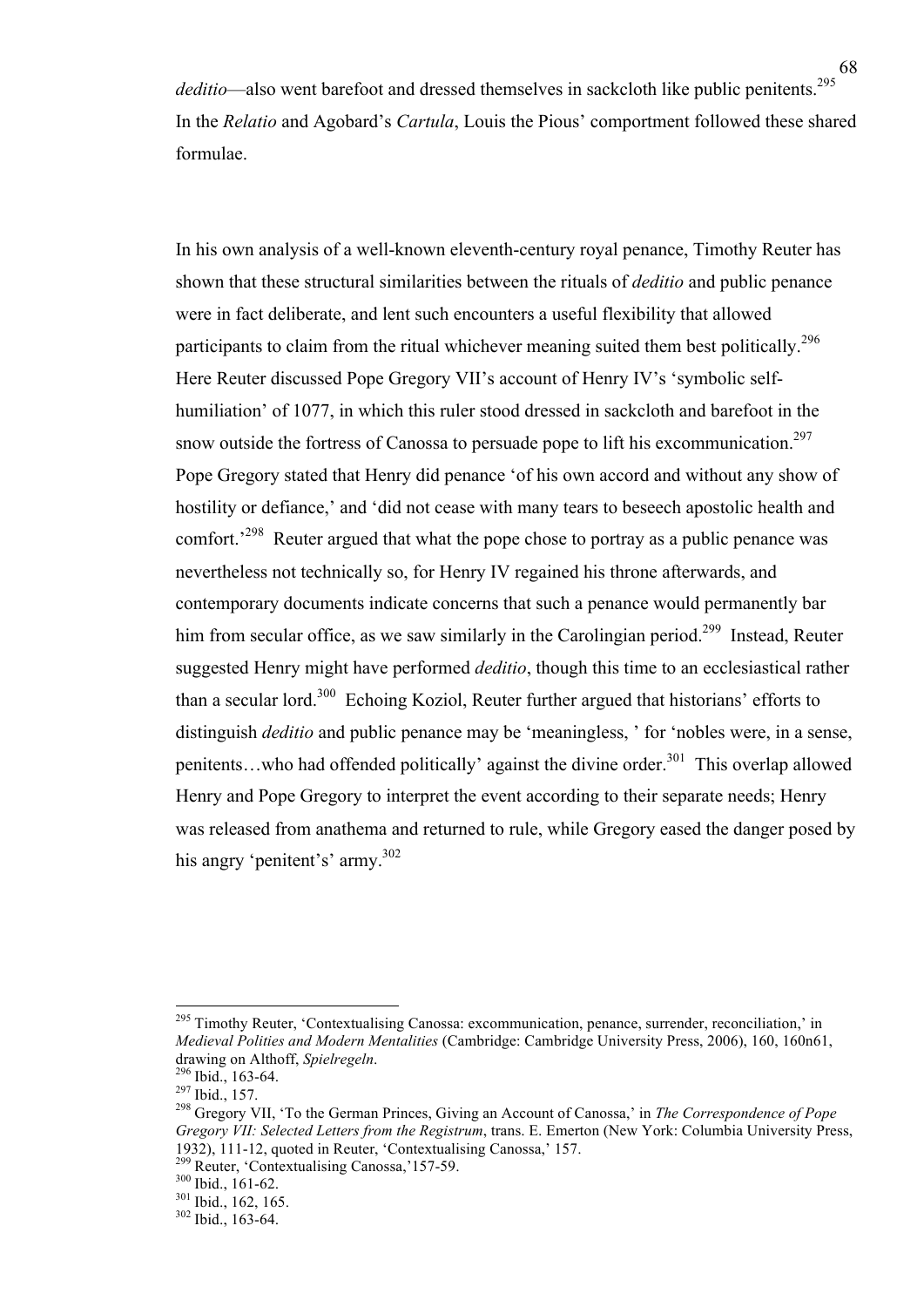A second overlap between penance and political submission was the requirement for prenegotiation or advance planning, which as MacLean suggested, Charles the Fat magnificently failed to do. Althoff has explained that before political submissions were ritually staged in public, the terms of surrender were first agreed upon privately, in freer language.<sup>303</sup> Trusted intermediaries were a necessary component of pre-negotiation because they both appeased and ensured the dominant party's approval of the terms, without which the surrendering party was left vulnerable to capital punishment.<sup>304</sup> Intriguingly, pre-negotiation may also have characterized Theodosius' public penance, as Theodoret's account suggests. Theodoret's version was admittedly embellished, but he included a character named Rufin, 'the controller of the palace,' who facilitated Theodosius' penance by trotting back and forth from emperor to bishop and assuaging Ambrose's initial wrath.<sup>305</sup> Rufin's role as intermediary may be imaginary or simply unique to Theodosius' situation, but public penitential spectacles would have still required careful coordination in advance.

Thirdly, Koziol has discussed how just as a public penitent hoped to appease God by humiliating himself, a surrendering power-holder also communicated his sincerity and lack of obduracy to the offended secular lord with 'humble words and the adoption of a liturgical tone,' and physical gestures of self-abasement, like kneeling or prostrating.<sup>306</sup> This act then pressured secular lords to respond with mercy, because if a lord rejected such a proper, conciliatory submission, he risked appearing despotic and 'unchristian.<sup>307</sup> In such dangerous encounters, weeping may thus have had real-life utility as well as textual significance, for along with other gestures of submission, a cornered power holder could weep in order to ritually communicate his 'mildness'—not from the graceful position of authority that Althoff assumed—but in sincere compliance and willingness to reconcile on his opponent's terms.

 <sup>303</sup> Reuter, review of *Spielregeln*, 43. See also Koziol, 2-4. Koziol discussed an example of pre-negotiation in the 991 trial of Archbishop Arnulf of Reims for treason, in which the presiding bishops engineered a meeting away from the public where they took Arnulf's confession privately and were thus able to steer later proceedings away from royal or other external interference.<br><sup>304</sup> Reuter, 'Contextualising Canossa,' 161.

proceedings away from royal or other external interference. 304 Reuter, 'Contextualising Canossa,' 161. 305 Theodoret, bk. V, chap. XVIII, pp. 220-21. See also McLynn, *Ambrose of Milan*, 326. McLynn suggests that Ambrose's initial letter to Theodosius broaching the topic of penance would have preceded official negotiations to plan the ritual, though the latter 'remain completely obscure.'  $\frac{306}{306}$  Koziol, 60-63.

 $307$  MacLean, 107.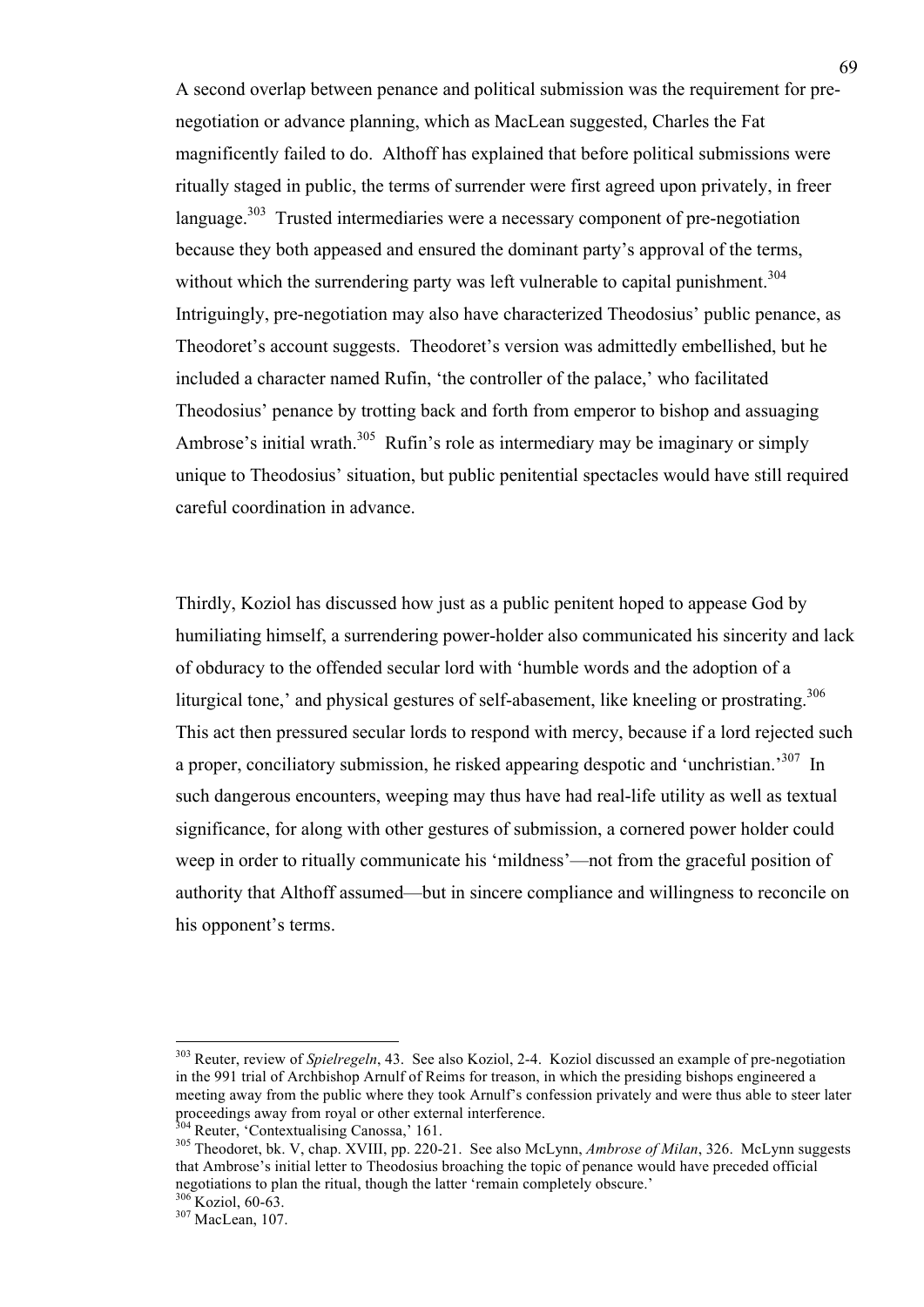Returning to 833, what hints are hidden in the contradictory textual accounts of the penance that allow the historian to see how Louis may have walked a tightrope in this ritual gray area? His hopes of favourably affecting the outcome or even his misunderstanding of the proceedings may have hinged upon the first two overlaps between public penance and political submission: their similarities in appearance and prenegotiation. In the *Relatio*, the rebel bishops claimed that while in captivity, Louis not only agreed to accept 'episcopal judgement in the manner of a penitent,' but also requested a meeting with Lothar so that they could reconcile before the ceremony.<sup>308</sup> Booker observed that such 'mutual reconciliation' could be a component of penitential ritual, and that this was card that the rebel bishops then played in the *Relatio* to argue that Louis knowingly consented to the process.<sup>309</sup> However, as discussed above, Thegan, the Astronomer, and the Annals of St-Bertin omitted any mention of such pre-negotiations and emphasized coercion instead. If any initial meetings did happen, Louis' supporters' adamance that he was bodily dragged to the altar makes the historian wonder whether he fully understood Lothar's reconciliation as preparation for 'canonical' public penance, or if Louis had assumed, until it was too late, that this was a private pre-negotiation of less binding political submission instead. If the latter, Louis may have mistakenly believed that a tearful display of contrite surrender would morally pressure Lothar into allowing him an honourable return to power, for as Maclean has summarized, such political submissions, though performed 'in the penitential register,' 'communicated the end of disputes, restored hierarchy, saved face and permitted a negotiated compromise.<sup>310</sup>

In contrast, if he felt the situation were more desperate, Louis might have wept simply in hopes of saving his skin by advertising his good will and lack of obduracy toward the rebels. His penitential dethronement was unprecedented and he cannot have known for sure what Lothar's faction intended to do. Bernard's fate could have befallen him if he made a false move. Pössel has observed that in early medieval accounts, what was said during the ritual was deemed most significant, but that individual gestures and actions then 'reinforced' the words.<sup>311</sup> A single phrase in Paschasius Radbertus' biography of Wala pinpoints what weeping was meant to reinforce: Paschasius complained that Louis' penance in 833 was ultimately unsuccessful and dishonest because he disregarded its injunctions and returned to secular power, having 'refused voluntarily *to soften and* 

 <sup>308</sup> Ibid., 273-74. 309 Booker, *Past Convictions*, 160-61. 310 Maclean, 108-109. 311 Pössel, 120-21.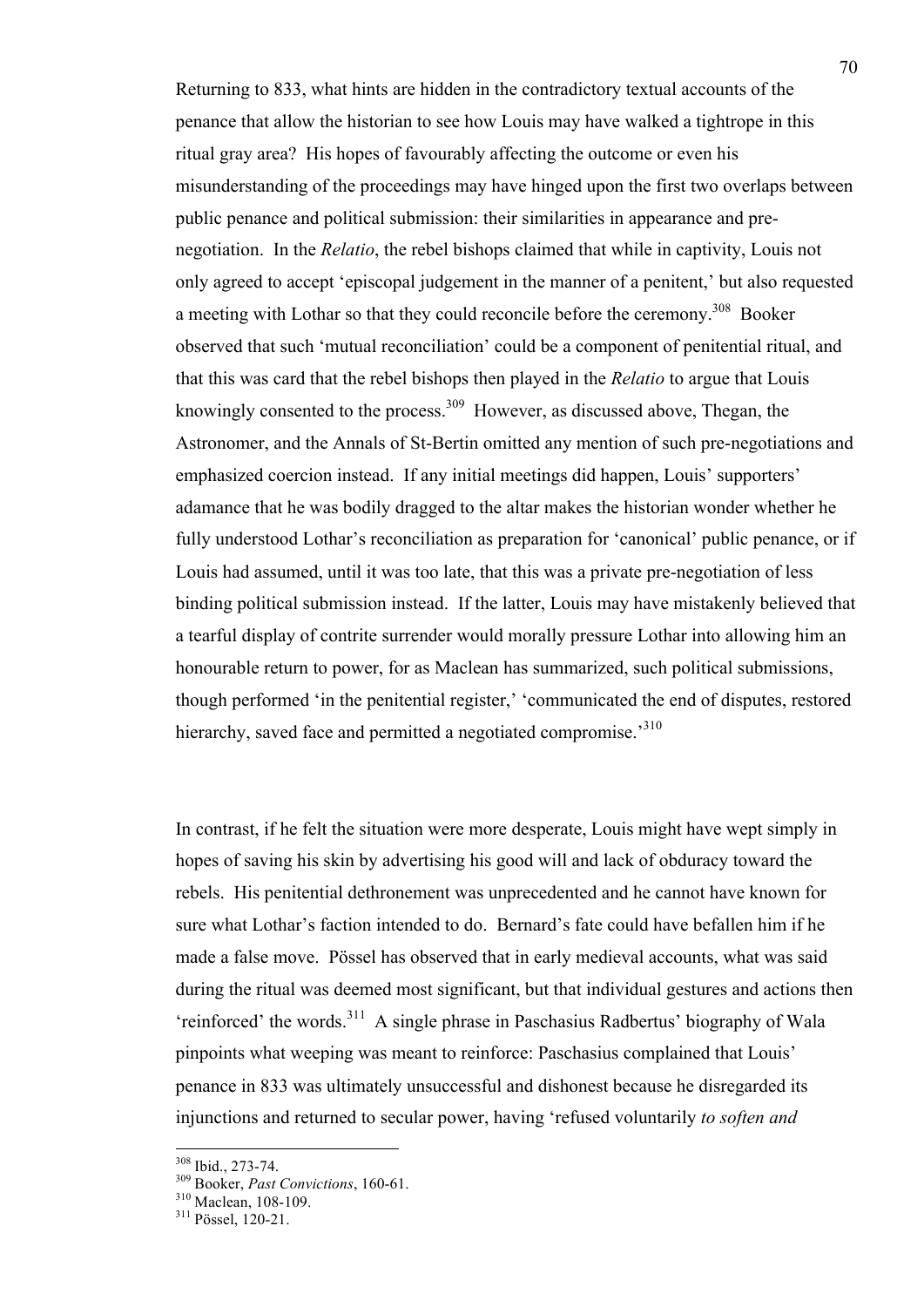*acquiesce*' (emphasis added).<sup>312</sup> As cited above, Pope Gregory VII similarly commented that Henry IV tearfully submitted 'without any show of hostility or defiance.' It may be methodologically unsound to compare a Carolingian public penance with an episode from Gregory of Tours' tales of Merovingian Gaul, but the following warrants consideration. In the early sixth century, Clovis attacked Chararic, king of the Salian Franks, and captured him and his son. Clovis ordered them to be shaved and made into a priest and deacon, at which point Gregory wrote that Chararic began to weep with humiliation. His son, on the other hand, hotly announced that their hair would grow back and that he wished Clovis to die. In response, Clovis had them both beheaded.<sup>313</sup> Gregory might have meant nothing more than that Chararic wept in terrified shame, and though both Chararic and Louis had both been taken into custody on the battlefield and faced forced conversion to religious life, the similarity may end there. However, it also possible that by weeping, Chararic tried to demonstrate to Clovis his willing submission and lack of hostility, a performance that was then fatally undercut by his son. Louis may have wept for largely the same reason, and had his performance upstaged not by a beheading but by the connivance of earnest bishops who extended the meaning of royal weeping, as a sign of deference to Church authority and Christian moral law, to its furthest logical conclusion.

Carolingian texts thus occupy the high point on the developmental arc of Late Antique and early medieval Gallic and Frankish thought on royal tears, as bishops further established the rules and expectations for this ideal. There are many more written accounts of Carolingian royal weeping than discussed in this study, but Louis the Pious' penance of 833 is so richly documented that it provides a powerful example of how analyses of royal tears can contribute to the ongoing scholarly debates about depictions of early medieval rituals in text and their possible application in life.

 <sup>312</sup> Paschasius Radbertus, 'Defense of Wala,' in *Carolingian Civilization: A Reader*, ed. Paul Edward Dutton, 1st ed. (Peterborough, Ontario: Broadview Press, 1993), 281.

<sup>313</sup> For the entire episode, see *Hist.*, II.41, p. 156.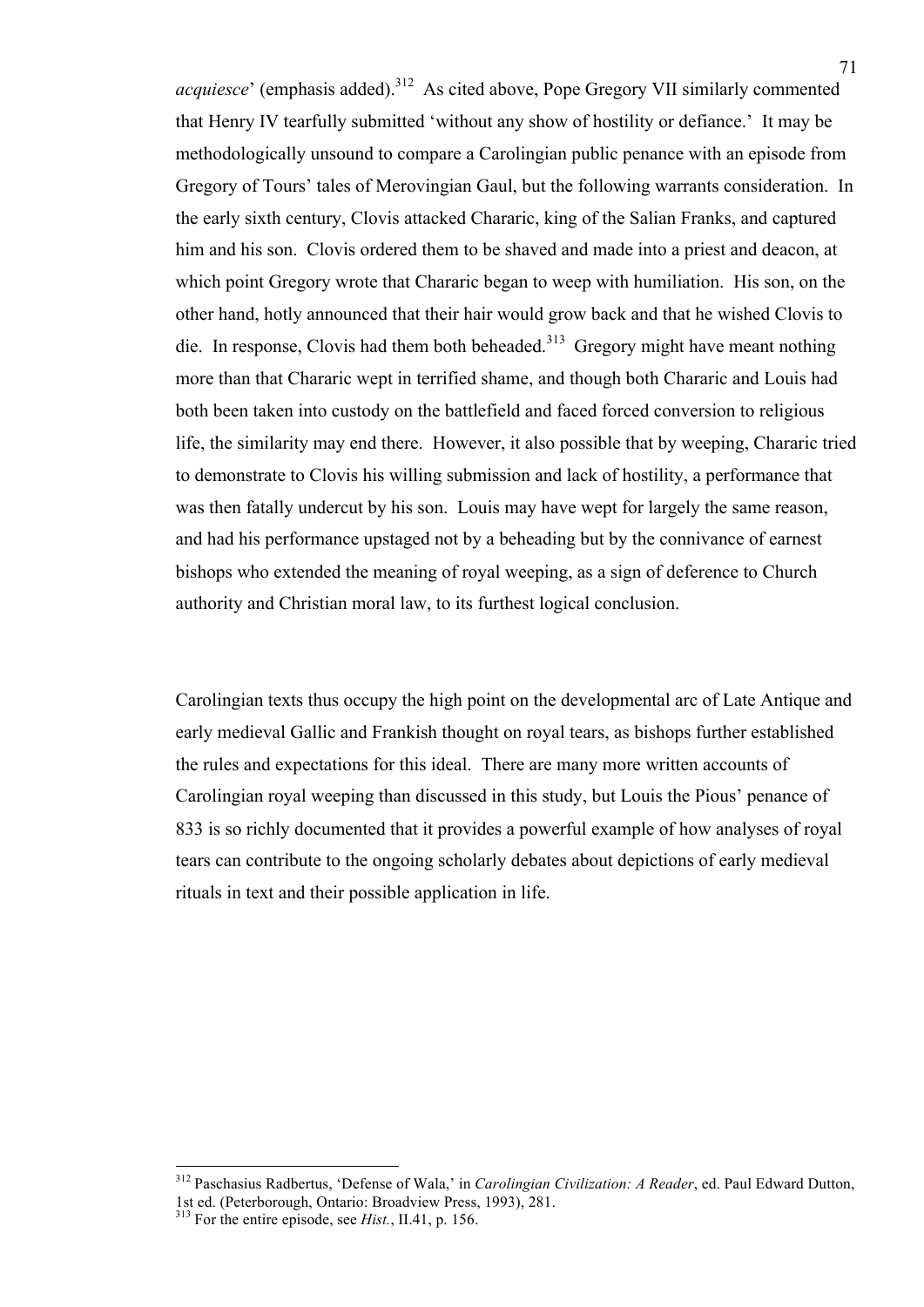## **Conclusion:**

This investigation of the role that tears played in the development of Gallic and Frankish discourses on power, ideal Christian kingship, and episcopal authority still leaves much unexplored in the vast conceptual territory of royal weeping in the Early Middle Ages. Though considerations of space require this dissertation to conclude with Louis the Pious, he was by no means the last Frankish king to cry. In just one example, Carolingian writers mobilized tears again in their reports of another deposition over 50 years after Louis' forced public penance. In 887, the ailing Charles the Fat lacked a legitimate heir, and his equally illegitimate nephew, Arnulf of Carinthia, seized control.<sup>314</sup> As MacLean argued for Charles the Fat's botched outburst in 873, and as with Louis' penance of 833 as well, Arnulf's takeover was major political disturbance that triggered divisive struggles amongst contemporaries to promote a dominant version of events in written record. According to one version of the *Annals of Fulda*, whose author became notably sympathetic to Charles towards the end of his reign, the deposed Charles sent Arnulf a piece of the Holy Cross upon which Arnulf had previously sworn his loyalty 'so that he might be reminded of his oaths and not behave so cruelly and barbarously to him.<sup>315</sup> Arnulf 'is said to have shed tears at the sight' but was otherwise unmoved and left Charles with nothing but 'the vilest of persons to serve him.<sup>316</sup> The phrase 'is said' hints at the annalist's knowledge of other reports that a genuinely softened Arnulf respected their previous bond by treating his uncle with actual Christian compassion. However, in disparaging Arnulf's weeping, the Fulda scribe chose to deny him legitimizing credit, just as Gregory of Tours highlighted Chilperic's perverse remorselessness by depicting his crocodile tears. Arnulf's tears should therefore immediately alert the historian to the annalist's partisanship, while providing a fresh means of grasping the political subtleties in the conflicts that underpinned contemporary textual accounts.

In addition, research on tears should by no means stop with Frankish kings, and there are many more answers to seek, such as why their queens almost never wept in similar textual descriptions of ritual performances or political disputes. One such queen was Judith,

<sup>&</sup>lt;sup>314</sup> Marios Costambeys, Matthew Innes, and Simon MacLean, *The Carolingian World* (Cambridge: Cambridge: Cambridge University Press, 2011), 424-25.

Cambridge University Press, 2011), 424-25. <sup>315</sup> *AF*, a. 887, p. 103. For a summary on the different versions and continuations of the *Annals of Fulda*, the political sympathies of their content, and the events or historical persons behind the attitudes communicated in the texts, see Timothy Reuter, in *AF*, 2-9. <sup>316</sup> *AF*, a. 887, p. 103.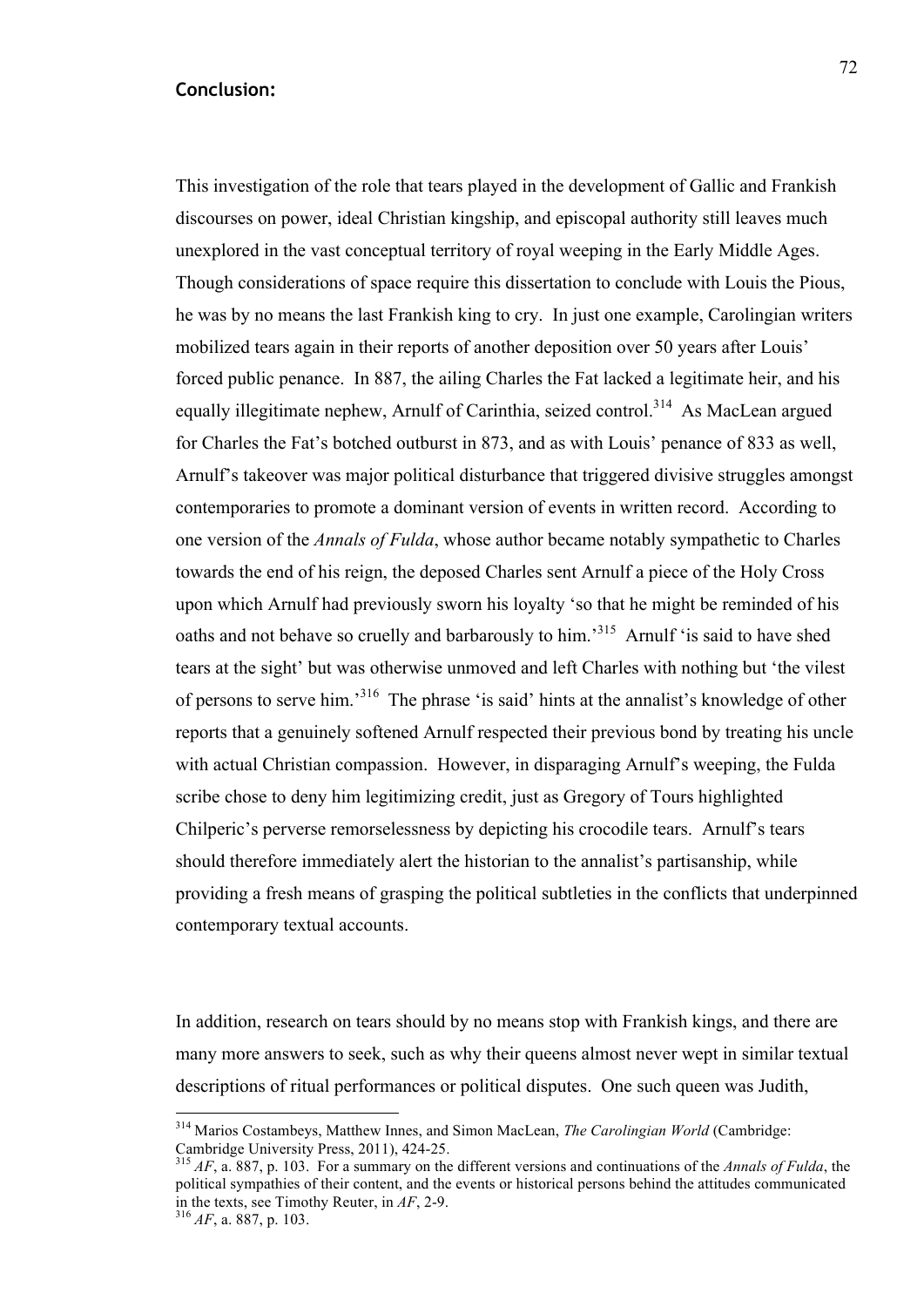Louis' wife, who suffered with him in the upheavals during his reign and fielded accusations of adultery.<sup>317</sup> At one point the Astronomer recounted that to clear herself of such moral charges, she was forced to give purgative oaths, but he only briefly discussed her experience and omitted mention of any tears.<sup>318</sup> Better understanding of the differences in discourses of queenly power and weeping, or lack thereof, would place the tears of kings in sharper contrast.

Insights into Frankish royal weeping also raise questions about similar textual and ritual practices elsewhere in Western Europe through Late Antiquity and the Early Middle Ages. Already Tracey-Anne Cooper has demonstrated the importance of royal weeping in late Anglo-Saxon politics. But as we have seen, patterns in the writings of Ambrose and of Gallic and Frankish bishops anticipated the episodes she discussed. The historian's next step is to identify whether royal Anglo-Saxon weeping developed independently or if their elites drew inspiration from Frankish precedent. Wickham's observations that Carolingian political practice influenced King Alfred, or that Asser's *Life of Alfred* was modelled on Einhard's *Vita Karoli* are promising leads for further study of Anglo-Saxon royal tears. 319 The same questions about influence, similarity, and difference in royal weeping can also be applied to other kingdoms in close contact with the Franks, such as that of the Visigoths and Lombards, to determine whether this relationship between Frankish kings and their episcopacy was unique or mirrored elsewhere.

Before concluding, there remains one potential challenge that readers might level at the methodology of this study of Frankish royal tears, which must be aired and overcome. In an interview, Rosenwein addressed other historians' criticism that in her lexicographic pursuit of emotional communities, she wrongly collapsed sources from different genres, such as saint's lives, letters, orations or chronicles, which had distinct rules of expression and style that cannot be compared.<sup>320</sup> Though this dissertation examines a specific gesture and not a wide range of emotion words, it is vulnerable to the same critique.

 <sup>317</sup> Astronomer, chap. 44, pp. 275-76. 318 Ibid., chap. 46, p. 277. 319 Wickham, *Inheritance of Rome*, 460-61. 320 Plamper, 'History of Emotions,' 258.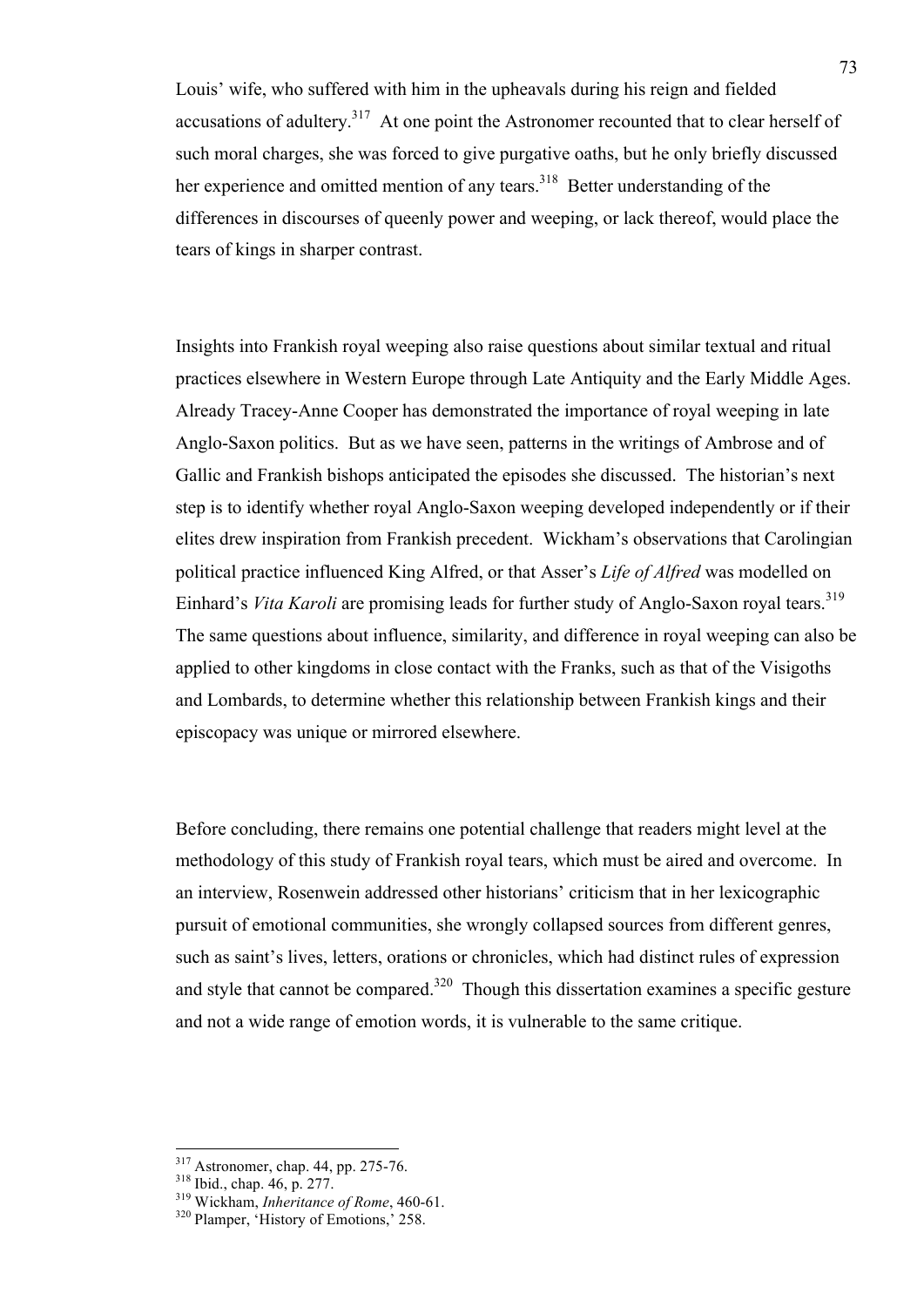There is indeed variance in the treatment of royal tears depending on the source in question, the time it was written, and the personal views or idiosyncrasies of the author (Gregory of Tours being the prime culprit in the latter regard). However, bishops or clerics with shared ideals and interests wrote almost every text that informed this dissertation, whatever the genre. Therefore the treatment of tears and their symbolic weight in the political nexus between Frankish bishops and kings, once developed, was remarkably enduring and universal across histories, annals, saint's lives, biographies, letters, and orations.

Perhaps most medievalists have overlooked royal weeping because it seems an ancillary or obvious by-product of much broader themes of penance or liturgicized politics, as Pössel may have implied in her statement that '"meaning" did not reside in the symbolic acts,' and that these acts were secondary and served to '[reinforce]' 'the words that were spoken during the performance, or written down afterwards.<sup>321</sup> Nevertheless, modern readers ought not take royal weeping for granted, for it contributes to a more nuanced understanding of the sources, the official operations of kingship, and the bishops' development of their own spiritual authority and promotion of Christian ideals of rulership in Gaul and Francia. Most importantly, historians sensitized to medieval royal 'temper tantrums…frequent weeping and boisterous joy' are well placed to further debunk incorrect popular and even scholarly views of early medieval backwardness and emotional immaturity born from modern wilful misunderstanding and chauvinism. As Piroska Nagy has stated, it is the historian's job to showcase the dignity and 'understand the cultural importance and meaning of these notions and signs,' no matter how foreign they are to modern sensibilities.<sup>322</sup> This dissertation is ultimately a tribute to the political complexities and sophistication of early medieval weeping kings and the bishops who praised, counselled, and harangued them.

 $\frac{321}{322}$  Pössel, 120.<br> $\frac{322}{322}$  Nagy, 'Historians and Emotions.'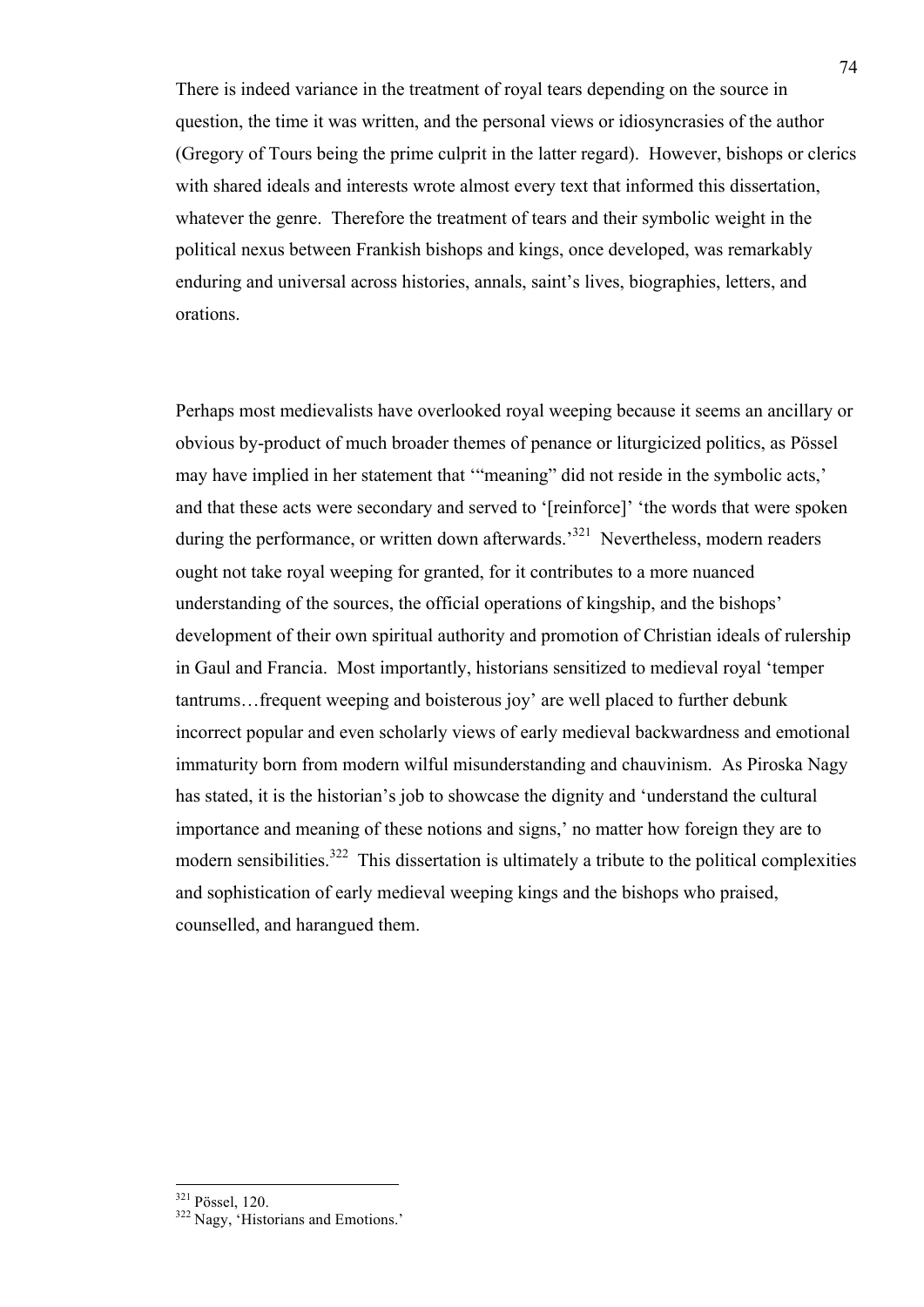**Primary Sources:**

Individual Sources:

- Agobard of Lyon. 'Agobard's attestation to the penance performed by the emperor (833).' Appendix to de Jong, *Penitential State*, 277-79.
- Ambrose. *Apologia David altera*. In *Sancti Ambrosii Opera*. CSEL 32.2. Edited by C. Schenkl, 357-408. Prague, Vienna, Leipzig: F. Tempsky and G. Freytag, 1897.
- *The Annals of Fulda*. Translated and annotated by Timothy Reuter. Manchester: Manchester University Press, 1992.
- *The Annals of St-Bertin*. Translated and annotated by Janet L. Nelson. Manchester: Manchester University Press, 1991.
- The Astronomer. *The Life of Emperor Louis*. In Noble, *Charlemagne and Louis the Pious*, 226-302.

———. *Vita Hludowici imperatoris*. MGH, *SRG* 64. Edited by Ernst Tremp, 280-555. Hanover: Hahn, 1995.

- Cassian, John. *The Conferences*. Translated and annotated by Boniface Ramsay. New York N.Y. and Mahwah, New Jersey: Paulist Press, 1997.
- Cassiodorus. *Explanation of the Psalms*. Vol. 1. Translated and annotated by P.G. Walsh. New York, New York and Mahwah, New Jersey: Paulist Press, 1990.
- Einhard. *The Life of Charles the Emperor*. In Noble, *Charlemagne and Louis the Pious*, 21-50.
- ———. *Vita Karoli Magni: The Life of Charlemagne.* Latin text with a new English translation, introduction and notes by Evelyn Scherabon Firchow and Edwin H. Zeydel. Coral Gables, Florida: University of Miami Press, 1972.
- Ermoldus Nigellus. *In Honor of Louis, the Most Christian Caesar Augustus*. In Noble, *Charlemagne and Louis the Pious*, 127-86.
- Gregory the Great. *Pastoral Care*. Translated and annotated by Henry Davis. London: Longmans, Green and Co., 1950.
- Gregory of Tours. *Glory of the Confessors*. Translated with an introduction by Raymond Van Dam. Rev. ed. Liverpool: Liverpool University Press, 2004.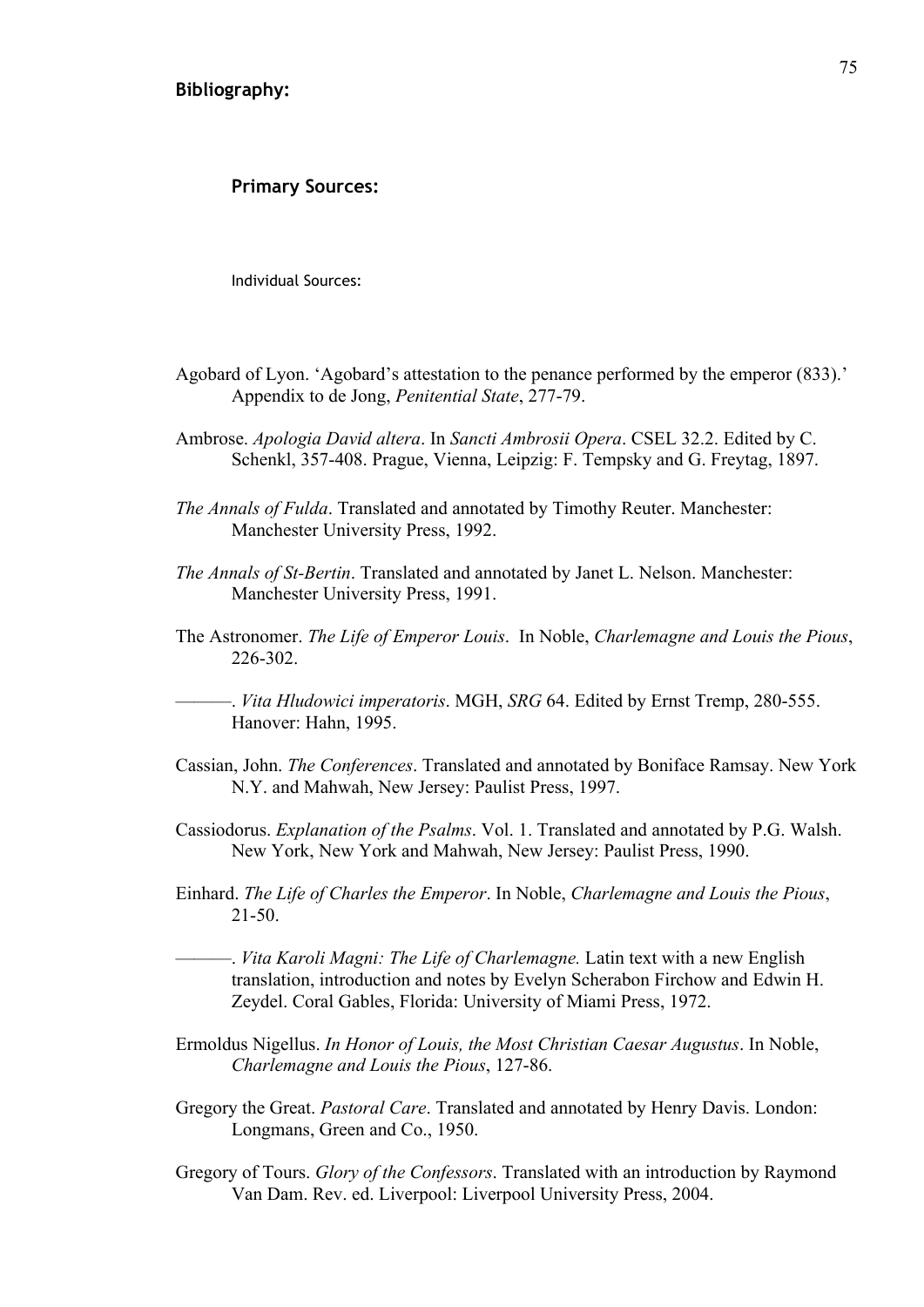- ———. *Gregorii Episcopi Turonensis Historia Francorum*, MGH, *SRM* 1,1. Edited by W. Arndt and Br. Krusch, 1-450. Hanover: Hahn, 1884.
- ———. *The History of the Franks*. Translated with an introduction by Lewis Thorpe. London: Penguin Books, 1974.
- ———. *The Miracles of the Bishop Martin*. In Raymond Van Dam, *Saints and their miracles in late antique Gaul.* Translated by Raymond Van Dam, 199-303. Princeton: Princeton University Press, 1993.

———. *Glory of the Martyrs*. Translated with an introduction by Raymond Van Dam. Reprint, Liverpool: Liverpool University Press, 1988.

- The Latin Vulgate Bible. 'Vulgate: The Holy Bible in Latin Language with Douay-Rheims English Translation.' *Vulgate.Org.* Accessed September 3, 2013. http://vulgate. org/.
- Nithard. *Histories*. In *Carolingian Chronicles: Royal Frankish Annals and Nithard's Histories*. Translated by Bernhard Walter Scholz, with Barbara Rogers, 127-74. Ann Arbor: The University of Michigan Press, 1972.
- Paschasius Radbertus. 'Defense of Wala.' In *Carolingian Civilization: A Reader*. Edited by Paul Edward Dutton, 1st ed., 275-82. Peterborough, Ontario: Broadview Press, 1993).
- Remigius of Rheims. 'Letter of Bishop Remigius to Clovis on the Death of the King's Sister.' In *From Roman to Merovingian Gaul: A Reader*. Edited and translated by Alexander Callander Murray, 263-64. Ontario: Broadview Press, 2000.
- 'The report of Compiègne by the bishops of the realm concerning the penance of Emperor Louis (833).' Appendix to de Jong, *Penitential State*, 271-77.
- Seneca. *Ad Polybium de Consolatione*. The Latin Library. Accessed August 5, 2013. http://www.thelatinlibrary.com/sen/sen.consolatione1.shtml.
	- ———. 'The Twelfth Book of the Dialogues of L. Annaeus Seneca, Addressed to Polybius. Of Consolation.' In *L. Annaeus Seneca: Minor Dialogues Together with the Dialogue on Clemency*. Translated by Aubrey Stewart, 353-379. London: George Bell and Sons, 1889.
- Sidonius Apollinaris. 'To his friend Constantius.' In *From Roman to Merovingian Gaul: A Reader*. Edited and translated by Alexander Callander Murray, 239-40. Ontario: Broadview Press, 2000.
- Thegan. *The Deeds of Emperor Louis*. In Noble, *Charlemagne and Louis the Pious*, 194- 218.

———. *Gesta Hludowici imperatoris*. MGH, *SRG* 64. Edited by Ernst Tremp, 168-259. Hanover: Hahn, 1995.

Theodoret. *Ecclesiastical History.* In *A history of the church, from A.D. 322 to the death of Theodore of Mopsuestia*….Edited by Edward Walford. London: Henry G. Bohn, 1854.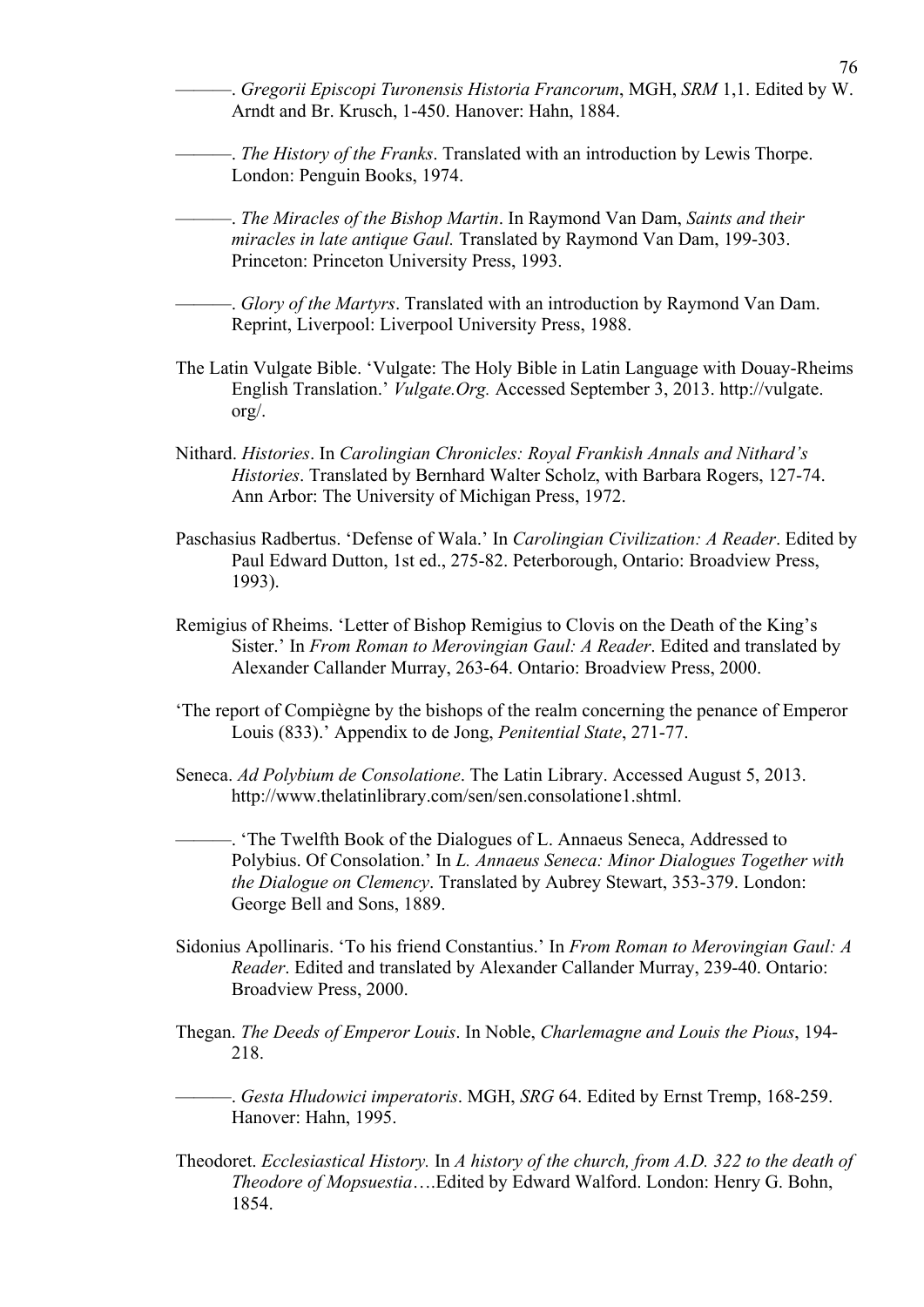- George, Judith W., trans. with notes and introduction. *Venantius Fortunatus: Personal and Political Poems*. Liverpool: Liverpool University Press, 1995.
- Liebeschuetz, J.H.W.G, trans. with an introduction and notes. *Ambrose of Milan: Political Letters and Speeches*. With the assistance of Carole Hill. Liverpool, Liverpool University Press: 2005.
- Noble, Thomas F.X, trans. with introductions and annotations. *Charlemagne and Louis the Pious: The Lives by Einhard, Notker, Ermoldus, Thegan, and the Astronomer*. University Park: The Pennsylvania State University Press, 2009.
- Shanzer, Danuta and Ian Wood, trans. with an introduction and notes. *Avitus of Vienne: Letters and Selected Prose*. Liverpool: Liverpool University Press, 2002.
- Venantius Fortunatus. *Venanti Honori Clementiani Fortunati presbyteri Italici Opera Poetica*. dMGH, *AA* 4,1. Edited by Friedrich Leo, 1-386. Berlin: Wiedmann, 1881. Accessed August 28, 2013. http://www.dmgh.de/de/fs1/object/display/ bsb00000790\_00002.html?leftTab=toc&sortIndex=010:010:0004:010:01:00.

## **Secondary Sources:**

Airlie, Stuart. 'The history of emotions and emotional history.' *EME* 10, no. 2 (July 2001): 235-41.

———. 'Private Bodies and the Body Politic in the Divorce Case of Lothar II.' *Past & Present* 161, no. 1 (November 1998): 3-38.

Althoff, Gerd. 'Ira Regis: Prolegomena to a History of Royal Anger.' In *Anger's Past: The Social Uses of an Emotion in the Middle Ages*. Edited by Barbara H. Rosenwein, 59-74. Ithaca and London: Cornell University Press, 1998.

———. 'The Variability of Rituals in the Middle Ages.' In *Medieval Concepts of the Past: Ritual, Memory, Historiography*. Edited by Gerd Althoff, Johannes Fried, and Patrick J. Geary, 71-87. Cambridge: Cambridge University Press, 2002.

- Australian Research Council Centre of Excellence for the History of Emotions. 'What we do.' Accessed July 16, 2013. http://www.historyofemotions.org.au/about-thecentre/what-we-do.aspx.
- Blanchfield, Lyn A. 'Prolegomenon: Considerations of Weeping and Sincerity in the Middle Ages.' In Gertsman, *Crying*, xxi-xxx.
- Booker, Courtney. *Past Convictions: The Penance of Louis the Pious and the Decline of the Carolingians*. Philadelphia: University of Pennsylvania Press, 2009.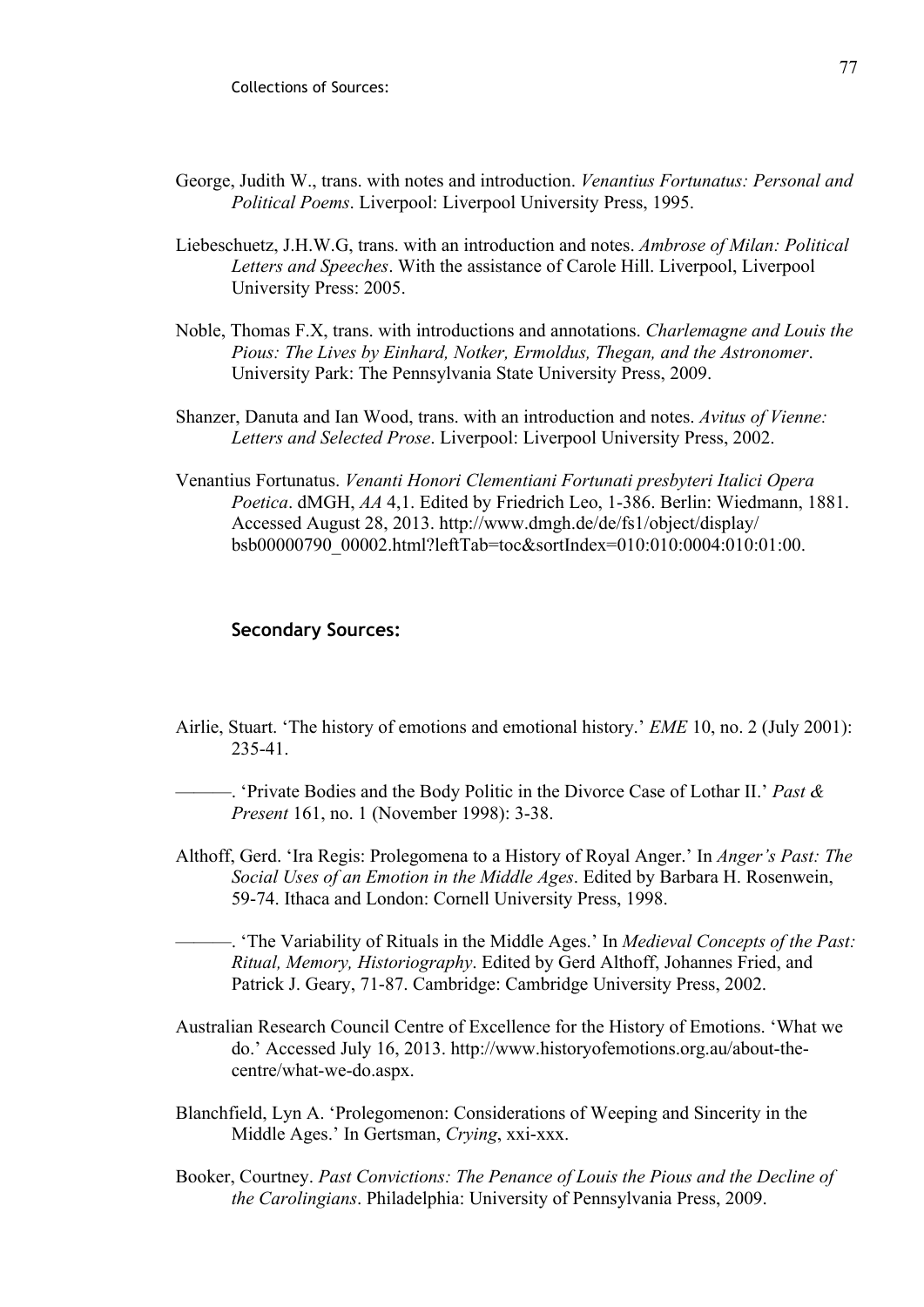- Braund, Susanna Morton and Christopher Gill. *The Passions in Roman Thought and Literature.* Cambridge: Cambridge University Press, 1997.
- Brown, Peter. 'Gregory of Tours: Introduction.' In Mitchell and Wood, *World of Gregory of Tours*, 1-28.
	- ———. *Power and Persuasion in Late Antiquity: Towards a Christian Empire*. Madison: The University of Wisconsin Press, 1992.

———. *The Rise of Western Christendom: Triumph and Diversity, A.D. 200-1000.* 2nd ed. Oxford: Blackwell Publishing, 2003.

- Buc, Philippe. *The Dangers of Ritual: Between Early Medieval Texts and Social Scientific Theory*. Princeton: Princeton University Press, 2001.
- Cooper, Kate and Conrad Leyser. 'The Gender of Grace: Impotence, Servitude and Manliness in the Fifth-Century West.' *Gender & History* 12, no. 3 (November 2000): 536-51.
- Cooper, Tracy-Anne. 'The Shedding of Tears in Late Anglo-Saxon England.' In Gertsman, *Crying*, 175-92.
- Costambeys, Marios, Matthew Innes, and Simon MacLean. *The Carolingian World*. Cambridge: Cambridge University Press, 2011.
- Davis, G. 'Ad Sidera Notus: Strategies of Lament and Consolation in Fortunatus' *De Gelesuintha.*' *Agon* 1 (1967): 118-134.
- de Jong, Mayke. *The Penitential State: Authority and Atonement in the Age of Louis the Pious*, 814-840. Cambridge: Cambridge University Press, 2009.

———. 'Power and Humility in Carolingian Society: the public penance of Louis the Pious.' *EME* 1 (1992): 29-52.

- EMMA. 'A Research Program on Emotions in the Middle Ages.' Accessed July 16, 2013. http://emma.hypotheses.org/147.
- Ebersole, Gary L. 'The Function of Ritual Weeping Revisited: Affective Expression and Moral Discourse.' *History of Religions* 39, no. 3 (February 2000): 211-46.
- Firey, Abigail. 'Blushing Before the Judge and the Physician: Moral Arbitration in the Carolingian Empire.' In Firey, *New History of Penance*, 173-200.

———, ed. *A New History of Penance*. Leiden and Boston: Brill, 2008.

- George, Judith W. *Venantius Fortunatus: A Latin Poet in Merovingian Gaul*. Oxford: Clarendon Press, 1992.
- Gertsman, Elina, ed. *Crying in the Middle Ages: Tears of History*. New York and London: Routledge, 2012.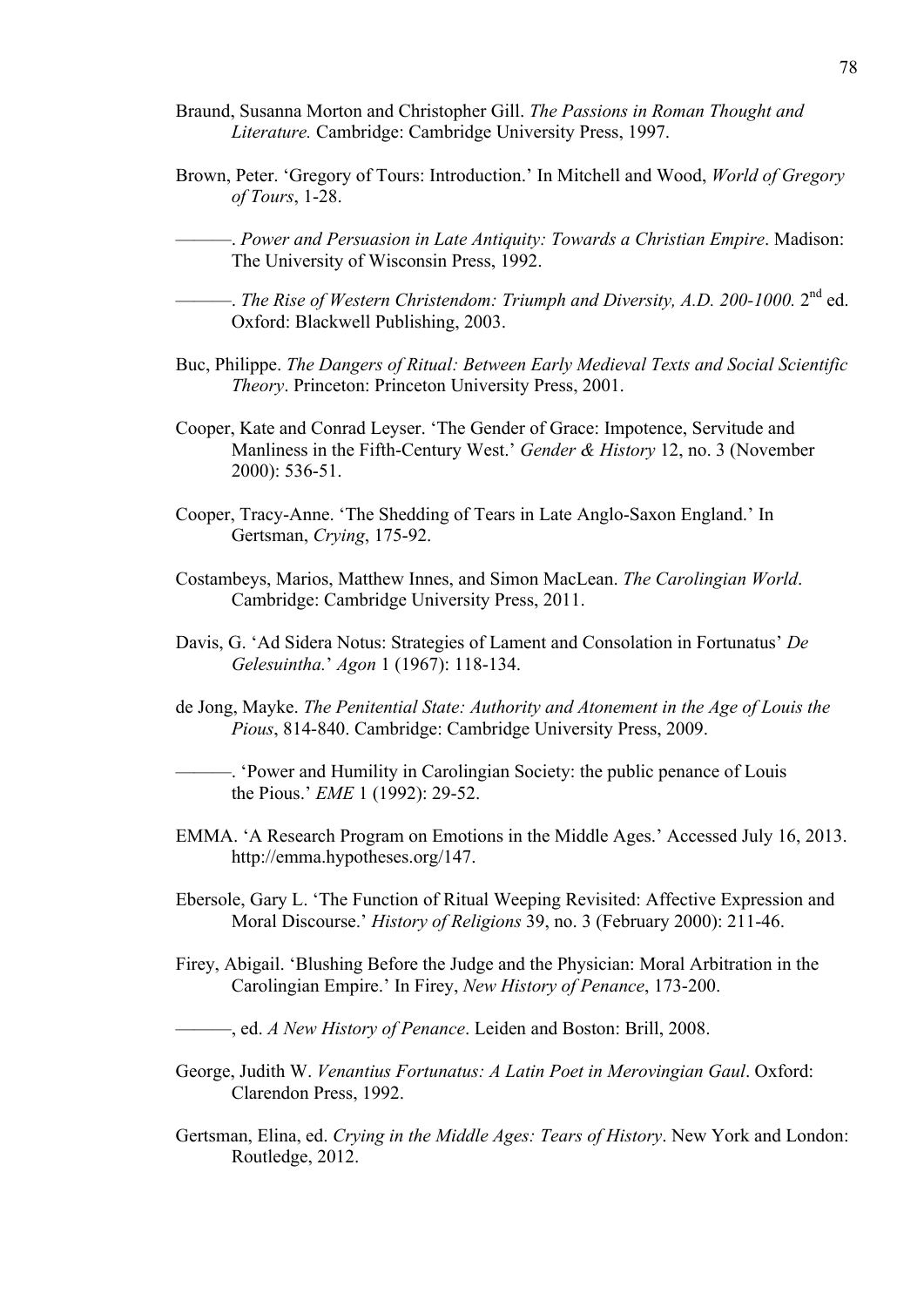- Gill, Christoper. 'The emotions in Greco-Roman Philosophy.' Introduction to Braund and Gill, *Passions in Roman Thought*, 5-15.
- Gillett, Andrew. 'Love and Grief in Post-Imperial Diplomacy: The Letters of Brunhild.' In *Studies in Emotions and Power in the Late Roman World: papers in honour of Ron Newbold*. Edited by Barbara Sidwell and Danijel Dzino, 127-61. Piscataway, NJ: Gorgias Press LLC, 2010.
- Goffart, Walter. *The Narrators of Barbarian History (A.D. 550-800): Jordanes, Gregory of Tours, Bede and Paul the Deacon*. Princeton: Princeton University Press, 1988.
- Halsall, Guy. *Barbarian Migrations and the Roman West, 376-568*. Cambridge: Cambridge University Press, 2007.

———. 'Nero and Herod? The Death of Chilperic and Gregory's Writing of History.' In Mitchell and Wood, *World of Gregory of Tours*, 338-50.

———. 'The preface to Book V of Gregory of Tours' Histories: Its Form, Context and Significance.' *EHR* 122, no. 496 (2007): 297-317.

- Heinzelmann, Martin. *Gregory of Tours: History and Society in the Sixth Century*. Translated by Christopher Carroll. Cambridge: Cambridge University Press, 2001.
- Huizinga, J. *The Waning of the Middle Ages: A Study of the Forms of Life, Thought, and Art in France and the Netherlands in the Fourteenth and Fifteenth Centuries*. Translated by F. Hopman. 1924. Reprint, London: Penguin Books Ltd., 1990.
- Ker, James. *The Deaths of Seneca*. Oxford University Press, 2009.
- Koziol, Geoffrey. *Begging Pardon and Favor: Ritual and Political Order in Early Medieval France*. Ithaca and London: Cornell University Press, 1992.
- Lattimore, Richard. *Themes in Greek and Latin Epitaphs*. Urbana: University of Illinois Press, 1942.
- MacLean, Simon. 'Ritual, Misunderstanding and the Contest for Meaning: Representations of the Disrupted Royal Assembly at Frankfurt (873).' In *Representations of Power in Medieval Germany 800-1500*. Edited by Björn Weiler and Simon MacLean, 97- 120. Turnout, Belgium: Brepols Publishers, 2006.
- Markus, R.A. *Gregory the Great and His World*. Cambridge: Cambridge University Press, 1997.
- McLynn, Neil B. *Ambrose of Milan: Church and Court in A Christian Capital*. Berkeley, Los Angeles, and London: University of California Press, 1994.
- Meens, Rob. 'Remedies for sins.' In *The Cambridge History of Christianity*, Vol. 3, *Early Medieval Christianities, c. 600-c. 1100*. Edited by Thomas F.X. Noble, Julia M. H. Smith, and Roberta A. Baranowski, 399-415. Cambridge: Cambridge University Press, 2008.
- Mitchell, Kathleen and Ian Wood, eds. *The World of Gregory of Tours*. Leiden, Boston, and Köln: Brill, 2002.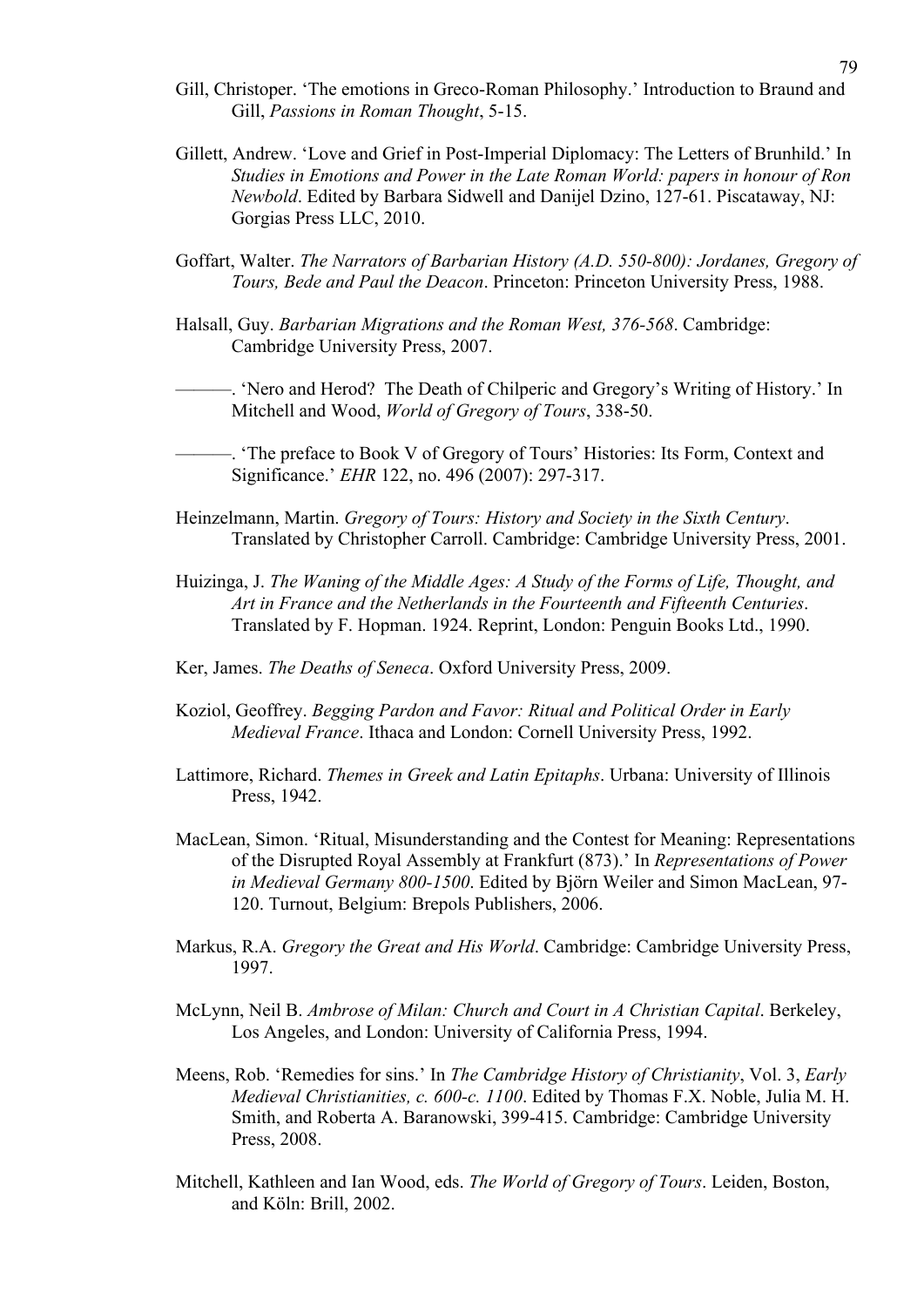- Nagy, Piroska. 'Historians and Emotions: New Theories, New Questions.' Transcript of a lecture at the Cultural History of Emotions in Premodernity conference, Umeå University, Sweden, October 2008. EMMA. Published October 24, 2008. http://emma.hypotheses.org/147.
- Plamper, Jan. 'The History of Emotions: An Interview with William Reddy, Barbara Rosenwein, and Peter Stearns.' *History and Theory* 49 (May 2010): 237-65.
- Pohl, Walter and Veronika Wieser, eds. *Der frühmittelalterliche Staat europäische Perspektiven*. Vienna: Österreichische Akademie der Wissenshaften, 2009.
- Pössel, Christina. 'The magic of early medieval ritual.' *EME* 17 (2009): 111-25.
- Reuter, Timothy. 'Contextualising Canossa: excommunication, penance, surrender, reconciliation.' In *Medieval Polities and Modern Mentalities*, 147-166. Cambridge: Cambridge University Press, 2006.

———. review of *Spielregeln der Politik im Mittelalter: Kommunikation in Frieden und Fehde*, by Gerd Althoff, *German Historical Institute London Bulletin* 23, no. 1 (May 2001): 40-47.

- Riché, Pierre. *Education and culture in the barbarian West: from the sixth through eighth century*. Translated by John J. Contreni. Columbia: University of South Carolina Press, 1976.
- Roberts, Michael. 'Venantius Fortunatus' Elegy on the Death of Galswintha (*Carm*. 6.5).' In *Society and Culture in Late Antique Gaul: Revisiting the Sources*. Edited by Ralph W. Mathisen and Danuta Shanzer, 298-312. Aldershot: Ashgate Publishing Limited, 2001.
- Rosenwein, Barbara H. *Emotional Communities in the Early Middle Ages.* Ithaca and London: Cornell University Press, 2006.
- ———. 'Worrying About Emotions in History.' *The American Historical Review* 107, no. 3 (June 2002): 821-45.
- Smith, Julia M.H. '"Carrying the cares of the state": gender perspectives on Merovingian "Staatlichkeit."' In Pohl and Wieser, *Der frühmittelalterliche Staat*, 227-39.
- Stearns, Carol Zisowitz and Peter N. Stearns. *Anger: The Struggle for Emotional Control in America's History*. Chicago and London: The University of Chicago Press, 1986.
- Stone, Rachel. *Morality and Masculinity in the Carolingian Empire*. Cambridge: Cambridge University Press, 2012.
- Van Dam, Raymond. *Saints and their miracles in late antique Gaul*. Princeton: Princeton University Press, 1993.
- Wagner, Karen. '*Cum Aliquis Venerit Ad Sacerdotem*: Penitential Experience in the Central Middle Ages.' In Firey, *New History of Penance*, 201-218.